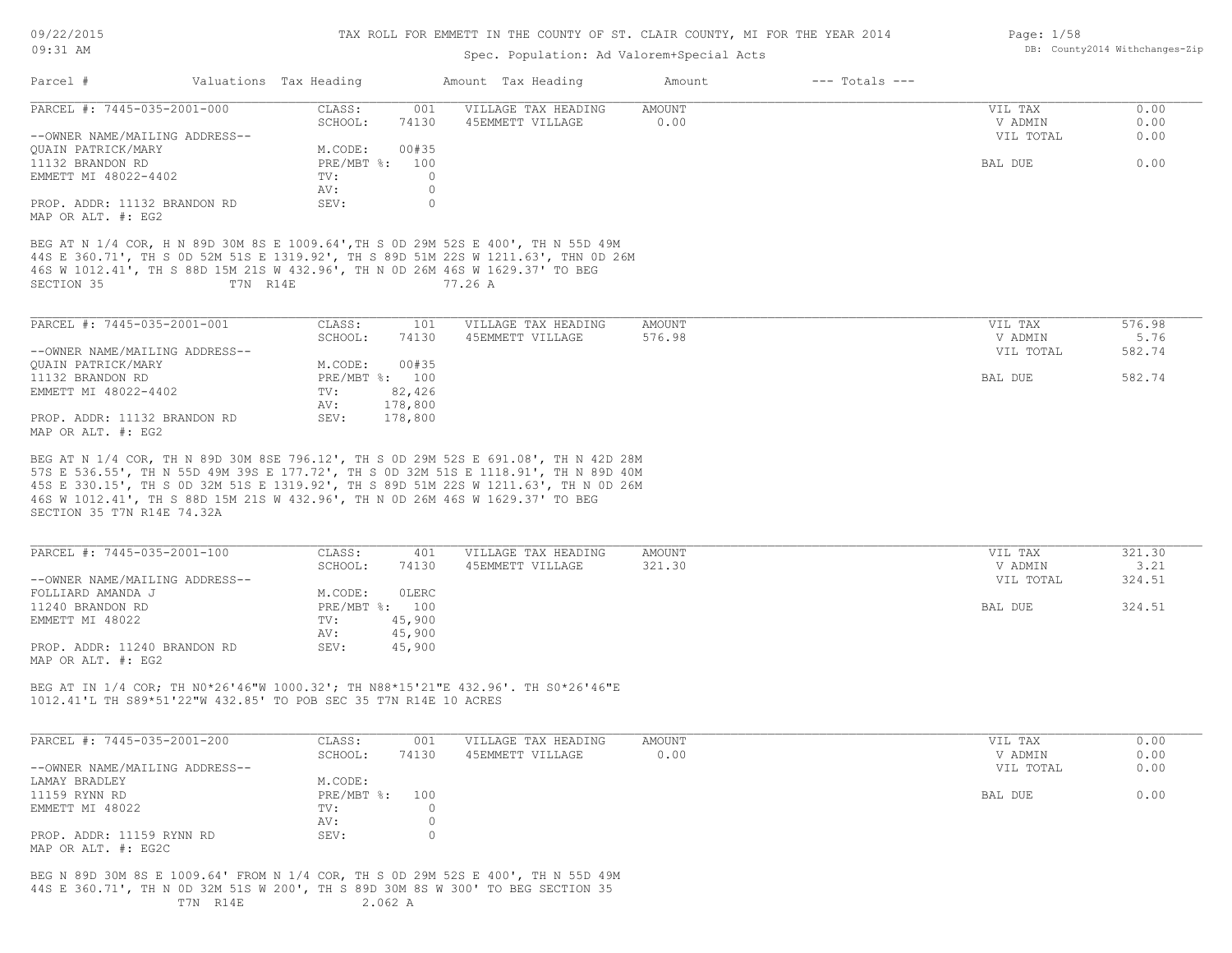| 09/22/2015                     |                                                 | TAX ROLL FOR EMMETT IN THE COUNTY OF ST. CLAIR COUNTY, MI FOR THE YEAR 2014 | Page: 2/58     |                                                                                                                                                                          |               |                    |                                |        |  |
|--------------------------------|-------------------------------------------------|-----------------------------------------------------------------------------|----------------|--------------------------------------------------------------------------------------------------------------------------------------------------------------------------|---------------|--------------------|--------------------------------|--------|--|
| $09:31$ AM                     | Spec. Population: Ad Valorem+Special Acts       |                                                                             |                |                                                                                                                                                                          |               |                    | DB: County2014 Withchanges-Zip |        |  |
| Parcel #                       |                                                 | Valuations Tax Heading                                                      |                |                                                                                                                                                                          |               |                    |                                |        |  |
|                                |                                                 |                                                                             |                | Amount Tax Heading                                                                                                                                                       | Amount        | $---$ Totals $---$ |                                |        |  |
| PARCEL #: 7445-035-2001-201    |                                                 | CLASS:                                                                      | 401            | VILLAGE TAX HEADING                                                                                                                                                      | <b>AMOUNT</b> |                    | VIL TAX                        | 397.60 |  |
|                                |                                                 | SCHOOL:                                                                     | 74130          | 45EMMETT VILLAGE                                                                                                                                                         | 397.60        |                    | V ADMIN                        | 3.97   |  |
| --OWNER NAME/MAILING ADDRESS-- |                                                 |                                                                             |                |                                                                                                                                                                          |               |                    | VIL TOTAL                      | 401.57 |  |
| LAMAY BRADLEY                  |                                                 | M.CODE:                                                                     | OCLTS          |                                                                                                                                                                          |               |                    |                                |        |  |
| 11159 RYNN RD                  |                                                 |                                                                             | PRE/MBT %: 100 |                                                                                                                                                                          |               |                    | BAL DUE                        | 401.57 |  |
| EMMETT MI 48022                |                                                 | TV:                                                                         | 56,800         |                                                                                                                                                                          |               |                    |                                |        |  |
|                                |                                                 | AV:                                                                         | 56,800         |                                                                                                                                                                          |               |                    |                                |        |  |
| PROP. ADDR: 11159 RYNN RD      |                                                 | SEV:                                                                        | 56,800         |                                                                                                                                                                          |               |                    |                                |        |  |
| MAP OR ALT. #: EG2C            |                                                 |                                                                             |                |                                                                                                                                                                          |               |                    |                                |        |  |
|                                | W 691.08' TO BEG SECTION 35 T7N R14E 5A         |                                                                             |                | BEG N 89D 30M 8S E 796.12' FROM N 1/4 COR, TH N 89D 30M 8S E 513.52', TH S OD 32M<br>51S E 200', TH S 55D 49M 39S W 177.72', TH S 42D 28M 57S W 536.55', TH N OD 29M 52S |               |                    |                                |        |  |
| PARCEL #: 7445-035-2002-001    |                                                 | CLASS:                                                                      | 402            | VILLAGE TAX HEADING                                                                                                                                                      | AMOUNT        |                    | VIL TAX                        | 94.66  |  |
|                                |                                                 | SCHOOL:                                                                     | 74130          | 45EMMETT VILLAGE                                                                                                                                                         | 94.66         |                    | V ADMIN                        | 0.94   |  |
| --OWNER NAME/MAILING ADDRESS-- |                                                 |                                                                             |                |                                                                                                                                                                          |               |                    | VIL TOTAL                      | 95.60  |  |
| ROESKE THOMAS J                |                                                 | M.CODE:                                                                     |                |                                                                                                                                                                          |               |                    |                                |        |  |
| 3839 EMMETT RD                 |                                                 |                                                                             | PRE/MBT %: 100 |                                                                                                                                                                          |               |                    | BAL DUE                        | 95.60  |  |
| EMMETT MI 48022                |                                                 | TV:                                                                         | 13,524         |                                                                                                                                                                          |               |                    |                                |        |  |
|                                |                                                 | AV:                                                                         | 15,700         |                                                                                                                                                                          |               |                    |                                |        |  |
| PROP. ADDR: RYNN RD            |                                                 | SEV:                                                                        | 15,700         |                                                                                                                                                                          |               |                    |                                |        |  |
| MAP OR ALT. #: EG1D/E          |                                                 |                                                                             |                |                                                                                                                                                                          |               |                    |                                |        |  |
|                                |                                                 |                                                                             |                |                                                                                                                                                                          |               |                    |                                |        |  |
|                                | $19 - 035 - 2002 - 000, 19 - 035 - 2003 - 000;$ |                                                                             |                | W 440' OF NE 1/4 OF NE 1/4 SECTION 35 T7N R14E 13.34 A SPLIT ON 08/22/2007 FROM                                                                                          |               |                    |                                |        |  |
| PARCEL #: 7445-035-2005-000    |                                                 | CLASS:                                                                      | 401            | VILLAGE TAX HEADING                                                                                                                                                      | AMOUNT        |                    | VIL TAX                        | 267.44 |  |
|                                |                                                 | SCHOOL:                                                                     | 74130          | 45EMMETT VILLAGE                                                                                                                                                         | 267.44        |                    | V ADMIN                        | 2.67   |  |
| --OWNER NAME/MAILING ADDRESS-- |                                                 |                                                                             |                |                                                                                                                                                                          |               |                    | VIL TOTAL                      | 270.11 |  |
| BRANDON ELLEN L. LIV. TRUST    |                                                 | M.CODE:                                                                     | 000#1          |                                                                                                                                                                          |               |                    |                                |        |  |
| 11041 RYNN RD                  |                                                 |                                                                             | PRE/MBT %: 100 |                                                                                                                                                                          |               |                    | BAL DUE                        | 270.11 |  |
| EMMETT MI 48022                |                                                 | TV:                                                                         | 38,206         |                                                                                                                                                                          |               |                    |                                |        |  |
|                                |                                                 | AV:                                                                         | 45,700         |                                                                                                                                                                          |               |                    |                                |        |  |
| PROP. ADDR: 11041 RYNN RD      |                                                 | SEV:                                                                        | 45,700         |                                                                                                                                                                          |               |                    |                                |        |  |
| MAP OR ALT. #: EG1A            |                                                 |                                                                             |                |                                                                                                                                                                          |               |                    |                                |        |  |
|                                |                                                 |                                                                             |                |                                                                                                                                                                          |               |                    |                                |        |  |
| N 300' OF W 150' SECTION 35    |                                                 |                                                                             | T7N R14E       | BEG 220' W OF NE SEC COR, THE S 1320', TH W 440', TH N 1320', TH E 440' TO BEG EXC<br>12.3 A                                                                             |               |                    |                                |        |  |
|                                |                                                 |                                                                             |                |                                                                                                                                                                          |               |                    |                                |        |  |
| PARCEL #: 7445-035-2005-100    |                                                 | CLASS:                                                                      | 402            | VILLAGE TAX HEADING                                                                                                                                                      | <b>AMOUNT</b> |                    | VIL TAX                        | 68.60  |  |
|                                |                                                 | SCHOOL:                                                                     | 74130          | 45EMMETT VILLAGE                                                                                                                                                         | 68.60         |                    | V ADMIN                        | 0.68   |  |
| --OWNER NAME/MAILING ADDRESS-- |                                                 |                                                                             |                |                                                                                                                                                                          |               |                    | VIL TOTAL                      | 69.28  |  |
|                                |                                                 |                                                                             |                |                                                                                                                                                                          |               |                    |                                |        |  |

| --OWNER NAME/MAILING ADDRESS-- |            |       |  | VIL TOTAL | 69.28 |
|--------------------------------|------------|-------|--|-----------|-------|
| BRANDON ELLEN/PHELPS NANCY MAE | M.CODE:    | 000#1 |  |           |       |
| 11041 RYNN RD                  | PRE/MBT %: | - 0   |  | BAL DUE   | 69.28 |
| EMMETT MI 48022                | TV:        | 9,800 |  |           |       |
|                                | AV:        | 9,800 |  |           |       |
| PROP. ADDR: RYNN RD            | SEV:       | 9,800 |  |           |       |
| MAP OR ALT. #: EG1F            |            |       |  |           |       |

W220' OF E 880' OF NE 1/4 OF NE 1/4 SECTION 35 T7N R14E 6.66 A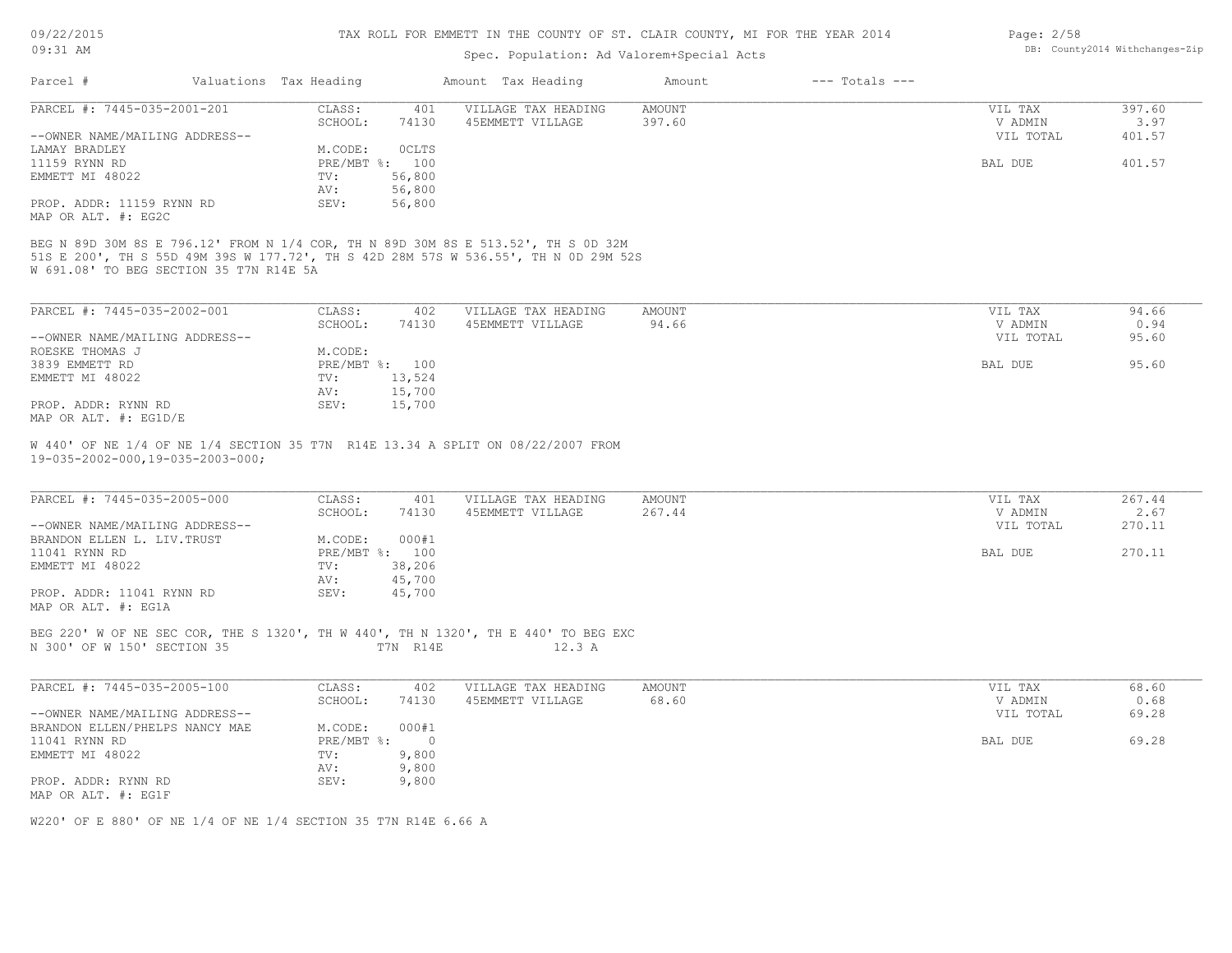09/22/2015 09:31 AM

## TAX ROLL FOR EMMETT IN THE COUNTY OF ST. CLAIR COUNTY, MI FOR THE YEAR 2014

## Spec. Population: Ad Valorem+Special Acts

| Page: 3/58 |                                |
|------------|--------------------------------|
|            | DB: County2014 Withchanges-Zip |

| Parcel #                                                                                   | Valuations Tax Heading |                | Amount Tax Heading                                                              | Amount          | $---$ Totals $---$ |                    |               |
|--------------------------------------------------------------------------------------------|------------------------|----------------|---------------------------------------------------------------------------------|-----------------|--------------------|--------------------|---------------|
| PARCEL #: 7445-035-2005-200                                                                | CLASS:<br>SCHOOL:      | 402<br>74130   | VILLAGE TAX HEADING<br>45EMMETT VILLAGE                                         | AMOUNT<br>42.00 |                    | VIL TAX<br>V ADMIN | 42.00<br>0.42 |
| --OWNER NAME/MAILING ADDRESS--                                                             |                        |                |                                                                                 |                 |                    | VIL TOTAL          | 42.42         |
| BRANDON ELLEN L. LIV. TRUST                                                                | M.CODE:                | 000#1          |                                                                                 |                 |                    |                    |               |
| 11041 RYNN RD                                                                              |                        | PRE/MBT %: 100 |                                                                                 |                 |                    | BAL DUE            | 42.42         |
| EMMETT MI 48022                                                                            | TV:                    | 6,000          |                                                                                 |                 |                    |                    |               |
|                                                                                            | AV:                    | 6,000          |                                                                                 |                 |                    |                    |               |
| PROP. ADDR: RYNN RD                                                                        | SEV:                   | 6,000          |                                                                                 |                 |                    |                    |               |
| MAP OR ALT. #: EG1A2                                                                       |                        |                |                                                                                 |                 |                    |                    |               |
|                                                                                            |                        |                | BEG W 510' FROM NE SEC COR, TH W 150', TH S 300', TH E 150', TH N 300' TO BEG   |                 |                    |                    |               |
| SECTION 35                                                                                 | T7N R14E               |                | 1.03 A                                                                          |                 |                    |                    |               |
|                                                                                            |                        |                |                                                                                 |                 |                    |                    |               |
| PARCEL #: 7445-035-2005-500                                                                | CLASS:                 | 401            | VILLAGE TAX HEADING                                                             | AMOUNT          |                    | VIL TAX            | 151.20        |
|                                                                                            | SCHOOL:                | 74130          | 45EMMETT VILLAGE                                                                | 151.20          |                    | V ADMIN            | 1.51          |
| --OWNER NAME/MAILING ADDRESS--                                                             |                        |                |                                                                                 |                 |                    | VIL TOTAL          | 152.71        |
| BRANDON ELLEN/PHELPS NANCY MAE                                                             | M.CODE:                | 000#1          |                                                                                 |                 |                    |                    |               |
| 11041 RYNN RD                                                                              | PRE/MBT %:             | $\overline{0}$ |                                                                                 |                 |                    | BAL DUE            | 152.71        |
| EMMETT MI 48022                                                                            | TV:                    | 21,600         |                                                                                 |                 |                    |                    |               |
|                                                                                            | AV:                    | 21,600         |                                                                                 |                 |                    |                    |               |
| PROP. ADDR: 11013 RYNN RD<br>MAP OR ALT. #: EG1B                                           | SEV:                   | 21,600         |                                                                                 |                 |                    |                    |               |
| PARCEL #: 7445-035-2007-000                                                                | CLASS:<br>SCHOOL:      | 402<br>74130   | VILLAGE TAX HEADING<br>45EMMETT VILLAGE                                         | AMOUNT<br>84.70 |                    | VIL TAX<br>V ADMIN | 84.70<br>0.84 |
| --OWNER NAME/MAILING ADDRESS--                                                             |                        |                |                                                                                 |                 |                    | VIL TOTAL          | 85.54         |
| <b>OUAIN MICHAEL</b>                                                                       | M.CODE:                |                |                                                                                 |                 |                    |                    |               |
| 11006 BRANDON RD                                                                           |                        | PRE/MBT %: 100 |                                                                                 |                 |                    | BAL DUE            | 85.54         |
| EMMETT MI 48022-4400                                                                       | TV:                    | 12,100         |                                                                                 |                 |                    |                    |               |
|                                                                                            | AV:                    | 12,100         |                                                                                 |                 |                    |                    |               |
| PROP. ADDR: 11006 BRANDON RD<br>MAP OR ALT. #: EG3A                                        | SEV:                   | 12,100         |                                                                                 |                 |                    |                    |               |
| BEG S89*51'22"W 650' FROM E 1/4 COR, TH S89*51'22"W 334.17'; TH NO*32'51"W<br>R14E 10.09 A |                        |                | 1319.92'; TH N89*40'45"E 331.85'; TH S0*38'52"E 1320.96' TO POB. SECTION 35 T7N |                 |                    |                    |               |
| PARCEL #: 7445-035-2007-100                                                                | CLASS:                 | 401            | VILLAGE TAX HEADING                                                             | <b>AMOUNT</b>   |                    | VIL TAX            | 333.90        |
|                                                                                            | SCHOOL:                | 74130          | 45EMMETT VILLAGE                                                                | 333.90          |                    | V ADMIN            | 3.33          |
| --OWNER NAME/MAILING ADDRESS--                                                             |                        |                |                                                                                 |                 |                    | VIL TOTAL          | 337.23        |
| QUAIN MICHAEL J.                                                                           | M.CODE:                |                |                                                                                 |                 |                    |                    |               |
| 11030 BRANDON RD                                                                           |                        | PRE/MBT %: 100 |                                                                                 |                 |                    | BAL DUE            | 337.23        |
| EMMETT MI 48022                                                                            | TV:                    | 47,700         |                                                                                 |                 |                    |                    |               |
|                                                                                            | AV:                    | 47,700         |                                                                                 |                 |                    |                    |               |
| PROP. ADDR: 11030 BRANDON RD<br>MAP OR ALT. #: EG3B                                        | SEV:                   | 47,700         |                                                                                 |                 |                    |                    |               |

9.8 A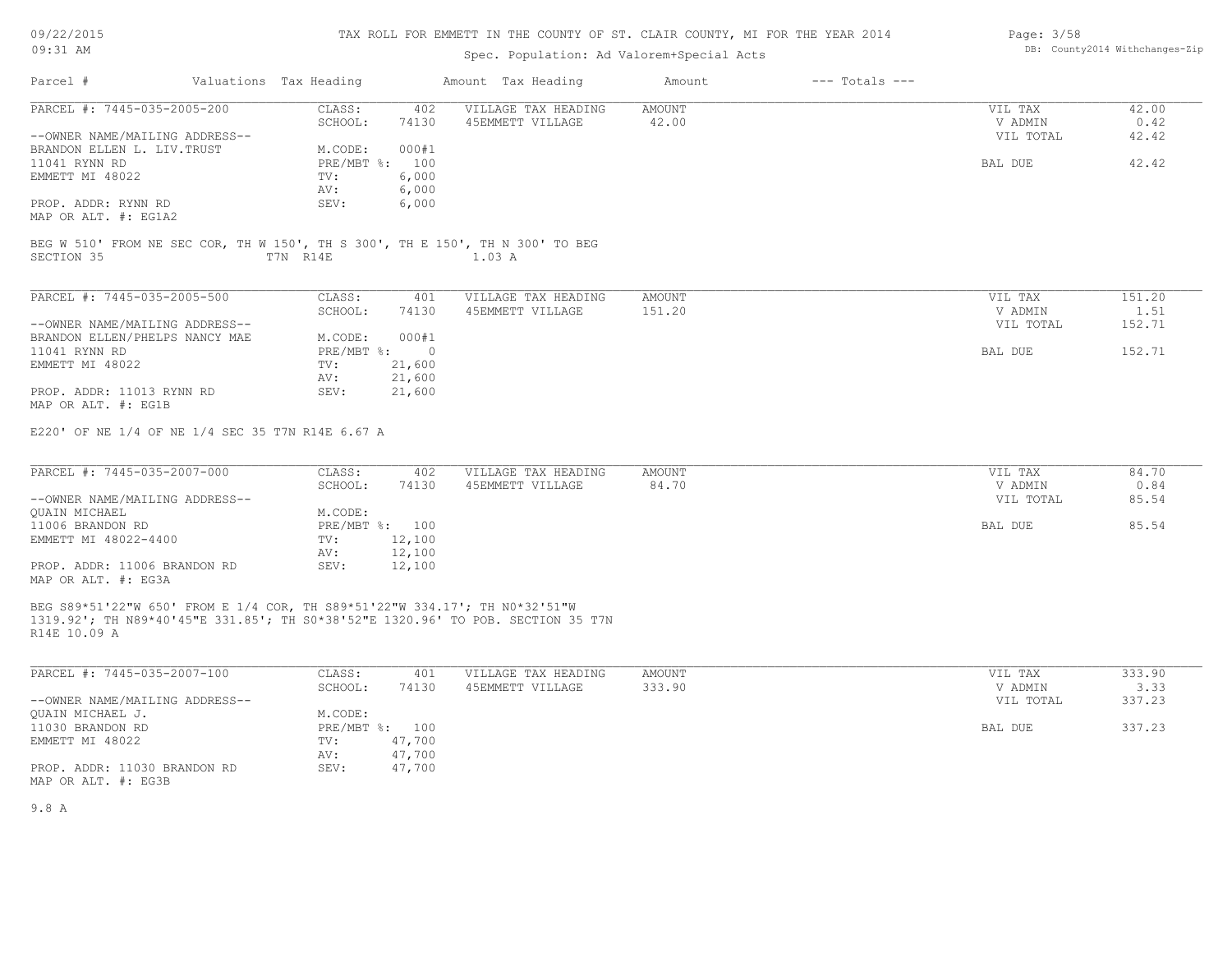| 09/22/2015 |  |
|------------|--|
| $09:31$ AM |  |

## Spec. Population: Ad Valorem+Special Acts

#### Page: 4/58 DB: County2014 Withchanges-Zip

| Valuations Tax Heading<br>Parcel #                                                                                                                       |                           | Amount Tax Heading  | $---$ Totals $---$<br>Amount |           |        |
|----------------------------------------------------------------------------------------------------------------------------------------------------------|---------------------------|---------------------|------------------------------|-----------|--------|
| PARCEL #: 7445-035-2007-200                                                                                                                              | CLASS:<br>401             | VILLAGE TAX HEADING | <b>AMOUNT</b>                | VIL TAX   | 350.70 |
|                                                                                                                                                          | SCHOOL:<br>74130          | 45EMMETT VILLAGE    | 350.70                       | V ADMIN   | 3.50   |
| --OWNER NAME/MAILING ADDRESS--                                                                                                                           |                           |                     |                              | VIL TOTAL | 354.20 |
| QUAIN ROBERT/DONNA                                                                                                                                       | M.CODE:                   |                     |                              |           |        |
| 11006 BRANDON RD                                                                                                                                         | PRE/MBT %: 100            |                     |                              | BAL DUE   | 354.20 |
| EMMETT MI 48022-4400                                                                                                                                     | 50,100<br>TV:             |                     |                              |           |        |
|                                                                                                                                                          | AV:<br>50,100             |                     |                              |           |        |
| PROP. ADDR: 11006 BRANDON RD<br>MAP OR ALT. #: EG3C                                                                                                      | 50,100<br>SEV:            |                     |                              |           |        |
| E325' OF SE 1/4 OF NE 1/4 SECTION 35 T7N R14E 9.8 A                                                                                                      |                           |                     |                              |           |        |
| PARCEL #: 7445-035-3001-000                                                                                                                              | CLASS:<br>402             | VILLAGE TAX HEADING | AMOUNT                       | VIL TAX   | 451.20 |
|                                                                                                                                                          | SCHOOL:<br>74130          | 45EMMETT VILLAGE    | 451.20                       | V ADMIN   | 4.51   |
| --OWNER NAME/MAILING ADDRESS--                                                                                                                           |                           |                     |                              | VIL TOTAL | 455.71 |
| KILIAN EDWARD M/ANNA                                                                                                                                     | M.CODE:                   |                     |                              |           |        |
| 11141 BRANDON RD                                                                                                                                         | PRE/MBT %: 100            |                     |                              | BAL DUE   | 455.71 |
| EMMETT MI 48022                                                                                                                                          | TV:<br>64,458             |                     |                              |           |        |
|                                                                                                                                                          | 90,900<br>AV:             |                     |                              |           |        |
| PROP. ADDR: 11141 BRANDON RD<br>MAP OR ALT. #: EG5                                                                                                       | SEV:<br>90,900            |                     |                              |           |        |
| 32M 54S E 1325.15', TH S 89D 58M 19S W 779.84', TH N OD 32M 54S W 1325.51' TO BEG<br>EXC G.T.R.R. ROW SECTION 35                                         | T7N R14E                  | 22.94 A             |                              |           |        |
| PARCEL #: 7445-035-3001-100                                                                                                                              | CLASS:<br>402             | VILLAGE TAX HEADING | <b>AMOUNT</b>                | VIL TAX   | 115.50 |
|                                                                                                                                                          | SCHOOL:<br>74130          | 45EMMETT VILLAGE    | 115.50                       | V ADMIN   | 1.15   |
| --OWNER NAME/MAILING ADDRESS--                                                                                                                           |                           |                     |                              | VIL TOTAL | 116.65 |
| KILIAN JOHN T/MAUREEN                                                                                                                                    | M.CODE:                   |                     |                              |           |        |
| 1584 WESTBROOK                                                                                                                                           | PRE/MBT %: 100            |                     |                              | BAL DUE   | 116.65 |
| MADISON HEIGHTS MI 48071                                                                                                                                 | 16,500<br>TV:             |                     |                              |           |        |
|                                                                                                                                                          | 16,500<br>AV:             |                     |                              |           |        |
| PROP. ADDR: BRANDON RD<br>MAP OR ALT. #: EG58                                                                                                            | 16,500<br>SEV:            |                     |                              |           |        |
| BEG AT INT 1/4 COR, TH N89^59'53"E 534.45', TH S0^32'54"E 1325.51', TH S89^58'19W<br>538.98', TH NO^21'9"W TO BEG EXC G.T.R.R. ROW SECTION 35<br>14.06 A |                           | T7N R14E            |                              |           |        |
| PARCEL #: 7445-035-3002-000                                                                                                                              | CLASS:<br>401             | VILLAGE TAX HEADING | AMOUNT                       | VIL TAX   | 308.00 |
|                                                                                                                                                          | SCHOOL:<br>74130          | 45EMMETT VILLAGE    | 308.00                       | V ADMIN   | 3.08   |
| --OWNER NAME/MAILING ADDRESS--                                                                                                                           |                           |                     |                              | VIL TOTAL | 311.08 |
| LA MAY DANIEL/HELEN                                                                                                                                      | M.CODE:                   |                     |                              |           |        |
| 11007 BRANDON RD                                                                                                                                         | PRE/MBT %: 100            |                     |                              | BAL DUE   | 311.08 |
| EMMETT MI 48022-4401                                                                                                                                     | 44,000<br>$\texttt{TV}$ : |                     |                              |           |        |
|                                                                                                                                                          | 44,000<br>AV:             |                     |                              |           |        |
| PROP. ADDR: 11007 BRANDON RD<br>MAP OR ALT. #: EG4                                                                                                       | SEV:<br>44,000            |                     |                              |           |        |
| N233 FT OF E 139 FT OF SE 1/4 0.74 A SEC 35 T7N R14E                                                                                                     |                           |                     |                              |           |        |
|                                                                                                                                                          |                           |                     |                              |           |        |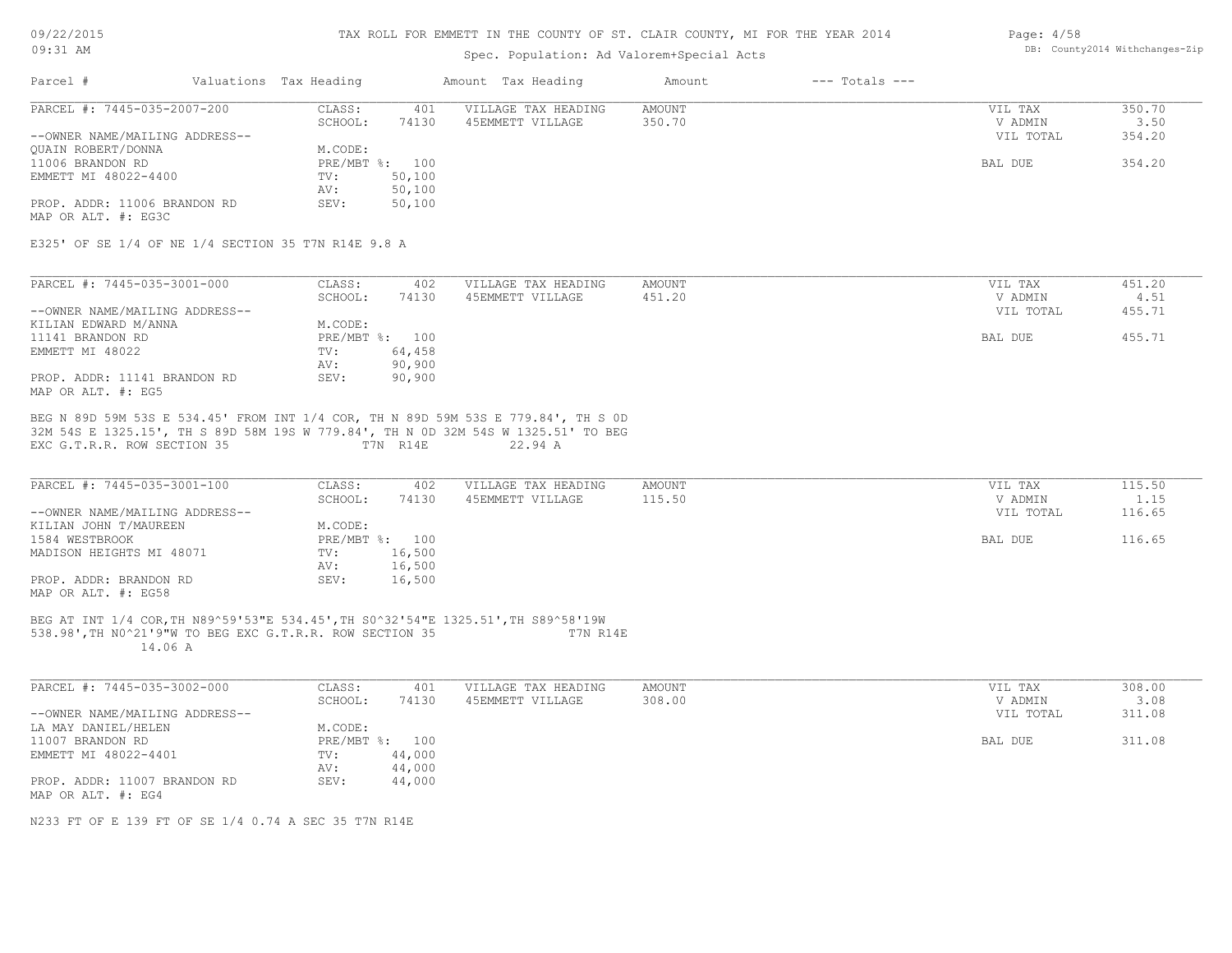## Spec. Population: Ad Valorem+Special Acts

| Page: 5/58 |                                |
|------------|--------------------------------|
|            | DB: County2014 Withchanges-Zip |

| Parcel #                                                       | Valuations Tax Heading |         | Amount Tax Heading                                                               | Amount | $---$ Totals $---$ |           |        |
|----------------------------------------------------------------|------------------------|---------|----------------------------------------------------------------------------------|--------|--------------------|-----------|--------|
| PARCEL #: 7445-035-3003-000                                    | CLASS:                 | 102     | VILLAGE TAX HEADING                                                              | AMOUNT |                    | VIL TAX   | 160.32 |
|                                                                | SCHOOL:                | 74130   | 45EMMETT VILLAGE                                                                 | 160.32 |                    | V ADMIN   | 1.60   |
| --OWNER NAME/MAILING ADDRESS--                                 |                        |         |                                                                                  |        |                    | VIL TOTAL | 161.92 |
| OUAIN PATRICK/MARY                                             | M.CODE:                | 00#35   |                                                                                  |        |                    |           |        |
| 11132 BRANDON RD                                               | $PRE/MBT$ %:           | 100     |                                                                                  |        |                    | BAL DUE   | 161.92 |
| EMMETT MI 48022-4402                                           | TV:                    | 22,903  |                                                                                  |        |                    |           |        |
|                                                                | AV:                    | 136,800 |                                                                                  |        |                    |           |        |
| PROP. ADDR: BRANDON RD                                         | SEV:                   | 136,800 |                                                                                  |        |                    |           |        |
| MAP OR ALT. #: EG8A                                            |                        |         |                                                                                  |        |                    |           |        |
| 1/4 EXC W 150' OF E 499' OF N 415' SECTION 35 T7N R14E 55.84 A |                        |         | NE 1/4 OF SE 1/4 EXC GTRR R/W & EXC N 233 FT OF E 139 FT & N 1/2 OF SE 1/4 OF SE |        |                    |           |        |
| PARCEL #: 7445-035-3003-100                                    | CLASS:                 | 401     | VILLAGE TAX HEADING                                                              | AMOUNT |                    | VIL TAX   | 291.90 |
|                                                                | SCHOOL:                | 74130   | 45EMMETT VILLAGE                                                                 | 291.90 |                    | V ADMIN   | 2.91   |
| --OWNER NAME/MAILING ADDRESS--                                 |                        |         |                                                                                  |        |                    | VIL TOTAL | 294.81 |

| ARCHAMBAULT HOLLY M.         | M.CODE: | 0CLTS          |         |        |
|------------------------------|---------|----------------|---------|--------|
| 11043 BRANDON RD             |         | PRE/MBT %: 100 | BAL DUE | 294.81 |
| Emmett MI 48022              | TV:     | 41,700         |         |        |
|                              | AV:     | 41,700         |         |        |
| PROP. ADDR: 11043 BRANDON RD | SEV:    | 41,700         |         |        |
| MAP OR ALT. #: EG8B          |         |                |         |        |

W150' OF E 499' OF N 415' OF SE 1/4 SECTION 35 T7N R14E 1.42 A

| PARCEL #: 7445-035-3004-000     | CLASS:     | 402    | VILLAGE TAX HEADING | AMOUNT | VIL TAX   | 84.00 |
|---------------------------------|------------|--------|---------------------|--------|-----------|-------|
|                                 | SCHOOL:    | 74130  | 45EMMETT VILLAGE    | 84.00  | V ADMIN   | 0.84  |
| --OWNER NAME/MAILING ADDRESS--  |            |        |                     |        | VIL TOTAL | 84.84 |
| R & R PROPERTY ENTERPRISES, LLC | M.CODE:    |        |                     |        |           |       |
| 36516 SAMOA                     | PRE/MBT %: |        |                     |        | BAL DUE   | 84.84 |
| STERLING HEIGHTS MI 48312       | TV:        | 12,000 |                     |        |           |       |
|                                 | AV:        | 12,000 |                     |        |           |       |
| PROP. ADDR: BURT RD             | SEV:       | 12,000 |                     |        |           |       |
| MAP OR ALT. #: EG7A             |            |        |                     |        |           |       |

S041'25"E 651.06' TO BEG SECTION 35 T7N R14E 10.006 A BEG W 648.38' FROM SE SEC COR,TH W 675',TH N028'16"W 648',TH N8944'24"E 667.13' TH

| PARCEL #: 7445-035-3004-100       | CLASS:     | 302    | VILLAGE TAX HEADING | AMOUNT | VIL TAX   | 93.10 |
|-----------------------------------|------------|--------|---------------------|--------|-----------|-------|
|                                   | SCHOOL:    | 74130  | 45EMMETT VILLAGE    | 93.10  | V ADMIN   | 0.93  |
| --OWNER NAME/MAILING ADDRESS--    |            |        |                     |        | VIL TOTAL | 94.03 |
| DORSEY DANNY W H/W, DORSEY MARY A | M.CODE:    |        |                     |        |           |       |
| 3532 RELIFORD RD                  | PRE/MBT %: |        |                     |        | BAL DUE   | 94.03 |
| EMMETT MI 48022                   | TV:        | 13,300 |                     |        |           |       |
|                                   | AV:        | 13,300 |                     |        |           |       |
| PROP. ADDR: 11118 BURT RD         | SEV:       | 13,300 |                     |        |           |       |
| MAP OR ALT. #: EG7B               |            |        |                     |        |           |       |

24S E 318.38', TH S 0D 41M 25S E 652.5' TO BEG SECTION 35 T7N R14E 4.76 A BEG W 330' FROM SE SEC COR, TH W 318.38', TH N 0D 41M 25S W 651.06', TH N 89D 44M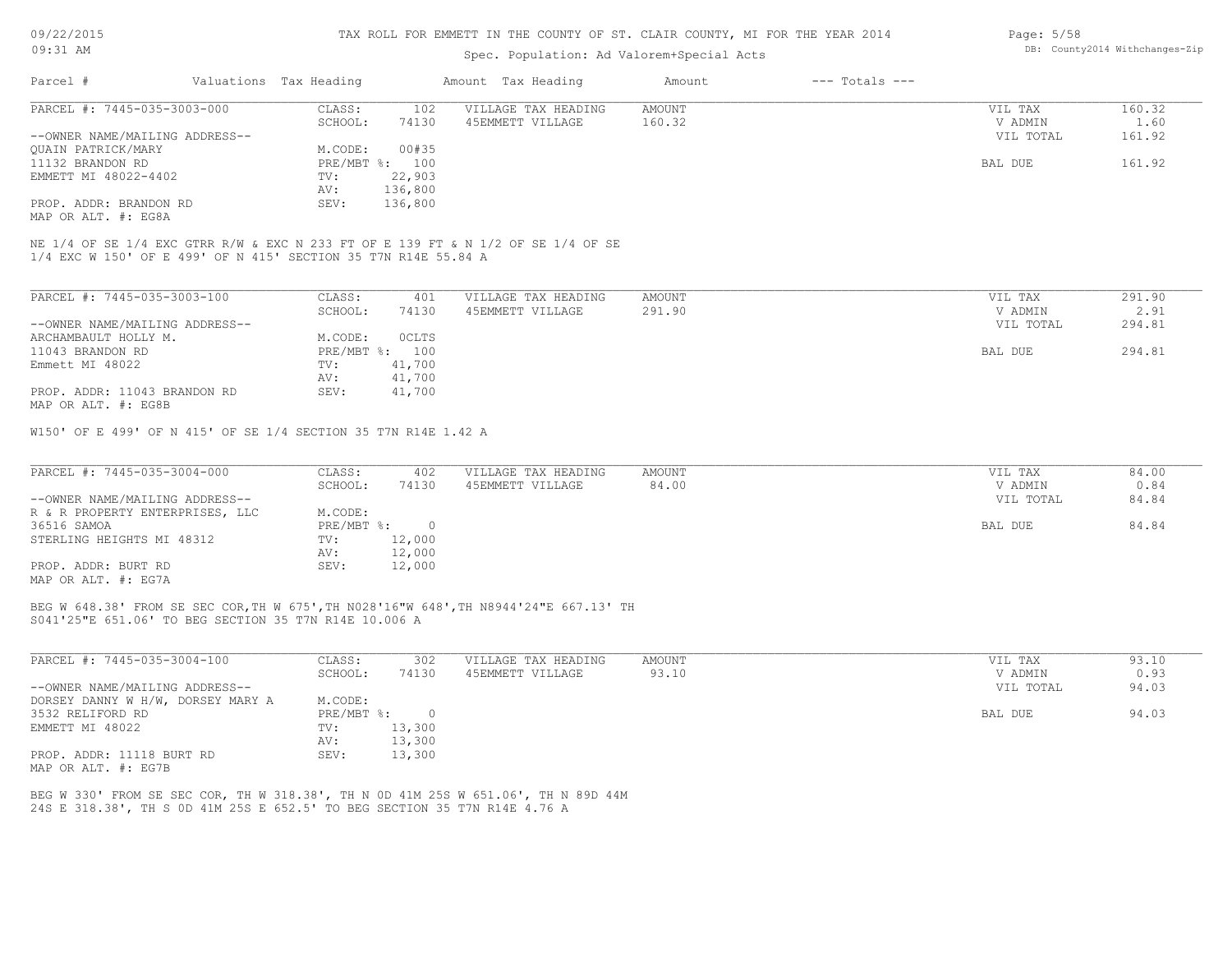| 09/22/2015 |  |
|------------|--|
| $09:31$ AM |  |

## Spec. Population: Ad Valorem+Special Acts

| Page: 6/58 |                                |
|------------|--------------------------------|
|            | DB: County2014 Withchanges-Zip |

|                                                                                                                                |                        | spec. ropulation. Ad valorem special Acts |               |                    |           |        |
|--------------------------------------------------------------------------------------------------------------------------------|------------------------|-------------------------------------------|---------------|--------------------|-----------|--------|
| Parcel #                                                                                                                       | Valuations Tax Heading | Amount Tax Heading                        | Amount        | $---$ Totals $---$ |           |        |
| PARCEL #: 7445-035-3004-200                                                                                                    | CLASS:                 | 201<br>VILLAGE TAX HEADING                | <b>AMOUNT</b> |                    | VIL TAX   | 553.70 |
|                                                                                                                                | SCHOOL:                | 74130<br>45EMMETT VILLAGE                 | 553.70        |                    | V ADMIN   | 5.53   |
| --OWNER NAME/MAILING ADDRESS--                                                                                                 |                        |                                           |               |                    | VIL TOTAL | 559.23 |
| REEVES KENNETH A./JASON S./CHELSEA                                                                                             | M.CODE:                |                                           |               |                    |           |        |
| 3961 HITCHINGS                                                                                                                 | $PRE/MBT$ %:           | $\overline{0}$                            |               |                    | BAL DUE   | 559.23 |
| Fort Gratiot MI 48059                                                                                                          | TV:                    | 79,100                                    |               |                    |           |        |
|                                                                                                                                | AV:                    | 79,100                                    |               |                    |           |        |
| PROP. ADDR: 11116 BURT RD                                                                                                      | SEV:                   | 79,100                                    |               |                    |           |        |
| MAP OR ALT. #: EG7C                                                                                                            |                        |                                           |               |                    |           |        |
| BEG AT SE SEC COR, TH W 330', TH N041'25"W 652.5', TH N89 44'24"E 330', TH S041'25"E<br>654' TO BEG SECTION 35 T7N R14E 4.94 A |                        |                                           |               |                    |           |        |
| PARCEL #: 7445-035-3005-000                                                                                                    | CLASS:                 | 401<br>VILLAGE TAX HEADING                | AMOUNT        |                    | VIL TAX   | 427.00 |
|                                                                                                                                | SCHOOL:                | 74130<br>45EMMETT VILLAGE                 | 427.00        |                    | V ADMIN   | 4.27   |
| --OWNER NAME/MAILING ADDRESS--                                                                                                 |                        |                                           |               |                    | VIL TOTAL | 431.27 |
| GUDME BRAD                                                                                                                     | M.CODE:                | WFRET                                     |               |                    |           |        |
| 305 FITZ RD                                                                                                                    | PRE/MBT %: 100         |                                           |               |                    | BAL DUE   | 431.27 |
| GOODELLS MI 48027                                                                                                              | TV:                    | 61,000                                    |               |                    |           |        |
|                                                                                                                                | AV:                    | 61,000                                    |               |                    |           |        |
| PROP. ADDR: 11172 BURT RD<br>MAP OR ALT. #: EG6C                                                                               | SEV:                   | 61,000                                    |               |                    |           |        |
| 5.41 A                                                                                                                         |                        |                                           |               |                    |           |        |
| PARCEL #: 7445-035-3005-100                                                                                                    | CLASS:                 | 402<br>VILLAGE TAX HEADING                | AMOUNT        |                    | VIL TAX   | 62.54  |
|                                                                                                                                | SCHOOL:                | 74130<br>45EMMETT VILLAGE                 | 62.54         |                    | V ADMIN   | 0.62   |
| --OWNER NAME/MAILING ADDRESS--                                                                                                 |                        |                                           |               |                    | VIL TOTAL | 63.16  |
| QUAIN GALIA L/TUCKER A/FRANKLIN J                                                                                              | M.CODE:                |                                           |               |                    |           |        |
| 410 N. BATCHEWANA                                                                                                              | PRE/MBT %: 0           |                                           |               |                    | BAL DUE   | 63.16  |
| Clawson MI 48017                                                                                                               | TV:                    | 8,935                                     |               |                    |           |        |
|                                                                                                                                | AV:                    | 9,100                                     |               |                    |           |        |
| PROP. ADDR: BURT RD                                                                                                            | SEV:                   | 9,100                                     |               |                    |           |        |
| MAP OR ALT. #: EG6D                                                                                                            |                        |                                           |               |                    |           |        |
| BEG E 1142.89' FROM S 1/4 COR, TH N015'9"W 1325.13', TH S8958'24"E 175.43', TH                                                 |                        |                                           |               |                    |           |        |
| S028'16"E 1325.08', TH W 180.49' TO BEG SECTION 35 T7N R14E 5.14 A                                                             |                        |                                           |               |                    |           |        |
| PARCEL #: 7445-035-3005-200                                                                                                    | CLASS:                 | VILLAGE TAX HEADING<br>401                | AMOUNT        |                    | VIL TAX   | 404.60 |
|                                                                                                                                | SCHOOL:                | 74130<br>45EMMETT VILLAGE                 | 404.60        |                    | V ADMIN   | 4.04   |
| --OWNER NAME/MAILING ADDRESS--                                                                                                 |                        |                                           |               |                    | VIL TOTAL | 408.64 |
| MC CLELLAND LARRY                                                                                                              | M.CODE:                |                                           |               |                    |           |        |
| 11176 BURT RD                                                                                                                  | PRE/MBT %: 100         |                                           |               |                    | BAL DUE   | 408.64 |
| EMMETT MI 48022                                                                                                                | TV:                    | 57,800                                    |               |                    |           |        |
|                                                                                                                                | AV:                    | 57,800                                    |               |                    |           |        |
| PROP. ADDR: 11176 BURT RD                                                                                                      | SEV:                   | 57,800                                    |               |                    |           |        |

MAP OR ALT. #: EG6E

1325.21',TH W 177.94' TO BEG SECTION 35 T7N R14E 5.41 A BEG E 787' FROM S 1/4 COR,TH N0^15'9"W 13325.29',TH S89^58'24"E 177.94'TH S0^15'9"E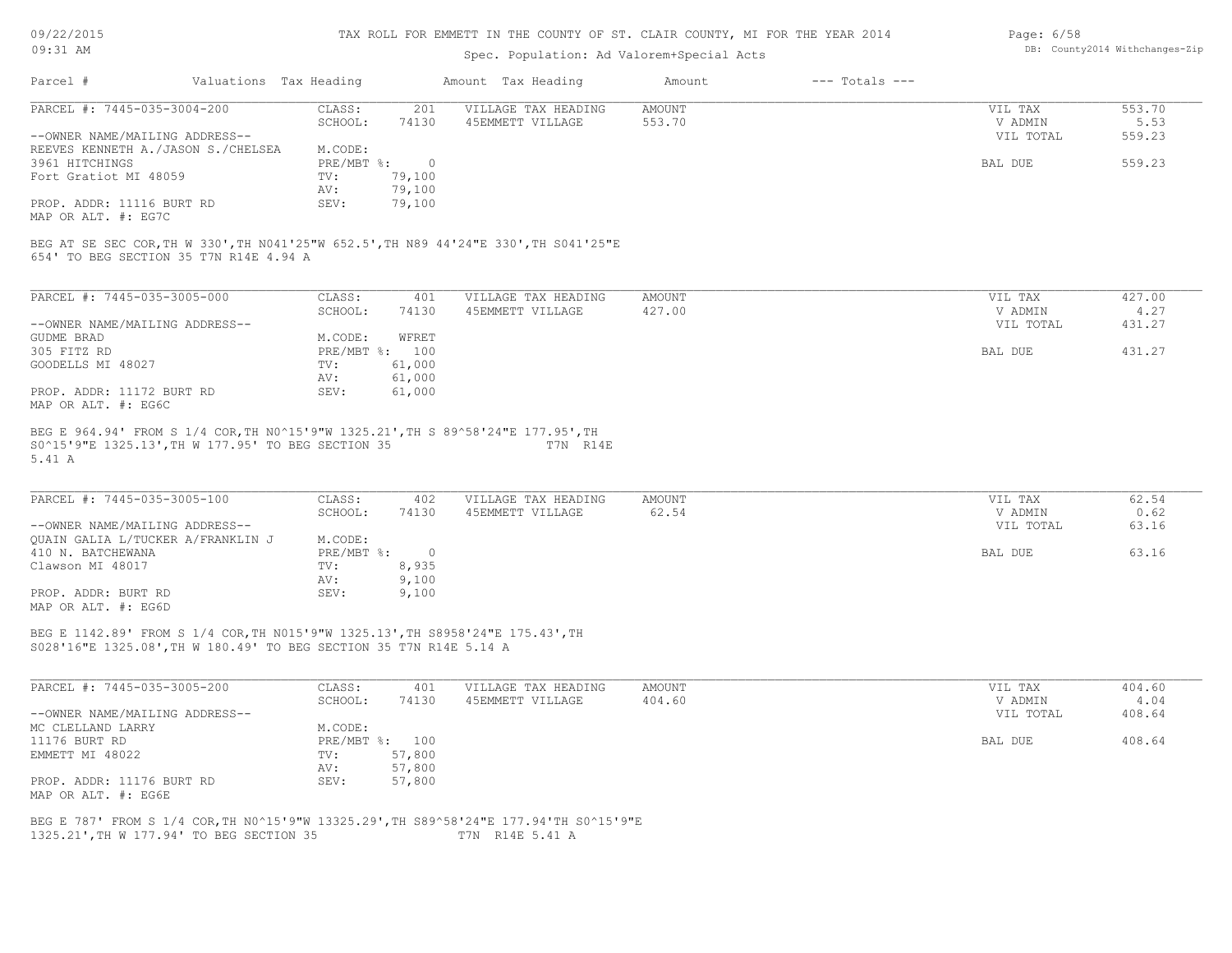09/22/2015 09:31 AM

#### TAX ROLL FOR EMMETT IN THE COUNTY OF ST. CLAIR COUNTY, MI FOR THE YEAR 2014

### Spec. Population: Ad Valorem+Special Acts

| Parcel #                       | Valuations Tax Heading |                | Amount Tax Heading  | Amount | $---$ Totals $---$ |           |        |
|--------------------------------|------------------------|----------------|---------------------|--------|--------------------|-----------|--------|
| PARCEL #: 7445-035-3006-000    | CLASS:                 | 401            | VILLAGE TAX HEADING | AMOUNT |                    | VIL TAX   | 252.00 |
|                                | SCHOOL:                | 74130          | 45EMMETT VILLAGE    | 252.00 |                    | V ADMIN   | 2.52   |
| --OWNER NAME/MAILING ADDRESS-- |                        |                |                     |        |                    | VIL TOTAL | 254.52 |
| WALENTY DANIEL/BETTE TRUSTEE   | M.CODE:                |                |                     |        |                    |           |        |
| 11188 BURT RD                  |                        | PRE/MBT %: 100 |                     |        |                    | BAL DUE   | 254.52 |
| EMMETT MI 48022-4407           | TV:                    | 36,000         |                     |        |                    |           |        |
|                                | AV:                    | 36,000         |                     |        |                    |           |        |
| PROP. ADDR: 11188 BURT RD      | SEV:                   | 36,000         |                     |        |                    |           |        |
|                                |                        |                |                     |        |                    |           |        |

MAP OR ALT. #: EG6B

E324 FT MEAS ON S SEC LINE OF W 787 FT OF SW 1/4 OF SE 1/4 9.82 A SEC 35 T7N R14E

| PARCEL #: 7445-035-3007-000    | CLASS:     | 402   | VILLAGE TAX HEADING | AMOUNT | VIL TAX   | 32.74 |
|--------------------------------|------------|-------|---------------------|--------|-----------|-------|
|                                | SCHOOL:    | 74130 | 45EMMETT VILLAGE    | 32.74  | V ADMIN   | 0.32  |
| --OWNER NAME/MAILING ADDRESS-- |            |       |                     |        | VIL TOTAL | 33.06 |
| BERNARDI DINO<br>' BRENDA      | M.CODE:    | 000#5 |                     |        |           |       |
| 3255 MILL ST                   | PRE/MBT %: |       |                     |        | BAL DUE   | 33.06 |
| Dryden MI 48428                | TV:        | 4,678 |                     |        |           |       |
|                                | AV:        | 8,900 |                     |        |           |       |
| PROP. ADDR: BURT RD            | SEV:       | 8,900 |                     |        |           |       |
| MAP OR ALT. #: EG6A            |            |       |                     |        |           |       |

9S E 1325.59'TH W 154.33' TOTHE BEG SEC 35 T7N R14E 4.7 A BEG AT S 1/4 COR.TH N 0D 15M 9S W 1325.66',TH S 89D 58M 24S E 154.33', TH S OD 15M

| PARCEL #: 7445-035-3007-100    | CLASS:       | 402   | VILLAGE TAX HEADING | AMOUNT | VIL TAX   | 32.75 |
|--------------------------------|--------------|-------|---------------------|--------|-----------|-------|
|                                | SCHOOL:      | 74130 | 45EMMETT VILLAGE    | 32.75  | V ADMIN   | 0.32  |
| --OWNER NAME/MAILING ADDRESS-- |              |       |                     |        | VIL TOTAL | 33.07 |
| GRACE JOSEPH REV TRUST         | M.CODE:      | 000#5 |                     |        |           |       |
| 10715 BRANDON ROAD             | $PRE/MBT$ %: |       |                     |        | BAL DUE   | 33.07 |
| EMMETT MI 48022                | TV:          | 4,679 |                     |        |           |       |
|                                | AV:          | 8,900 |                     |        |           |       |
| PROP. ADDR: BURT RD            | SEV:         | 8,900 |                     |        |           |       |
| MAP OR ALT. #: EG6A2           |              |       |                     |        |           |       |

#### S0^15'9"E 1325.52',TH W 154.33' TO BEG SECTION 35 T7N R14E 4.70 A BEG E 154.33' FROM S 1/4 COR,TH N0^15'9"W 1325.59',TH S89^58'24"E 154.33',TH

| PARCEL #: 7445-035-3007-200                                                     | CLASS:     | 402        | VILLAGE TAX HEADING | AMOUNT | VIL TAX   | 32.75 |
|---------------------------------------------------------------------------------|------------|------------|---------------------|--------|-----------|-------|
|                                                                                 | SCHOOL:    | 74130      | 45EMMETT VILLAGE    | 32.75  | V ADMIN   | 0.32  |
| --OWNER NAME/MAILING ADDRESS--                                                  |            |            |                     |        | VIL TOTAL | 33.07 |
| GRACE JOSEPH REV TRUST                                                          | M.CODE:    | 000#5      |                     |        |           |       |
| 10715 BRANDON ROAD                                                              | PRE/MBT %: | $\bigcirc$ |                     |        | BAL DUE   | 33.07 |
| EMMETT MI 48022                                                                 | TV:        | 4,679      |                     |        |           |       |
|                                                                                 | AV:        | 8,900      |                     |        |           |       |
| PROP. ADDR: BURT RD                                                             | SEV:       | 8,900      |                     |        |           |       |
| MAP OR ALT. #: EG6A3                                                            |            |            |                     |        |           |       |
| BEG E 308.66' FROM S 1/4 COR, TH N0^15'9"W 1325.52', TH S89^58'24"E 154.34', TH |            |            |                     |        |           |       |
| S0^15'9"E 1325.44;,TH W 154.34' TO BEG SECTION 35                               |            |            | T7N R14E            |        |           |       |

DB: County2014 Withchanges-Zip

Page: 7/58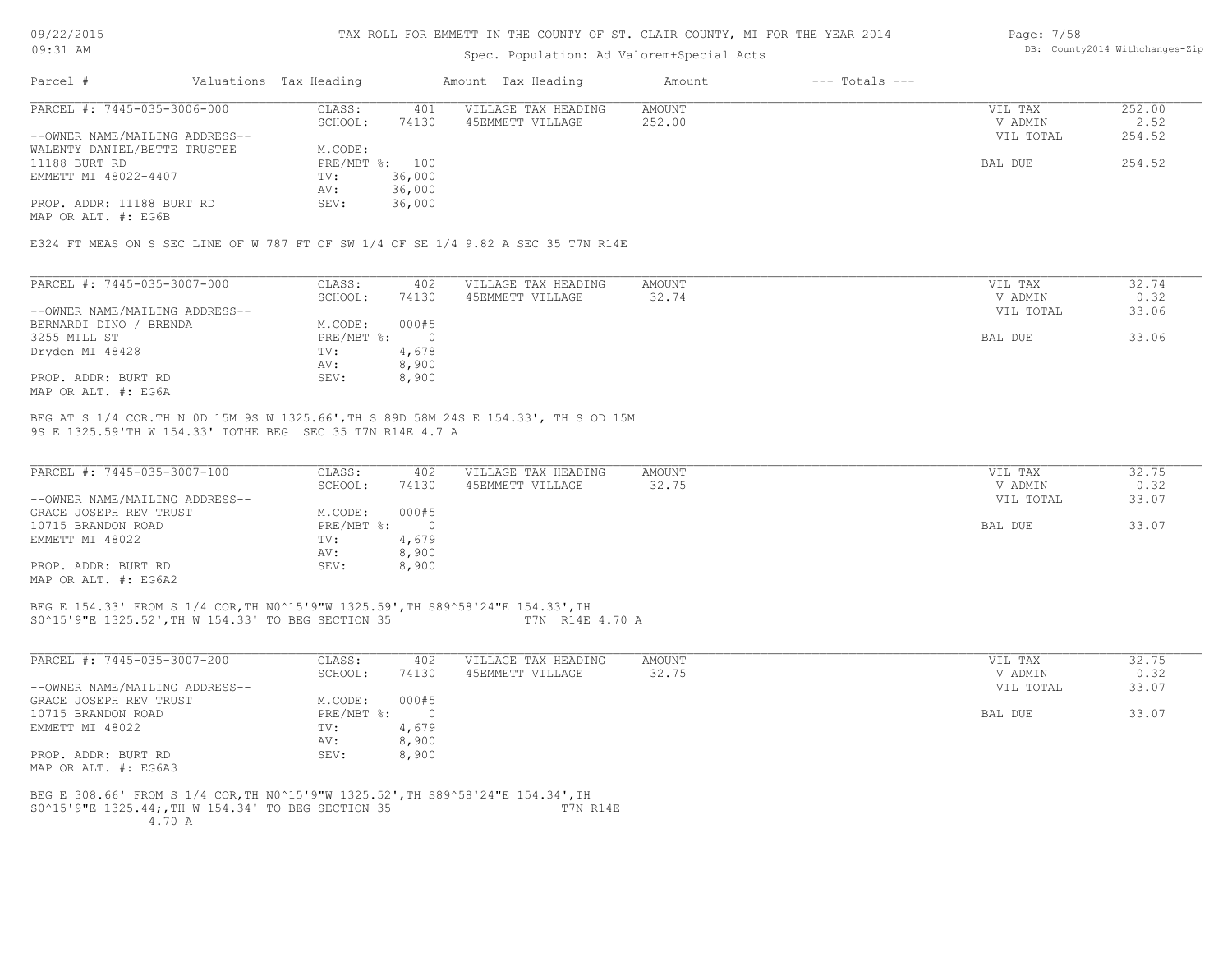#### Spec. Population: Ad Valorem+Special Acts

| Parcel #                       | Valuations Tax Heading |                | Amount Tax Heading  | Amount | $---$ Totals $---$ |           |        |
|--------------------------------|------------------------|----------------|---------------------|--------|--------------------|-----------|--------|
| PARCEL #: 7445-036-1001-001    | CLASS:                 | 102            | VILLAGE TAX HEADING | AMOUNT |                    | VIL TAX   | 325.82 |
|                                | SCHOOL:                | 74130          | 45EMMETT VILLAGE    | 325.82 |                    | V ADMIN   | 3.25   |
| --OWNER NAME/MAILING ADDRESS-- |                        |                |                     |        |                    | VIL TOTAL | 329.07 |
| CENTENNIAL PINES FARMS, INC    | M.CODE:                |                |                     |        |                    |           |        |
| 2775 BRICKER RD                |                        | PRE/MBT %: 100 |                     |        |                    | BAL DUE   | 329.07 |
| GOODELLS MI 48027              | TV:                    | 46,546         |                     |        |                    |           |        |
|                                | AV:                    | 119,600        |                     |        |                    |           |        |
| PROP. ADDR: 2775 BRICKER RD    | SEV:                   | 119,600        |                     |        |                    |           |        |
|                                |                        |                |                     |        |                    |           |        |

MAP OR ALT. #: EG16A

 T7N R14E 76.37 A SPLIT ON 10/14/2005 FROM 0S W 454.62', TH S 2D 24M 40S W 454.81', TH N 87D 5M 0S W 921.01' TO BEG SECTION 36 OF A 1482.39' RADIUS CV TO THE LEFT, L.C. BEARS S 24D 33M 40S W 82.72', TH N 75D 8M 40S W 2191.29', TH S 75D 8M 0S E 76.94' TO W'LY LINE OF M-19, SW'LY 82.73' ALG ARC BEG W 1/4 COR, TH N 2D 33M 5S E 2646.05', TH S 87D 1M 35S E 1315.31', TH S 2D 25M

74-19-036-1001-000;

| PARCEL #: 7445-036-1001-101    | CLASS:       | 401    | VILLAGE TAX HEADING | AMOUNT | VIL TAX   | 362.60 |
|--------------------------------|--------------|--------|---------------------|--------|-----------|--------|
|                                | SCHOOL:      | 74130  | 45EMMETT VILLAGE    | 362.60 | V ADMIN   | 3.62   |
| --OWNER NAME/MAILING ADDRESS-- |              |        |                     |        | VIL TOTAL | 366.22 |
| OLEJNIK ROBERT                 | M.CODE:      |        |                     |        |           |        |
| 9901 RYNN RD                   | $PRE/MBT$ %: |        |                     |        | BAL DUE   | 366.22 |
| Avoca MI 48006                 | TV:          | 51,800 |                     |        |           |        |
|                                | AV:          | 51,800 |                     |        |           |        |
| PROP. ADDR: 3257 KINNEY RD     | SEV:         | 51,800 |                     |        |           |        |
| MAP OR ALT. #: EG16B           |              |        |                     |        |           |        |

10/14/2005 FROM 74-19-036-1001-100, 74-19-036-1001-000; W 222.92', TH N 87D 5M 0S W 400' TO BEG SECTION 36 T7N R14E 3.85 A SPLIT 1482.39' RADIUS CV TO THE LEFT, L.C. BEARS S 20D 10M 25S W 144.24' TH S 2D 25M 40S E 454.62' TO W'LY LNE OF M-19, TH SW'LY 144.3' ALG W'LY LINE OF M-19 & THE ARC OF A BEG S 87D 5M 0S E 921.01' FROM W 1/4 COR, TH N 2D 25M 40S E 454.81', TH S 75D 8M 0S

| PARCEL #: 7445-036-1002-000    | CLASS:     | 201        | VILLAGE TAX HEADING | AMOUNT | VIL TAX | 431.92              |  |
|--------------------------------|------------|------------|---------------------|--------|---------|---------------------|--|
|                                | SCHOOL:    | 74130      | 45EMMETT VILLAGE    | 431.92 | V ADMIN | 4.31                |  |
| --OWNER NAME/MAILING ADDRESS-- |            |            |                     |        |         | 436.23<br>VIL TOTAL |  |
| GREENIA DANIEL                 | M.CODE:    | 000#6      |                     |        |         |                     |  |
| P.O. BOX 155                   | PRE/MBT %: | $\bigcirc$ |                     |        | BAL DUE | 436.23              |  |
| 10820 DUNNIGAN RD              | TV:        | 61,704     |                     |        |         |                     |  |
| EMMETT MI 48022                | AV:        | 65,400     |                     |        |         |                     |  |
|                                | SEV:       | 65,400     |                     |        |         |                     |  |
| PROP. ADDR: 10820 DUNNIGAN RD  |            |            |                     |        |         |                     |  |

MAP OR ALT. #: EG14K1

T7N R14E 7.53 A 385.43', TH S 29D 9M W 240.92', TH N 50D 39M W 428.02' TO BEG SECTION 36 708.45' & S 50D 39M E 310.7' FROM N 1/4 COR, TH N 39D 21M E 250', TH S 48D 43M E 310.7', TH N 2D 22M E 408.45' TO BEG; AND BEG N 87D 8M W 1349.35' & S 2D 22M W S 2D 22M W 250', TH S 42D 50M 48S W 185.55', TH S 39D 21M W 250', TH N 50D 39M W BEG N 87D 8M W 1349.35' & S 2D 22M W 300' FROM N 1/4 COR, TH S 87D 8M E 519.05' TH Page: 8/58 DB: County2014 Withchanges-Zip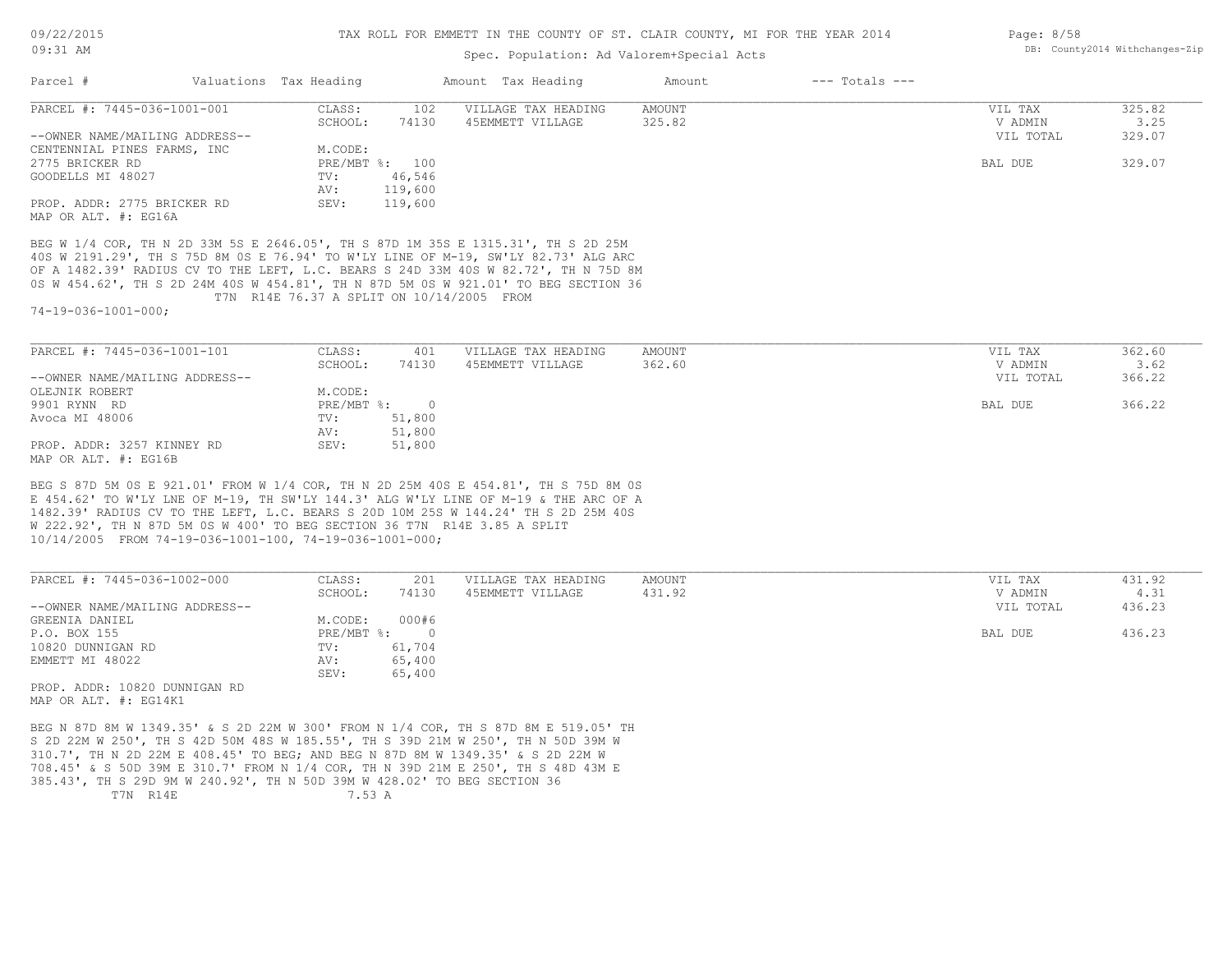### Spec. Population: Ad Valorem+Special Acts

| Parcel #                       | Valuations Tax Heading |          | Amount Tax Heading  | Amount | $---$ Totals $---$ |           |       |
|--------------------------------|------------------------|----------|---------------------|--------|--------------------|-----------|-------|
| PARCEL #: 7445-036-1002-100    | CLASS:                 | 201      | VILLAGE TAX HEADING | AMOUNT |                    | VIL TAX   | 40.60 |
|                                | SCHOOL:                | 74130    | 45EMMETT VILLAGE    | 40.60  |                    | V ADMIN   | 0.40  |
| --OWNER NAME/MAILING ADDRESS-- |                        |          |                     |        |                    | VIL TOTAL | 41.00 |
| GREENIA DANIEL                 | M.CODE:                | 000#6    |                     |        |                    |           |       |
| P.O. BOX 155                   | PRE/MBT %:             | $\Omega$ |                     |        |                    | BAL DUE   | 41.00 |
| 10820 DUNNIGAN RD              | TV:                    | 5,800    |                     |        |                    |           |       |
| EMMETT MI 48022                | AV:                    | 5,800    |                     |        |                    |           |       |
|                                | SEV:                   | 5,800    |                     |        |                    |           |       |
| PROP, ADDR: RYNN RD            |                        |          |                     |        |                    |           |       |

MAP OR ALT. #: EG14K2

TH N 2D 22M E 300', TH S 87D 3M E 219.05' TO BEG SECTION 36 T7N R14E 1.50 A BEG N 87D 8M W 1130.3' FROM N 1/4 COR, TH S 2D 22M W 300', TH N 87D 3M W 219.05',

| PARCEL #: 7445-036-1003-000    | CLASS:     | 401          | VILLAGE TAX HEADING | AMOUNT | VIL TAX   | 495.54 |
|--------------------------------|------------|--------------|---------------------|--------|-----------|--------|
|                                | SCHOOL:    | 74130        | 45EMMETT VILLAGE    | 495.54 | V ADMIN   | 4.95   |
| --OWNER NAME/MAILING ADDRESS-- |            |              |                     |        | VIL TOTAL | 500.49 |
| LEVIN PAUL/MICHELLE            | M.CODE:    | <b>OCLTS</b> |                     |        |           |        |
| 10835 RYNN RD                  | PRE/MBT %: | 100          |                     |        | BAL DUE   | 500.49 |
| EMMETT MI 48022                | TV:        | 70,792       |                     |        |           |        |
|                                | AV:        | 76,900       |                     |        |           |        |
| PROP. ADDR: 10835 RYNN RD      | SEV:       | 76,900       |                     |        |           |        |
| MAP OR ALT. #: EG14C/F         |            |              |                     |        |           |        |

FT TO BEG. 3.09 A SEC 36 T7N R14E FT, TH N 87 DEG 8 MIN W 450 FT, TH N 2 DEG 22 MIN E 300 FT, TH S 87 DEG 8 MIN E 450 BEG ON N SEC LINE N 87 DEG 8 MIN W 680.3 FT FROM N 1/4 COR, TH S 2 DEG 22 MIN W 300

| PARCEL #: 7445-036-1006-000        | CLASS:  | 401            | VILLAGE TAX HEADING | AMOUNT | VIL TAX   | 376.60 |
|------------------------------------|---------|----------------|---------------------|--------|-----------|--------|
|                                    | SCHOOL: | 74130          | 45EMMETT VILLAGE    | 376.60 | V ADMIN   | 3.76   |
| --OWNER NAME/MAILING ADDRESS--     |         |                |                     |        | VIL TOTAL | 380.36 |
| STEMM DAVID/LRURA/REYNOLDS CRYSTEL | M.CODE: |                |                     |        |           |        |
| 3405 KINNEY RD                     |         | PRE/MBT %: 100 |                     |        | BAL DUE   | 380.36 |
| Emmett MI 48022                    | TV:     | 53,800         |                     |        |           |        |
|                                    | AV:     | 53,800         |                     |        |           |        |
| PROP. ADDR: 3405 KINNEY RD         | SEV:    | 53,800         |                     |        |           |        |
| MAP OR ALT. $\#$ : EG14H/J         |         |                |                     |        |           |        |

185.55',TH N222'E 250',TH S878'E 497.03' TO BEG SECTION 36 T7N R14E 7.71 A TO W'LY LINE M-19 FROM N 1/4 COR,TH S299'W 704.51' TH N4843'W 385.43',TH N4250'48"E W OF N 1/4 COR,TH S222'W 300',TH S878'E TO M-19 & BEG N878'W 330.65' & S252'W 300' THAT PART OF NW 1/4 LYING W OF NEW M-19 & N & E OF A LINE, BEG ON N SEC LINE 680.3'

Page: 9/58 DB: County2014 Withchanges-Zip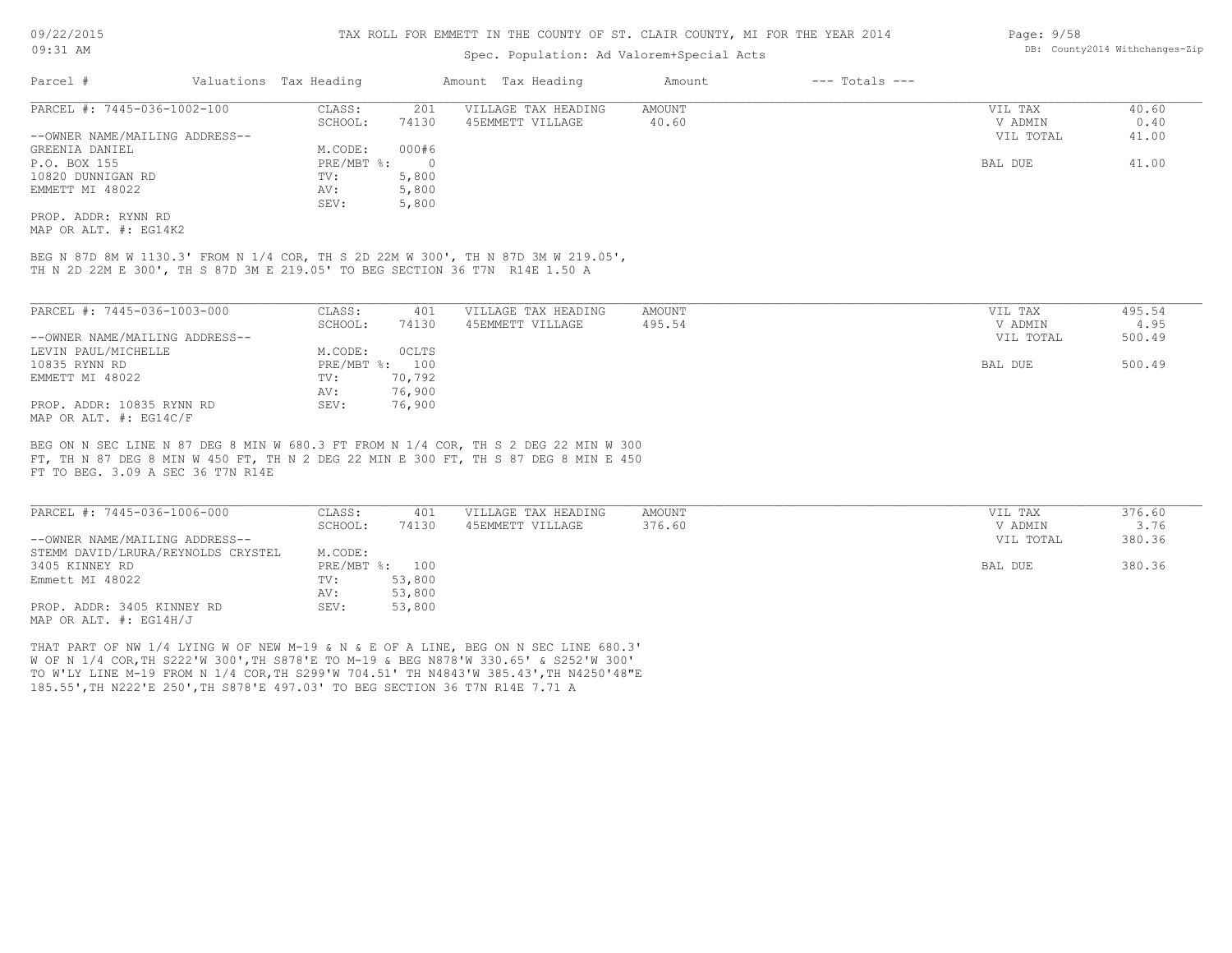#### Spec. Population: Ad Valorem+Special Acts

| Page: 10/58 |                                |
|-------------|--------------------------------|
|             | DB: County2014 Withchanges-Zip |

| Parcel #                            | Valuations Tax Heading |        | Amount Tax Heading  | Amount | $---$ Totals $---$ |           |       |
|-------------------------------------|------------------------|--------|---------------------|--------|--------------------|-----------|-------|
| PARCEL #: 7445-036-1008-001         | CLASS:                 | 401    | VILLAGE TAX HEADING | AMOUNT |                    | VIL TAX   | 79.10 |
|                                     | SCHOOL:                | 74130  | 45EMMETT VILLAGE    | 79.10  |                    | V ADMIN   | 0.79  |
| --OWNER NAME/MAILING ADDRESS--      |                        |        |                     |        |                    | VIL TOTAL | 79.89 |
| BIRKENSHAW ROBERT                   | M.CODE:                | 000#2  |                     |        |                    |           |       |
| P.O. BOX 188                        | PRE/MBT %:             |        |                     |        |                    | BAL DUE   | 79.89 |
| EMMETT MI 48022                     | TV:                    | 11,300 |                     |        |                    |           |       |
|                                     | AV:                    | 11,300 |                     |        |                    |           |       |
| PROP. ADDR: 3301 EMMETT RD          | SEV:                   | 11,300 |                     |        |                    |           |       |
| MAP OR ALT. $\#$ : EG14A/B/24/25/26 |                        |        |                     |        |                    |           |       |

19-036-1009-000, 19-036-1010-000; R14E 3.63 A SPLIT ON 11/21/2007 FROM 19-036-1008-000, 19-036-1007-000, PART OF N 1/2 OF SE 1/4 OF NW 1/4 LYING SW OF M-21 & E OF EMMETT RD SECTION 36 T7N 1/4 ALSO W 99' OF E 231' OF N 99' OF S 660' OF SE 1/4 OF NW 1/4 & E 393 FT OF THAT 594' OF THE E 132' OF THE SE 1/4 & N 66' OF THE S 660' OF E 132' OF SE 1/4 OF NW THE N 66' OF THE S 458' OF THE E 132' OF THE SE 1/4 OF NW 1/4 & THE N 136' OF THE S

| PARCEL #: 7445-036-1011-000    | CLASS:     | 201    | VILLAGE TAX HEADING | AMOUNT | VIL TAX   | 168.00 |
|--------------------------------|------------|--------|---------------------|--------|-----------|--------|
|                                | SCHOOL:    | 74130  | 45EMMETT VILLAGE    | 168.00 | V ADMIN   | 1.68   |
| --OWNER NAME/MAILING ADDRESS-- |            |        |                     |        | VIL TOTAL | 169.68 |
| FULLERTON JAMES/S ET-AL        | M.CODE:    |        |                     |        |           |        |
| 21735 GREGORY                  | PRE/MBT %: |        |                     |        | BAL DUE   | 169.68 |
| DEARBORN MI 48124              | TV:        | 24,000 |                     |        |           |        |
|                                | AV:        | 24,000 |                     |        |           |        |
| PROP. ADDR: 3279 EMMETT RD     | SEV:       | 24,000 |                     |        |           |        |
| MAP OR ALT. #: EG23            |            |        |                     |        |           |        |

T7N R14E THE N 227 FT OF THE S 392 FT OF THE E 132 FT OF THE SE 1/4 OF NW 1/4 .69 A SEC 36

| PARCEL #: 7445-036-1012-000    | CLASS:         | 401    | VILLAGE TAX HEADING | AMOUNT | VIL TAX   | 297.50 |
|--------------------------------|----------------|--------|---------------------|--------|-----------|--------|
|                                | SCHOOL:        | 74130  | 45EMMETT VILLAGE    | 297.50 | V ADMIN   | 2.97   |
| --OWNER NAME/MAILING ADDRESS-- |                |        |                     |        | VIL TOTAL | 300.47 |
| BECK DAVID J/GAIL R.           | M.CODE:        |        |                     |        |           |        |
| 10772 BRANDON RD               | PRE/MBT %: 100 |        |                     |        | BAL DUE   | 300.47 |
| EMMETT MI 48022                | TV:            | 42,500 |                     |        |           |        |
|                                | AV:            | 42,500 |                     |        |           |        |
| PROP. ADDR: 10772 BRANDON RD   | SEV:           | 42,500 |                     |        |           |        |
| MAP OR ALT. #: EG22            |                |        |                     |        |           |        |

THEREOF. 3.63 A SEC 36 T7N R14E 946.9 FT & EXC E 132 FT OF N 495 FT THEREOF & EXC W 99 FT OF E 231 FT OF N 99 FT THAT PART OF S 1/2 OF SE 1/4 OF NW 1/4 LYING N & W OF BRANDON & EMMETT RDS, EXC W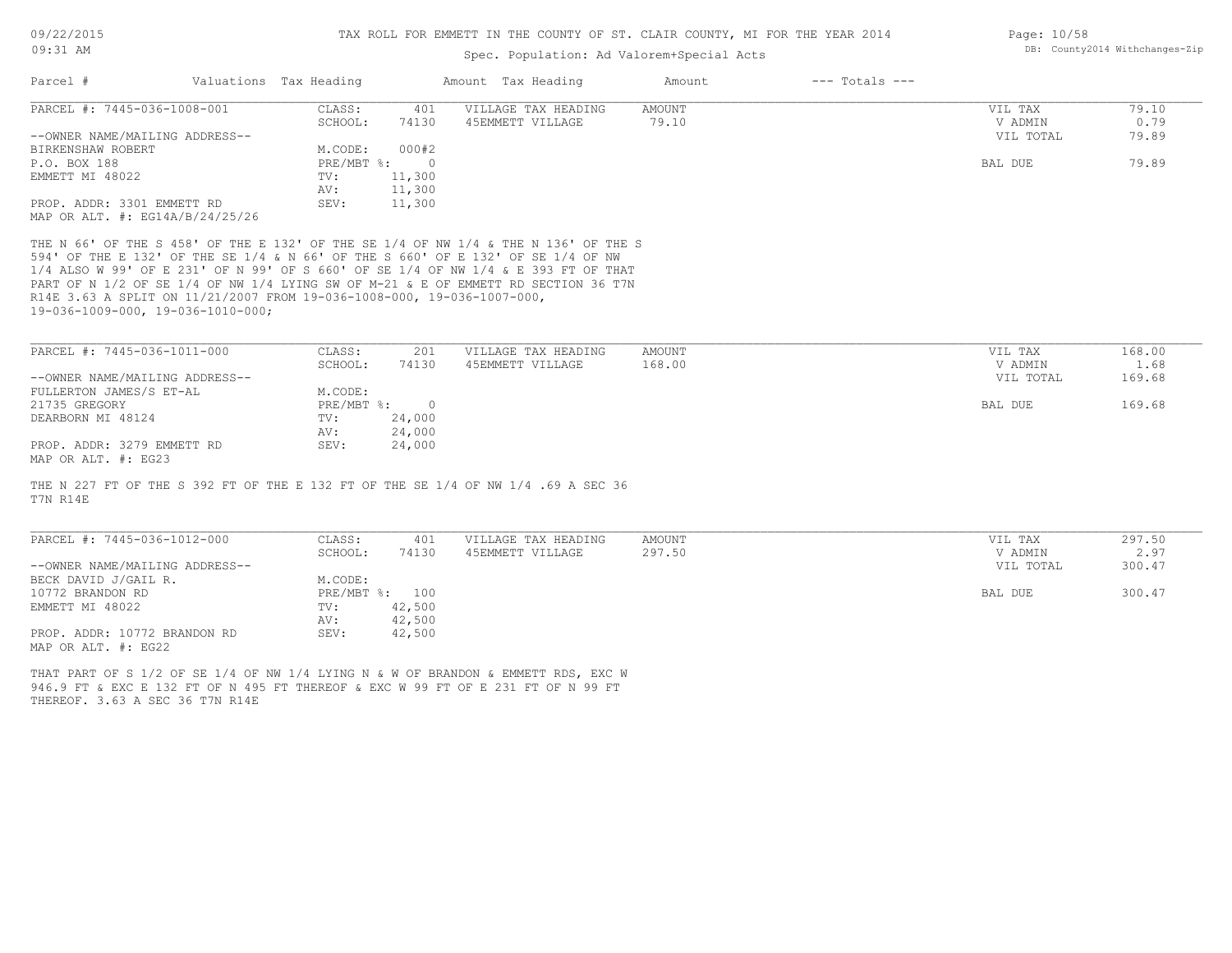## Spec. Population: Ad Valorem+Special Acts

| Parcel #                       | Valuations Tax Heading |       | Amount Tax Heading  | Amount | $---$ Totals $---$ |           |       |
|--------------------------------|------------------------|-------|---------------------|--------|--------------------|-----------|-------|
| PARCEL #: 7445-036-1012-100    | CLASS:                 | 402   | VILLAGE TAX HEADING | AMOUNT |                    | VIL TAX   | 54.60 |
|                                | SCHOOL:                | 74130 | 45EMMETT VILLAGE    | 54.60  |                    | V ADMIN   | 0.54  |
| --OWNER NAME/MAILING ADDRESS-- |                        |       |                     |        |                    | VIL TOTAL | 55.14 |
| PIERCE DENNIS R.TRUST          | M.CODE:                | 00#19 |                     |        |                    |           |       |
| 10895 BRANDON RD               | PRE/MBT %: 100         |       |                     |        |                    | BAL DUE   | 55.14 |
| EMMETT MI 48022                | TV:                    | 7,800 |                     |        |                    |           |       |
|                                | AV:                    | 7,800 |                     |        |                    |           |       |
| PROP. ADDR: BRANDON RD         | SEV:                   | 7,800 |                     |        |                    |           |       |
| MAP OR ALT. #: EG22B           |                        |       |                     |        |                    |           |       |

N2^34'25"E 396',TH N87^4'W 99',TH N2^34'25"E 99' TO BEG SECTION 36 T7N R14E 2.80 A 214.43', RADIUS 263.43', CHORD BEARING N56^10'54"E 208.56',TH N87^4'E 63.04',TH S2^34'25"W 429.17',TH S87^4'W E 161',TH S4^1'50"W 190.65',TH ALG CURV TO LEFT BEG S2^34'25"W 1983.26' & N87^4'W 231' FROM N 1/4 COR, TH N87^4'W 162',TH

| PARCEL #: 7445-036-1013-000    | CLASS:       | 401    | VILLAGE TAX HEADING | AMOUNT | VIL TAX   | 188.30 |
|--------------------------------|--------------|--------|---------------------|--------|-----------|--------|
|                                | SCHOOL:      | 74130  | 45EMMETT VILLAGE    | 188.30 | V ADMIN   | 1.88   |
| --OWNER NAME/MAILING ADDRESS-- |              |        |                     |        | VIL TOTAL | 190.18 |
| HAZELMAN JACK E/MATILDA        | M.CODE:      |        |                     |        |           |        |
| 10782 BRANDON RD               | $PRE/MBT$ %: | 100    |                     |        | BAL DUE   | 190.18 |
| EMMETT MI 48022-4506           | TV:          | 26,900 |                     |        |           |        |
|                                | AV:          | 26,900 |                     |        |           |        |
| PROP. ADDR: 10782 BRANDON RD   | SEV:         | 26,900 |                     |        |           |        |
| MAP OR ALT. #: EG21A           |              |        |                     |        |           |        |

THE E 100 FT OF W 946.9 FT OF S 1/2 OF SE 1/4 OF NW 1/4 1.51 A SEC 36 T7N R14E

| PARCEL #: 7445-036-1014-000    | CLASS:  | 401            | VILLAGE TAX HEADING | AMOUNT | VIL TAX   | 126.00 |
|--------------------------------|---------|----------------|---------------------|--------|-----------|--------|
|                                | SCHOOL: | 74130          | 45EMMETT VILLAGE    | 126.00 | V ADMIN   | 1.26   |
| --OWNER NAME/MAILING ADDRESS-- |         |                |                     |        | VIL TOTAL | 127.26 |
| MCNESKY GUY                    | M.CODE: |                |                     |        |           |        |
| 10786 BRANDON RD               |         | PRE/MBT %: 100 |                     |        | BAL DUE   | 127.26 |
| Emmett MI 48022                | TV:     | 18,000         |                     |        |           |        |
|                                | AV:     | 18,000         |                     |        |           |        |
| PROP. ADDR: 10786 BRANDON RD   | SEV:    | 18,000         |                     |        |           |        |
| MAP OR ALT. #: EG21C           |         |                |                     |        |           |        |

E70 FT OF W 846.9 FT OF S 1/2 OF SE 1/4 OF NW 1/4 1.06 A SEC 36 T7N R14E

| PARCEL #: 7445-036-1016-001    | CLASS:     | 401    | VILLAGE TAX HEADING | AMOUNT  | VIL TAX   | 248.50 |
|--------------------------------|------------|--------|---------------------|---------|-----------|--------|
|                                | SCHOOL:    | 74130  | 45EMMETT VILLAGE    | 248.50  | V ADMIN   | 2.48   |
| --OWNER NAME/MAILING ADDRESS-- |            |        |                     |         | VIL TOTAL | 250.98 |
| KEEGAN PATRICK V               | M.CODE:    |        |                     |         |           |        |
| 3207 QUAIN RD                  | PRE/MBT %: |        |                     | BAL DUE | 250.98    |        |
| Emmett MI 48022                | TV:        | 35,500 |                     |         |           |        |
|                                | AV:        | 35,500 |                     |         |           |        |
| PROP. ADDR: 10806 BRANDON RD   | SEV:       | 35,500 |                     |         |           |        |
| MAP OR ALT. $\#$ : EG20/21B    |            |        |                     |         |           |        |

11/08/2007 FROM 19-036-1016-000, 19-036-1015-000; E 235' OF W 776.9' OF S 1/2 OF SE 1/4 OF NW 1/4 SECTION 36 T7N R14E 3.51 A SPLIT ON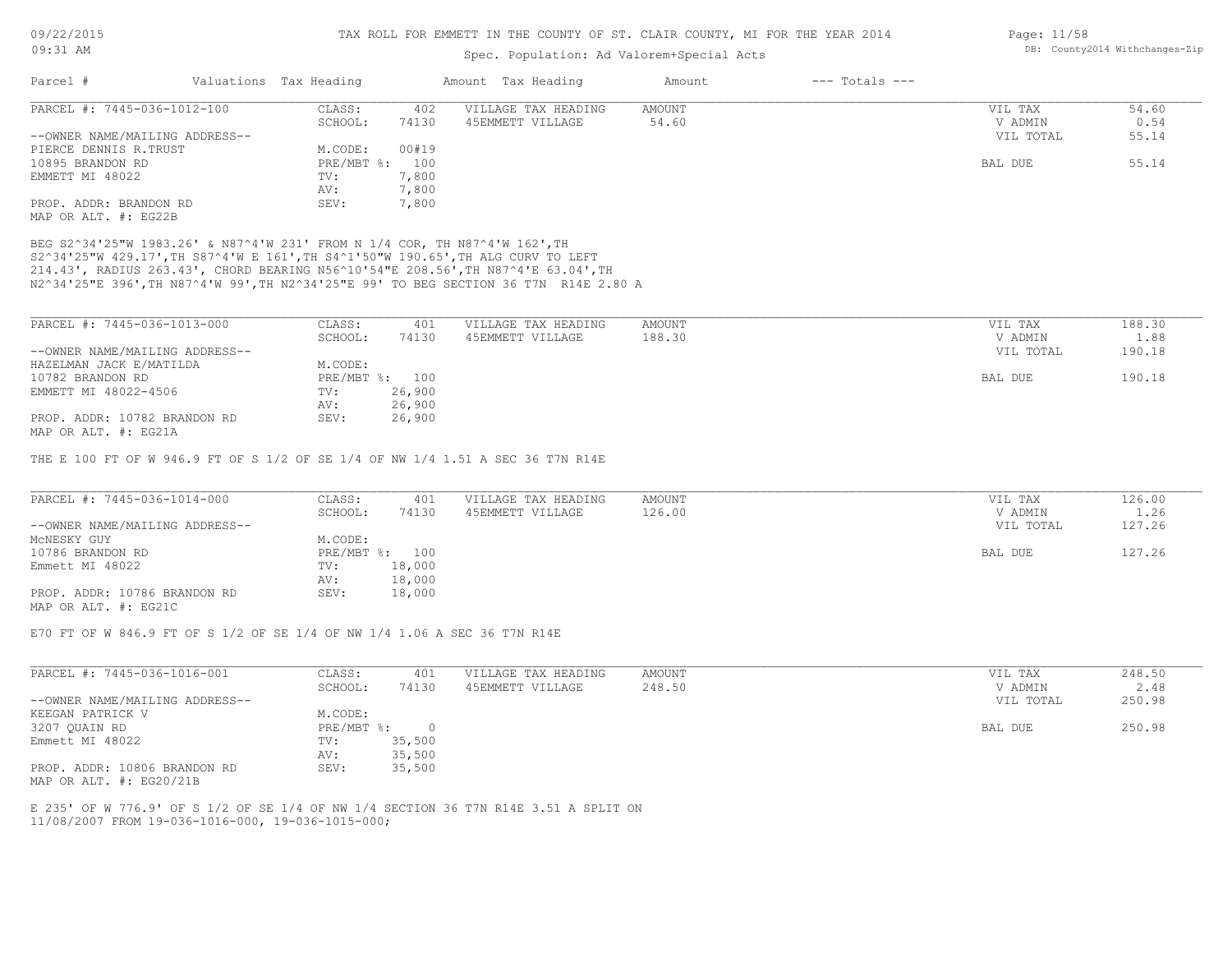#### Spec. Population: Ad Valorem+Special Acts

| Parcel #                                             | Valuations Tax Heading |       | Amount Tax Heading  | Amount | $---$ Totals $---$ |           |      |
|------------------------------------------------------|------------------------|-------|---------------------|--------|--------------------|-----------|------|
| PARCEL #: 7445-036-1017-000                          | CLASS:                 | 708   | VILLAGE TAX HEADING | AMOUNT |                    | VIL TAX   | 0.00 |
|                                                      | SCHOOL:                | 74130 | 45EMMETT VILLAGE    | 0.00   |                    | V ADMIN   | 0.00 |
| --OWNER NAME/MAILING ADDRESS--                       |                        |       |                     |        |                    | VIL TOTAL | 0.00 |
| ARCHBISHOP OF DET CHURCH                             | M.CODE:                |       |                     |        |                    |           |      |
| 1234 WASHINGTON BLVD                                 | PRE/MBT %:             |       |                     |        |                    | BAL DUE   | 0.00 |
| DETROIT MI 48226-1825                                | TV:                    |       |                     |        |                    |           |      |
|                                                      | AV:                    |       |                     |        |                    |           |      |
| PROP. ADDR: 10828 BRANDON RD<br>MAP OR ALT. #: EG19A | SEV:                   |       |                     |        |                    |           |      |

80D 16M E 103.31' SECTION 36 T7N R14E 3.7 A S 87D 4M E 1356.82' & N 23D 9M E 378.97' FROM W 1/4 COR,TH S 71D 6M E 285' TH S ALL THAT PART OF THE W 541.9' OF SE 1/4 OF NW 1/4 LYING E OF M-19 & S OF A LINE BEG

| PARCEL #: 7445-036-1017-100    | CLASS:       | 704   | VILLAGE TAX HEADING | AMOUNT | VIL TAX   | 0.00 |
|--------------------------------|--------------|-------|---------------------|--------|-----------|------|
|                                | SCHOOL:      | 74130 | 45EMMETT VILLAGE    | 0.00   | V ADMIN   | 0.00 |
| --OWNER NAME/MAILING ADDRESS-- |              |       |                     |        | VIL TOTAL | 0.00 |
| YALE PUBLIC SCHOOLS            | M.CODE:      |       |                     |        |           |      |
| 198 SCHOOL DR                  | $PRE/MBT$ %: |       |                     |        | BAL DUE   | 0.00 |
| YALE MI 48097-3342             | TV:          |       |                     |        |           |      |
|                                | AV:          |       |                     |        |           |      |
| PROP. ADDR: BRANDON RD         | SEV:         |       |                     |        |           |      |
| MAP OR ALT. #: EG19B           |              |       |                     |        |           |      |

103.31',TH N 71D 6M W 285' TO BEG. SECTION 36 T7N R14E 7.84 A S 23D 4M W 373.72',TH N 87D 4M W 400.11',TH S 3D 12M 30S W 393.98',TH N 80D 16M 50D 35M E 217.85',TH S 2D 34M W 21.24', TH S 39D 25M W 18',TH S 50D 35M E 13.49',TH 323.25',TH S 87D 4M E 23.53', TH N 29D 12M E 550.15',TH N 79D 21M E 228.45',TH S BEG S 87D 4M E 1356.82' & N 23D 9M E 378.97' FROM W 1/4 COR,TH N 23D 9M E

| PARCEL #: 7445-036-1018-000    | CLASS:     | 401          | VILLAGE TAX HEADING | AMOUNT | VIL TAX   | 238.70 |
|--------------------------------|------------|--------------|---------------------|--------|-----------|--------|
|                                | SCHOOL:    | 74130        | 45EMMETT VILLAGE    | 238.70 | V ADMIN   | 2.38   |
| --OWNER NAME/MAILING ADDRESS-- |            |              |                     |        | VIL TOTAL | 241.08 |
| BOURY DAVID / CHRISTINE        | M.CODE:    | <b>DEBOR</b> |                     |        |           |        |
| 3301 Kinney                    | PRE/MBT %: |              |                     |        | BAL DUE   | 241.08 |
| Emmett MI 48022                | TV:        | 34,100       |                     |        |           |        |
|                                | AV:        | 34,100       |                     |        |           |        |
| PROP. ADDR: 3301 KINNEY RD     | SEV:       | 34,100       |                     |        |           |        |
| MAP OR ALT. #: EG17A           |            |              |                     |        |           |        |

M-19 1.08 A SEC 36 T7N R14E ON W LINE 1172.84 FT S OF C.L. M-21, TH S 79 DEG 37 MIN E TO M-19, & LYING W OF THAT PART OF N 241.75 FT OF S 695.25 FT OF E 1/2 OF NW 1/4 LYING S OF A LINE, BEG

| PARCEL #: 7445-036-1019-000    | CLASS:       | 401    | VILLAGE TAX HEADING | AMOUNT | VIL TAX   | 261.10 |
|--------------------------------|--------------|--------|---------------------|--------|-----------|--------|
|                                | SCHOOL:      | 74130  | 45EMMETT VILLAGE    | 261.10 | V ADMIN   | 2.61   |
| --OWNER NAME/MAILING ADDRESS-- |              |        |                     |        | VIL TOTAL | 263.71 |
| SCHEIBLE GERALD/AGNES          | M.CODE:      |        |                     |        |           |        |
| 3319 KINNEY RD                 | $PRE/MBT$ %: | 100    |                     |        | BAL DUE   | 263.71 |
| EMMETT MI 48022-3507           | TV:          | 37,300 |                     |        |           |        |
|                                | AV:          | 37,300 |                     |        |           |        |
| PROP. ADDR: 3319 KINNEY RD     | SEV:         | 37,300 |                     |        |           |        |
| MAP OR ALT. #: EG17B           |              |        |                     |        |           |        |

TH N 2 DEG 31 MIN E 146 FT TO BEG. 0.70 A SEC 36 T7N R14E 253.97 FT TH S 29 DEG 09 MIN W ALG M-19 152.74 FT, TH N 79 DEG 37 MIN W 184.85 FT BEG ON W LINE OF E 1/2 OF NW 1/4, 1026.84 FT S OF C.L. M-21, TH S 79 DEG 37 MIN E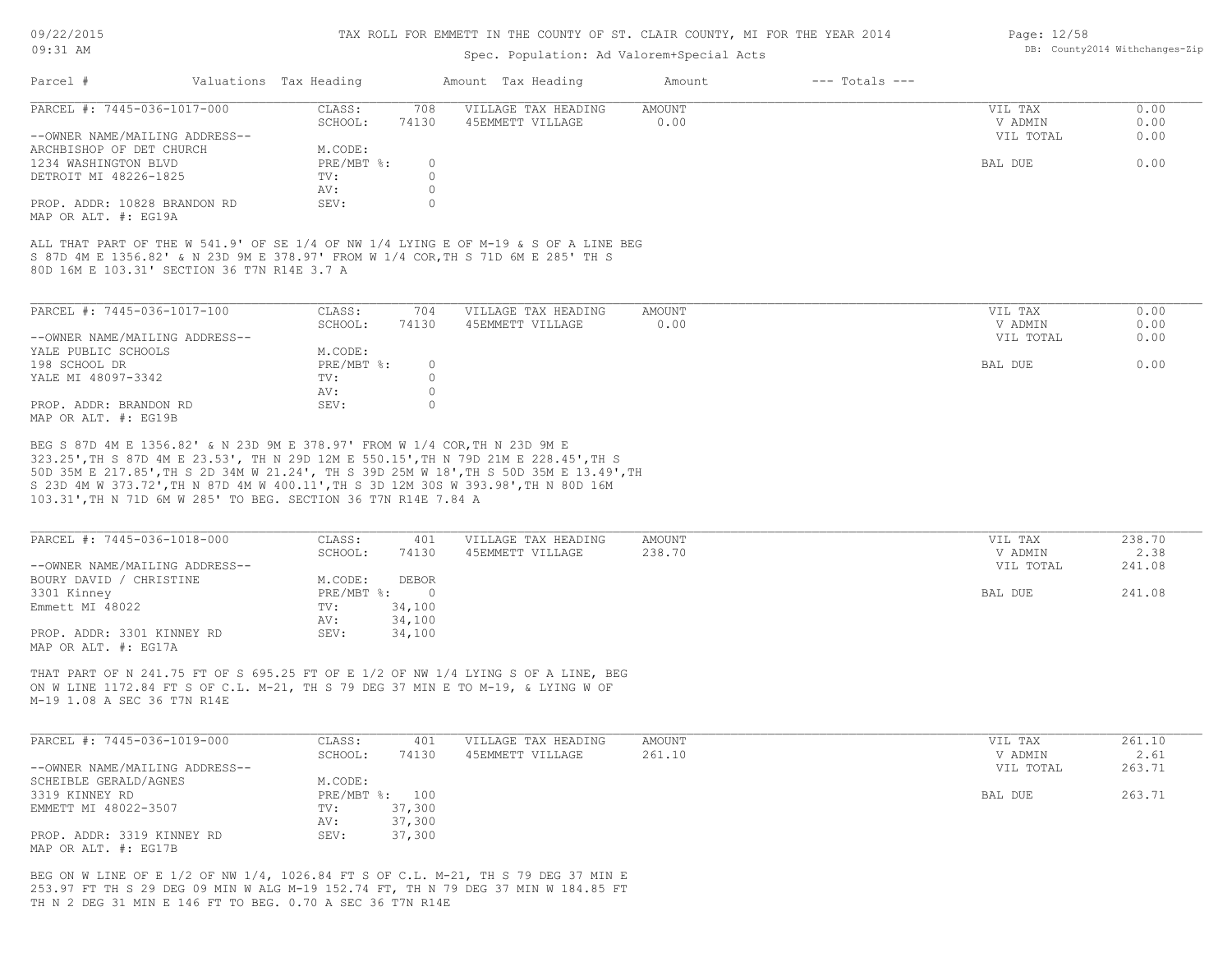### Spec. Population: Ad Valorem+Special Acts

| Page: 13/58 |                                |
|-------------|--------------------------------|
|             | DB: County2014 Withchanges-Zip |

| Parcel #                       | Valuations Tax Heading |        | Amount Tax Heading  | Amount | $---$ Totals $---$ |           |        |
|--------------------------------|------------------------|--------|---------------------|--------|--------------------|-----------|--------|
| PARCEL #: 7445-036-1020-000    | CLASS:                 | 401    | VILLAGE TAX HEADING | AMOUNT |                    | VIL TAX   | 236.60 |
|                                | SCHOOL:                | 74130  | 45EMMETT VILLAGE    | 236.60 |                    | V ADMIN   | 2.36   |
| --OWNER NAME/MAILING ADDRESS-- |                        |        |                     |        |                    | VIL TOTAL | 238.96 |
| PERRY LEONARD/MARG TRUST       | M.CODE:                |        |                     |        |                    |           |        |
| 3323 KINNEY RD                 | PRE/MBT %: 100         |        |                     |        |                    | BAL DUE   | 238.96 |
| EMMETT MI 48022-3507           | TV:                    | 33,800 |                     |        |                    |           |        |
|                                | AV:                    | 33,800 |                     |        |                    |           |        |
| PROP. ADDR: 3323 KINNEY RD     | SEV:                   | 33,800 |                     |        |                    |           |        |
| MAP OR ALT. #: EG18            |                        |        |                     |        |                    |           |        |

W 370.84 FT, TH S 2 DEG 27 MIN E 132 FT, TH S 79 DEG 37 MIN E TO RD C.L. TH N 29

DEG 9 MIN E TO BEG. 1.25 A SEC 36 T7N R14E

| PARCEL #: 7445-036-1021-000    | CLASS:     | 201    | VILLAGE TAX HEADING | AMOUNT | VIL TAX   | 643.30 |
|--------------------------------|------------|--------|---------------------|--------|-----------|--------|
|                                | SCHOOL:    | 74130  | 45EMMETT VILLAGE    | 643.30 | V ADMIN   | 6.43   |
| --OWNER NAME/MAILING ADDRESS-- |            |        |                     |        | VIL TOTAL | 649.73 |
| GREENIA DANIEL/DEBRA           | M.CODE:    | 000#6  |                     |        |           |        |
| PO BOX 155                     | PRE/MBT %: |        |                     |        | BAL DUE   | 649.73 |
| EMMETT MI 48022                | TV:        | 91,900 |                     |        |           |        |
|                                | AV:        | 91,900 |                     |        |           |        |
| PROP. ADDR: DUNNIGAN RD        | SEV:       | 91,900 |                     |        |           |        |
| MAP OR ALT. #: EG14G           |            |        |                     |        |           |        |

A SEC 36 T7N R14E 544.8 FT, TH N 79 DEG 30 MIN W 370.84 FT, TH N 2 DEG 27 MIN E 894.84 FT TO BEG. 8.5 FT ON C.L. OF M-21 TO INT OF C.L. OF RE-LOC M-19, TH S 29 DEG 9 MIN W ON SAID C.L. BEG AT INT OF W LINE OF E 1/2 OF NW 1/4 & C.L. OF M-21, TH S 50 DEG 39 MIN E 765.3

| PARCEL #: 7445-036-2001-000    | CLASS:  | 101            | VILLAGE TAX HEADING | AMOUNT | VIL TAX   | 144.48 |
|--------------------------------|---------|----------------|---------------------|--------|-----------|--------|
|                                |         |                |                     |        |           |        |
|                                | SCHOOL: | 74130          | 45EMMETT VILLAGE    | 144.48 | V ADMIN   | 1.44   |
| --OWNER NAME/MAILING ADDRESS-- |         |                |                     |        | VIL TOTAL | 145.92 |
| KEEGAN JAMES L/NANCY           | M.CODE: | 000#9          |                     |        |           |        |
| 3516 EMMETT RD                 |         | PRE/MBT %: 100 |                     |        | BAL DUE   | 145.92 |
| EMMETT MI 48022-3900           | TV:     | 20,640         |                     |        |           |        |
|                                | AV:     | 140,000        |                     |        |           |        |
| PROP. ADDR: EMMETT RD          | SEV:    | 140,000        |                     |        |           |        |

MAP OR ALT. #: EG10

NW 1/4 OF NE 1/4 40 A SEC 36 T7N R14E

| PARCEL #: 7445-036-2002-000    | CLASS:  | 402            | VILLAGE TAX HEADING | AMOUNT | VIL TAX   | 140.00 |
|--------------------------------|---------|----------------|---------------------|--------|-----------|--------|
|                                | SCHOOL: | 74130          | 45EMMETT VILLAGE    | 140.00 | V ADMIN   | 1.40   |
| --OWNER NAME/MAILING ADDRESS-- |         |                |                     |        | VIL TOTAL | 141.40 |
| KEEGAN JAMES L./NANCY J.       | M.CODE: | 000#9          |                     |        |           |        |
| 3516 EMMETT RD                 |         | PRE/MBT %: 100 |                     |        | BAL DUE   | 141.40 |
| Emmett MI 48022                | TV:     | 20,000         |                     |        |           |        |
|                                | AV:     | 20,000         |                     |        |           |        |
| PROP. ADDR: BRANDON RD         | SEV:    | 20,000         |                     |        |           |        |
| MAP OR ALT. #: EG9C            |         |                |                     |        |           |        |

W330 FT OF E 1/2 OF NE 1/4 20 A SEC 36 T7N R14E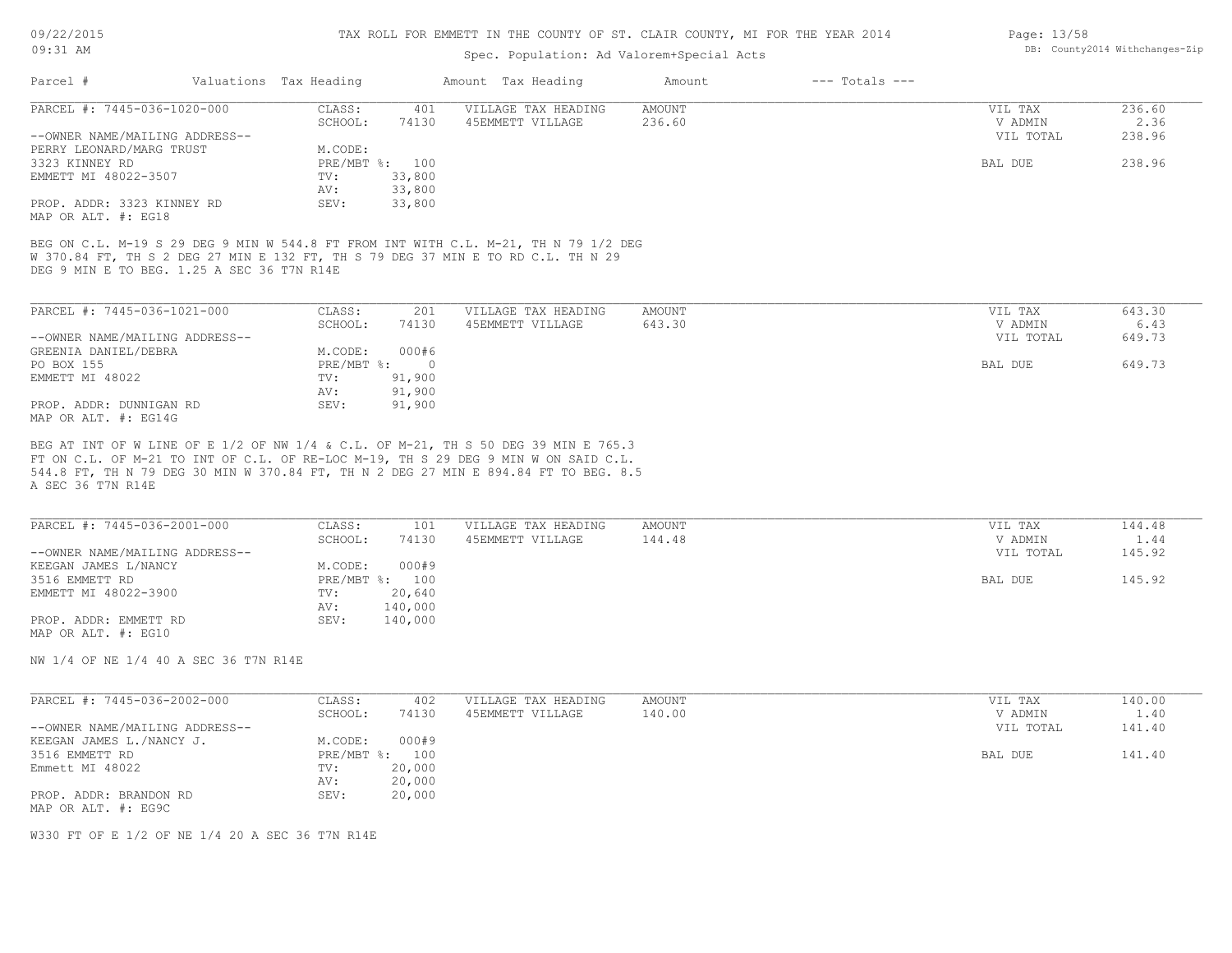## Spec. Population: Ad Valorem+Special Acts

|                                |                                      |           | ppcc. reputation. ha varefem bpccrat hold |        |                |           |        |
|--------------------------------|--------------------------------------|-----------|-------------------------------------------|--------|----------------|-----------|--------|
| Parcel #                       | Valuations Tax Heading               |           | Amount Tax Heading                        | Amount | --- Totals --- |           |        |
| PARCEL #: 7445-036-2003-000    | CLASS:                               | 401       | VILLAGE TAX HEADING                       | AMOUNT |                | VIL TAX   | 344.40 |
|                                | SCHOOL:                              | 74130     | 45EMMETT VILLAGE                          | 344.40 |                | V ADMIN   | 3.44   |
| --OWNER NAME/MAILING ADDRESS-- |                                      |           |                                           |        |                | VIL TOTAL | 347.84 |
|                                | $\cdots$ $\sim$ $\sim$ $\sim$ $\sim$ | $0.07$ mo |                                           |        |                |           |        |

| SIWAK JOSEPH/MELANIE         | M.CODE:        | <b>OCLTS</b> |  |         |        |
|------------------------------|----------------|--------------|--|---------|--------|
| 10580 BRANDON RD             | PRE/MBT %: 100 |              |  | BAL DUE | 347.84 |
| EMMETT MI 48022              | TV:            | 49,200       |  |         |        |
|                              | AV:            | 49,200       |  |         |        |
| PROP. ADDR: 10580 BRANDON RD | SEV:           | 49,200       |  |         |        |

MAP OR ALT. #: EG9D

SECTION 36 T7N R14E 17.50 A N8958'27"E 330',TH S015'35"E 1979.69',TH S8952'W 165',TH S015'35"E 660' TO BEG BEG S8952'W 812.28' FROM E 1/4 COR,TH S8952'W 165',TH N015'35"W 2640.31',TH

| PARCEL #: 7445-036-2003-100    | CLASS:  | 401            | VILLAGE TAX HEADING | AMOUNT | VIL TAX   | 351.01 |
|--------------------------------|---------|----------------|---------------------|--------|-----------|--------|
|                                | SCHOOL: | 74130          | 45EMMETT VILLAGE    | 351.01 | V ADMIN   | 3.51   |
| --OWNER NAME/MAILING ADDRESS-- |         |                |                     |        | VIL TOTAL | 354.52 |
| DAENZER EDWARD/LISA            | M.CODE: | WFRET          |                     |        |           |        |
| 10560 BRANDON RD               |         | PRE/MBT %: 100 |                     |        | BAL DUE   | 354.52 |
| EMMETT MI 48022                | TV:     | 50,145         |                     |        |           |        |
|                                | AV:     | 74,200         |                     |        |           |        |
| PROP. ADDR: 10560 BRANDON RD   | SEV:    | 74,200         |                     |        |           |        |
| MAP OR ALT. #: EG9E            |         |                |                     |        |           |        |

165',TH S015'35"E 660' TO BEG SECTION 36 T7N R14E 2.5 A BEG S8952'W 647.28' FROM E 1/4 COR,TH S8952'W 165',TH N015'35"W 660',TH N8952'E

| PARCEL #: 7445-036-2004-000    | CLASS:       | 401          | VILLAGE TAX HEADING | AMOUNT | VIL TAX   | 361.90 |
|--------------------------------|--------------|--------------|---------------------|--------|-----------|--------|
|                                | SCHOOL:      | 74130        | 45EMMETT VILLAGE    | 361.90 | V ADMIN   | 3.61   |
| --OWNER NAME/MAILING ADDRESS-- |              |              |                     |        | VIL TOTAL | 365.51 |
| SMIGELSKI PAUL/DIANE           | M.CODE:      | <b>OCLTS</b> |                     |        |           |        |
| 10534 BRANDON RD               | $PRE/MBT$ %: | 100          |                     |        | BAL DUE   | 365.51 |
| EMMETT MI 48022-4500           | TV:          | 51,700       |                     |        |           |        |
|                                | AV:          | 51,700       |                     |        |           |        |
| PROP. ADDR: 10534 BRANDON RD   | SEV:         | 51,700       |                     |        |           |        |
| MAP OR ALT. #: EG9A            |              |              |                     |        |           |        |

 $\mathcal{L}_\mathcal{L} = \mathcal{L}_\mathcal{L} = \mathcal{L}_\mathcal{L} = \mathcal{L}_\mathcal{L} = \mathcal{L}_\mathcal{L} = \mathcal{L}_\mathcal{L} = \mathcal{L}_\mathcal{L} = \mathcal{L}_\mathcal{L} = \mathcal{L}_\mathcal{L} = \mathcal{L}_\mathcal{L} = \mathcal{L}_\mathcal{L} = \mathcal{L}_\mathcal{L} = \mathcal{L}_\mathcal{L} = \mathcal{L}_\mathcal{L} = \mathcal{L}_\mathcal{L} = \mathcal{L}_\mathcal{L} = \mathcal{L}_\mathcal{L}$ 

E1/2 OF NE 1/4 EXC W 660' & EXC E 265' SECTION 36 T7N R14E 23.94 A

| PARCEL #: 7445-036-2005-000    | CLASS:  | 401            | VILLAGE TAX HEADING | AMOUNT | VIL TAX   | 494.90 |
|--------------------------------|---------|----------------|---------------------|--------|-----------|--------|
|                                | SCHOOL: | 74130          | 45EMMETT VILLAGE    | 494.90 | V ADMIN   | 4.94   |
| --OWNER NAME/MAILING ADDRESS-- |         |                |                     |        | VIL TOTAL | 499.84 |
| DONNELLON JOHN                 | M.CODE: |                |                     |        |           |        |
| 10502 BRANDON RD               |         | PRE/MBT %: 100 |                     |        | BAL DUE   | 499.84 |
| EMMETT MI 48022-4500           | TV:     | 70,700         |                     |        |           |        |
|                                | AV:     | 70,700         |                     |        |           |        |
| PROP. ADDR: 10502 BRANDON RD   | SEV:    | 70,700         |                     |        |           |        |
| MAP OR ALT. #: EG9B            |         |                |                     |        |           |        |

E265' OF NE 1/4 OF SECTION 36 SECTION 36 T7N R14E 16.06 A

Page: 14/58 DB: County2014 Withchanges-Zip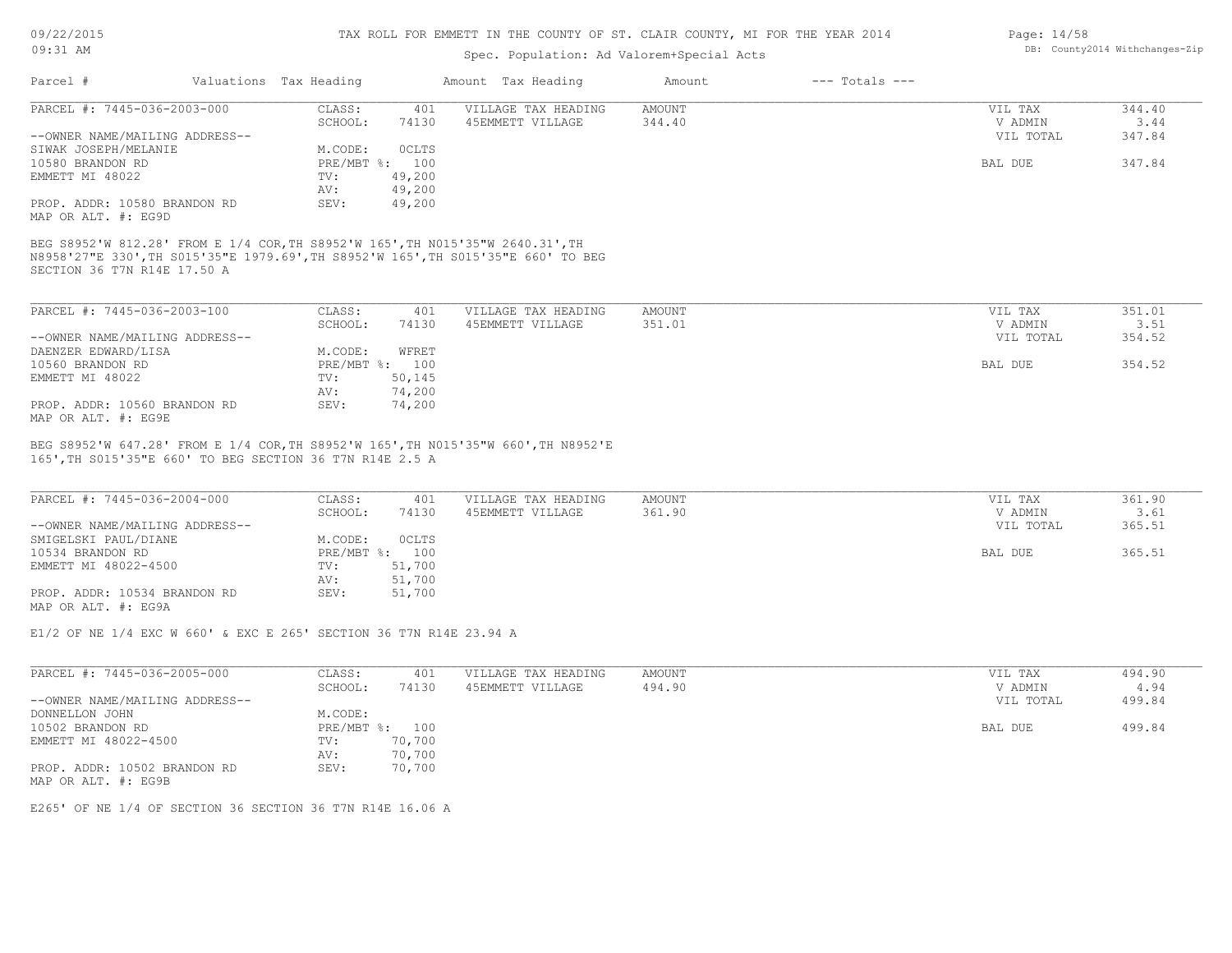| 09/22/2015 |  |
|------------|--|
|------------|--|

| Page: 15/58 |                                |
|-------------|--------------------------------|
|             | DB: County2014 Withchanges-Zip |

| 09:31 AM                                                                                           |                        |                                      | Spec. Population: Ad Valorem+Special Acts                                                                                                                                                                                                                                                                                                                                                                                                                          |                  |                    |                      | DB: County2014 Withchanges-Zip |
|----------------------------------------------------------------------------------------------------|------------------------|--------------------------------------|--------------------------------------------------------------------------------------------------------------------------------------------------------------------------------------------------------------------------------------------------------------------------------------------------------------------------------------------------------------------------------------------------------------------------------------------------------------------|------------------|--------------------|----------------------|--------------------------------|
| Parcel #                                                                                           | Valuations Tax Heading |                                      | Amount Tax Heading                                                                                                                                                                                                                                                                                                                                                                                                                                                 | Amount           | $---$ Totals $---$ |                      |                                |
| PARCEL #: 7445-036-2006-001                                                                        | CLASS:<br>SCHOOL:      | 401<br>74130                         | VILLAGE TAX HEADING<br>45EMMETT VILLAGE                                                                                                                                                                                                                                                                                                                                                                                                                            | AMOUNT<br>740.60 |                    | VIL TAX<br>V ADMIN   | 740.60<br>7.40                 |
| --OWNER NAME/MAILING ADDRESS--<br>MAISON MICHAEL D/DIANA L<br>10616 DUNNIGAN RD<br>EMMETT MI 48022 | M.CODE:<br>TV:<br>AV:  | PRE/MBT %: 100<br>105,800<br>105,800 |                                                                                                                                                                                                                                                                                                                                                                                                                                                                    |                  |                    | VIL TOTAL<br>BAL DUE | 748.00<br>748.00               |
| PROP. ADDR: 10616 DUNNIGAN RD<br>MAP OR ALT. #: EG11E                                              | SEV:                   | 105,800                              |                                                                                                                                                                                                                                                                                                                                                                                                                                                                    |                  |                    |                      |                                |
| EXC. THAT OF REMAINDER LYING S OF M-21 23.89 A SEC 36 T7N R14E                                     |                        |                                      | SW 1/4 OF NE 1/4 EXC. W660 FT, OF S 825 FT, & EXC. N 132 FT, OF THE W 660 FT, &                                                                                                                                                                                                                                                                                                                                                                                    |                  |                    |                      |                                |
| PARCEL #: 7445-036-2007-000                                                                        | CLASS:<br>SCHOOL:      | 401<br>74130                         | VILLAGE TAX HEADING<br>45EMMETT VILLAGE                                                                                                                                                                                                                                                                                                                                                                                                                            | AMOUNT<br>245.72 |                    | VIL TAX<br>V ADMIN   | 245.72<br>2.45                 |
| --OWNER NAME/MAILING ADDRESS--<br>O'CONNOR PATRICK/LINDA                                           | M.CODE:                |                                      |                                                                                                                                                                                                                                                                                                                                                                                                                                                                    |                  |                    | VIL TOTAL            | 248.17                         |
| 10676 BRANDON RD<br>EMMETT MI 48022-4502                                                           | TV:<br>AV:             | PRE/MBT %: 100<br>35,104<br>37,000   |                                                                                                                                                                                                                                                                                                                                                                                                                                                                    |                  |                    | BAL DUE              | 248.17                         |
| PROP. ADDR: 10676 BRANDON RD<br>MAP OR ALT. #: EG11G                                               | SEV:                   | 37,000                               |                                                                                                                                                                                                                                                                                                                                                                                                                                                                    |                  |                    |                      |                                |
| SEC 36 T7N R14E                                                                                    |                        |                                      | THAT PART OF SW 1/4 OF NE 1/4 LYING S OF M-21 EXC E 330 FT & EXC W 660 FT. 1.52 A                                                                                                                                                                                                                                                                                                                                                                                  |                  |                    |                      |                                |
| PARCEL #: 7445-036-2008-001                                                                        | CLASS:<br>SCHOOL:      | 402<br>74130                         | VILLAGE TAX HEADING<br>45EMMETT VILLAGE                                                                                                                                                                                                                                                                                                                                                                                                                            | AMOUNT<br>48.41  |                    | VIL TAX<br>V ADMIN   | 48.41<br>0.48                  |
| --OWNER NAME/MAILING ADDRESS--<br>COLLINS JAMES W./BRIDGET M.                                      | M.CODE:                |                                      |                                                                                                                                                                                                                                                                                                                                                                                                                                                                    |                  |                    | VIL TOTAL            | 48.89                          |
| 202 ERSKINE DR.                                                                                    | PRE/MBT %:             | $\overline{\phantom{0}}$             |                                                                                                                                                                                                                                                                                                                                                                                                                                                                    |                  |                    | BAL DUE              | 48.89                          |
| Greensboro NC 27410                                                                                | TV:<br>AV:             | 6,917<br>10,900                      |                                                                                                                                                                                                                                                                                                                                                                                                                                                                    |                  |                    |                      |                                |
| PROP. ADDR: BRANDON RD<br>MAP OR ALT. #: EG11D1                                                    | SEV:                   | 10,900                               |                                                                                                                                                                                                                                                                                                                                                                                                                                                                    |                  |                    |                      |                                |
| 20M 37S E 209' TO BEG SECTION 36<br>01/19/2006 FROM 19-036-2008-000;                               |                        |                                      | BEG S 89D 52M 0S W 2163.57' FROM E 1/4 COR, TH 89D 52M 0S W 451', TH N 0D 20M 37S W<br>331.2', TH N 89D 55M 14S E 133', TH N 0D 20M 37S W 300', TH S 89D 55M 14S W 133',<br>TH N OD 20M 37S W 193.8', TH N 89D 52M OS E 146.88', TH S 53D 33M 29S E 562.52' TO<br>A CURVE LEFT RADIUS = 2232.01' & CHORD BEARS S 54D 32M 56S E 77.18', TH ALG SAID<br>CURVE TO LEFT 77.18', TH S OD 20M 37S E 235.89', TH S 89D 52M OS W 209', TH S OD<br>T7N R14E 8.34 A SPLIT ON |                  |                    |                      |                                |
| PARCEL #: 7445-036-2008-010                                                                        | CLASS:                 |                                      | 401 VILLAGE TAX HEADING                                                                                                                                                                                                                                                                                                                                                                                                                                            | AMOUNT           |                    | VIL TAX              | 220.50                         |
| --OWNER NAME/MAILING ADDRESS--                                                                     | SCHOOL:                | 74130                                | 45EMMETT VILLAGE                                                                                                                                                                                                                                                                                                                                                                                                                                                   | 220.50           |                    | V ADMIN<br>VIL TOTAL | 2.20<br>222.70                 |
| PRINGLE MARK/IRENE<br>10692 BRANDON RD                                                             | M.CODE:                | <b>OCLTS</b><br>PRE/MBT %: 100       |                                                                                                                                                                                                                                                                                                                                                                                                                                                                    |                  |                    | BAL DUE              | 222.70                         |
| EMMETT MI 48022                                                                                    | TV:                    | 31,500                               |                                                                                                                                                                                                                                                                                                                                                                                                                                                                    |                  |                    |                      |                                |
| PROP. ADDR: 10692 BRANDON RD<br>MAP OR ALT. #: EG11D2                                              | AV:<br>SEV:            | 31,500<br>31,500                     |                                                                                                                                                                                                                                                                                                                                                                                                                                                                    |                  |                    |                      |                                |
|                                                                                                    |                        |                                      | BEG S 89D 52M 0S W 1954.57' FROM E 1/4 COR, TH S 89D 52M 0S W 209', TH N 0D 20M 37S                                                                                                                                                                                                                                                                                                                                                                                |                  |                    |                      |                                |

 1A SPLIT ON 01/19/2006 FROM 19-036-2008-000; W 209', TH N 89D 52M 0S E 209', TH S 0D 20M 37S E 209' TO BEG SECTION 36 T7N R14E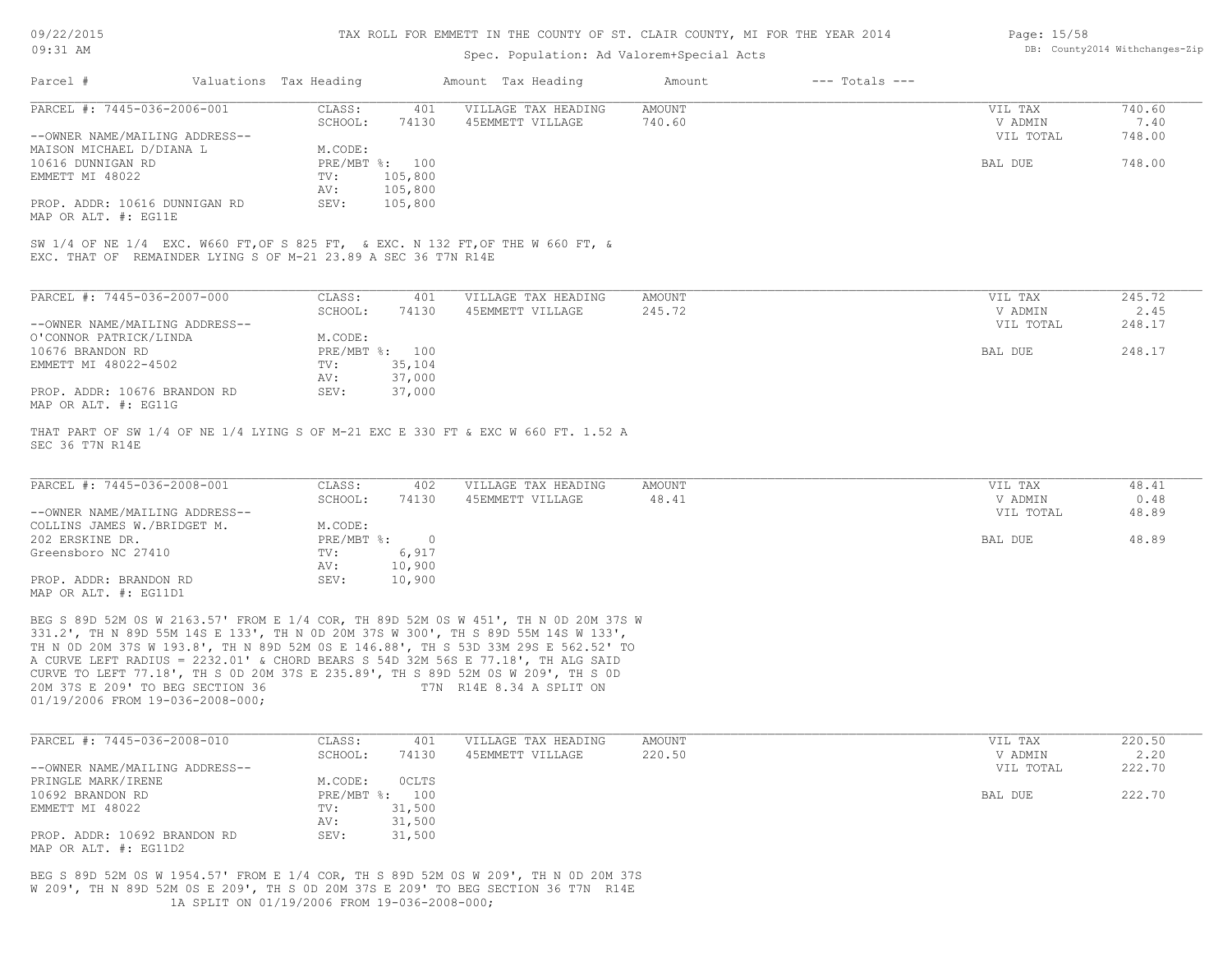| 09/22/2015 |  |
|------------|--|
|------------|--|

Page: 16/58

| 09:31 AM                                          | Spec. Population: Ad Valorem+Special Acts |                        |                  | DB: County2014 Withchanges-Zip                                                      |                |                    |                      |               |
|---------------------------------------------------|-------------------------------------------|------------------------|------------------|-------------------------------------------------------------------------------------|----------------|--------------------|----------------------|---------------|
| Parcel #                                          |                                           | Valuations Tax Heading |                  | Amount Tax Heading                                                                  | Amount         | $---$ Totals $---$ |                      |               |
| PARCEL #: 7445-036-2009-000                       |                                           | CLASS:<br>SCHOOL:      | 402<br>74130     | VILLAGE TAX HEADING<br>45EMMETT VILLAGE                                             | AMOUNT<br>7.82 |                    | VIL TAX<br>V ADMIN   | 7.82<br>0.07  |
| --OWNER NAME/MAILING ADDRESS--                    |                                           |                        |                  |                                                                                     |                |                    | VIL TOTAL            | 7.89          |
| ARKIN CHARLOTTE TRUST                             |                                           | M.CODE:                |                  |                                                                                     |                |                    |                      |               |
| 10015 DALRYMPLE ST                                |                                           | PRE/MBT %:             | $\circ$          |                                                                                     |                |                    | BAL DUE              | 7.89          |
| DETROIT MI 48204-1728                             |                                           | TV:                    | 1,118            |                                                                                     |                |                    |                      |               |
|                                                   |                                           | AV:                    | 1,600            |                                                                                     |                |                    |                      |               |
| PROP. ADDR: EMMETT RD<br>MAP OR ALT. #: EG11F     |                                           | SEV:                   | 1,600            |                                                                                     |                |                    |                      |               |
| R14E                                              |                                           |                        |                  | S50 FT OF N 990.5 FT OF E 100 FT OF W 133 FT OF SW 1/4 OF NE 1/4 0.15 A SEC 36 T7N  |                |                    |                      |               |
| PARCEL #: 7445-036-2010-000                       |                                           | CLASS:                 | 401              | VILLAGE TAX HEADING                                                                 | <b>AMOUNT</b>  |                    | VIL TAX              | 112.70        |
|                                                   |                                           | SCHOOL:                | 74130            | 45EMMETT VILLAGE                                                                    | 112.70         |                    | V ADMIN              | 1.12          |
| --OWNER NAME/MAILING ADDRESS--                    |                                           |                        |                  |                                                                                     |                |                    | VIL TOTAL            | 113.82        |
| REID WILLIAM J/SAMANTHA                           |                                           | M.CODE:                | <b>OCLTS</b>     |                                                                                     |                |                    |                      |               |
| 3288 EMMETT RD                                    |                                           | PRE/MBT %:             | $\overline{0}$   |                                                                                     |                |                    | BAL DUE              | 113.82        |
| EMMETT MI 48022                                   |                                           | TV:<br>AV:             | 16,100<br>16,100 |                                                                                     |                |                    |                      |               |
| PROP. ADDR: 3288 EMMETT                           |                                           | SEV:                   | 16,100           |                                                                                     |                |                    |                      |               |
| MAP OR ALT. #: EG11C                              |                                           |                        |                  |                                                                                     |                |                    |                      |               |
| PARCEL #: 7445-036-2011-000                       |                                           | CLASS:<br>SCHOOL:      | 402<br>74130     | VILLAGE TAX HEADING<br>45EMMETT VILLAGE                                             | AMOUNT<br>6.30 |                    | VIL TAX<br>V ADMIN   | 6.30<br>0.06  |
| --OWNER NAME/MAILING ADDRESS--                    |                                           |                        |                  |                                                                                     |                |                    | VIL TOTAL            | 6.36          |
| SWAMBA JOHN T./PAULINE                            |                                           | M.CODE:                |                  |                                                                                     |                |                    |                      |               |
| 2687 MILLER RD                                    |                                           | PRE/MBT %:             | $\circ$          |                                                                                     |                |                    | BAL DUE              | 6.36          |
| Allenton MI 48002                                 |                                           | TV:                    | 900              |                                                                                     |                |                    |                      |               |
|                                                   |                                           | AV:                    | 900              |                                                                                     |                |                    |                      |               |
| PROP. ADDR: 3294 EMMETT RD<br>MAP OR ALT. #: EG13 |                                           | SEV:                   | 900              |                                                                                     |                |                    |                      |               |
| 0.07 A SEC 36 T7N R14E                            |                                           |                        |                  | THE S 30 FT OF THE N 890.5 FT OF THE E 100 FT OF THE W 133 FT OF SW 1/4 OF NE 1/4   |                |                    |                      |               |
| PARCEL #: 7445-036-2012-000                       |                                           | CLASS:                 | 401              | VILLAGE TAX HEADING                                                                 | <b>AMOUNT</b>  |                    | VIL TAX              | 72.10         |
| --OWNER NAME/MAILING ADDRESS--                    |                                           | SCHOOL:                | 74130            | 45EMMETT VILLAGE                                                                    | 72.10          |                    | V ADMIN<br>VIL TOTAL | 0.72<br>72.82 |
| SWAMBA JOHN T./PAULINE                            |                                           | M.CODE:                |                  |                                                                                     |                |                    |                      |               |
| 2687 MILLER RD                                    |                                           | $PRE/MBT$ %:           | $\overline{0}$   |                                                                                     |                |                    | BAL DUE              | 72.82         |
| Allenton MI 48002                                 |                                           | TV:                    | 10,300           |                                                                                     |                |                    |                      |               |
|                                                   |                                           | AV:                    | 10,300           |                                                                                     |                |                    |                      |               |
| PROP. ADDR: 3300 EMMETT RD                        |                                           | SEV:                   | 10,300           |                                                                                     |                |                    |                      |               |
| MAP OR ALT. #: EG12A                              |                                           |                        |                  |                                                                                     |                |                    |                      |               |
|                                                   |                                           |                        |                  |                                                                                     |                |                    |                      |               |
| R14E 0.10 A                                       |                                           |                        |                  | S45' OF THE N 860.5' OF THE E 100' OF THE W 133' OF SW 1/4 OF NE 1/4 SECTION 36 T7N |                |                    |                      |               |
|                                                   |                                           |                        |                  |                                                                                     |                |                    |                      |               |
|                                                   |                                           |                        |                  |                                                                                     |                |                    |                      |               |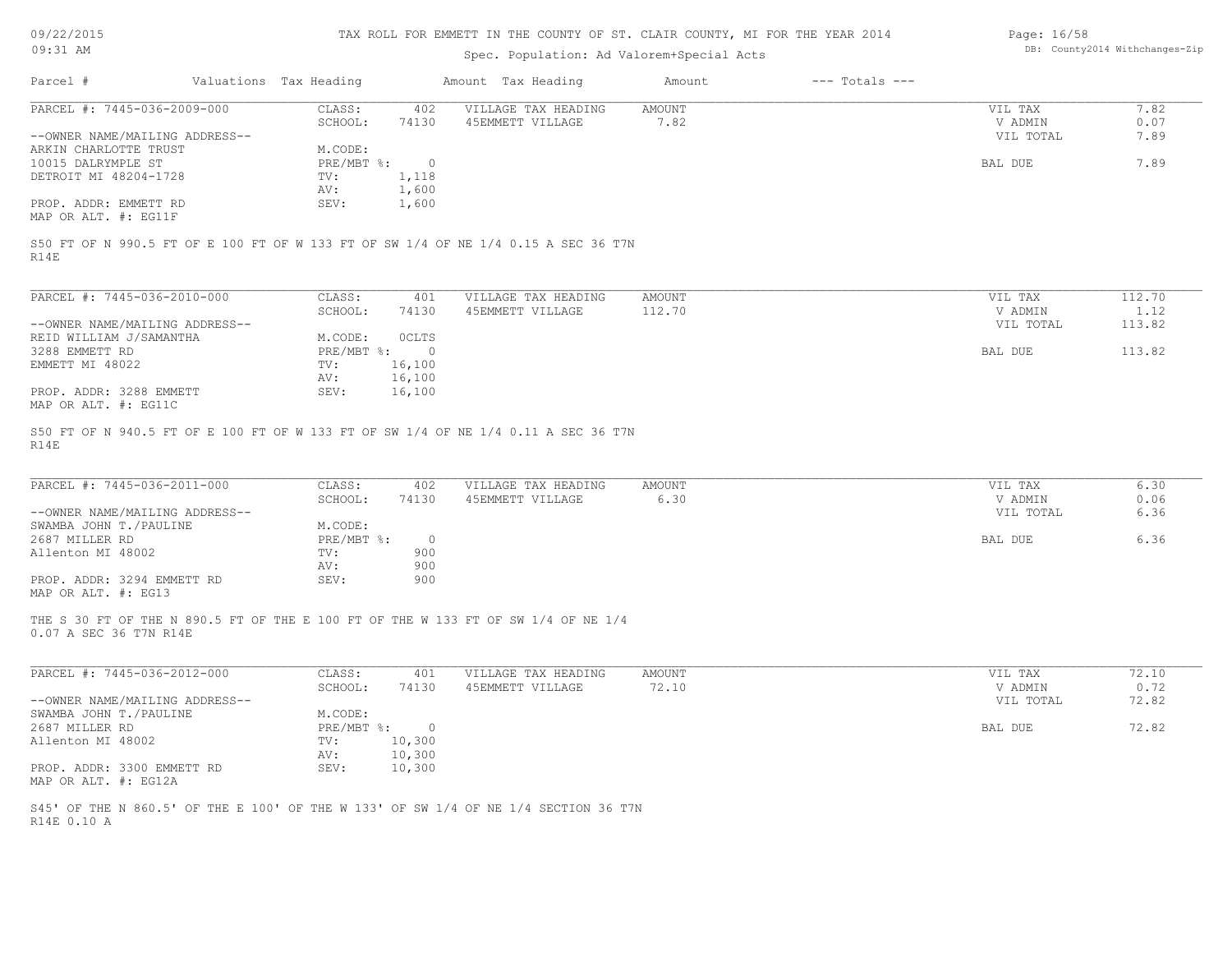| 09/22/2015 |  |
|------------|--|
|------------|--|

| Page: 17/58 |                                |
|-------------|--------------------------------|
|             | DB: County2014 Withchanges-Zip |

| 09/22/2015<br>09:31 AM                                                                                                                                                           |                              |                | TAX ROLL FOR EMMETT IN THE COUNTY OF ST. CLAIR COUNTY, MI FOR THE YEAR 2014<br>Spec. Population: Ad Valorem+Special Acts |                        |                    | Page: 17/58                     | DB: County2014 Withchanges-Zip |
|----------------------------------------------------------------------------------------------------------------------------------------------------------------------------------|------------------------------|----------------|--------------------------------------------------------------------------------------------------------------------------|------------------------|--------------------|---------------------------------|--------------------------------|
|                                                                                                                                                                                  |                              |                |                                                                                                                          |                        |                    |                                 |                                |
| Parcel #                                                                                                                                                                         | Valuations Tax Heading       |                | Amount Tax Heading                                                                                                       | Amount                 | $---$ Totals $---$ |                                 |                                |
| PARCEL #: 7445-036-2013-000                                                                                                                                                      | CLASS:                       | 401            | VILLAGE TAX HEADING                                                                                                      | <b>AMOUNT</b>          |                    | VIL TAX                         | 107.10                         |
|                                                                                                                                                                                  | SCHOOL:                      | 74130          | 45EMMETT VILLAGE                                                                                                         | 107.10                 |                    | V ADMIN                         | 1.07                           |
| --OWNER NAME/MAILING ADDRESS--                                                                                                                                                   |                              |                |                                                                                                                          |                        |                    | VIL TOTAL                       | 108.17                         |
| DICKSON ALAN/SUSAN                                                                                                                                                               | M.CODE:                      |                |                                                                                                                          |                        |                    |                                 |                                |
| 3304 EMMETT RD                                                                                                                                                                   | PRE/MBT %: 100               |                |                                                                                                                          |                        |                    | BAL DUE                         | 108.17                         |
| EMMETT MI 48022-4511                                                                                                                                                             | TV:                          | 15,300         |                                                                                                                          |                        |                    |                                 |                                |
|                                                                                                                                                                                  | AV:                          | 15,300         |                                                                                                                          |                        |                    |                                 |                                |
| PROP. ADDR: 3304 EMMETT RD                                                                                                                                                       | SEV:                         | 15,300         |                                                                                                                          |                        |                    |                                 |                                |
| MAP OR ALT. #: EG12B                                                                                                                                                             |                              |                |                                                                                                                          |                        |                    |                                 |                                |
| S75 FT OF N 815.5 FT OF E 100 FT OF W 133 FT OF SW 1/4 OF NE 1/4 0.17 A SEC 36 T7N<br>R14E                                                                                       |                              |                |                                                                                                                          |                        |                    |                                 |                                |
| PARCEL #: 7445-036-2014-000                                                                                                                                                      | CLASS:                       | 401            | VILLAGE TAX HEADING                                                                                                      | AMOUNT                 |                    | VIL TAX                         | 10.04                          |
|                                                                                                                                                                                  | SCHOOL:                      | 74130          | 45EMMETT VILLAGE                                                                                                         | 10.04                  |                    | V ADMIN                         | 0.10                           |
| --OWNER NAME/MAILING ADDRESS--                                                                                                                                                   |                              |                |                                                                                                                          |                        |                    | VIL TOTAL                       | 10.14                          |
| DICKSON ALAN/SUSAN                                                                                                                                                               | M.CODE:                      |                |                                                                                                                          |                        |                    |                                 |                                |
| 3304 EMMETT RD                                                                                                                                                                   | PRE/MBT %: 100               |                |                                                                                                                          |                        |                    | BAL DUE                         | 10.14                          |
| EMMETT MI 48022                                                                                                                                                                  | TV:                          | 1,435          |                                                                                                                          |                        |                    |                                 |                                |
|                                                                                                                                                                                  | AV:                          | 1,600          |                                                                                                                          |                        |                    |                                 |                                |
| PROP. ADDR: EMMETT RD<br>MAP OR ALT. #: EG11B                                                                                                                                    | SEV:                         | 1,600          |                                                                                                                          |                        |                    |                                 |                                |
| S50 FT OF N 740.5 FT OF E 100 FT OF W 133 FT OF SW 1/4 OF NE 1/4 0.11 A SEC 36 T7N<br>R14E<br>PARCEL #: 7445-036-2015-000<br>--OWNER NAME/MAILING ADDRESS--<br>BELL HELEN M/JOHN | CLASS:<br>SCHOOL:<br>M.CODE: | 201<br>74130   | VILLAGE TAX HEADING<br>45EMMETT VILLAGE                                                                                  | <b>AMOUNT</b><br>42.70 |                    | VIL TAX<br>V ADMIN<br>VIL TOTAL | 42.70<br>0.42<br>43.12         |
| 3841 COGLEY RD                                                                                                                                                                   | $PRE/MBT$ $\frac{1}{6}$ :    | $\overline{0}$ |                                                                                                                          |                        |                    | BAL DUE                         | 43.12                          |
| AVOCA MI 48006                                                                                                                                                                   | TV:                          | 6,100          |                                                                                                                          |                        |                    |                                 |                                |
|                                                                                                                                                                                  | AV:                          | 6,100          |                                                                                                                          |                        |                    |                                 |                                |
| PROP. ADDR: 10696 DUNNIGAN RD<br>MAP OR ALT. #: EG11I                                                                                                                            | SEV:                         | 6,100          |                                                                                                                          |                        |                    |                                 |                                |
| PART OF S 825 FT OF W 660 FT OF NE 1/4 LYING N OF M-21 2.12 A SEC 36 T7N R14E                                                                                                    |                              |                |                                                                                                                          |                        |                    |                                 |                                |
| PARCEL #: 7445-036-2017-000                                                                                                                                                      | CLASS:                       | 401            | VILLAGE TAX HEADING                                                                                                      | <b>AMOUNT</b>          |                    | VIL TAX                         | 264.60                         |
|                                                                                                                                                                                  | SCHOOL:                      | 74130          | 45EMMETT VILLAGE                                                                                                         | 264.60                 |                    | V ADMIN                         | 2.64                           |
| --OWNER NAME/MAILING ADDRESS--                                                                                                                                                   |                              |                |                                                                                                                          |                        |                    | VIL TOTAL                       | 267.24                         |
| FRISBIE BRIAN                                                                                                                                                                    | M.CODE:                      | OCLTS          |                                                                                                                          |                        |                    |                                 |                                |
| 3320 EMMETT RD                                                                                                                                                                   | PRE/MBT %: 100               |                |                                                                                                                          |                        |                    | BAL DUE                         | 267.24                         |
| EMMETT MI 48022                                                                                                                                                                  | TV:                          | 37,800         |                                                                                                                          |                        |                    |                                 |                                |
|                                                                                                                                                                                  | AV:                          | 37,800         |                                                                                                                          |                        |                    |                                 |                                |
| PROP. ADDR: 3320 EMMETT RD<br>MAP OR ALT. #: EG11H                                                                                                                               | SEV:                         | 37,800         |                                                                                                                          |                        |                    |                                 |                                |
| N132 FT OF W 660 FT OF SW 1/4 OF NE 1/4 2 A SEC 36 T7N R14E                                                                                                                      |                              |                |                                                                                                                          |                        |                    |                                 |                                |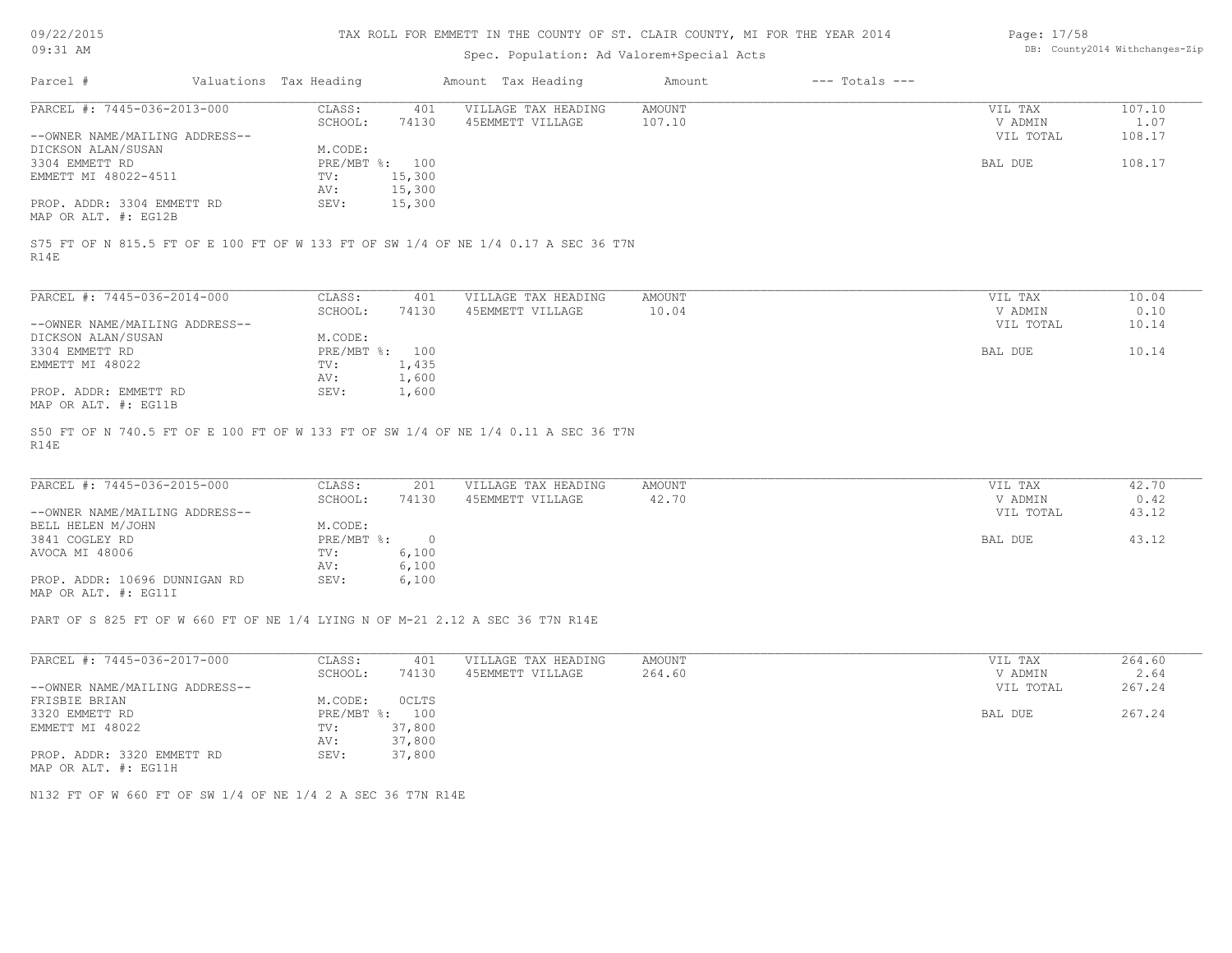#### Spec. Population: Ad Valorem+Special Acts

| Parcel #                         | Valuations Tax Heading |                | Amount Tax Heading  | Amount | $---$ Totals $---$ |           |        |
|----------------------------------|------------------------|----------------|---------------------|--------|--------------------|-----------|--------|
| PARCEL #: 7445-036-3001-000      | CLASS:                 | 101            | VILLAGE TAX HEADING | AMOUNT |                    | VIL TAX   | 214.62 |
|                                  | SCHOOL:                | 74130          | 45EMMETT VILLAGE    | 214.62 |                    | V ADMIN   | 2.14   |
| --OWNER NAME/MAILING ADDRESS--   |                        |                |                     |        |                    | VIL TOTAL | 216.76 |
| EASTERN MICHIGAN GRAIN LLC       | M.CODE:                | 00#10          |                     |        |                    |           |        |
| THE STAR OF THE WEST MILLING CO. |                        | PRE/MBT %: 100 |                     |        |                    | BAL DUE   | 216.76 |
| P.O. BOX 146                     | TV:                    | 30,661         |                     |        |                    |           |        |
| FRANKENMUTH MI 48734             | AV:                    | 103,100        |                     |        |                    |           |        |
|                                  | SEV:                   | 103,100        |                     |        |                    |           |        |
| PROP. ADDR: BRANDON RD           |                        |                |                     |        |                    |           |        |
| MAP OR ALT. #: EG61A             |                        |                |                     |        |                    |           |        |

R14E 29.19 A 1307.26' & S330'46"W 1059.99' FROM E 1/4 COR,TH N8629' 14"W 1017.71' SECTION 36 T7N 380', TH N 2 30' E 475', TH W 100' TO BEG EXC THAT PART S OF A LINE, BEG N8713'20"W 242' TH W 66', TH S 242', TH W 441.95', TH S 2 30' W 231.81', TH N 87 13' 20" W LINE, TH S 2 DEG 28 MIN W 50 FT, TH N 87 DEG 05 MIN W 150 FT, TH N 2 DEG 28 MIN E LINE, TH N TO PTE 192 FT S OF E & W 1/4 LINE, TH W TO PTE 1153.45 FT E OF N & S 1/4 TH S 77 DEG 32 MIN E 618.45 FT, TH S 243.45 FT TO RR R/W, TH SE ON R/W TO E 1/8TH BEG 12.1 FT E OF INT 1/4 COR, TH S 178 FT, TH W 346 FT, TH S 2 DEG 30 MIN W 765 FT,

| PARCEL #: 7445-036-3001-100    | CLASS:  | 401            | VILLAGE TAX HEADING | AMOUNT | VIL TAX   | 316.15 |
|--------------------------------|---------|----------------|---------------------|--------|-----------|--------|
|                                | SCHOOL: | 74130          | 45EMMETT VILLAGE    | 316.15 | V ADMIN   | 3.16   |
| --OWNER NAME/MAILING ADDRESS-- |         |                |                     |        | VIL TOTAL | 319.31 |
| TOTON ANTHONY/LILLIAN          | M.CODE: | OCLTS          |                     |        |           |        |
| 10729 BRANDON RD               |         | PRE/MBT %: 100 |                     |        | BAL DUE   | 319.31 |
| EMMETT MI 48022-4508           | TV:     | 45,165         |                     |        |           |        |
|                                | AV:     | 50,000         |                     |        |           |        |
| PROP. ADDR: 10729 BRANDON RD   | SEV:    | 50,000         |                     |        |           |        |
| MAP OR ALT. #: EG61H           |         |                |                     |        |           |        |

380', TH N 2 30' E 475' TO BEG. SEC 36 T7N R14E 2.97 A 2 30' W 242.68', TH S 87 5' E 210.85', TH S 2 30' W 231.81', TH N 87 13' 20" W BEG AT INT/SEC 1/4 COR, TH S 87 13' 20" E 112.10', TH S 87 13' 20" E 169.15', TH S

| PARCEL #: 7445-036-3002-000    | CLASS:     | 401    | VILLAGE TAX HEADING | AMOUNT | VIL TAX   | 373.33 |
|--------------------------------|------------|--------|---------------------|--------|-----------|--------|
|                                | SCHOOL:    | 74130  | 45EMMETT VILLAGE    | 373.33 | V ADMIN   | 3.73   |
| --OWNER NAME/MAILING ADDRESS-- |            |        |                     |        | VIL TOTAL | 377.06 |
| GRACE JOSEPH REV TRUST         | M.CODE:    | 000#5  |                     |        |           |        |
| 10715 BRANDON RD               | PRE/MBT %: | 100    |                     |        | BAL DUE   | 377.06 |
| EMMETT MI 48022                | TV:        | 53,334 |                     |        |           |        |
|                                | AV:        | 55,100 |                     |        |           |        |
| PROP. ADDR: 10715 BRANDON RD   | SEV:       | 55,100 |                     |        |           |        |
| MAP OR ALT. #: EG61B           |            |        |                     |        |           |        |

 $\mathcal{L}_\mathcal{L} = \mathcal{L}_\mathcal{L} = \mathcal{L}_\mathcal{L} = \mathcal{L}_\mathcal{L} = \mathcal{L}_\mathcal{L} = \mathcal{L}_\mathcal{L} = \mathcal{L}_\mathcal{L} = \mathcal{L}_\mathcal{L} = \mathcal{L}_\mathcal{L} = \mathcal{L}_\mathcal{L} = \mathcal{L}_\mathcal{L} = \mathcal{L}_\mathcal{L} = \mathcal{L}_\mathcal{L} = \mathcal{L}_\mathcal{L} = \mathcal{L}_\mathcal{L} = \mathcal{L}_\mathcal{L} = \mathcal{L}_\mathcal{L}$ 

22 MIN E 242 FT TO BEG. 1.11 A SEC 36 T7N R14E 5 MIN E 200 FT TH S 3 DEG 22 MIN W 242 FT, TH N 87 DEG 5 MIN W 200 FT, TH N 3 DEG BEG ON E & W 1/4 LINE S 87 DEG 5 MIN E 284.65 FT FROM NW COR OF SE 1/4, TH S 87 DEG Page: 18/58 DB: County2014 Withchanges-Zip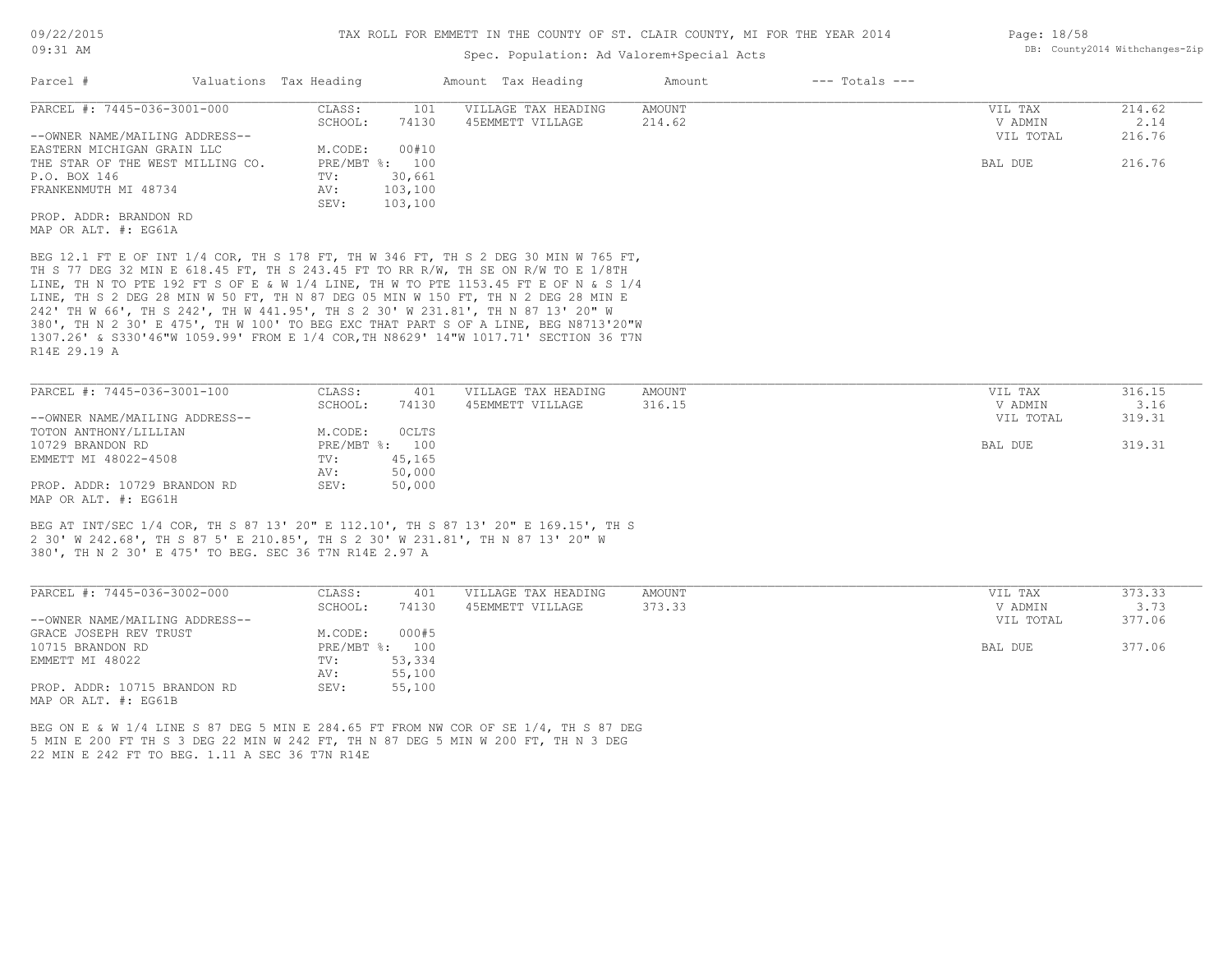### Spec. Population: Ad Valorem+Special Acts

| Page: 19/58 |                                |
|-------------|--------------------------------|
|             | DB: County2014 Withchanges-Zip |

|                                                      |         |                        |                     | Amount             | $---$ Totals $---$ |           |        |
|------------------------------------------------------|---------|------------------------|---------------------|--------------------|--------------------|-----------|--------|
| PARCEL #: 7445-036-3003-000                          | CLASS:  | 401                    | VILLAGE TAX HEADING | AMOUNT             |                    | VIL TAX   | 305.44 |
|                                                      | SCHOOL: | 74130                  | 45EMMETT VILLAGE    | 305.44             |                    | V ADMIN   | 3.05   |
| --OWNER NAME/MAILING ADDRESS--                       |         |                        |                     |                    |                    | VIL TOTAL | 308.49 |
| PIERCE MICHAEL/VICI                                  | M.CODE: |                        |                     |                    |                    |           |        |
|                                                      |         |                        |                     |                    |                    | BAL DUE   | 308.49 |
| EMMETT MI 48022-4508                                 | TV:     | 43,635                 |                     |                    |                    |           |        |
|                                                      | AV:     | 45,500                 |                     |                    |                    |           |        |
| PROP. ADDR: 10711 BRANDON RD<br>MAP OR ALT. #: EG61C | SEV:    | 45,500                 |                     |                    |                    |           |        |
|                                                      |         | Valuations Tax Heading | PRE/MBT %: 100      | Amount Tax Heading |                    |           |        |

22 MIN E 242 FT TO BEG. 0.83 A SEC 36 T7N R14E 5 MIN E 150 FT TH S 3 DEG 22 MIN W 242 FT, TH N 87 DEG 5 MIN W 150 FT, TH N 3 DEG BEG ON E & W 1/4 LINE 484.65 FT S 87 DEG 5 MIN E FROM NW COR OF SE 1/4, TH S 87 DEG

| PARCEL #: 7445-036-3004-000    | CLASS:  | 401            | VILLAGE TAX HEADING | AMOUNT | VIL TAX   | 286.30 |
|--------------------------------|---------|----------------|---------------------|--------|-----------|--------|
|                                | SCHOOL: | 74130          | 45EMMETT VILLAGE    | 286.30 | V ADMIN   | 2.86   |
| --OWNER NAME/MAILING ADDRESS-- |         |                |                     |        | VIL TOTAL | 289.16 |
| COWHY PATRICK/BRENDA           | M.CODE: |                |                     |        |           |        |
| 10695 BRANDON RD               |         | PRE/MBT %: 100 |                     |        | BAL DUE   | 289.16 |
| EMMETT MI 48022-4503           | TV:     | 40,900         |                     |        |           |        |
|                                | AV:     | 40,900         |                     |        |           |        |
| PROP. ADDR: 10695 BRANDON RD   | SEV:    | 40,900         |                     |        |           |        |
| MAP OR ALT. #: EG61F           |         |                |                     |        |           |        |

DEG 05 MIN W 150 FT TO PLACE OF BEG. 0.83 A SEC 36 T7N R14E 28 MIN W 242 FT TH S 87 DEG 05 MIN E 150 FT, TH N 2 DEG 28 MIN E 242 FT, TH N 87 BEG ON E & W 1/4 LINE S 87 DEG 5 MIN E 634.65 FT FROM NW COR OF SE 1/4 TH S 2 DEG

| PARCEL #: 7445-036-3005-000    | CLASS:     | 402   | VILLAGE TAX HEADING | AMOUNT | VIL TAX   | 16.90 |
|--------------------------------|------------|-------|---------------------|--------|-----------|-------|
|                                | SCHOOL:    | 74130 | 45EMMETT VILLAGE    | 16.90  | V ADMIN   | 0.16  |
| --OWNER NAME/MAILING ADDRESS-- |            |       |                     |        | VIL TOTAL | 17.06 |
| MORGAN GEORGE J                | M.CODE:    |       |                     |        |           |       |
| 2496 STAPLETON RD              | PRE/MBT %: |       |                     |        | BAL DUE   | 17.06 |
| GOODELLS MI 48027              | TV:        | 2,415 |                     |        |           |       |
|                                | AV:        | 7,100 |                     |        |           |       |
| PROP. ADDR: BRANDON RD         | SEV:       | 7,100 |                     |        |           |       |
| MAP OR ALT. #: EG61D           |            |       |                     |        |           |       |

DEG 22 MIN E 242 FT TO BEG. 0.85 A SEC 36 T7N R14E 5 MIN E 152.8 FT, TH S 3 DEG 22 MIN W 242 FT, TH S 87 DEG 5 MIN W 152.8 FT, TH N 3 BEG ON E & W 1/4 LINE S 87 DEG 5 MIN E 784.65 FT FROM NW COR OF SE 1/4, TH N 87 DEG

| PARCEL #: 7445-036-3006-000    | CLASS:     | 401          | VILLAGE TAX HEADING | AMOUNT | VIL TAX   | 234.50 |
|--------------------------------|------------|--------------|---------------------|--------|-----------|--------|
|                                | SCHOOL:    | 74130        | 45EMMETT VILLAGE    | 234.50 | V ADMIN   | 2.34   |
| --OWNER NAME/MAILING ADDRESS-- |            |              |                     |        | VIL TOTAL | 236.84 |
| ELSEY TIMOTHY K                | M.CODE:    | <b>OCLTS</b> |                     |        |           |        |
| 10643 BRANDON RD               | PRE/MBT %: | 100          |                     |        | BAL DUE   | 236.84 |
| EMMETT MI 48022                | TV:        | 33,500       |                     |        |           |        |
|                                | AV:        | 33,500       |                     |        |           |        |
| PROP. ADDR: 10643 BRANDON RD   | SEV:       | 33,500       |                     |        |           |        |
| MAP OR ALT. #: EG61E           |            |              |                     |        |           |        |

E150 FT OF W 1153.45 FT OF N 242 FT OF SE 1/4 .84 A SEC 36 T7N R14E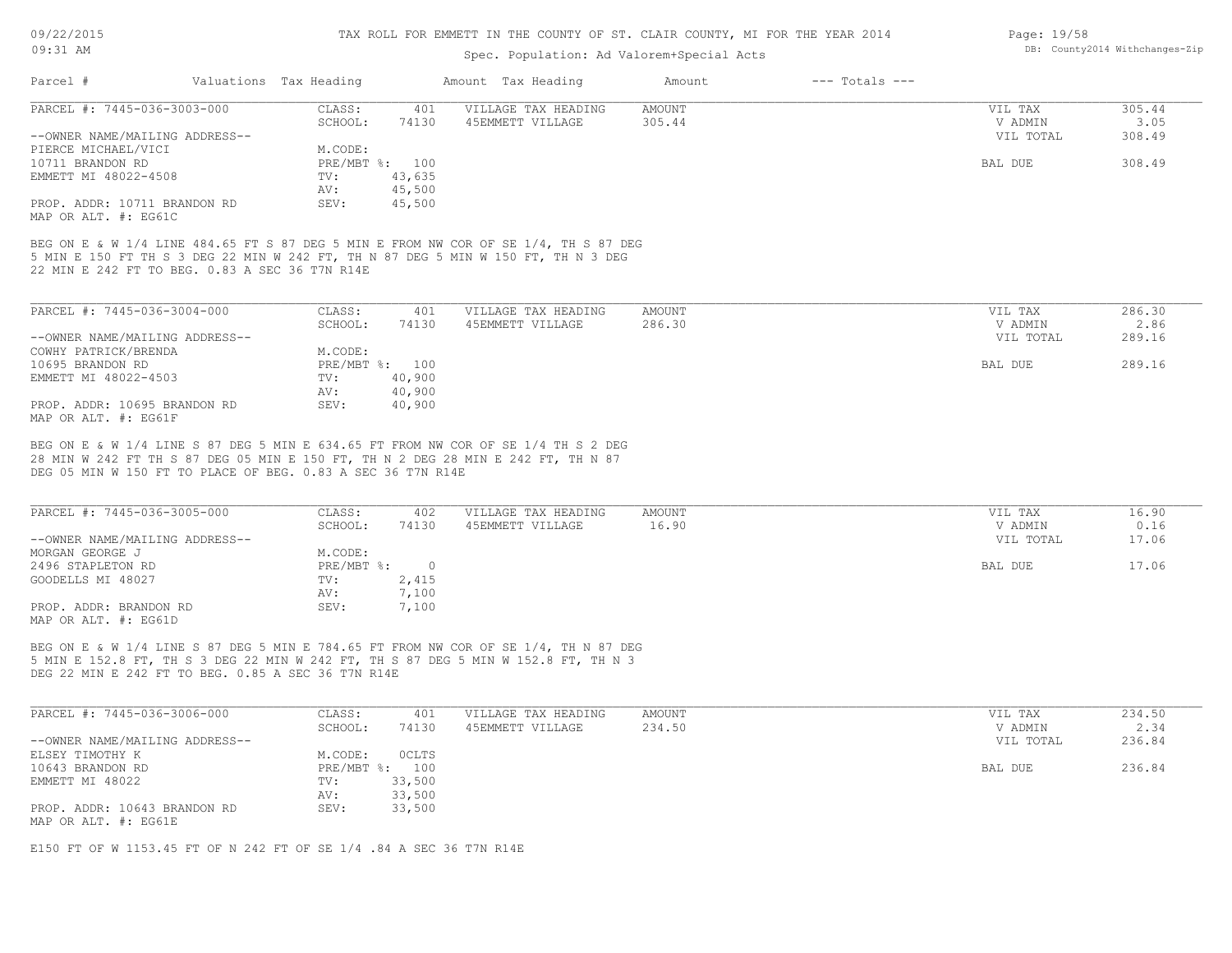09/22/2015 09:31 AM

#### TAX ROLL FOR EMMETT IN THE COUNTY OF ST. CLAIR COUNTY, MI FOR THE YEAR 2014

## Spec. Population: Ad Valorem+Special Acts

| Page: 20/58 |                                |
|-------------|--------------------------------|
|             | DB: County2014 Withchanges-Zip |

| Parcel #                       |  | Valuations Tax Heading | Amount Tax Heading |                     | Amount | $---$ Totals $---$ |           |       |  |
|--------------------------------|--|------------------------|--------------------|---------------------|--------|--------------------|-----------|-------|--|
| PARCEL #: 7445-036-3007-000    |  | CLASS:                 | 201                | VILLAGE TAX HEADING | AMOUNT |                    | VIL TAX   | 31.07 |  |
|                                |  | SCHOOL:                | 74130              | 45EMMETT VILLAGE    | 31.07  |                    | V ADMIN   | 0.31  |  |
| --OWNER NAME/MAILING ADDRESS-- |  |                        |                    |                     |        |                    | VIL TOTAL | 31.38 |  |
| SOUTHEASTERN MICH GAS CO       |  | M.CODE:                |                    |                     |        |                    |           |       |  |
| PO BOX 5004                    |  | PRE/MBT %:             |                    |                     |        |                    | BAL DUE   | 31.38 |  |
| PORT HURON MI 48060            |  | TV:                    | 4,439              |                     |        |                    |           |       |  |
|                                |  | AV:                    | 9,700              |                     |        |                    |           |       |  |
| PROP. ADDR: BRANDON RD         |  | SEV:                   | 9,700              |                     |        |                    |           |       |  |

MAP OR ALT. #: EG61G

N192 FT OF W 1/2 OF SE 1/4 EXC W 1153.45 FT. 0.66 A SEC 36 T7N R14E

| PARCEL #: 7445-036-3008-001    | CLASS:  | 401            | VILLAGE TAX HEADING | AMOUNT | VIL TAX   | 313.60 |
|--------------------------------|---------|----------------|---------------------|--------|-----------|--------|
|                                | SCHOOL: | 74130          | 45EMMETT VILLAGE    | 313.60 | V ADMIN   | 3.13   |
| --OWNER NAME/MAILING ADDRESS-- |         |                |                     |        | VIL TOTAL | 316.73 |
| WAITKUS MARTIN/JEAN            | M.CODE: | CAPAC          |                     |        |           |        |
| 10597 BRANDON RD               |         | PRE/MBT %: 100 |                     |        | BAL DUE   | 316.73 |
| EMMETT MI 48022                | TV:     | 44,800         |                     |        |           |        |
|                                | AV:     | 44,800         |                     |        |           |        |
| PROP. ADDR: 10597 BRANDON RD   | SEV:    | 44,800         |                     |        |           |        |
| MAP OR ALT. #: EG60B/C         |         |                |                     |        |           |        |

FROM 19-036-3008-000,19-036,3009-000; N 1320' OF W 330' OF E 1/2 OF SE 1/4 SECTION 36 T7N R14E 10 A SPLIT ON 08/22/2007

| PARCEL #: 7445-036-3010-001    | CLASS:         | 101     | VILLAGE TAX HEADING | AMOUNT | VIL TAX   | 276.96 |
|--------------------------------|----------------|---------|---------------------|--------|-----------|--------|
|                                | SCHOOL:        | 74130   | 45EMMETT VILLAGE    | 276.96 | V ADMIN   | 2.76   |
| --OWNER NAME/MAILING ADDRESS-- |                |         |                     |        | VIL TOTAL | 279.72 |
| VANDERBOSSCHE ROBERT/JOA       | M.CODE:        |         |                     |        |           |        |
| 10541 BRANDON RD               | PRE/MBT %: 100 |         |                     |        | BAL DUE   | 279.72 |
| EMMETT MI 48022                | TV:            | 39,567  |                     |        |           |        |
|                                | AV:            | 143,700 |                     |        |           |        |
| PROP. ADDR: 10541 BRANDON RD   | SEV:           | 143,700 |                     |        |           |        |
| MAP OR ALT. $\#$ : EG60D/E     |                |         |                     |        |           |        |

R14E 50 A SPLIT ON 08/22/2007 FROM 19-036-3010-000, 19-036-3010-250; E 1/2 OF SE 1/4 AS MEAS ALG RD EXC E 330'AND EXC W 330' OF N 1320' SECTION 36 T7N

| PARCEL #: 7445-036-3011-000    | CLASS:       | 402    | VILLAGE TAX HEADING | AMOUNT | VIL TAX   | 416.89 |
|--------------------------------|--------------|--------|---------------------|--------|-----------|--------|
|                                | SCHOOL:      | 74130  | 45EMMETT VILLAGE    | 416.89 | V ADMIN   | 4.16   |
| --OWNER NAME/MAILING ADDRESS-- |              |        |                     |        | VIL TOTAL | 421.05 |
| KESSLER CLAIR/IRENE TRUST      | M.CODE:      |        |                     |        |           |        |
| 10535 BRANDON RD               | $PRE/MBT$ %: | 100    |                     |        | BAL DUE   | 421.05 |
| EMMETT MI 48022-4501           | TV:          | 59,556 |                     |        |           |        |
|                                | AV:          | 70,900 |                     |        |           |        |
| PROP. ADDR: 10535 BRANDON RD   | SEV:         | 70,900 |                     |        |           |        |
| MAP OR ALT. #: EG60A           |              |        |                     |        |           |        |

E330 FT OF SE 1/4 20 A SEC 36 T7N R14E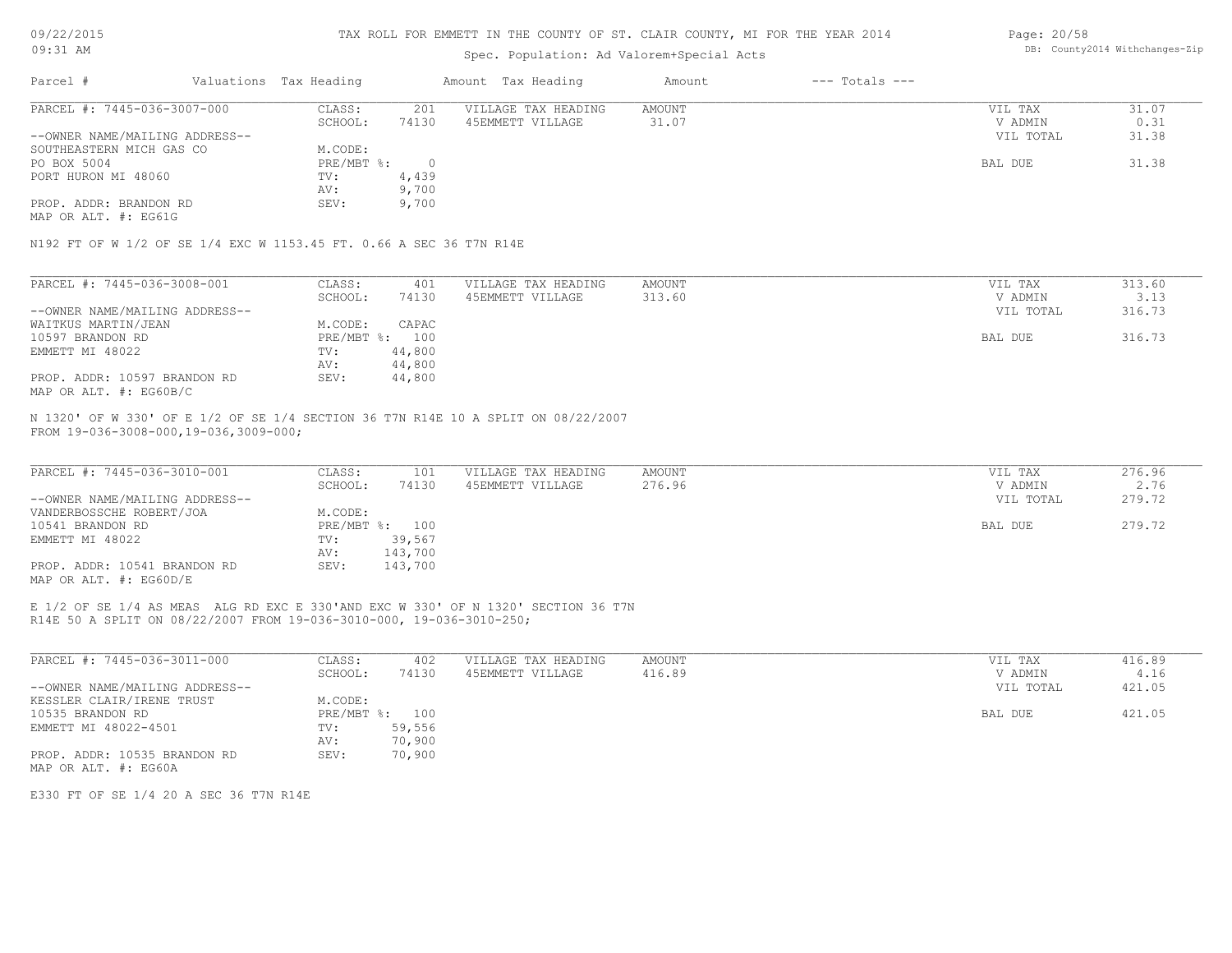## Spec. Population: Ad Valorem+Special Acts

| Parcel #                                                                                    | Valuations Tax Heading |                           |                          | Amount Tax Heading                                                                                                                                                                                                                                            | Amount | $---$ Totals $---$ |                |        |
|---------------------------------------------------------------------------------------------|------------------------|---------------------------|--------------------------|---------------------------------------------------------------------------------------------------------------------------------------------------------------------------------------------------------------------------------------------------------------|--------|--------------------|----------------|--------|
| PARCEL #: 7445-036-4001-000                                                                 |                        | CLASS:                    | 401                      | VILLAGE TAX HEADING                                                                                                                                                                                                                                           | AMOUNT |                    | VIL TAX        | 173.60 |
|                                                                                             |                        | SCHOOL:                   | 74130                    | 45EMMETT VILLAGE                                                                                                                                                                                                                                              | 173.60 |                    | V ADMIN        | 1.73   |
| --OWNER NAME/MAILING ADDRESS--                                                              |                        |                           |                          |                                                                                                                                                                                                                                                               |        |                    | VIL TOTAL      | 175.33 |
| MULLALLY MARY ALICE                                                                         |                        | M.CODE:                   |                          |                                                                                                                                                                                                                                                               |        |                    |                |        |
| 2924 SHENANDOAH<br>ROYAL OAK MI 48073                                                       |                        | PRE/MBT %:                | $\overline{0}$<br>24,800 |                                                                                                                                                                                                                                                               |        |                    | <b>BAL DUE</b> | 175.33 |
|                                                                                             |                        | TV:<br>AV:                | 24,800                   |                                                                                                                                                                                                                                                               |        |                    |                |        |
| PROP. ADDR: 10991 BRANDON RD                                                                |                        | SEV:                      | 24,800                   |                                                                                                                                                                                                                                                               |        |                    |                |        |
| MAP OR ALT. #: EG43/44                                                                      |                        |                           |                          |                                                                                                                                                                                                                                                               |        |                    |                |        |
|                                                                                             |                        |                           |                          |                                                                                                                                                                                                                                                               |        |                    |                |        |
| S2^18'43"W 50', TH N87^0'W 9', TH N2^18'43"E 50' TO BEG SECTION 36 T7N R14E<br>1.65 A       |                        |                           |                          | THE W 99' OF THE N 495' OF W 1/2 OF SW 1/4 & BEG S87^0'E 99' & S2^18'43"W 155.13'<br>FROM W 1/4 COR, TH S87^0'E 4.96', TH S1^31'4"W 291.45', TH N87^0'W 9', TH N2^18'43"E<br>291.37' & BEG S87^0'E 99' & S2^18'43"W 446.50' FROM W 1/4 COR, TH S87^0'E 9', TH |        |                    |                |        |
| PARCEL #: 7445-036-4002-000                                                                 |                        | CLASS:                    | 401                      | VILLAGE TAX HEADING                                                                                                                                                                                                                                           | AMOUNT |                    | VIL TAX        | 339.50 |
|                                                                                             |                        | SCHOOL:                   | 74130                    | 45EMMETT VILLAGE                                                                                                                                                                                                                                              | 339.50 |                    | V ADMIN        | 3.39   |
| --OWNER NAME/MAILING ADDRESS--                                                              |                        |                           |                          |                                                                                                                                                                                                                                                               |        |                    | VIL TOTAL      | 342.89 |
| WYLIN MICHAEL A                                                                             |                        | M.CODE:                   | CAPAC                    |                                                                                                                                                                                                                                                               |        |                    |                |        |
| 10975 BRANDON RD                                                                            |                        | PRE/MBT %: 100            |                          |                                                                                                                                                                                                                                                               |        |                    | BAL DUE        | 342.89 |
| EMMETT MI 48022-4507                                                                        |                        | TV:                       | 48,500                   |                                                                                                                                                                                                                                                               |        |                    |                |        |
|                                                                                             |                        | AV:                       | 48,500                   |                                                                                                                                                                                                                                                               |        |                    |                |        |
| PROP. ADDR: 10975 BRANDON RD                                                                |                        | SEV:                      | 48,500                   |                                                                                                                                                                                                                                                               |        |                    |                |        |
| MAP OR ALT. #: EG42                                                                         |                        |                           |                          |                                                                                                                                                                                                                                                               |        |                    |                |        |
| S1^31'4"W 291.45', TH N87^0'W 9', TH N2^18'43"E 291.37' TO BEG SECTION 36<br>1.54 A<br>R14E |                        |                           |                          | BEG S89^19'25"E 99' FROM W 1/4 COR, TH S0^4'13"W 445' TH S89^19'25"E 157.74', TH<br>NO^4'13"E 158', TH N89^19'25"W 2.74', TH NO^4'13"E 287', TH N89^19'25"W 155' TO BEG<br>EXC BEG S87^0'E 99' & S2^18'43"W 155.13' FROM W 1/4 COR, TH S87^0'E 4.96', TH      | T7N    |                    |                |        |
| PARCEL #: 7445-036-4003-000                                                                 |                        | CLASS:                    | 401                      | VILLAGE TAX HEADING                                                                                                                                                                                                                                           | AMOUNT |                    | VIL TAX        | 245.70 |
|                                                                                             |                        | SCHOOL:                   | 74130                    | 45EMMETT VILLAGE                                                                                                                                                                                                                                              | 245.70 |                    | V ADMIN        | 2.45   |
| --OWNER NAME/MAILING ADDRESS--                                                              |                        |                           |                          |                                                                                                                                                                                                                                                               |        |                    | VIL TOTAL      | 248.15 |
| RYAN JOSEPH/ROSEMARY                                                                        |                        | M.CODE:<br>PRE/MBT %: 100 |                          |                                                                                                                                                                                                                                                               |        |                    | BAL DUE        | 248.15 |
| 10965 BRANDON RD                                                                            |                        |                           |                          |                                                                                                                                                                                                                                                               |        |                    |                |        |
| EMMETT MI 48022-4507                                                                        |                        | TV:                       | 35,100                   |                                                                                                                                                                                                                                                               |        |                    |                |        |
|                                                                                             |                        | AV:                       | 35,100                   |                                                                                                                                                                                                                                                               |        |                    |                |        |
| PROP. ADDR: 10965 BRANDON RD<br>MAP OR ALT. #: EG41                                         |                        | SEV:                      | 35,100                   |                                                                                                                                                                                                                                                               |        |                    |                |        |
|                                                                                             |                        |                           |                          |                                                                                                                                                                                                                                                               |        |                    |                |        |
| TH N 281.82'; TH W 2.74' TO POB .57 A SEC 36 T7N R14E                                       |                        |                           |                          | THE E 83.32 FT OF THE W 340.06 FT OF THE N 281.82 FT OF THE W 1/2 OF SW 1/4 & BEG<br>S89*19'25"E 254' FROM W 1/4 COR; TH S 287'; TH E 86.06'; TH N 5/18'; TH W 83.32';                                                                                        |        |                    |                |        |

Page: 21/58 DB: County2014 Withchanges-Zip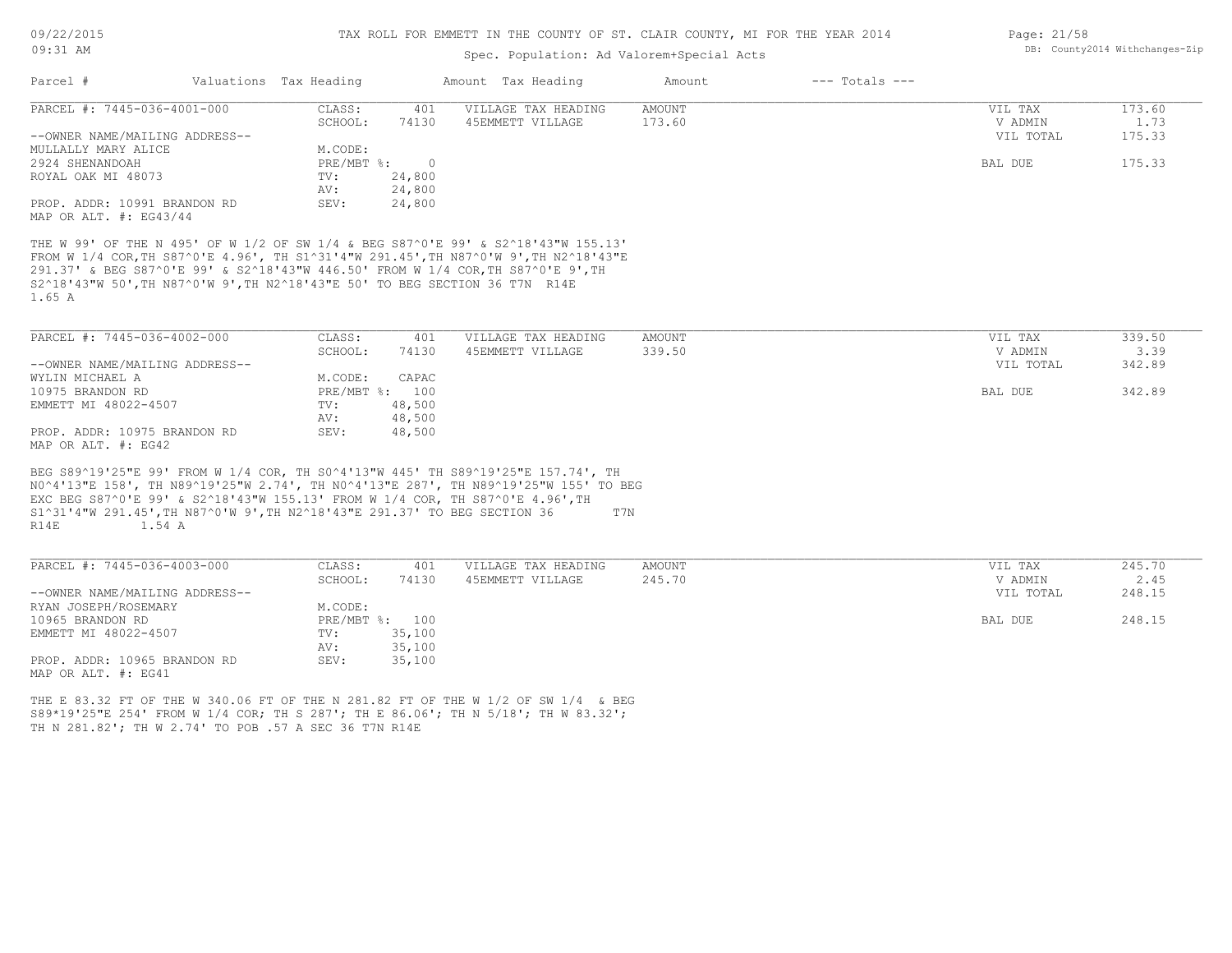### Spec. Population: Ad Valorem+Special Acts

| Parcel #                       | Valuations Tax Heading             |                |        | Amount Tax Heading  | Amount | $---$ Totals $---$ |           |        |
|--------------------------------|------------------------------------|----------------|--------|---------------------|--------|--------------------|-----------|--------|
| PARCEL #: 7445-036-4004-000    |                                    | CLASS:         | 401    | VILLAGE TAX HEADING | AMOUNT |                    | VIL TAX   | 597.80 |
|                                |                                    | SCHOOL:        | 74130  | 45EMMETT VILLAGE    | 597.80 |                    | V ADMIN   | 5.97   |
| --OWNER NAME/MAILING ADDRESS-- |                                    |                |        |                     |        |                    | VIL TOTAL | 603.77 |
|                                | PIERCE DENNIS R./CECILIA REV.TRUST | M.CODE:        | 00#19  |                     |        |                    |           |        |
| PIERCE PATRICK R.              |                                    | PRE/MBT %: 100 |        |                     |        |                    | BAL DUE   | 603.77 |
| 10895 BRANDON RD               |                                    | TV:            | 85,400 |                     |        |                    |           |        |
| Emmett MI 48022                |                                    | AV:            | 85,400 |                     |        |                    |           |        |
|                                |                                    | SEV:           | 85,400 |                     |        |                    |           |        |
| PROP. ADDR: 10895 BRANDON RD   |                                    |                |        |                     |        |                    |           |        |
| MAP OR ALT. #: EG40A           |                                    |                |        |                     |        |                    |           |        |

N0\*14'8"E 236.67' TO POB. 4.12 A 158', TH S89\*19'25"E 438.44', TH N0\*14'8"E 50.32', TH S 89\*19'25"E 20', TH TH N89\*19'25"W 99.31', TH S0\*19'1'"W 16.27', TH N89\*19'25"W 600.28', TH N0\*4'13"E BEG S 89\*19'25"E 716' FROM W 1/4 COR, TH S89\*19'25"E 241.63', TH S0\*14'8"W 428.72,

| PARCEL #: 7445-036-4004-100    | CLASS:       | 401          | VILLAGE TAX HEADING | AMOUNT | VIL TAX   | 445.90 |
|--------------------------------|--------------|--------------|---------------------|--------|-----------|--------|
|                                | SCHOOL:      | 74130        | 45EMMETT VILLAGE    | 445.90 | V ADMIN   | 4.45   |
| --OWNER NAME/MAILING ADDRESS-- |              |              |                     |        | VIL TOTAL | 450.35 |
| PIERCE PATRICK/NANCY           | M.CODE:      | <b>OLERC</b> |                     |        |           |        |
| 10951 BRANDON RD               | $PRE/MBT$ %: | 100          |                     |        | BAL DUE   | 450.35 |
| EMMETT MI 48022                | TV:          | 63,700       |                     |        |           |        |
|                                | AV:          | 63,700       |                     |        |           |        |
| PROP. ADDR: 10951 BRANDON RD   | SEV:         | 63,700       |                     |        |           |        |
| MAP OR ALT. #: EG40B           |              |              |                     |        |           |        |

W200' OF E 979.68' OF N 287' OF W 1/2 OF SW 1/4 SECTION 36 T7N R14E 1.3 A

| PARCEL #: 7445-036-4004-200    | CLASS:         | 401    | VILLAGE TAX HEADING | AMOUNT | VIL TAX   | 494.90 |
|--------------------------------|----------------|--------|---------------------|--------|-----------|--------|
|                                | SCHOOL:        | 74130  | 45EMMETT VILLAGE    | 494.90 | V ADMIN   | 4.94   |
| --OWNER NAME/MAILING ADDRESS-- |                |        |                     |        | VIL TOTAL | 499.84 |
| PIERCE RICHARD/ELIZABETH       | M.CODE:        |        |                     |        |           |        |
| 10925 BRANDON RD               | PRE/MBT %: 100 |        |                     |        | BAL DUE   | 499.84 |
| EMMETT MI 48022                | TV:            | 70,700 |                     |        |           |        |
|                                | AV:            | 70,700 |                     |        |           |        |
| PROP. ADDR: 10925 BRANDON RD   | SEV:           | 70,700 |                     |        |           |        |
| MAP OR ALT. #: EG40C           |                |        |                     |        |           |        |

175' TO BEG. SEC 36 T7N R14E. 1.13 A. 237', TH N 89\* 32' W 20', TH S 50', TH N 89\* 32' W 155', TH N 287', TH S 89\* 32' E BEG AT INT/SEC OF W 1/8 LN & E & W 1/4 LN, TH N 89\* 32' W 604.68' TO BEG, TH S

| PARCEL #: 7445-036-4005-000                     | CLASS:     | 401      | VILLAGE TAX HEADING | AMOUNT | VIL TAX   | 249.90 |
|-------------------------------------------------|------------|----------|---------------------|--------|-----------|--------|
|                                                 | SCHOOL:    | 74130    | 45EMMETT VILLAGE    | 249.90 | V ADMIN   | 2.49   |
| --OWNER NAME/MAILING ADDRESS--                  |            |          |                     |        | VIL TOTAL | 252.39 |
| MC CABE BARBARA TRUST                           | M.CODE:    |          |                     |        |           |        |
| 8025 JORDAN RD                                  | PRE/MBT %: | $\Omega$ |                     |        | BAL DUE   | 252.39 |
| Yale MI 48097                                   | TV:        | 35,700   |                     |        |           |        |
|                                                 | AV:        | 35,700   |                     |        |           |        |
| PROP. ADDR: 3241 MAIN ST<br>MAP OR ALT. #: EG37 | SEV:       | 35,700   |                     |        |           |        |

 $\mathcal{L}_\mathcal{L} = \mathcal{L}_\mathcal{L} = \mathcal{L}_\mathcal{L} = \mathcal{L}_\mathcal{L} = \mathcal{L}_\mathcal{L} = \mathcal{L}_\mathcal{L} = \mathcal{L}_\mathcal{L} = \mathcal{L}_\mathcal{L} = \mathcal{L}_\mathcal{L} = \mathcal{L}_\mathcal{L} = \mathcal{L}_\mathcal{L} = \mathcal{L}_\mathcal{L} = \mathcal{L}_\mathcal{L} = \mathcal{L}_\mathcal{L} = \mathcal{L}_\mathcal{L} = \mathcal{L}_\mathcal{L} = \mathcal{L}_\mathcal{L}$ 

THE N 176 FT OF THE E 363 FT OF THE W 1/2 OF SW 1/4 1.33 A SEC 36 T7N R14E

Page: 22/58 DB: County2014 Withchanges-Zip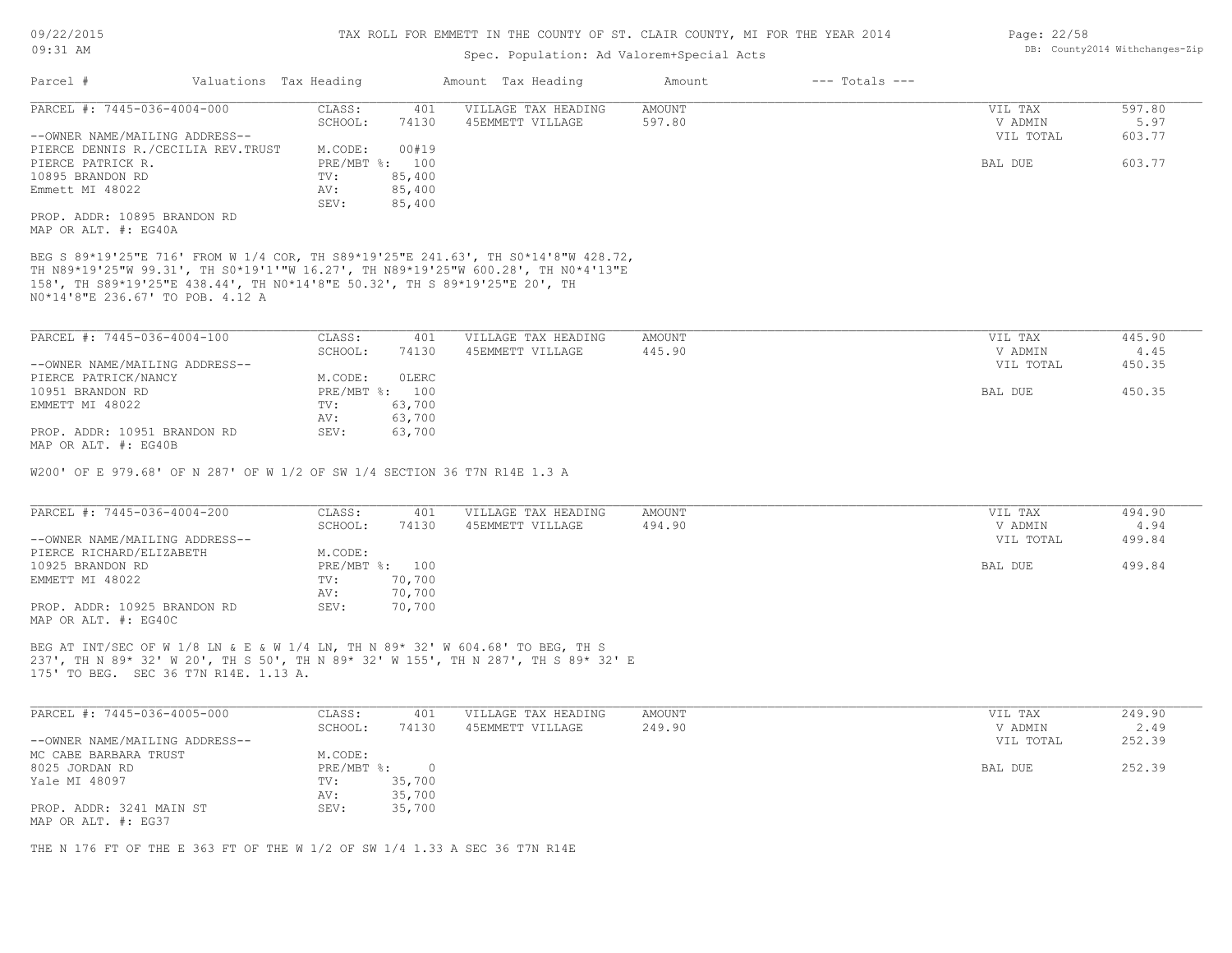| 09/22/2015                                                 |                        | TAX ROLL FOR EMMETT IN THE COUNTY OF ST. CLAIR COUNTY, MI FOR THE YEAR 2014 | Page: 23/58                                                                                                                                                           |               |                    |           |                                |  |  |
|------------------------------------------------------------|------------------------|-----------------------------------------------------------------------------|-----------------------------------------------------------------------------------------------------------------------------------------------------------------------|---------------|--------------------|-----------|--------------------------------|--|--|
| 09:31 AM                                                   |                        |                                                                             | Spec. Population: Ad Valorem+Special Acts                                                                                                                             |               |                    |           | DB: County2014 Withchanges-Zip |  |  |
| Parcel #                                                   | Valuations Tax Heading |                                                                             | Amount Tax Heading                                                                                                                                                    | Amount        | $---$ Totals $---$ |           |                                |  |  |
| PARCEL #: 7445-036-4006-000                                | CLASS:                 | 401                                                                         | VILLAGE TAX HEADING                                                                                                                                                   | <b>AMOUNT</b> |                    | VIL TAX   | 207.90                         |  |  |
|                                                            | SCHOOL:                | 74130                                                                       | 45EMMETT VILLAGE                                                                                                                                                      | 207.90        |                    | V ADMIN   | 2.07                           |  |  |
| --OWNER NAME/MAILING ADDRESS--                             |                        |                                                                             |                                                                                                                                                                       |               |                    | VIL TOTAL | 209.97                         |  |  |
| BULAR STEVEN/MAUREEN                                       | M.CODE:                | CAPAC                                                                       |                                                                                                                                                                       |               |                    |           |                                |  |  |
| 3235 MAIN ST                                               | PRE/MBT %: 100         |                                                                             |                                                                                                                                                                       |               |                    | BAL DUE   | 209.97                         |  |  |
| EMMETT MI 48022                                            | TV:                    | 29,700                                                                      |                                                                                                                                                                       |               |                    |           |                                |  |  |
|                                                            | AV:                    | 29,700                                                                      |                                                                                                                                                                       |               |                    |           |                                |  |  |
| PROP. ADDR: 3235 MAIN ST                                   | SEV:                   |                                                                             |                                                                                                                                                                       |               |                    |           |                                |  |  |
| MAP OR ALT. #: EG38                                        |                        | 29,700                                                                      |                                                                                                                                                                       |               |                    |           |                                |  |  |
| T7N R14E                                                   |                        |                                                                             | THE S 111 FT OF THE N 287 FT OF THE E 363 FT OF THE W 1/2 OF SW 1/4 0.92 A SEC 36                                                                                     |               |                    |           |                                |  |  |
|                                                            |                        |                                                                             |                                                                                                                                                                       |               |                    |           |                                |  |  |
| PARCEL #: 7445-036-4007-000                                | CLASS:                 | 401                                                                         | VILLAGE TAX HEADING                                                                                                                                                   | <b>AMOUNT</b> |                    | VIL TAX   | 195.67                         |  |  |
|                                                            | SCHOOL:                | 74130                                                                       | 45EMMETT VILLAGE                                                                                                                                                      | 195.67        |                    | V ADMIN   | 1.95                           |  |  |
| --OWNER NAME/MAILING ADDRESS--                             |                        |                                                                             |                                                                                                                                                                       |               |                    | VIL TOTAL | 197.62                         |  |  |
| MC MLELLAND ROGER REV. TRUST                               | M.CODE:                |                                                                             |                                                                                                                                                                       |               |                    |           |                                |  |  |
| 3227 MAIN ST                                               | PRE/MBT %: 100         |                                                                             |                                                                                                                                                                       |               |                    | BAL DUE   | 197.62                         |  |  |
| EMMETT MI 48022-4520                                       | TV:                    | 27,953                                                                      |                                                                                                                                                                       |               |                    |           |                                |  |  |
|                                                            | AV:                    | 33,000                                                                      |                                                                                                                                                                       |               |                    |           |                                |  |  |
| PROP. ADDR: 3227 MAIN ST                                   | SEV:                   | 33,000                                                                      |                                                                                                                                                                       |               |                    |           |                                |  |  |
| MAP OR ALT. #: EG39                                        |                        |                                                                             |                                                                                                                                                                       |               |                    |           |                                |  |  |
| R14E                                                       |                        |                                                                             | THE S 127 FT OF THE N 414 FT OF THE E 363 FT OF W 1/2 OF SW 1/4 1.05 A SEC 36 T7N                                                                                     |               |                    |           |                                |  |  |
| PARCEL #: 7445-036-4008-001                                | CLASS:                 | 402                                                                         | VILLAGE TAX HEADING                                                                                                                                                   | <b>AMOUNT</b> |                    | VIL TAX   | 45.50                          |  |  |
|                                                            | SCHOOL:                | 74130                                                                       | 45EMMETT VILLAGE                                                                                                                                                      | 45.50         |                    | V ADMIN   | 0.45                           |  |  |
| --OWNER NAME/MAILING ADDRESS--                             |                        |                                                                             |                                                                                                                                                                       |               |                    | VIL TOTAL | 45.95                          |  |  |
| VERNIER PATRICK/DOROTHY                                    | M.CODE:                |                                                                             |                                                                                                                                                                       |               |                    |           |                                |  |  |
| PO BOX 24                                                  | PRE/MBT %: 100         |                                                                             |                                                                                                                                                                       |               |                    | BAL DUE   | 45.95                          |  |  |
| Emmett MI 48022                                            | TV:                    | 6,500                                                                       |                                                                                                                                                                       |               |                    |           |                                |  |  |
|                                                            | AV:                    | 6,500                                                                       |                                                                                                                                                                       |               |                    |           |                                |  |  |
| PROP. ADDR: 3219 MAIN ST                                   | SEV:                   | 6,500                                                                       |                                                                                                                                                                       |               |                    |           |                                |  |  |
| MAP OR ALT. #: EG45B/A                                     |                        |                                                                             |                                                                                                                                                                       |               |                    |           |                                |  |  |
| SPLIT ON 11/08/2007 FROM 19-036-4008-000, 19-036-4009-000; |                        |                                                                             | S 132' OF E 264' & 363' EXC N 414' & EXC 132' OF THAT PART OF W 1/2 OF SW 1/4 LYING<br>N OF WALTER CHILLSON' ADDITION TO VILLAGE OF EMMETT SECTION 36 T7N R14E 1.00 A |               |                    |           |                                |  |  |
| PARCEL #: 7445-036-4010-000                                | CLASS:                 | 708                                                                         | VILLAGE TAX HEADING                                                                                                                                                   | <b>AMOUNT</b> |                    | VIL TAX   | 0.00                           |  |  |
|                                                            | SCHOOL:                | 74130                                                                       | 45EMMETT VILLAGE                                                                                                                                                      | 0.00          |                    | V ADMIN   | 0.00                           |  |  |
| --OWNER NAME/MAILING ADDRESS--                             |                        |                                                                             |                                                                                                                                                                       |               |                    | VIL TOTAL | 0.00                           |  |  |

| OUR LADY OF MT CARMEL CH                             | M.CODE:    |  |         |      |
|------------------------------------------------------|------------|--|---------|------|
| 10817 BRANDON RD                                     | PRE/MBT %: |  | BAL DUE | 0.00 |
| EMMETT MI 48022                                      | TV:        |  |         |      |
|                                                      | AV:        |  |         |      |
| PROP. ADDR: 10817 BRANDON RD<br>MAP OR ALT. #: EG28A | SEV:       |  |         |      |

OF SW 1/4 SECTION 36 T7N R14E 5.94 A 232.6',TH S875'E 618',TH N230'E 232.6' TO BEG & E 150' OF W 543' OF N 178' OF E 1/2 MIN W 178 FT FROM INT 1/4 COR, TH N 87 DEG 5 MIN W 618 FT, TH S 2 DEG 30 MIN W W393 FT OF N 280 FT OF E 1/2 OF SW 1/4 & BEG N 87 DEG 5 MIN W 334.5 FT & S 2 DEG 30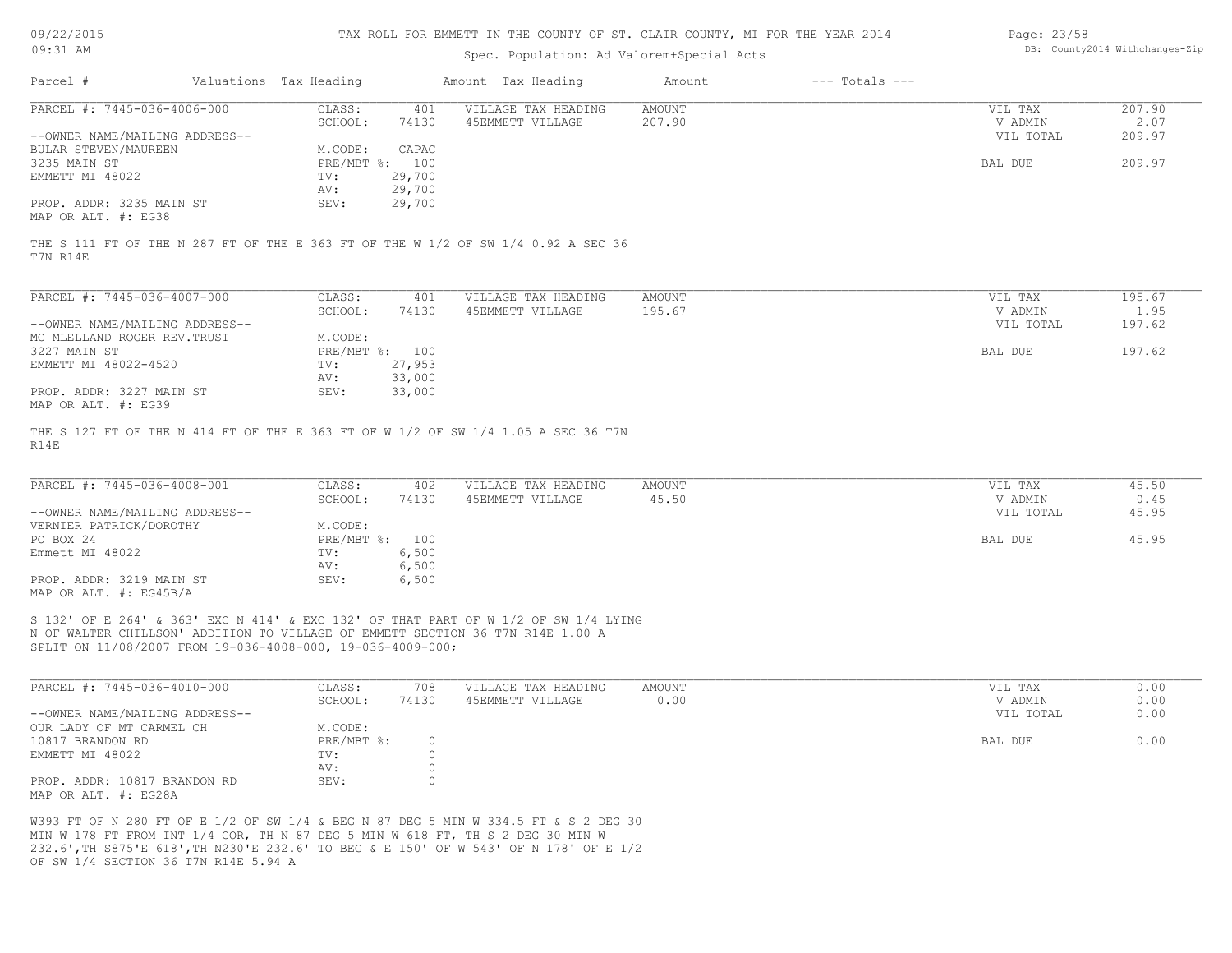#### Spec. Population: Ad Valorem+Special Acts

| Parcel #                       | Valuations Tax Heading |       | Amount Tax Heading  | Amount | $---$ Totals $---$ |           |      |
|--------------------------------|------------------------|-------|---------------------|--------|--------------------|-----------|------|
| PARCEL #: 7445-036-4010-100    | CLASS:                 | 703   | VILLAGE TAX HEADING | AMOUNT |                    | VIL TAX   | 0.00 |
|                                | SCHOOL:                | 74130 | 45EMMETT VILLAGE    | 0.00   |                    | V ADMIN   | 0.00 |
| --OWNER NAME/MAILING ADDRESS-- |                        |       |                     |        |                    | VIL TOTAL | 0.00 |
| VILLAGE OF EMMETT              | M.CODE:                |       |                     |        |                    |           |      |
| P.O. BOX 127                   | $PRE/MBT$ %:           |       |                     |        |                    | BAL DUE   | 0.00 |
| EMMETT MI 48022                | TV:                    |       |                     |        |                    |           |      |
|                                | AV:                    |       |                     |        |                    |           |      |
| PROP. ADDR: MAIN ST            | SEV:                   |       |                     |        |                    |           |      |
| MAP OR ALT. #: EG28B           |                        |       |                     |        |                    |           |      |

.00 A 76.39',TH S 2D 4M W 218.57',TH S 82D 14M E 59.12' TO BEG SECTION 36 T7N R14E 7 & N 6D 30M E 155.13', FROM INT. 1/4 COR.,TH N 6D 30M E 211.53',TH N 77D 43M E 532.46' TO BEG AND BEG N 87D 5M W 1342.56',S 2D 30M W 974.74',S 77D 32M E 486.72', 261.05',TH S7820'E 121.60', TH S717'W 166.62',TH S7728'30"E 519.80' TH N230'E BEG N875'W 334.50' & S230'W 410.60' FROM INT 1/4 COR, TH N875'W 618',TH S230'W

| PARCEL #: 7445-036-4011-000    | CLASS:  | 401            | VILLAGE TAX HEADING | AMOUNT | VIL TAX   | 270.20 |
|--------------------------------|---------|----------------|---------------------|--------|-----------|--------|
|                                | SCHOOL: | 74130          | 45EMMETT VILLAGE    | 270.20 | V ADMIN   | 2.70   |
| --OWNER NAME/MAILING ADDRESS-- |         |                |                     |        | VIL TOTAL | 272.90 |
| PIERCE KATHLEEN/KOPPINGER ELLE | M.CODE: |                |                     |        |           |        |
| 3224 MAIN ST                   |         | PRE/MBT %: 100 |                     |        | BAL DUE   | 272.90 |
| EMMETT MI 48022-4519           | TV:     | 38,600         |                     |        |           |        |
|                                | AV:     | 38,600         |                     |        |           |        |
| PROP. ADDR: 3224 MAIN ST       | SEV:    | 38,600         |                     |        |           |        |
| MAP OR ALT. #: EG27C           |         |                |                     |        |           |        |

N394.70 FT OF W 390 FT OF E 1/2 OF SW 1/4 EXC N 280 FT THEREOF. 1 A SEC 36 T7N R14E

| PARCEL #: 7445-036-4012-000    | CLASS:  | 401            | VILLAGE TAX HEADING | AMOUNT | VIL TAX   | 282.10 |
|--------------------------------|---------|----------------|---------------------|--------|-----------|--------|
|                                | SCHOOL: | 74130          | 45EMMETT VILLAGE    | 282.10 | V ADMIN   | 2.82   |
| --OWNER NAME/MAILING ADDRESS-- |         |                |                     |        | VIL TOTAL | 284.92 |
| DONNELLON JAMES/ANN            | M.CODE: |                |                     |        |           |        |
| 3218 MAIN ST                   |         | PRE/MBT %: 100 |                     |        | BAL DUE   | 284.92 |
| EMMETT MI 48022-4519           | TV:     | 40,300         |                     |        |           |        |
|                                | AV:     | 40,300         |                     |        |           |        |
| PROP. ADDR: 3218 MAIN ST       | SEV:    | 40,300         |                     |        |           |        |
| MAP OR ALT. #: EG29            |         |                |                     |        |           |        |

1/4 LYING N OF GTRR R/W. .91 A SEC 36 T7N R14E THE S 111 FT OF THE N 505.7 FT OF THE W 356.15 FT OF ALL THAT PART OF E 1/2 OF SW

| PARCEL #: 7445-036-4013-000    | CLASS:       | 401    | VILLAGE TAX HEADING | AMOUNT | VIL TAX   | 170.80 |
|--------------------------------|--------------|--------|---------------------|--------|-----------|--------|
|                                | SCHOOL:      | 74130  | 45EMMETT VILLAGE    | 170.80 | V ADMIN   | 1.70   |
| --OWNER NAME/MAILING ADDRESS-- |              |        |                     |        | VIL TOTAL | 172.50 |
| SUSTARICH NOEL L               | M.CODE:      |        |                     |        |           |        |
| 50661 RUSSELL DRIVE            | $PRE/MBT$ %: |        |                     |        | BAL DUE   | 172.50 |
| Macomb MI 48044                | TV:          | 24,400 |                     |        |           |        |
|                                | AV:          | 24,400 |                     |        |           |        |
| PROP. ADDR: 3208 MAIN ST       | SEV:         | 24,400 |                     |        |           |        |
| MAP OR ALT. #: EG30            |              |        |                     |        |           |        |

TO THE PLACE OF BEG. 1.12 A SEC 36 T7N R14E MIN W 173.7 FT, TH N 76 DEG 35 MIN W 363.5 FT TO M-19, TH N 2 DEG 30 MIN E 100 FT M-19 WITH E & W 1/4 LINE OF SEC 36, TH S 88 DEG 18 MIN E 356.15 FT, TH S 2 DEG 17 BEG AT A PTE WHICH LIES S 2 DEG 30 MIN W 505.7 FT FROM THE INT/SEC OF THE E LINE OF Page: 24/58 DB: County2014 Withchanges-Zip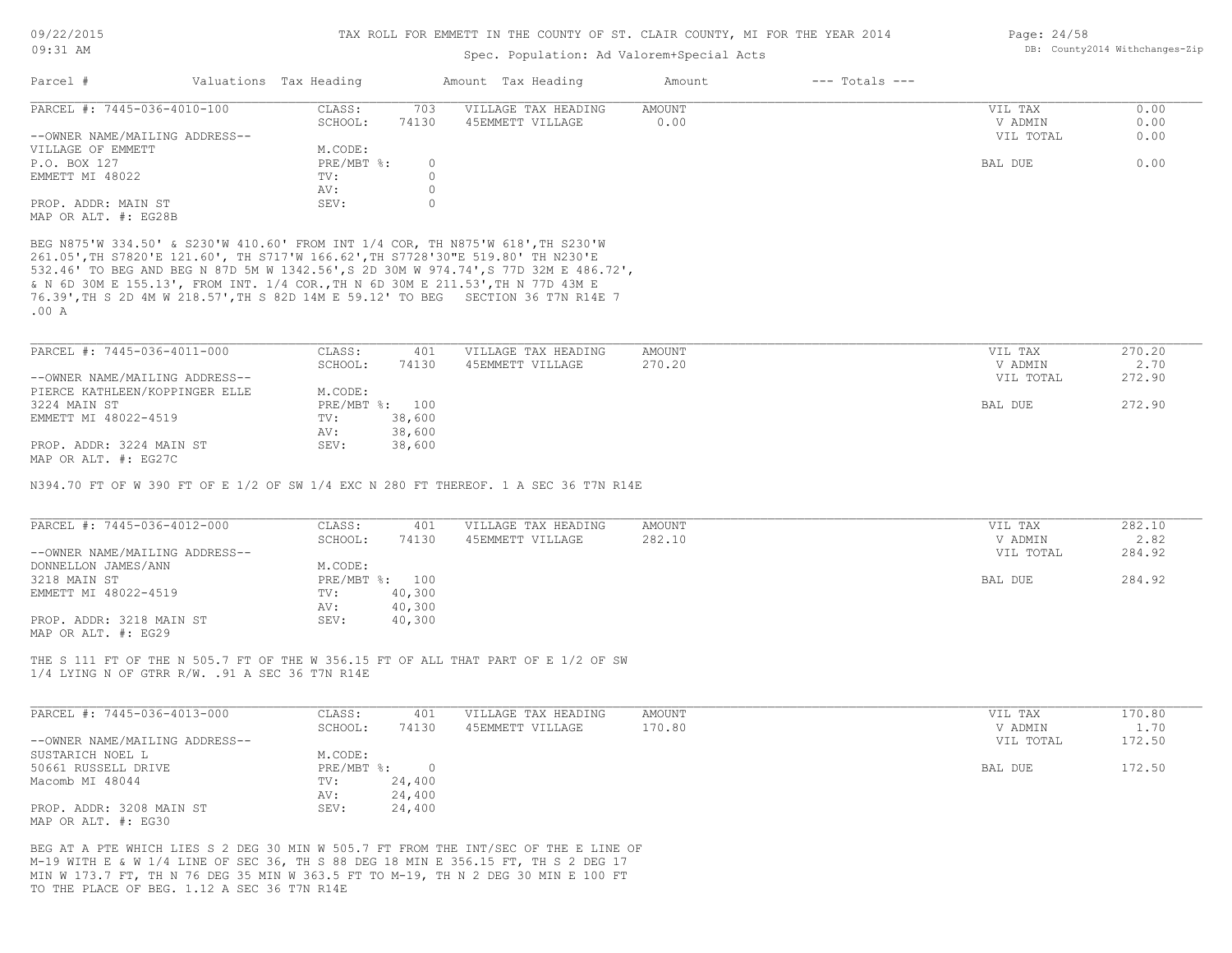### Spec. Population: Ad Valorem+Special Acts

| Parcel #                       | Valuations Tax Heading |        | Amount Tax Heading  | Amount | $---$ Totals $---$ |           |        |
|--------------------------------|------------------------|--------|---------------------|--------|--------------------|-----------|--------|
| PARCEL #: 7445-036-4014-000    | CLASS:                 | 201    | VILLAGE TAX HEADING | AMOUNT |                    | VIL TAX   | 112.70 |
|                                | SCHOOL:                | 74130  | 45EMMETT VILLAGE    | 112.70 |                    | V ADMIN   | 1.12   |
| --OWNER NAME/MAILING ADDRESS-- |                        |        |                     |        |                    | VIL TOTAL | 113.82 |
| MALLOY WILLIAM                 | M.CODE:                |        |                     |        |                    |           |        |
| 14950 SULLIVAN RD              | $PRE/MBT$ %:           |        |                     |        |                    | BAL DUE   | 113.82 |
| Capac MI 48014                 | TV:                    | 16,100 |                     |        |                    |           |        |
|                                | AV:                    | 16,100 |                     |        |                    |           |        |
| PROP. ADDR: 3206 MAIN ST       | SEV:                   | 16,100 |                     |        |                    |           |        |
|                                |                        |        |                     |        |                    |           |        |

MAP OR ALT. #: EG31

35 MIN W 190 FT, TH N 2 DEG 30 MIN E 100 FT TO PLACE OF BEG. .42 A SEC 36 T7N R14E LINE OF SEC 36, TH S 76 DEG 35 MIN E 190 FT, TH S 2 DEG 30 MIN W 100 FT TH N 76 DEG BEG AT A PTE ON THE E LINE OF M-19, S 2 DEG 30 MIN W 605.7 FT FROM THE E & W 1/4

| PARCEL #: 7445-036-4015-000                           | CLASS:  | 401            | VILLAGE TAX HEADING | AMOUNT | VIL TAX   | 392.00 |
|-------------------------------------------------------|---------|----------------|---------------------|--------|-----------|--------|
|                                                       | SCHOOL: | 74130          | 45EMMETT VILLAGE    | 392.00 | V ADMIN   | 3.92   |
| --OWNER NAME/MAILING ADDRESS--                        |         |                |                     |        | VIL TOTAL | 395.92 |
| MORAN ROBERT/PATRICIA                                 | M.CODE: | <b>OCLTS</b>   |                     |        |           |        |
| PO BOX 16                                             |         | PRE/MBT %: 100 |                     |        | BAL DUE   | 395.92 |
| 3188 MAIN ST                                          | TV:     | 56,000         |                     |        |           |        |
| EMMETT MI 48022                                       | AV:     | 56,000         |                     |        |           |        |
|                                                       | SEV:    | 56,000         |                     |        |           |        |
| PROP. ADDR: 3188 MAIN ST                              |         |                |                     |        |           |        |
| $\cdots$ $\cdots$ $\cdots$ $\cdots$ $\cdots$ $\cdots$ |         |                |                     |        |           |        |

MAP OR ALT. #: EG32

OF BEG. 1.4 A SEC 36 T7N R14E FT TH N 81 DEG 30 MIN W 156.3 FT TO M-19, TH N 2 DEG 30 MIN E 142.6 FT TO THE PLACE S 76 DEG 35 MIN E 213.6 FT, TH S 2 DEG 4 MIN W 162.6 FT, TH S 89 DEG 18 MIN W 243.1 & W 1/4 LINE OF SEC 36, TH S 76 DEG 35 MIN E 190 FT, TH N 2 DEG 30 MIN E 100 FT, TH BEG AT A PTE ON THE E LINE OF M-19 WHICH LIES S 2 DEG 30 MIN W 705.7 FT FROM THE E

| PARCEL #: 7445-036-4016-000    | CLASS:     | 201      | VILLAGE TAX HEADING | AMOUNT | VIL TAX   | 163.13 |
|--------------------------------|------------|----------|---------------------|--------|-----------|--------|
|                                | SCHOOL:    | 74130    | 45EMMETT VILLAGE    | 163.13 | V ADMIN   | 1.63   |
| --OWNER NAME/MAILING ADDRESS-- |            |          |                     |        | VIL TOTAL | 164.76 |
| GRACE JOSEPH REV TRUST         | M.CODE:    | 000#5    |                     |        |           |        |
| 10715 BRANDON RD               | PRE/MBT %: | $\Omega$ |                     |        | BAL DUE   | 164.76 |
| EMMETT MI 48022                | TV:        | 23,305   |                     |        |           |        |
|                                | AV:        | 30,400   |                     |        |           |        |
| PROP. ADDR: 10842 MARY ST      | SEV:       | 30,400   |                     |        |           |        |
| MAP OR ALT. #: EG33            |            |          |                     |        |           |        |

R14E W 131.5 FT TO M-19, TH N 2 DEG 30 MIN E 132 FT TO PLACE OF BEG. .45 A SEC 36 T7N LINE, TH S 81 DEG 30 MIN E 156.3 FT, TH S 6 DEG 59 MIN W 148 FT, TH N 77 DEG 30 MIN BEG AT A PTE ON E LINE OF M-19 WHICH LIES S 2 DEG 30 MIN W 849.28 FT FROM E & W 1/4

Page: 25/58 DB: County2014 Withchanges-Zip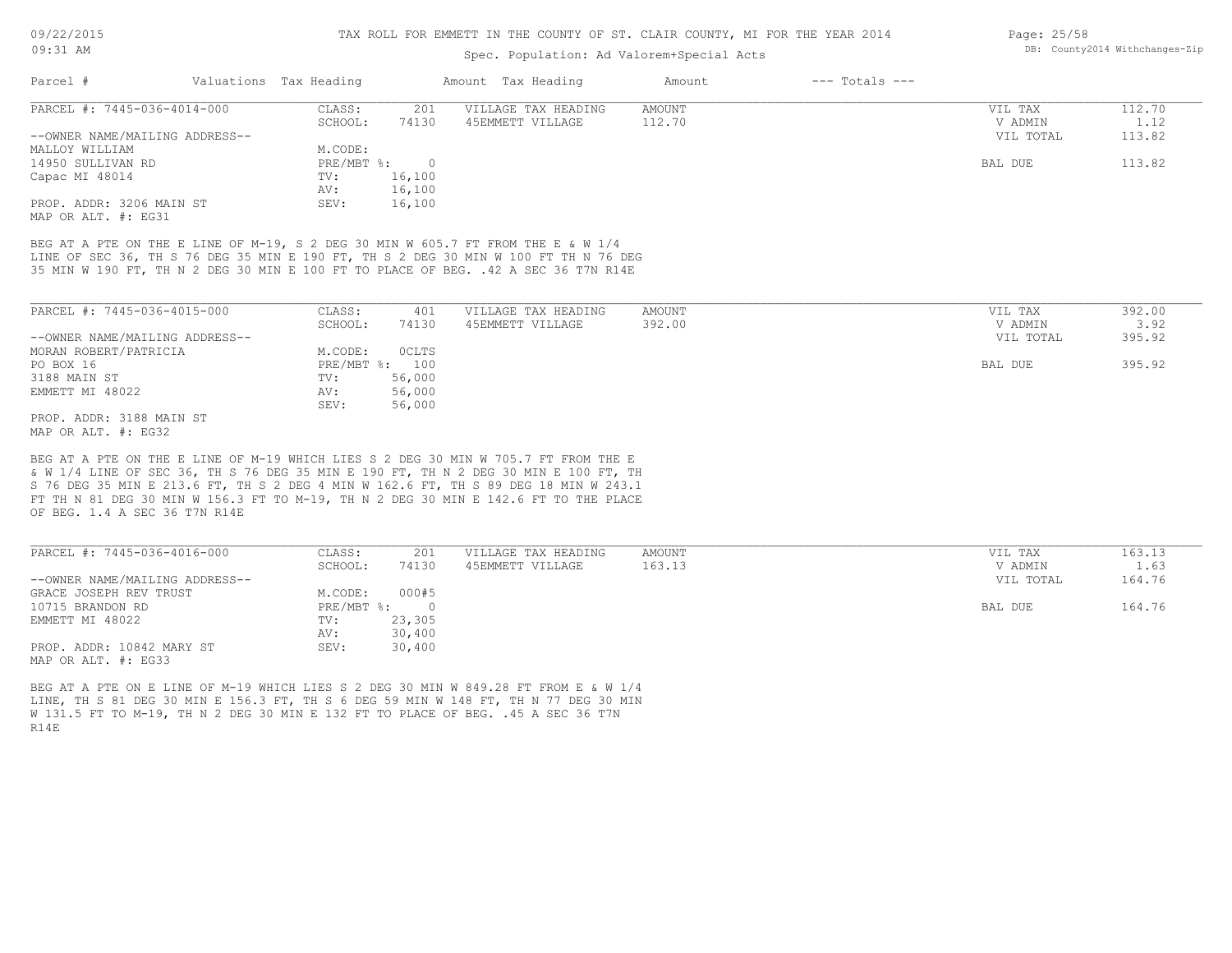#### Spec. Population: Ad Valorem+Special Acts

| Parcel #                       | Valuations Tax Heading |          | Amount Tax Heading  | Amount | $---$ Totals $---$ |           |      |
|--------------------------------|------------------------|----------|---------------------|--------|--------------------|-----------|------|
| PARCEL #: 7445-036-4017-000    | CLASS:                 | 705      | VILLAGE TAX HEADING | AMOUNT |                    | VIL TAX   | 0.00 |
|                                | SCHOOL:                | 74130    | 45EMMETT VILLAGE    | 0.00   |                    | V ADMIN   | 0.00 |
| --OWNER NAME/MAILING ADDRESS-- |                        |          |                     |        |                    | VIL TOTAL | 0.00 |
| EMMETT LION'S CLUB INC         | M.CODE:                |          |                     |        |                    |           |      |
| 3481 COGLEY RD                 | $PRE/MBT$ %:           | $\Omega$ |                     |        |                    | BAL DUE   | 0.00 |
| AVOCA MI 48006                 | TV:                    |          |                     |        |                    |           |      |
|                                | AV:                    |          |                     |        |                    |           |      |
| PROP. ADDR: MARY ST            | SEV:                   |          |                     |        |                    |           |      |
| MAP OR ALT. #: EG34            |                        |          |                     |        |                    |           |      |

N 77 DEG 30 MIN W 126 FT TO THE PLACE OF BEG. .46 A SEC 36 T7N R14E 6 DEG 59 MIN E 148 FT, TH N 89 DEG 18 MIN E 133 FT, TH S 14 DEG 15 MIN W 170 FT TH 30 MIN W 981.28 FT TH S 77 DEG 33 MIN E 131.5 FT TO PLACE OF BEG OF THIS DESC, TH N FROM THE INT/SEC OF THE E LINE OF M-19 WITH THE E & W 1/4 LINE OF SEC 36, S 2 DEG

| PARCEL #: 7445-036-4018-000    | CLASS:     | 401   | VILLAGE TAX HEADING | AMOUNT | 53.90<br>VIL TAX   |
|--------------------------------|------------|-------|---------------------|--------|--------------------|
|                                | SCHOOL:    | 74130 | 45EMMETT VILLAGE    | 53.90  | 0.53<br>V ADMIN    |
| --OWNER NAME/MAILING ADDRESS-- |            |       |                     |        | 54.43<br>VIL TOTAL |
| BOYER MICHAEL                  | M.CODE:    |       |                     |        |                    |
| MAPLE STREET STATION           | PRE/MBT %: |       |                     |        | 54.43<br>BAL DUE   |
| PO BOX 4385                    | TV:        | 7,700 |                     |        |                    |
| DEARBORN MI 48126              | AV:        | 7,700 |                     |        |                    |
|                                | SEV:       | 7,700 |                     |        |                    |
| PROP. ADDR: MARY ST            |            |       |                     |        |                    |

MAP OR ALT. #: EG35

FT TO THE PLACE OF BEG. . 49 A SEC 36 T7N R14E TH N 82 DEG 14 MIN W 15 FT, TH S 6 DEG 30 MIN W 148 FT TH N 77 DEG 30 MIN W 121.65 TH N 14 DEG 15 MIN E 170 FT TH N 89 DEG 18 MIN E 110 FT TH S 2 DEG 4 MIN W 55.6 FT, 30 MIN W 981.28 FT, TH S 77 DEG 30 MIN E 257.5 FT TO THE PLACE OF BEG OF THIS DESC, FROM THE INT-SEC OF THE E LINE OF M-19 WITH THE E & W 1/4 LINE OF SEC 36, S 2 DEG

| PARCEL #: 7445-036-4019-001       | CLASS:     | 401    | VILLAGE TAX HEADING | AMOUNT | VIL TAX   | 140.70 |
|-----------------------------------|------------|--------|---------------------|--------|-----------|--------|
|                                   | SCHOOL:    | 74130  | 45EMMETT VILLAGE    | 140.70 | V ADMIN   | 1.40   |
| --OWNER NAME/MAILING ADDRESS--    |            |        |                     |        | VIL TOTAL | 142.10 |
| PIERCE DENNIS R.CECILIA LIV.TRUST | M.CODE:    | 00#19  |                     |        |           |        |
| PIERCE PATRICK                    | PRE/MBT %: |        |                     |        | BAL DUE   | 142.10 |
| 10895 BRANDON RD                  | TV:        | 20,100 |                     |        |           |        |
| EMMETT MI 48022                   | AV:        | 20,100 |                     |        |           |        |
|                                   | SEV:       | 20,100 |                     |        |           |        |

MAP OR ALT. #: EG36 PROP. ADDR: 10808 MARY ST

74.81' TO THE BEG. 0.26 A SEC 36 T7N R14E N 6D 46M 1S E 148.98', TH S 82D 14M E 73.73', TH S 6D 30M W 155.13',TH N 77D 32M W N 87D 5M W 1342.56',S 2D 30M W 974.74', & S 77D 32M E 411.91',FROM INT. 1/4 COR.,TH Page: 26/58 DB: County2014 Withchanges-Zip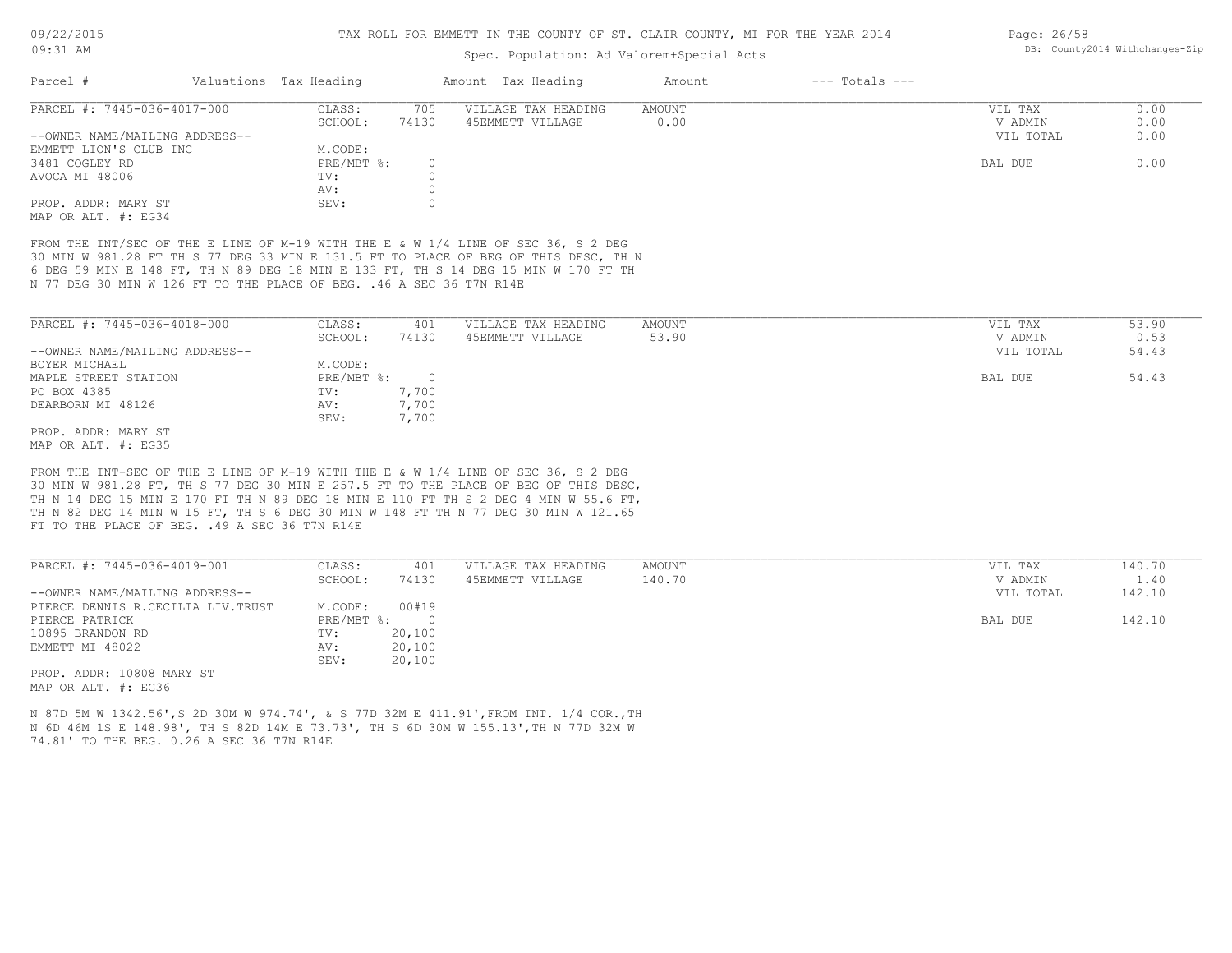### 09/22/2015 09:31 AM

#### TAX ROLL FOR EMMETT IN THE COUNTY OF ST. CLAIR COUNTY, MI FOR THE YEAR 2014

## Spec. Population: Ad Valorem+Special Acts

| Parcel #                       | Valuations Tax Heading |        | Amount Tax Heading  | Amount | $---$ Totals $---$ |           |       |
|--------------------------------|------------------------|--------|---------------------|--------|--------------------|-----------|-------|
| PARCEL #: 7445-036-4021-000    | CLASS:                 | 401    | VILLAGE TAX HEADING | AMOUNT |                    | VIL TAX   | 97.30 |
|                                | SCHOOL:                | 74130  | 45EMMETT VILLAGE    | 97.30  |                    | V ADMIN   | 0.97  |
| --OWNER NAME/MAILING ADDRESS-- |                        |        |                     |        |                    | VIL TOTAL | 98.27 |
| WOOLMAN DAVID T                | M.CODE:                |        |                     |        |                    |           |       |
| 10807 BRANDON RD               | PRE/MBT %: 100         |        |                     |        |                    | BAL DUE   | 98.27 |
| EMMETT MI 48022-4505           | TV:                    | 13,900 |                     |        |                    |           |       |
|                                | AV:                    | 13,900 |                     |        |                    |           |       |
| PROP. ADDR: 10807 BRANDON RD   | SEV:                   | 13,900 |                     |        |                    |           |       |

MAP OR ALT. #: EG27E

E75 FT OF W 618 FT OF N 178 FT OF E 1/2 OF SW 1/4 0.31 A SEC 36 T7N R14E

| PARCEL #: 7445-036-4022-000    | CLASS:     | 401    | VILLAGE TAX HEADING | AMOUNT | VIL TAX   | 150.50 |
|--------------------------------|------------|--------|---------------------|--------|-----------|--------|
|                                | SCHOOL:    | 74130  | 45EMMETT VILLAGE    | 150.50 | V ADMIN   | 1.50   |
| --OWNER NAME/MAILING ADDRESS-- |            |        |                     |        | VIL TOTAL | 152.00 |
| STELZER EDWARD/MARG            | M.CODE:    |        |                     |        |           |        |
| 10791 BRANDON RD               | PRE/MBT %: | 100    |                     |        | BAL DUE   | 152.00 |
| EMMETT MI 48022-4508           | TV:        | 21,500 |                     |        |           |        |
|                                | AV:        | 21,500 |                     |        |           |        |
| PROP. ADDR: 10791 BRANDON RD   | SEV:       | 21,500 |                     |        |           |        |

MAP OR ALT. #: EG27I

E115 FT OF W 733 FT OF N 178 FT OF E 1/2 OF SW 1/4 0.47 A SEC 36 T7N R14E

| PARCEL #: 7445-036-4023-000    | CLASS:       | 401    | VILLAGE TAX HEADING | AMOUNT | VIL TAX   | 177.80 |
|--------------------------------|--------------|--------|---------------------|--------|-----------|--------|
|                                | SCHOOL:      | 74130  | 45EMMETT VILLAGE    | 177.80 | V ADMIN   | 1.77   |
| --OWNER NAME/MAILING ADDRESS-- |              |        |                     |        | VIL TOTAL | 179.57 |
| TWARDY RANDALL G               | M.CODE:      |        |                     |        |           |        |
| P.O. BOX 81                    | $PRE/MBT$ %: |        |                     |        | BAL DUE   | 179.57 |
| MEMPHIS MI 48041               | TV:          | 25,400 |                     |        |           |        |
|                                | AV:          | 25,400 |                     |        |           |        |
| PROP. ADDR: 10785 BRANDON RD   | SEV:         | 25,400 |                     |        |           |        |
| MAP OR ALT. #: EG27F           |              |        |                     |        |           |        |

E125' OF W 858' OF N 178' OF E 1/2 OF SW 1/4 SECTION 36 T7N R14E 0.51 A

| PARCEL #: 7445-036-4024-000    | CLASS:     | 401   | VILLAGE TAX HEADING | AMOUNT | VIL TAX   | 34.30 |
|--------------------------------|------------|-------|---------------------|--------|-----------|-------|
|                                | SCHOOL:    | 74130 | 45EMMETT VILLAGE    | 34.30  | V ADMIN   | 0.34  |
| --OWNER NAME/MAILING ADDRESS-- |            |       |                     |        | VIL TOTAL | 34.64 |
| GRACE THERESA ANN TRUST        | M.CODE:    | 00#24 |                     |        |           |       |
| 2039 N. LINCOLN AVE UNIT F     | PRE/MBT %: |       |                     |        | BAL DUE   | 34.64 |
| CHICAGO IL 60614               | TV:        | 4,900 |                     |        |           |       |
|                                | AV:        | 4,900 |                     |        |           |       |
| PROP. ADDR: 10777 BRANDON RD   | SEV:       | 4,900 |                     |        |           |       |
| MAP OR ALT. #: EG27G           |            |       |                     |        |           |       |

E150 FT OF W 1008 FT OF N 178 FT OF E 1/2 OF SW 1/4 0.61 A SEC 36 T7N R14E

Page: 27/58 DB: County2014 Withchanges-Zip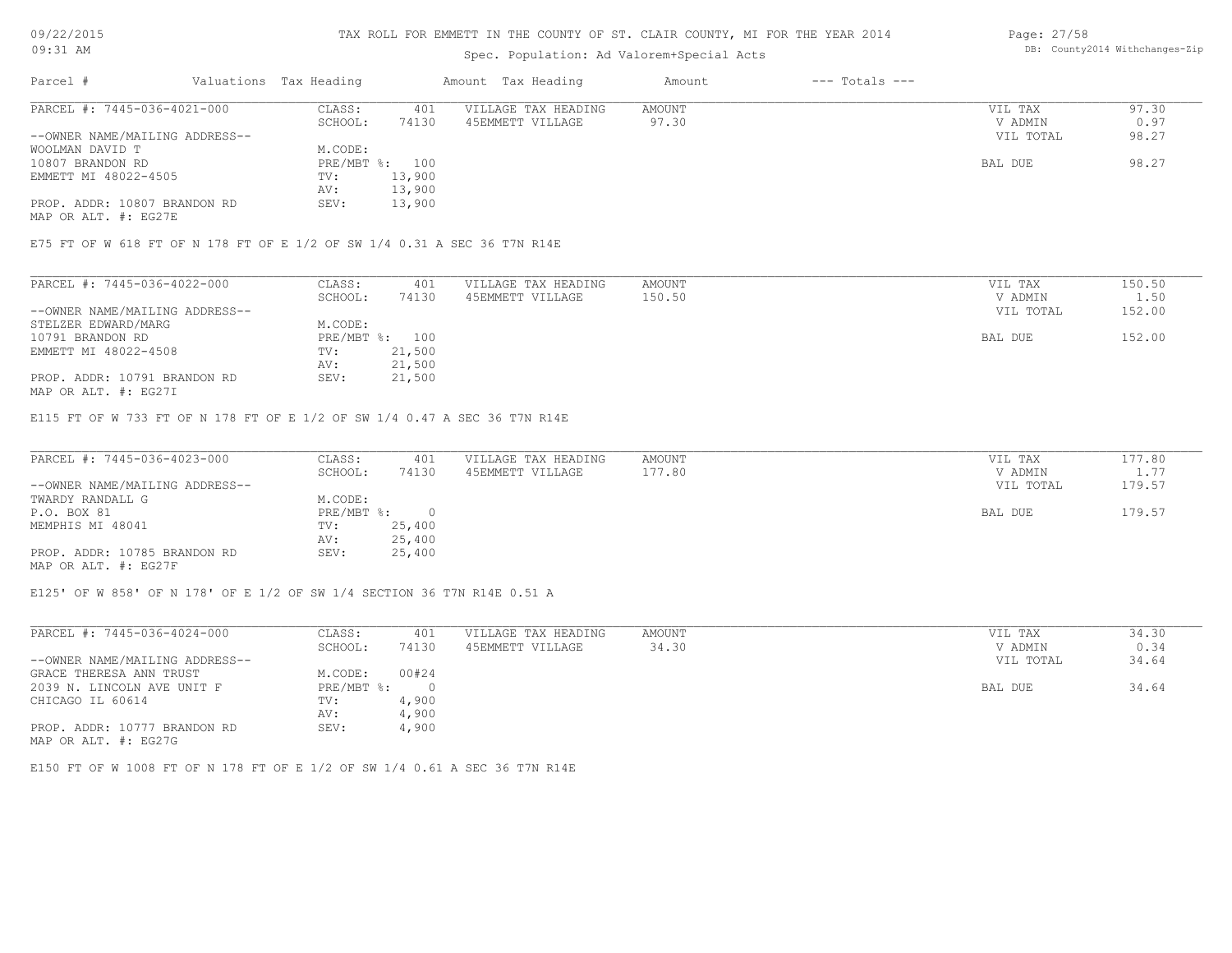#### Spec. Population: Ad Valorem+Special Acts

| Page: 28/58 |                                |
|-------------|--------------------------------|
|             | DB: County2014 Withchanges-Zip |

| Parcel #                       | Valuations Tax Heading |       | Amount Tax Heading  | Amount | $---$ Totals $---$ |           |       |
|--------------------------------|------------------------|-------|---------------------|--------|--------------------|-----------|-------|
| PARCEL #: 7445-036-4025-000    | CLASS:                 | 402   | VILLAGE TAX HEADING | AMOUNT |                    | VIL TAX   | 34.30 |
|                                | SCHOOL:                | 74130 | 45EMMETT VILLAGE    | 34.30  |                    | V ADMIN   | 0.34  |
| --OWNER NAME/MAILING ADDRESS-- |                        |       |                     |        |                    | VIL TOTAL | 34.64 |
| GRACE THERESA ANN REV. TRUST   | M.CODE:                | 00#24 |                     |        |                    |           |       |
| 2039 N. LINCOLN AVE UNIT F     | PRE/MBT %:             |       |                     |        |                    | BAL DUE   | 34.64 |
| CHICAGO IL 60614               | TV:                    | 4,900 |                     |        |                    |           |       |
|                                | AV:                    | 4,900 |                     |        |                    |           |       |
| PROP. ADDR: BRANDON RD         | SEV:                   | 4,900 |                     |        |                    |           |       |

MAP OR ALT. #: EG27H

E150' OF W 1158' OF N 178' OF E 1/2 OF SW 1/4 SECTION 36 T7N R14E 0.61 A

| PARCEL #: 7445-036-4026-000    | CLASS:     | 401    | VILLAGE TAX HEADING | AMOUNT | VIL TAX   | 322.70 |
|--------------------------------|------------|--------|---------------------|--------|-----------|--------|
|                                | SCHOOL:    | 74130  | 45EMMETT VILLAGE    | 322.70 | V ADMIN   | 3.22   |
| --OWNER NAME/MAILING ADDRESS-- |            |        |                     |        | VIL TOTAL | 325.92 |
| KINNEY FAMILY TRUST            | M.CODE:    |        |                     |        |           |        |
| 10745 BRANDON RD               | PRE/MBT %: | 100    |                     |        | BAL DUE   | 325.92 |
| EMMETT MI 48022-4508           | TV:        | 46,100 |                     |        |           |        |
|                                | AV:        | 46,100 |                     |        |           |        |
| PROP. ADDR: 10745 BRANDON RD   | SEV:       | 46,100 |                     |        |           |        |
| MAP OR ALT. #: EG27A/B         |            |        |                     |        |           |        |

R14E E183.9 FT OF N 178 FT OF SW 1/4 & W 12.1 FT OF N 178 FT OF SE 1/4 0.8 A SEC 36 T7N

| PARCEL #: 7445-036-4027-000      | CLASS:       | 201     | VILLAGE TAX HEADING | AMOUNT | VIL TAX   | 648.05 |
|----------------------------------|--------------|---------|---------------------|--------|-----------|--------|
|                                  | SCHOOL:      | 74130   | 45EMMETT VILLAGE    | 648.05 | V ADMIN   | 6.48   |
| --OWNER NAME/MAILING ADDRESS--   |              |         |                     |        | VIL TOTAL | 654.53 |
| EASTERN MICHIGAN GRAIN           | M.CODE:      | 00#10   |                     |        |           |        |
| THE STAR OF THE WEST MILLING CO. | $PRE/MBT$ %: |         |                     |        | BAL DUE   | 654.53 |
| P.O. BOX 146                     | TV:          | 92,579  |                     |        |           |        |
| FRANKENMUTH MI 48734             | AV:          | 103,600 |                     |        |           |        |
|                                  | SEV:         | 103,600 |                     |        |           |        |
| PROP. ADDR: 10668 MARY ST        |              |         |                     |        |           |        |
| MAP OR ALT. #:                   |              |         |                     |        |           |        |

403.67 TO BEG.T7N R14E 11.41 A. 1017.71',TH S 3D 36M 50S W 243.45',TH S 77D 32M 40S E 1030.67'TH N 3D 30M 46S E 20SW 1307.26'&S 3D 30M 46S W 1059.99 FROM E 1/4 COR. FROM 1/4 COR.TH 86D 29M 14S 52M E 243.45', TH N 77D 30M 30S W 769.35', TH S7 18M 30S W200;TO BEG. N 87D 13M COR.TH S77D 30M 30S E 550;,TH S 10D 10M W 41.58',TH N 77 30M 30S E 235.88' TH N 3D BEG. S 87D 5M E 1321.57;,TH S 2D 30M W 974.91',&S 77D 30M 30S E 855.35',FROM W 1/4

| PARCEL #: 7445-036-4027-100    | CLASS:       | 703   | VILLAGE TAX HEADING | AMOUNT | VIL TAX   | 0.00 |
|--------------------------------|--------------|-------|---------------------|--------|-----------|------|
|                                | SCHOOL:      | 74130 | 45EMMETT VILLAGE    | 0.00   | V ADMIN   | 0.00 |
| --OWNER NAME/MAILING ADDRESS-- |              |       |                     |        | VIL TOTAL | 0.00 |
| VILLAGE OF EMMETT              | M.CODE:      |       |                     |        |           |      |
| 3099 MAIN ST                   | $PRE/MBT$ %: |       |                     |        | BAL DUE   | 0.00 |
| EMMETT MI 48022                | TV:          |       |                     |        |           |      |
|                                | AV:          |       |                     |        |           |      |
| PROP. ADDR: MARY ST            | SEV:         |       |                     |        |           |      |
| MAP OR ALT. #: EG27D2          |              |       |                     |        |           |      |

BEG. SECTION 36 T7N R14E 1.7 A S7730'30"E 368.75',TH N718' 30"E 200',TH N7730'30"W 368.75',TH S718'30"W 200' TO BEG S875'E 1321.57', S230'W 974.91' & S7730'30"E 486.6' FROM W 1/4 COR,TH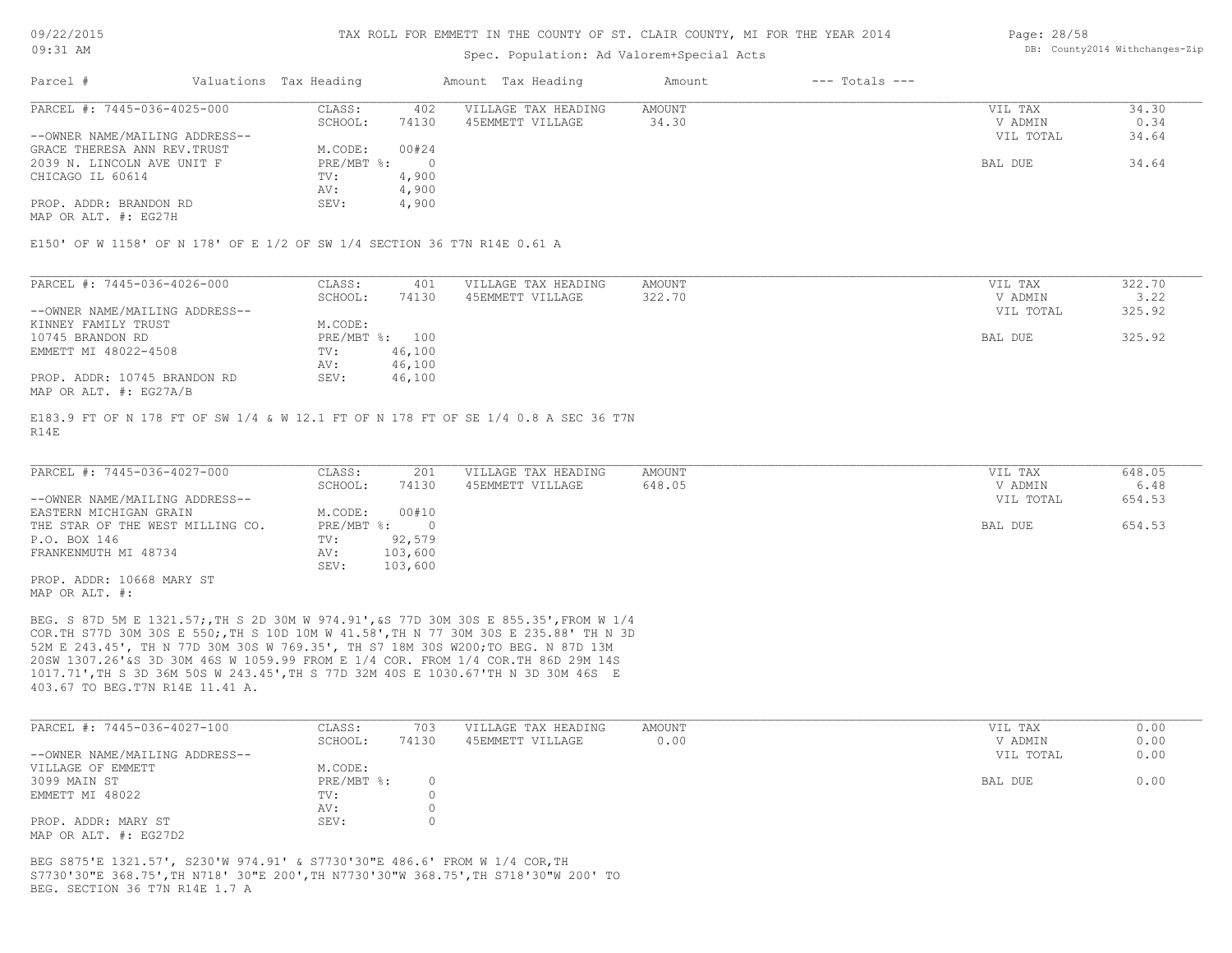#### Spec. Population: Ad Valorem+Special Acts

| Parcel #                       | Valuations Tax Heading |        | Amount Tax Heading  | Amount | $---$ Totals $---$ |           |        |
|--------------------------------|------------------------|--------|---------------------|--------|--------------------|-----------|--------|
| PARCEL #: 7445-036-4028-001    | CLASS:                 | 402    | VILLAGE TAX HEADING | AMOUNT |                    | VIL TAX   | 431.90 |
|                                | SCHOOL:                | 74130  | 45EMMETT VILLAGE    | 431.90 |                    | V ADMIN   | 4.31   |
| --OWNER NAME/MAILING ADDRESS-- |                        |        |                     |        |                    | VIL TOTAL | 436.21 |
| GROT STANLEY/SYLWIA            | M.CODE:                |        |                     |        |                    |           |        |
| 11927 HIAWATHA                 | PRE/MBT %: 100         |        |                     |        |                    | BAL DUE   | 436.21 |
| UTICA MI 48315                 | TV:                    | 61,700 |                     |        |                    |           |        |
|                                | AV:                    | 61,700 |                     |        |                    |           |        |
| PROP. ADDR: KINNEY RD          | SEV:                   | 61,700 |                     |        |                    |           |        |
| MAP OR ALT. #: EG59A           |                        |        |                     |        |                    |           |        |

SECTION 36 T7N R16E 51.93 A SPLIT ON 10/05/2007 FROM 19-036-4028-000; 33D 27M 40S W 214.5', S 3D 6M 21S E 124.54', TH S 86D 39M 8S W 1105.88 TO BEG 40S W 313.5', S 30D 57M 40S W 132', S 49D 57M 40S W 726', S 73D 27M 40S W 247.5', S TH ALG COWHY DRAIN TH FOLLOWING SEVEN COURSES; S 37D 27M 40S W 107.87', S 61D 27M TH S 83D 49M 17S E 445.67', TH N 5D 59M 36S E 37.75', TH S 84D 0M 24S E 1234.32', 98.48', TH N 3D 26M 4S W 98.7', TH S 84D 0M 24S E 535.6', TH N 3D 26M 4S W 101.76', 29S W 250', TH N 85D 35M 34S E 70.38', TH N 3D 26M 4S W 49.5', TH N 85D 35M 34S E 39M 35S W 70.2', TH N 3D 58M 29S W 627.4', TH N 85D 35M 34S E 209.2', TH N 3D 58M BEG N 86D 39M 8S E 1382.76' FROM SW SEC COR, TH N 3D 58M 29S W 300.16', TH S 86D

| PARCEL #: 7445-036-4028-010        | CLASS:         | 703   | VILLAGE TAX HEADING | AMOUNT | VIL TAX   | 0.00 |
|------------------------------------|----------------|-------|---------------------|--------|-----------|------|
|                                    | SCHOOL:        | 74130 | 45EMMETT VILLAGE    | 0.00   | V ADMIN   | 0.00 |
| --OWNER NAME/MAILING ADDRESS--     |                |       |                     |        | VIL TOTAL | 0.00 |
| SOUTH BRANCH PINE RIVER DRAIN      | M.CODE:        |       |                     |        |           |      |
| DRAINAGE DISTRICT                  | PRE/MBT %: 100 |       |                     |        | BAL DUE   | 0.00 |
| ST CLAIR COUNTY DRAIN COMMISSIONER | TV:            |       |                     |        |           |      |
| 21 AIRPORT DR                      | AV:            |       |                     |        |           |      |
| SAINT CLAIR MI 48079               | SEV:           |       |                     |        |           |      |

MAP OR ALT. #: EG59B PROP. ADDR: KINNEY RD

10/05/2007 FROM 19-036-4028-000; 1342.74', TH S 86D 39M 8S W 84.96' TO BEG SECTION 36 T7N R16E 21.16 A SPLIT ON 107.87', TH S 84D 0M 24S E 55.01', TH S 2D 57M 44S E 1093.74', TH S 86D 18M 37S W 49D 57M 40S E 726', N 30D 57M 40S E 132', N 61D 27M 40S E 313.5', N 37D 27M 40S E COURSE; N 3D 6M 21S W 124.54', N 33D 27M 40S E 214.5', N 73D 27M 40S E 247.5', N BEG N 86D 39M 8S E 2488.64' FROM SW SEC COR, TH ALG COWHY DRAIN FOLLOWING SEVEN

| PARCEL #: 7445-036-4029-000    | CLASS:     | 201    | VILLAGE TAX HEADING | AMOUNT | VIL TAX   | 206.50 |
|--------------------------------|------------|--------|---------------------|--------|-----------|--------|
|                                | SCHOOL:    | 74130  | 45EMMETT VILLAGE    | 206.50 | V ADMIN   | 2.06   |
| --OWNER NAME/MAILING ADDRESS-- |            |        |                     |        | VIL TOTAL | 208.56 |
| PIERCE INVESMENT LLC           | M.CODE:    | 00#19  |                     |        |           |        |
| 10895 BRANDON RD               | PRE/MBT %: | $\Box$ |                     |        | BAL DUE   | 208.56 |
| EMMETT MI 48022                | TV:        | 29,500 |                     |        |           |        |
|                                | AV:        | 29,500 |                     |        |           |        |
| PROP. ADDR: 3120 MAIN ST       | SEV:       | 29,500 |                     |        |           |        |

MAP OR ALT. #: EG59C

OF MECHANIC ST. 1 A SEC 36 T7N R14E N250 FT OF W 176.20 FT OF THAT PART OF E 1/2 OF SW 1/4 LYING E OF E LINE M-19 & S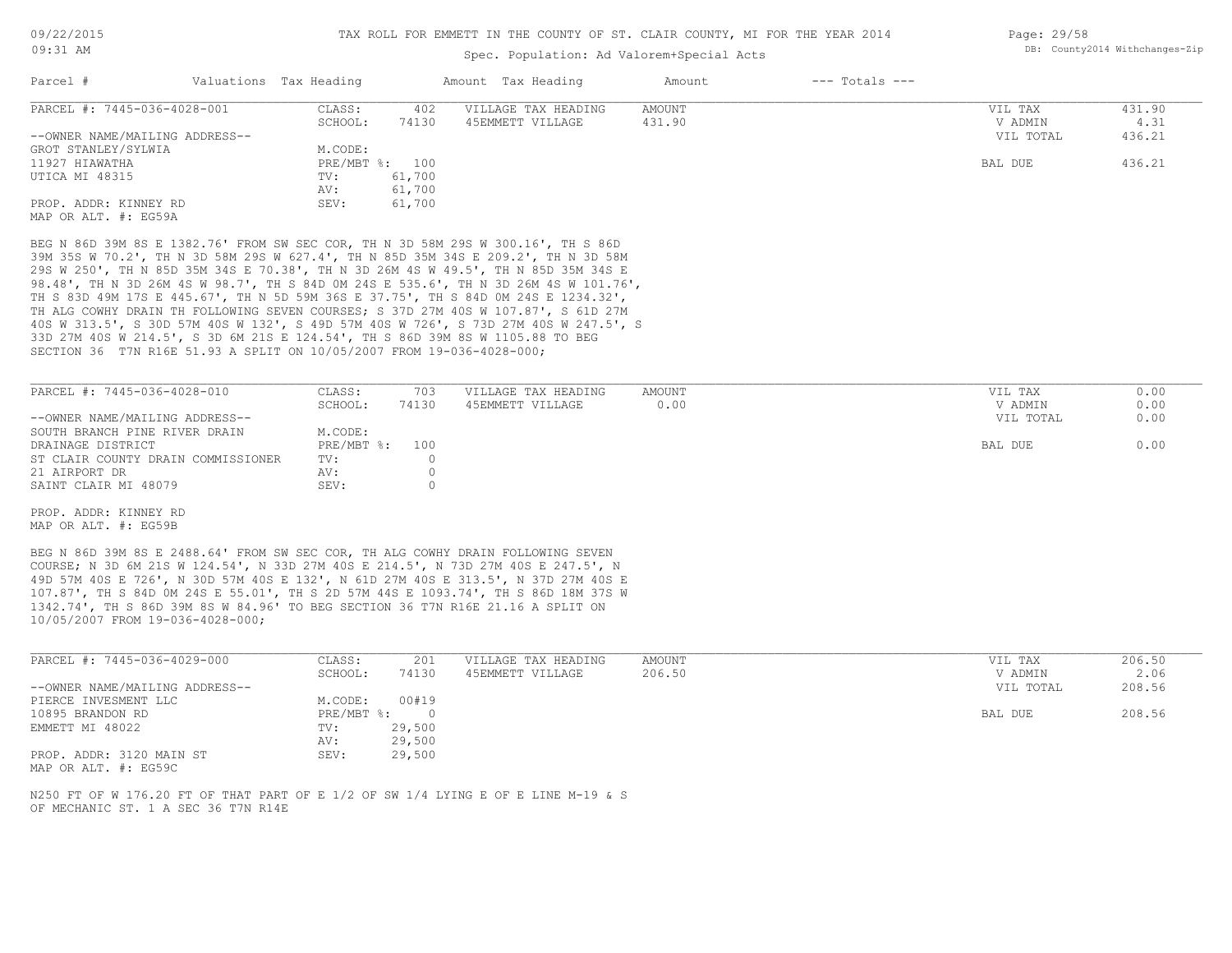#### Spec. Population: Ad Valorem+Special Acts

| YEAR 2014 | Page: 30/58 |                                |  |
|-----------|-------------|--------------------------------|--|
|           |             | DB: County2014 Withchanges-Zip |  |
|           |             |                                |  |

| Parcel #                       | Valuations Tax Heading |        | Amount Tax Heading  | Amount | $---$ Totals $---$ |           |        |
|--------------------------------|------------------------|--------|---------------------|--------|--------------------|-----------|--------|
| PARCEL #: 7445-036-4030-000    | CLASS:                 | 401    | VILLAGE TAX HEADING | AMOUNT |                    | VIL TAX   | 228.90 |
|                                | SCHOOL:                | 74130  | 45EMMETT VILLAGE    | 228.90 |                    | V ADMIN   | 2.28   |
| --OWNER NAME/MAILING ADDRESS-- |                        |        |                     |        |                    | VIL TOTAL | 231.18 |
| THIERRY TIMOTHY F/DEBRA        | M.CODE:                |        |                     |        |                    |           |        |
| 8995 MORRIS RD                 | $PRE/MBT$ $\div$       |        |                     |        |                    | BAL DUE   | 231.18 |
| GOODELLS MI 48027              | TV:                    | 32,700 |                     |        |                    |           |        |
|                                | AV:                    | 32,700 |                     |        |                    |           |        |
| PROP. ADDR: 3130 PATRICK ST    | SEV:                   | 32,700 |                     |        |                    |           |        |
| MAP OR ALT. #: EG58            |                        |        |                     |        |                    |           |        |

SEC 36 T7N R14E TO PATRICK ST TH N 2 DEG 30 MIN E ALG PATRICK ST 131.3 FT TO PLACE OF BEG. .28 A TH S 2 DEG 30 MIN W 113.91 FT TO JOHN ST TH N 87 DEG 30 MIN W ALG JOHN ST 98.48 FT BEG AT THE SW COR OF LOT 8 DUNEGANS ADDITION TO EMMETT, TH S 77 DEG 30 MIN E 100 FT

| PARCEL #: 7445-036-4031-000    | CLASS:     | 201   | VILLAGE TAX HEADING | AMOUNT | VIL TAX   | 38.50 |
|--------------------------------|------------|-------|---------------------|--------|-----------|-------|
|                                | SCHOOL:    | 74130 | 45EMMETT VILLAGE    | 38.50  | V ADMIN   | 0.38  |
| --OWNER NAME/MAILING ADDRESS-- |            |       |                     |        | VIL TOTAL | 38.88 |
| GAUTHIER FREDERICK JR/MARTHA   | M.CODE:    |       |                     |        |           |       |
| 6800 BIG HAND RD               | PRE/MBT %: |       |                     |        | BAL DUE   | 38.88 |
| ST CLAIR MI 48079              | TV:        | 5,500 |                     |        |           |       |
|                                | AV:        | 5,500 |                     |        |           |       |
| PROP. ADDR: 10808 JOSEPH ST    | SEV:       | 5,500 |                     |        |           |       |
| MAP OR ALT. #: EG59B           |            |       |                     |        |           |       |

DEG 32 MIN W 435.6 FT TO BEG. 1 A SEC 36 T7N R14E 30 MIN W 100 FT TH S 77 DEG 32 MIN E 435.6 FT TH N 2 DEG 30 MIN E 100 FT, TH N 77 SAID S LINE 484.5 FT, TH S 2 DEG 30 MIN W 39.4 FT TO BEG OF THIS DESC, TH S 2 DEG BEG AT INT OF CENTER OF MAIN ST WITH S LINE OF GTRR R/W, TH S 77 DEG 32 MIN E ON

| PARCEL #: 7445-036-4036-001    | CLASS:  | 401            | VILLAGE TAX HEADING | AMOUNT | VIL TAX   | 452.90 |
|--------------------------------|---------|----------------|---------------------|--------|-----------|--------|
|                                | SCHOOL: | 74130          | 45EMMETT VILLAGE    | 452.90 | V ADMIN   | 4.52   |
| --OWNER NAME/MAILING ADDRESS-- |         |                |                     |        | VIL TOTAL | 457.42 |
| THOMAS WILLIAM/JENNIFER        | M.CODE: | <b>OCLTS</b>   |                     |        |           |        |
| 3079 WASHINGTON ST             |         | PRE/MBT %: 100 |                     |        | BAL DUE   | 457.42 |
| EMMETT MI 48022                | TV:     | 64,700         |                     |        |           |        |
|                                | AV:     | 64,700         |                     |        |           |        |
| PROP. ADDR: 3079 WASHINGTON ST | SEV:    | 64,700         |                     |        |           |        |
| MAP OR ALT. #: EG57            |         |                |                     |        |           |        |

VILLAGE OF MT CROWLEY SEC 36 T7N R14E .35 A. 88\* 28' 30" W 280', TH N 1\* 41' 30" E 401.98' TO BEG.2.17A ALSO SE COR.OF LOTS 28 51" E 162.66', TH S 0\* 45' E 150', TH N 89\* 11' E 100', TH S 0\* 45' E 256.35', TH N BEG N 0\* 41' 2" W 993.38' & S 88\* 27' 51" E 695.86' FROM SW SEC COR, TH S 88\* 27'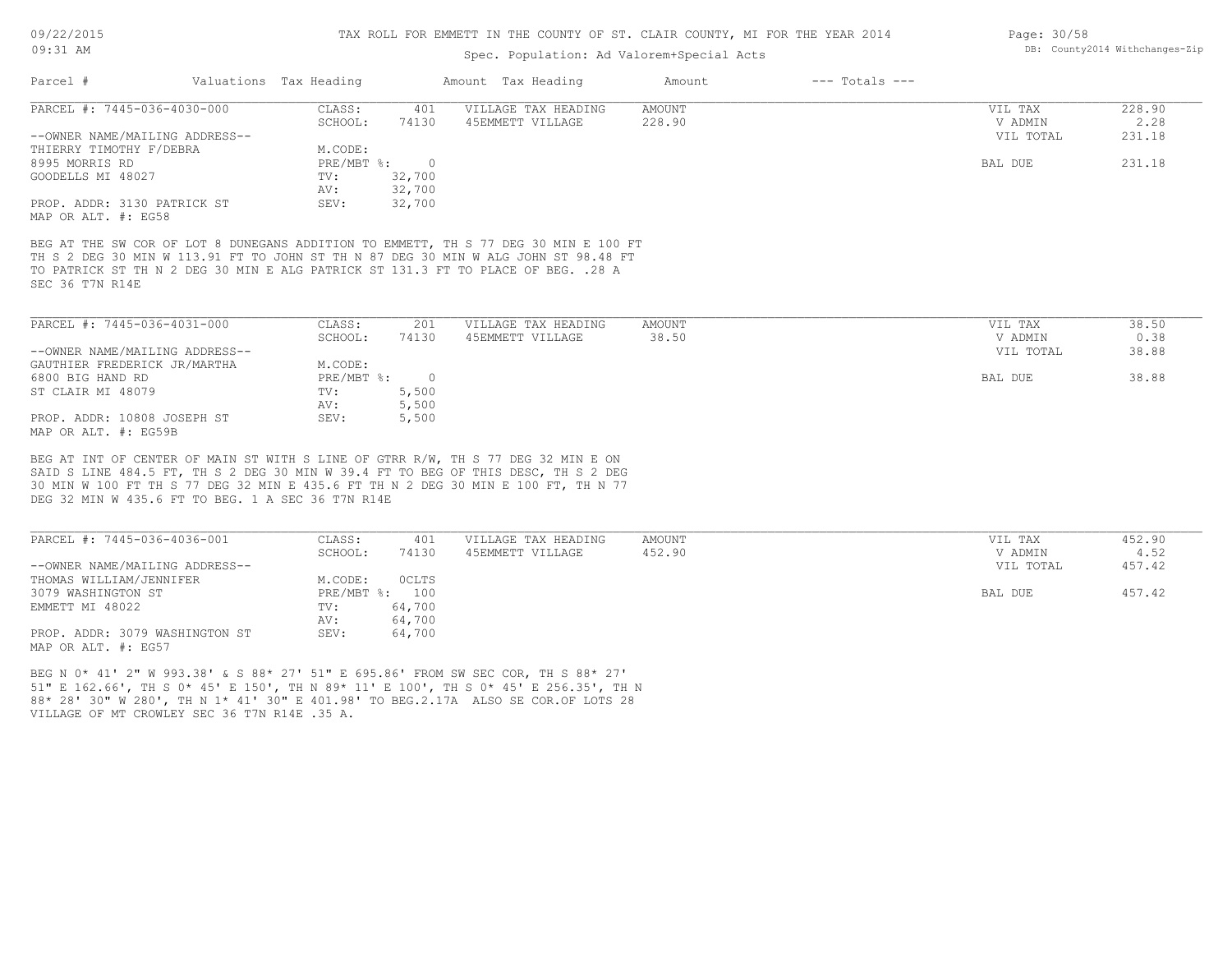| 09/22/2015 |  |
|------------|--|
| $09:31$ AM |  |

## Spec. Population: Ad Valorem+Special Acts

| Page: 31/58 |                                |
|-------------|--------------------------------|
|             | DB: County2014 Withchanges-Zip |

| Parcel #                                                                                                                                                                                                          | Valuations Tax Heading                       | Amount Tax Heading                      | Amount                  | $---$ Totals $---$              |                        |
|-------------------------------------------------------------------------------------------------------------------------------------------------------------------------------------------------------------------|----------------------------------------------|-----------------------------------------|-------------------------|---------------------------------|------------------------|
| PARCEL #: 7445-036-4036-100                                                                                                                                                                                       | CLASS:<br>201<br>SCHOOL:<br>74130            | VILLAGE TAX HEADING<br>45EMMETT VILLAGE | <b>AMOUNT</b><br>191.08 | VIL TAX<br>V ADMIN              | 191.08<br>1.91         |
| --OWNER NAME/MAILING ADDRESS--                                                                                                                                                                                    |                                              |                                         |                         | VIL TOTAL                       | 192.99                 |
| KASPAR ENTERPRISES, LLC                                                                                                                                                                                           | M.CODE:                                      |                                         |                         |                                 |                        |
| 11114 BURT RD                                                                                                                                                                                                     | PRE/MBT %:<br>$\overline{0}$                 |                                         |                         | BAL DUE                         | 192.99                 |
| Emmett MI 48022                                                                                                                                                                                                   | 27,298<br>TV:<br>27,700<br>AV:               |                                         |                         |                                 |                        |
| PROP. ADDR: WASHINGTON ST                                                                                                                                                                                         | SEV:<br>27,700                               |                                         |                         |                                 |                        |
| MAP OR ALT. #: EG57B                                                                                                                                                                                              |                                              |                                         |                         |                                 |                        |
| BEG N0^41'25"W 400' FROM SW SEC COR TH N0^41'25"W593.38', TH S88^27'51"E 695.86' TH<br>S1^41'30"W 401.98',TH S89^28'30"E 280',TH S0^45'E 165',TH S89^58'20"W 958.53' TO                                           |                                              |                                         |                         |                                 |                        |
| BEG SECTION 36                                                                                                                                                                                                    | T7N R14E                                     | 10.26A                                  |                         |                                 |                        |
|                                                                                                                                                                                                                   |                                              |                                         |                         |                                 |                        |
| PARCEL #: 7445-036-4037-000                                                                                                                                                                                       | CLASS:<br>402                                | VILLAGE TAX HEADING                     | <b>AMOUNT</b>           | VIL TAX                         | 11.36                  |
|                                                                                                                                                                                                                   | SCHOOL:<br>74130                             | 45EMMETT VILLAGE                        | 11.36                   | V ADMIN                         | 0.11                   |
| --OWNER NAME/MAILING ADDRESS--                                                                                                                                                                                    |                                              |                                         |                         | VIL TOTAL                       | 11.47                  |
| PROSCH TINA M                                                                                                                                                                                                     | M.CODE:<br><b>OCLTS</b>                      |                                         |                         |                                 |                        |
| 10877 MECHANIC ST<br>EMMETT MI 48022                                                                                                                                                                              | PRE/MBT %:<br>$\overline{0}$<br>TV:<br>1,623 |                                         |                         | BAL DUE                         | 11.47                  |
|                                                                                                                                                                                                                   | AV:<br>2,300                                 |                                         |                         |                                 |                        |
| PROP. ADDR: WASHINGTON ST<br>MAP OR ALT. #: EG54/55                                                                                                                                                               | 2,300<br>SEV:                                |                                         |                         |                                 |                        |
| PARCEL #: 7445-036-4038-000<br>--OWNER NAME/MAILING ADDRESS--<br>EVANS ELLIOTT G.                                                                                                                                 | CLASS:<br>401<br>SCHOOL:<br>74130<br>M.CODE: | VILLAGE TAX HEADING<br>45EMMETT VILLAGE | AMOUNT<br>14.70         | VIL TAX<br>V ADMIN<br>VIL TOTAL | 14.70<br>0.14<br>14.84 |
| 14620 SCHAFER ST                                                                                                                                                                                                  | $PRE/MBT$ $\div$<br>$\overline{0}$           |                                         |                         | BAL DUE                         | 14.84                  |
| Detroit MI 48227                                                                                                                                                                                                  | 2,100<br>TV:                                 |                                         |                         |                                 |                        |
|                                                                                                                                                                                                                   | 2,100<br>AV:                                 |                                         |                         |                                 |                        |
| PROP. ADDR: 3084 WASHINGTON ST<br>MAP OR ALT. #: EG53B                                                                                                                                                            | SEV:<br>2,100                                |                                         |                         |                                 |                        |
| N66 FT OF S 835.1 FT OF W 165 FT OF E 330 FT OF THAT PART OF W 1/2 OF SW 1/4 LYING<br>W OF M-19 & CONT 0.25 A. 0.25 A SEC 36 T7N R14E                                                                             |                                              |                                         |                         |                                 |                        |
|                                                                                                                                                                                                                   |                                              |                                         |                         |                                 |                        |
| PARCEL #: 7445-036-4040-000                                                                                                                                                                                       | CLASS:<br>401                                | VILLAGE TAX HEADING                     | AMOUNT                  | VIL TAX                         | 220.50                 |
|                                                                                                                                                                                                                   | SCHOOL:<br>74130                             | 45EMMETT VILLAGE                        | 220.50                  | V ADMIN                         | 2.20                   |
| --OWNER NAME/MAILING ADDRESS--                                                                                                                                                                                    |                                              |                                         |                         | VIL TOTAL                       | 222.70                 |
| WITKOWSKI MARK/JANET                                                                                                                                                                                              | M.CODE:                                      |                                         |                         |                                 |                        |
| 3077 MAIN ST                                                                                                                                                                                                      | PRE/MBT %: 100<br>31,500                     |                                         |                         | BAL DUE                         | 222.70                 |
| EMMETT MI 48022                                                                                                                                                                                                   | TV:<br>31,500<br>AV:                         |                                         |                         |                                 |                        |
| PROP. ADDR: 3077 MAIN ST                                                                                                                                                                                          | SEV:<br>31,500                               |                                         |                         |                                 |                        |
| MAP OR ALT. #: EG52                                                                                                                                                                                               |                                              |                                         |                         |                                 |                        |
| THE N 66 FT OF THE S 769.1 FT OF THE E 330 FT OF ALL THAT PART OF W 1/2 OF SW 1/4<br>LYING W OF M-19 & N 66' OF S 835.1' OF E 165' OF ALL THAT PART OF W 1/2 OF SW 1/4<br>LYING W OF M-19. . 75 A SEC 36 T7N R14E |                                              |                                         |                         |                                 |                        |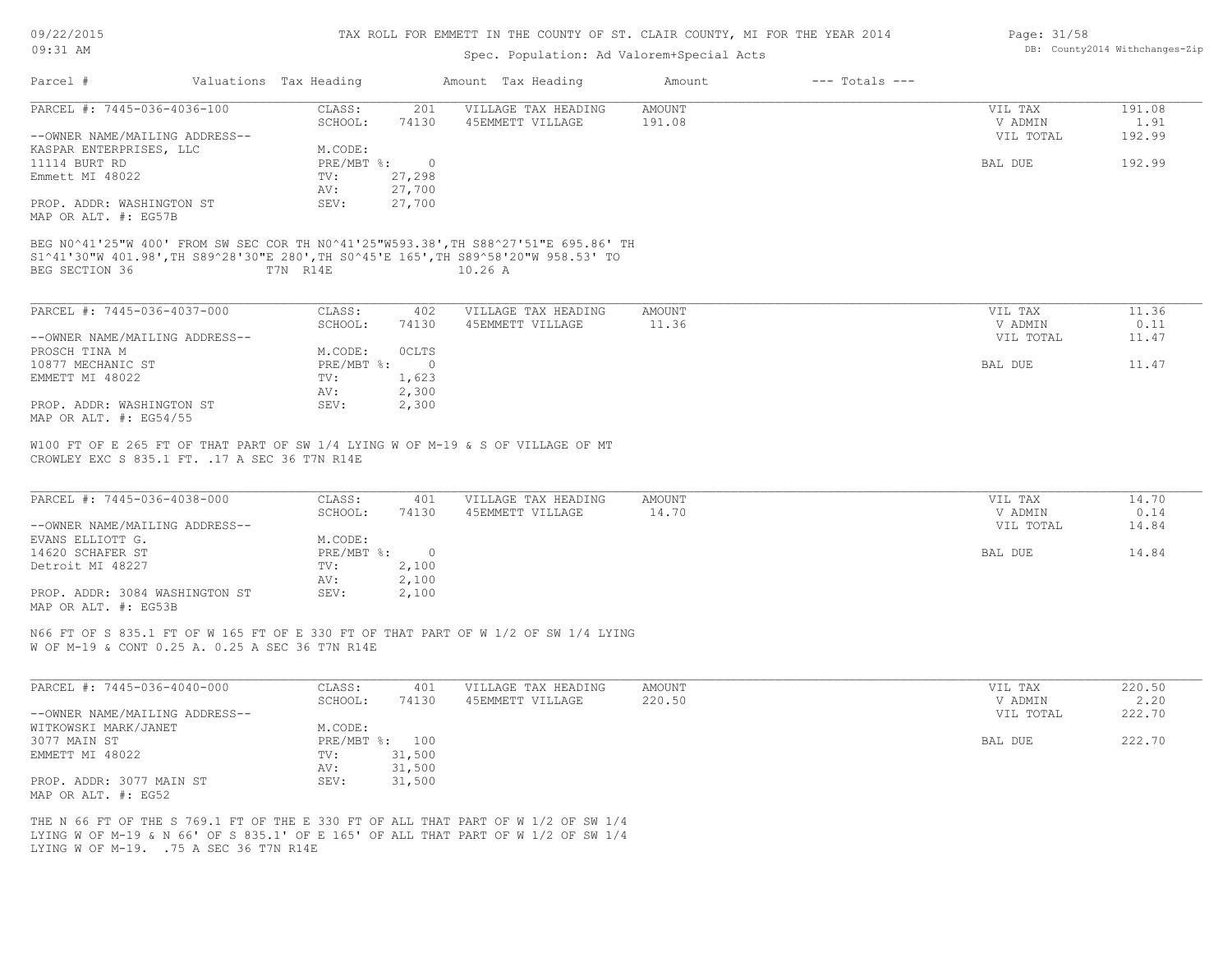| 09/22/2015 |  |
|------------|--|
| $09:31$ AM |  |

## Spec. Population: Ad Valorem+Special Acts

| Page: 32/58 |                                |
|-------------|--------------------------------|
|             | DB: County2014 Withchanges-Zip |

| PARCEL #: 7445-036-4041-000<br><b>AMOUNT</b><br>287.00<br>CLASS:<br>401<br>VILLAGE TAX HEADING<br>VIL TAX<br>SCHOOL:<br>74130<br>45EMMETT VILLAGE<br>287.00<br>V ADMIN<br>2.87<br>289.87<br>VIL TOTAL<br>--OWNER NAME/MAILING ADDRESS--<br>MCNABB DALE R/AMY A<br>M.CODE:<br>OCLTS<br>PRE/MBT %: 100<br>289.87<br>3069 MAIN ST<br>BAL DUE<br>EMMETT MI 48022<br>TV:<br>41,000<br>41,000<br>AV:<br>PROP. ADDR: 3069 MAIN ST<br>SEV:<br>41,000<br>MAP OR ALT. #: EG51<br>THE N 132 FT OF THE S 703.1 FT OF THE E 330 FT OF ALL THAT PART OF THE W 1/2 OF SW<br>1/4 LYING W OF M-19 1 A SEC 36 T7N R14E<br>PARCEL #: 7445-036-4042-000<br>CLASS:<br><b>AMOUNT</b><br>212.80<br>401<br>VILLAGE TAX HEADING<br>VIL TAX<br>SCHOOL:<br>74130<br>45EMMETT VILLAGE<br>212.80<br>V ADMIN<br>2.12<br>214.92<br>--OWNER NAME/MAILING ADDRESS--<br>VIL TOTAL<br>ROSE-WHITE TANIA<br>M.CODE:<br>OCLTS<br>3057 MAIN ST<br>PRE/MBT %: 100<br>BAL DUE<br>214.92<br>EMMETT MI 48022<br>TV:<br>30,400<br>AV:<br>30,400<br>PROP. ADDR: 3057 MAIN ST<br>SEV:<br>30,400<br>MAP OR ALT. #: EG50<br>THE N 66 FT OF THE S 571.1 FT OF THE E 330 FT OF ALL THAT PART OF W 1/2 OF SW 1/4<br>LYING W OF M-19 .5 A SEC 36 T7N R14E<br>PARCEL #: 7445-036-4043-000<br>CLASS:<br>135.80<br>401<br>VILLAGE TAX HEADING<br><b>AMOUNT</b><br>VIL TAX<br>SCHOOL:<br>74130<br>45EMMETT VILLAGE<br>135.80<br>V ADMIN<br>1.35<br>137.15<br>VIL TOTAL<br>--OWNER NAME/MAILING ADDRESS--<br>TAYLOR RESA<br>M.CODE:<br>3025 MAIN ST<br>PRE/MBT %: 100<br>137.15<br>BAL DUE<br>EMMETT MI 48022<br>TV:<br>19,400<br>19,400<br>AV:<br>PROP. ADDR: 3025 MAIN ST<br>SEV:<br>19,400<br>MAP OR ALT. #: EG49<br>THE N 78 FT OF THE S 288.5 FT OF THE E 165 FT OF ALL THAT PART OF THE W 1/2 OF SW<br>1/4 LYING W OF M-19 0.30 A SEC 36 T7N R14E<br>PARCEL #: 7445-036-4044-000<br>CLASS:<br>401<br>AMOUNT<br>8.00<br>VILLAGE TAX HEADING<br>VIL TAX<br>SCHOOL:<br>74130<br>45EMMETT VILLAGE<br>8.00<br>V ADMIN<br>0.08<br>8.08<br>--OWNER NAME/MAILING ADDRESS--<br>VIL TOTAL<br>MUNEIO MICHAEL/KEVIN<br>M.CODE:<br>PRE/MBT %: 0<br>8.08<br>7053 GRATIOT AVE<br>BAL DUE<br>SAINT CLAIR MI 48079<br>1,144<br>TV:<br>AV:<br>1,200<br>SEV:<br>1,200<br>PROP. ADDR: MAIN ST<br>MAP OR ALT. #: EG48<br>THE S 210.5' OF E 165' OF ALL THAT PART OF W 1/2 OF SW 1/4 LYING W OF M-19 & EXC<br>THAT PART S & E OF A LINE, BEG S8647'35"W 125' FROM NE COR SECTION 2 T6N R14E, TH | Parcel # | Valuations Tax Heading |  | Amount Tax Heading | Amount | $---$ Totals $---$ |  |
|------------------------------------------------------------------------------------------------------------------------------------------------------------------------------------------------------------------------------------------------------------------------------------------------------------------------------------------------------------------------------------------------------------------------------------------------------------------------------------------------------------------------------------------------------------------------------------------------------------------------------------------------------------------------------------------------------------------------------------------------------------------------------------------------------------------------------------------------------------------------------------------------------------------------------------------------------------------------------------------------------------------------------------------------------------------------------------------------------------------------------------------------------------------------------------------------------------------------------------------------------------------------------------------------------------------------------------------------------------------------------------------------------------------------------------------------------------------------------------------------------------------------------------------------------------------------------------------------------------------------------------------------------------------------------------------------------------------------------------------------------------------------------------------------------------------------------------------------------------------------------------------------------------------------------------------------------------------------------------------------------------------------------------------------------------------------------------------------------------------------------------------------------------------------------------------------------------------------------------------------------------------------------------------------------------------------------------------------------------------------------------------------------------------------|----------|------------------------|--|--------------------|--------|--------------------|--|
|                                                                                                                                                                                                                                                                                                                                                                                                                                                                                                                                                                                                                                                                                                                                                                                                                                                                                                                                                                                                                                                                                                                                                                                                                                                                                                                                                                                                                                                                                                                                                                                                                                                                                                                                                                                                                                                                                                                                                                                                                                                                                                                                                                                                                                                                                                                                                                                                                        |          |                        |  |                    |        |                    |  |
|                                                                                                                                                                                                                                                                                                                                                                                                                                                                                                                                                                                                                                                                                                                                                                                                                                                                                                                                                                                                                                                                                                                                                                                                                                                                                                                                                                                                                                                                                                                                                                                                                                                                                                                                                                                                                                                                                                                                                                                                                                                                                                                                                                                                                                                                                                                                                                                                                        |          |                        |  |                    |        |                    |  |
|                                                                                                                                                                                                                                                                                                                                                                                                                                                                                                                                                                                                                                                                                                                                                                                                                                                                                                                                                                                                                                                                                                                                                                                                                                                                                                                                                                                                                                                                                                                                                                                                                                                                                                                                                                                                                                                                                                                                                                                                                                                                                                                                                                                                                                                                                                                                                                                                                        |          |                        |  |                    |        |                    |  |
|                                                                                                                                                                                                                                                                                                                                                                                                                                                                                                                                                                                                                                                                                                                                                                                                                                                                                                                                                                                                                                                                                                                                                                                                                                                                                                                                                                                                                                                                                                                                                                                                                                                                                                                                                                                                                                                                                                                                                                                                                                                                                                                                                                                                                                                                                                                                                                                                                        |          |                        |  |                    |        |                    |  |
|                                                                                                                                                                                                                                                                                                                                                                                                                                                                                                                                                                                                                                                                                                                                                                                                                                                                                                                                                                                                                                                                                                                                                                                                                                                                                                                                                                                                                                                                                                                                                                                                                                                                                                                                                                                                                                                                                                                                                                                                                                                                                                                                                                                                                                                                                                                                                                                                                        |          |                        |  |                    |        |                    |  |
|                                                                                                                                                                                                                                                                                                                                                                                                                                                                                                                                                                                                                                                                                                                                                                                                                                                                                                                                                                                                                                                                                                                                                                                                                                                                                                                                                                                                                                                                                                                                                                                                                                                                                                                                                                                                                                                                                                                                                                                                                                                                                                                                                                                                                                                                                                                                                                                                                        |          |                        |  |                    |        |                    |  |
|                                                                                                                                                                                                                                                                                                                                                                                                                                                                                                                                                                                                                                                                                                                                                                                                                                                                                                                                                                                                                                                                                                                                                                                                                                                                                                                                                                                                                                                                                                                                                                                                                                                                                                                                                                                                                                                                                                                                                                                                                                                                                                                                                                                                                                                                                                                                                                                                                        |          |                        |  |                    |        |                    |  |
|                                                                                                                                                                                                                                                                                                                                                                                                                                                                                                                                                                                                                                                                                                                                                                                                                                                                                                                                                                                                                                                                                                                                                                                                                                                                                                                                                                                                                                                                                                                                                                                                                                                                                                                                                                                                                                                                                                                                                                                                                                                                                                                                                                                                                                                                                                                                                                                                                        |          |                        |  |                    |        |                    |  |
|                                                                                                                                                                                                                                                                                                                                                                                                                                                                                                                                                                                                                                                                                                                                                                                                                                                                                                                                                                                                                                                                                                                                                                                                                                                                                                                                                                                                                                                                                                                                                                                                                                                                                                                                                                                                                                                                                                                                                                                                                                                                                                                                                                                                                                                                                                                                                                                                                        |          |                        |  |                    |        |                    |  |
|                                                                                                                                                                                                                                                                                                                                                                                                                                                                                                                                                                                                                                                                                                                                                                                                                                                                                                                                                                                                                                                                                                                                                                                                                                                                                                                                                                                                                                                                                                                                                                                                                                                                                                                                                                                                                                                                                                                                                                                                                                                                                                                                                                                                                                                                                                                                                                                                                        |          |                        |  |                    |        |                    |  |
|                                                                                                                                                                                                                                                                                                                                                                                                                                                                                                                                                                                                                                                                                                                                                                                                                                                                                                                                                                                                                                                                                                                                                                                                                                                                                                                                                                                                                                                                                                                                                                                                                                                                                                                                                                                                                                                                                                                                                                                                                                                                                                                                                                                                                                                                                                                                                                                                                        |          |                        |  |                    |        |                    |  |
|                                                                                                                                                                                                                                                                                                                                                                                                                                                                                                                                                                                                                                                                                                                                                                                                                                                                                                                                                                                                                                                                                                                                                                                                                                                                                                                                                                                                                                                                                                                                                                                                                                                                                                                                                                                                                                                                                                                                                                                                                                                                                                                                                                                                                                                                                                                                                                                                                        |          |                        |  |                    |        |                    |  |
|                                                                                                                                                                                                                                                                                                                                                                                                                                                                                                                                                                                                                                                                                                                                                                                                                                                                                                                                                                                                                                                                                                                                                                                                                                                                                                                                                                                                                                                                                                                                                                                                                                                                                                                                                                                                                                                                                                                                                                                                                                                                                                                                                                                                                                                                                                                                                                                                                        |          |                        |  |                    |        |                    |  |
|                                                                                                                                                                                                                                                                                                                                                                                                                                                                                                                                                                                                                                                                                                                                                                                                                                                                                                                                                                                                                                                                                                                                                                                                                                                                                                                                                                                                                                                                                                                                                                                                                                                                                                                                                                                                                                                                                                                                                                                                                                                                                                                                                                                                                                                                                                                                                                                                                        |          |                        |  |                    |        |                    |  |
|                                                                                                                                                                                                                                                                                                                                                                                                                                                                                                                                                                                                                                                                                                                                                                                                                                                                                                                                                                                                                                                                                                                                                                                                                                                                                                                                                                                                                                                                                                                                                                                                                                                                                                                                                                                                                                                                                                                                                                                                                                                                                                                                                                                                                                                                                                                                                                                                                        |          |                        |  |                    |        |                    |  |
|                                                                                                                                                                                                                                                                                                                                                                                                                                                                                                                                                                                                                                                                                                                                                                                                                                                                                                                                                                                                                                                                                                                                                                                                                                                                                                                                                                                                                                                                                                                                                                                                                                                                                                                                                                                                                                                                                                                                                                                                                                                                                                                                                                                                                                                                                                                                                                                                                        |          |                        |  |                    |        |                    |  |
|                                                                                                                                                                                                                                                                                                                                                                                                                                                                                                                                                                                                                                                                                                                                                                                                                                                                                                                                                                                                                                                                                                                                                                                                                                                                                                                                                                                                                                                                                                                                                                                                                                                                                                                                                                                                                                                                                                                                                                                                                                                                                                                                                                                                                                                                                                                                                                                                                        |          |                        |  |                    |        |                    |  |
|                                                                                                                                                                                                                                                                                                                                                                                                                                                                                                                                                                                                                                                                                                                                                                                                                                                                                                                                                                                                                                                                                                                                                                                                                                                                                                                                                                                                                                                                                                                                                                                                                                                                                                                                                                                                                                                                                                                                                                                                                                                                                                                                                                                                                                                                                                                                                                                                                        |          |                        |  |                    |        |                    |  |
|                                                                                                                                                                                                                                                                                                                                                                                                                                                                                                                                                                                                                                                                                                                                                                                                                                                                                                                                                                                                                                                                                                                                                                                                                                                                                                                                                                                                                                                                                                                                                                                                                                                                                                                                                                                                                                                                                                                                                                                                                                                                                                                                                                                                                                                                                                                                                                                                                        |          |                        |  |                    |        |                    |  |
|                                                                                                                                                                                                                                                                                                                                                                                                                                                                                                                                                                                                                                                                                                                                                                                                                                                                                                                                                                                                                                                                                                                                                                                                                                                                                                                                                                                                                                                                                                                                                                                                                                                                                                                                                                                                                                                                                                                                                                                                                                                                                                                                                                                                                                                                                                                                                                                                                        |          |                        |  |                    |        |                    |  |
|                                                                                                                                                                                                                                                                                                                                                                                                                                                                                                                                                                                                                                                                                                                                                                                                                                                                                                                                                                                                                                                                                                                                                                                                                                                                                                                                                                                                                                                                                                                                                                                                                                                                                                                                                                                                                                                                                                                                                                                                                                                                                                                                                                                                                                                                                                                                                                                                                        |          |                        |  |                    |        |                    |  |
|                                                                                                                                                                                                                                                                                                                                                                                                                                                                                                                                                                                                                                                                                                                                                                                                                                                                                                                                                                                                                                                                                                                                                                                                                                                                                                                                                                                                                                                                                                                                                                                                                                                                                                                                                                                                                                                                                                                                                                                                                                                                                                                                                                                                                                                                                                                                                                                                                        |          |                        |  |                    |        |                    |  |
|                                                                                                                                                                                                                                                                                                                                                                                                                                                                                                                                                                                                                                                                                                                                                                                                                                                                                                                                                                                                                                                                                                                                                                                                                                                                                                                                                                                                                                                                                                                                                                                                                                                                                                                                                                                                                                                                                                                                                                                                                                                                                                                                                                                                                                                                                                                                                                                                                        |          |                        |  |                    |        |                    |  |
|                                                                                                                                                                                                                                                                                                                                                                                                                                                                                                                                                                                                                                                                                                                                                                                                                                                                                                                                                                                                                                                                                                                                                                                                                                                                                                                                                                                                                                                                                                                                                                                                                                                                                                                                                                                                                                                                                                                                                                                                                                                                                                                                                                                                                                                                                                                                                                                                                        |          |                        |  |                    |        |                    |  |
|                                                                                                                                                                                                                                                                                                                                                                                                                                                                                                                                                                                                                                                                                                                                                                                                                                                                                                                                                                                                                                                                                                                                                                                                                                                                                                                                                                                                                                                                                                                                                                                                                                                                                                                                                                                                                                                                                                                                                                                                                                                                                                                                                                                                                                                                                                                                                                                                                        |          |                        |  |                    |        |                    |  |
|                                                                                                                                                                                                                                                                                                                                                                                                                                                                                                                                                                                                                                                                                                                                                                                                                                                                                                                                                                                                                                                                                                                                                                                                                                                                                                                                                                                                                                                                                                                                                                                                                                                                                                                                                                                                                                                                                                                                                                                                                                                                                                                                                                                                                                                                                                                                                                                                                        |          |                        |  |                    |        |                    |  |
|                                                                                                                                                                                                                                                                                                                                                                                                                                                                                                                                                                                                                                                                                                                                                                                                                                                                                                                                                                                                                                                                                                                                                                                                                                                                                                                                                                                                                                                                                                                                                                                                                                                                                                                                                                                                                                                                                                                                                                                                                                                                                                                                                                                                                                                                                                                                                                                                                        |          |                        |  |                    |        |                    |  |
|                                                                                                                                                                                                                                                                                                                                                                                                                                                                                                                                                                                                                                                                                                                                                                                                                                                                                                                                                                                                                                                                                                                                                                                                                                                                                                                                                                                                                                                                                                                                                                                                                                                                                                                                                                                                                                                                                                                                                                                                                                                                                                                                                                                                                                                                                                                                                                                                                        |          |                        |  |                    |        |                    |  |
|                                                                                                                                                                                                                                                                                                                                                                                                                                                                                                                                                                                                                                                                                                                                                                                                                                                                                                                                                                                                                                                                                                                                                                                                                                                                                                                                                                                                                                                                                                                                                                                                                                                                                                                                                                                                                                                                                                                                                                                                                                                                                                                                                                                                                                                                                                                                                                                                                        |          |                        |  |                    |        |                    |  |
|                                                                                                                                                                                                                                                                                                                                                                                                                                                                                                                                                                                                                                                                                                                                                                                                                                                                                                                                                                                                                                                                                                                                                                                                                                                                                                                                                                                                                                                                                                                                                                                                                                                                                                                                                                                                                                                                                                                                                                                                                                                                                                                                                                                                                                                                                                                                                                                                                        |          |                        |  |                    |        |                    |  |
|                                                                                                                                                                                                                                                                                                                                                                                                                                                                                                                                                                                                                                                                                                                                                                                                                                                                                                                                                                                                                                                                                                                                                                                                                                                                                                                                                                                                                                                                                                                                                                                                                                                                                                                                                                                                                                                                                                                                                                                                                                                                                                                                                                                                                                                                                                                                                                                                                        |          |                        |  |                    |        |                    |  |
|                                                                                                                                                                                                                                                                                                                                                                                                                                                                                                                                                                                                                                                                                                                                                                                                                                                                                                                                                                                                                                                                                                                                                                                                                                                                                                                                                                                                                                                                                                                                                                                                                                                                                                                                                                                                                                                                                                                                                                                                                                                                                                                                                                                                                                                                                                                                                                                                                        |          |                        |  |                    |        |                    |  |
|                                                                                                                                                                                                                                                                                                                                                                                                                                                                                                                                                                                                                                                                                                                                                                                                                                                                                                                                                                                                                                                                                                                                                                                                                                                                                                                                                                                                                                                                                                                                                                                                                                                                                                                                                                                                                                                                                                                                                                                                                                                                                                                                                                                                                                                                                                                                                                                                                        |          |                        |  |                    |        |                    |  |
|                                                                                                                                                                                                                                                                                                                                                                                                                                                                                                                                                                                                                                                                                                                                                                                                                                                                                                                                                                                                                                                                                                                                                                                                                                                                                                                                                                                                                                                                                                                                                                                                                                                                                                                                                                                                                                                                                                                                                                                                                                                                                                                                                                                                                                                                                                                                                                                                                        |          |                        |  |                    |        |                    |  |
|                                                                                                                                                                                                                                                                                                                                                                                                                                                                                                                                                                                                                                                                                                                                                                                                                                                                                                                                                                                                                                                                                                                                                                                                                                                                                                                                                                                                                                                                                                                                                                                                                                                                                                                                                                                                                                                                                                                                                                                                                                                                                                                                                                                                                                                                                                                                                                                                                        |          |                        |  |                    |        |                    |  |
|                                                                                                                                                                                                                                                                                                                                                                                                                                                                                                                                                                                                                                                                                                                                                                                                                                                                                                                                                                                                                                                                                                                                                                                                                                                                                                                                                                                                                                                                                                                                                                                                                                                                                                                                                                                                                                                                                                                                                                                                                                                                                                                                                                                                                                                                                                                                                                                                                        |          |                        |  |                    |        |                    |  |
|                                                                                                                                                                                                                                                                                                                                                                                                                                                                                                                                                                                                                                                                                                                                                                                                                                                                                                                                                                                                                                                                                                                                                                                                                                                                                                                                                                                                                                                                                                                                                                                                                                                                                                                                                                                                                                                                                                                                                                                                                                                                                                                                                                                                                                                                                                                                                                                                                        |          |                        |  |                    |        |                    |  |
|                                                                                                                                                                                                                                                                                                                                                                                                                                                                                                                                                                                                                                                                                                                                                                                                                                                                                                                                                                                                                                                                                                                                                                                                                                                                                                                                                                                                                                                                                                                                                                                                                                                                                                                                                                                                                                                                                                                                                                                                                                                                                                                                                                                                                                                                                                                                                                                                                        |          |                        |  |                    |        |                    |  |
|                                                                                                                                                                                                                                                                                                                                                                                                                                                                                                                                                                                                                                                                                                                                                                                                                                                                                                                                                                                                                                                                                                                                                                                                                                                                                                                                                                                                                                                                                                                                                                                                                                                                                                                                                                                                                                                                                                                                                                                                                                                                                                                                                                                                                                                                                                                                                                                                                        |          |                        |  |                    |        |                    |  |
|                                                                                                                                                                                                                                                                                                                                                                                                                                                                                                                                                                                                                                                                                                                                                                                                                                                                                                                                                                                                                                                                                                                                                                                                                                                                                                                                                                                                                                                                                                                                                                                                                                                                                                                                                                                                                                                                                                                                                                                                                                                                                                                                                                                                                                                                                                                                                                                                                        |          |                        |  |                    |        |                    |  |
|                                                                                                                                                                                                                                                                                                                                                                                                                                                                                                                                                                                                                                                                                                                                                                                                                                                                                                                                                                                                                                                                                                                                                                                                                                                                                                                                                                                                                                                                                                                                                                                                                                                                                                                                                                                                                                                                                                                                                                                                                                                                                                                                                                                                                                                                                                                                                                                                                        |          |                        |  |                    |        |                    |  |
| N3050'8"E 253.83' SECTION 36 T7N R14E 0.55 A                                                                                                                                                                                                                                                                                                                                                                                                                                                                                                                                                                                                                                                                                                                                                                                                                                                                                                                                                                                                                                                                                                                                                                                                                                                                                                                                                                                                                                                                                                                                                                                                                                                                                                                                                                                                                                                                                                                                                                                                                                                                                                                                                                                                                                                                                                                                                                           |          |                        |  |                    |        |                    |  |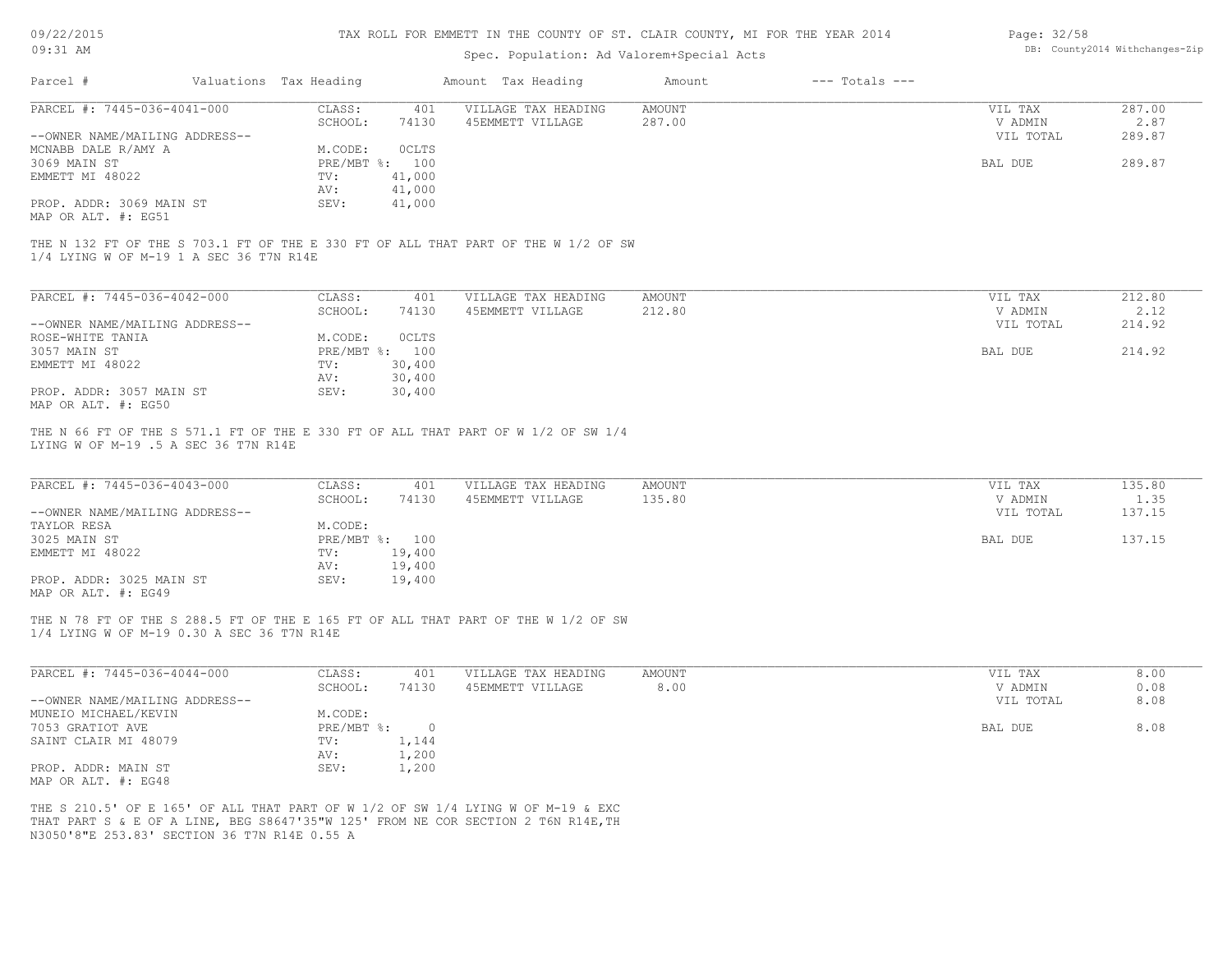## Spec. Population: Ad Valorem+Special Acts

| Page: 33/58 |                                |
|-------------|--------------------------------|
|             | DB: County2014 Withchanges-Zip |

| Parcel #                       | Valuations Tax Heading |        | Amount Tax Heading  | Amount | $---$ Totals $---$ |           |        |
|--------------------------------|------------------------|--------|---------------------|--------|--------------------|-----------|--------|
| PARCEL #: 7445-036-4045-000    | CLASS:                 | 201    | VILLAGE TAX HEADING | AMOUNT |                    | VIL TAX   | 307.30 |
|                                | SCHOOL:                | 74130  | 45EMMETT VILLAGE    | 307.30 |                    | V ADMIN   | 3.07   |
| --OWNER NAME/MAILING ADDRESS-- |                        |        |                     |        |                    | VIL TOTAL | 310.37 |
| KASPAR ENTERPRISES, LLC        | M.CODE:                |        |                     |        |                    |           |        |
| 11114 BURT RD                  | PRE/MBT %:             |        |                     |        |                    | BAL DUE   | 310.37 |
| Emmett MI 48022                | TV:                    | 43,900 |                     |        |                    |           |        |
|                                | AV:                    | 43,900 |                     |        |                    |           |        |
| PROP. ADDR: 11114 BURT RD      | SEV:                   | 43,900 |                     |        |                    |           |        |
| MAP OR ALT. #: EG47A           |                        |        |                     |        |                    |           |        |
|                                |                        |        |                     |        |                    |           |        |

S8958'20"W 558.95' TO BEG SECTION 36 T7N R14E 5.13 A BEG AT SW SEC COR,TH N041'25"W 400',TH N8958'20"E 558.53',TH S045'E 400',TH

| PARCEL #: 7445-036-4045-100    | CLASS:     | 401    | VILLAGE TAX HEADING | AMOUNT | 452.90<br>VIL TAX   |
|--------------------------------|------------|--------|---------------------|--------|---------------------|
|                                | SCHOOL:    | 74130  | 45EMMETT VILLAGE    | 452.90 | 4.52<br>V ADMIN     |
| --OWNER NAME/MAILING ADDRESS-- |            |        |                     |        | 457.42<br>VIL TOTAL |
| LEENKNEGT MATTHEW/JESSICA      | M.CODE:    | CAPAC  |                     |        |                     |
| 3035 MAIN ST                   | PRE/MBT %: | 100    |                     |        | 457.42<br>BAL DUE   |
| EMMETT MI 48022                | TV:        | 64,700 |                     |        |                     |
|                                | AV:        | 64,700 |                     |        |                     |
| PROP. ADDR: 3035 KINNEY RD     | SEV:       | 64,700 |                     |        |                     |
| MAP OR ALT. #: EG47D           |            |        |                     |        |                     |

N216.6' OF S 505.1' OF E 330' OF SW 1/4 OF SW 1/4 SEC 36 T7N R14E 1.64 A

| PARCEL #: 7445-036-4045-200                       | CLASS:     | 201    | VILLAGE TAX HEADING | AMOUNT | VIL TAX   | 107.66 |
|---------------------------------------------------|------------|--------|---------------------|--------|-----------|--------|
|                                                   | SCHOOL:    | 74130  | 45EMMETT VILLAGE    | 107.66 | V ADMIN   | 1.07   |
| --OWNER NAME/MAILING ADDRESS--                    |            |        |                     |        | VIL TOTAL | 108.73 |
| MUNEIO MICHAEL/KEVIN                              | M.CODE:    |        |                     |        |           |        |
| 7053 GRATIOT AVE                                  | PRE/MBT %: |        |                     |        | BAL DUE   | 108.73 |
| SAINT CLAIR MI 48079                              | TV:        | 15,381 |                     |        |           |        |
|                                                   | AV:        | 17,500 |                     |        |           |        |
| PROP. ADDR: 11110 BURT RD<br>MAP OR ALT. #: EG47E | SEV:       | 17,500 |                     |        |           |        |

SECTION 36 T7N R14E 0.59 A PLAT,TH S876'E 101.34',TH S2 16'W 255.5',TH N876'W 101.19',TH N214'E 255.5' TO BEG. BEG S8526'E 28.02', S214'W 681.6' & S876'E 28' FROM SE COR LOT 28 MT CROWLEY

| PARCEL #: 7445-036-4045-300    | CLASS:       | 201    | VILLAGE TAX HEADING | AMOUNT | VIL TAX   | 152.41 |
|--------------------------------|--------------|--------|---------------------|--------|-----------|--------|
|                                | SCHOOL:      | 74130  | 45EMMETT VILLAGE    | 152.41 | V ADMIN   | 1.52   |
| --OWNER NAME/MAILING ADDRESS-- |              |        |                     |        | VIL TOTAL | 153.93 |
| MELDRUM TODD/TINA              | M.CODE:      |        |                     |        |           |        |
| 332 STINSON                    | $PRE/MBT$ %: |        |                     |        | BAL DUE   | 153.93 |
| MEMPHIS MI 48041               | TV:          | 21,773 |                     |        |           |        |
|                                | AV:          | 30,100 |                     |        |           |        |
| PROP. ADDR: 11112 BURT RD      | SEV:         | 30,100 |                     |        |           |        |
| MAP OR ALT. #: EG47F           |              |        |                     |        |           |        |

400',TH S8958'20"W 400' TO BEG SECTION 36 T7N R14E 3.67 A BEG N8958'20"E 558.95' FROM SW SEC COR,TH N045'W 400', TH N8958'20"E 400',TH S045'E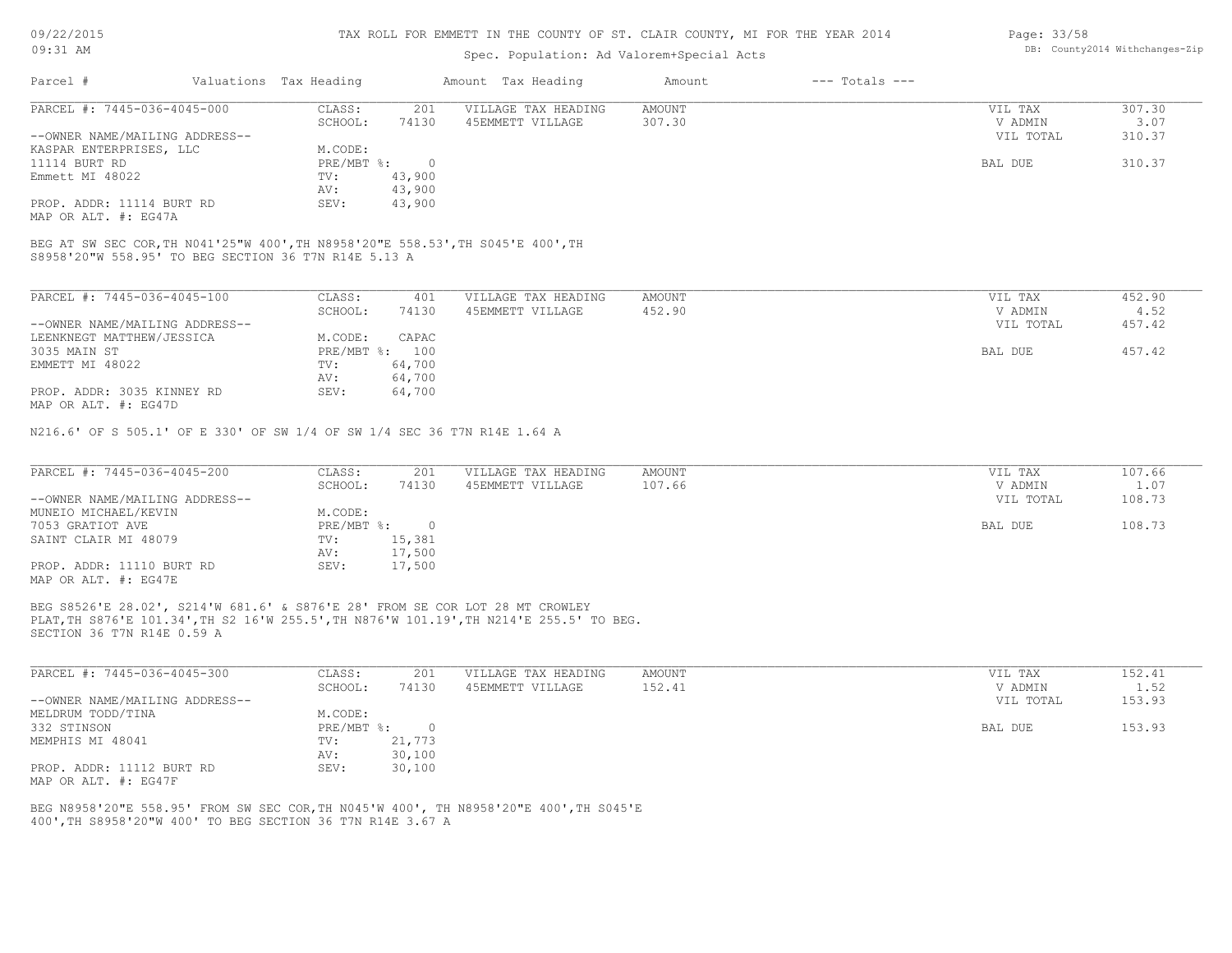## Spec. Population: Ad Valorem+Special Acts

| Parcel #                       | Valuations Tax Heading |        | Amount Tax Heading  | Amount | $---$ Totals $---$ |           |       |
|--------------------------------|------------------------|--------|---------------------|--------|--------------------|-----------|-------|
| PARCEL #: 7445-036-4046-000    | CLASS:                 | 402    | VILLAGE TAX HEADING | AMOUNT |                    | VIL TAX   | 63.88 |
|                                | SCHOOL:                | 74130  | 45EMMETT VILLAGE    | 63.88  |                    | V ADMIN   | 0.63  |
| --OWNER NAME/MAILING ADDRESS-- |                        |        |                     |        |                    | VIL TOTAL | 64.51 |
| FANION BRIAN JR & SR           | M.CODE:                |        |                     |        |                    |           |       |
| 1406 S RIVERSIDE AVE           | PRE/MBT %:             |        |                     |        |                    | BAL DUE   | 64.51 |
| Saint Clair MI 48079           | TV:                    | 9,126  |                     |        |                    |           |       |
|                                | AV:                    | 15,900 |                     |        |                    |           |       |
| PROP. ADDR: WASHINGTON ST      | SEV:                   | 15,900 |                     |        |                    |           |       |

MAP OR ALT. #: EG46

OF MT CROWLEY EXC THE S 993 FT THEREOF & CONT 13.5 A. 13.5 A SEC 36 T7N R14E ALL THAT PART OF W 1/2 OF SW 1/4 LYING S OF GTRR R/W & W OF THE PLAT OF THE VILLAGE

| PARCEL #: 7445-217-0001-000                        | CLASS:     | 201   | VILLAGE TAX HEADING | AMOUNT | VIL TAX   | 28.00 |
|----------------------------------------------------|------------|-------|---------------------|--------|-----------|-------|
|                                                    | SCHOOL:    | 74130 | 45EMMETT VILLAGE    | 28.00  | V ADMIN   | 0.28  |
| --OWNER NAME/MAILING ADDRESS--                     |            |       |                     |        | VIL TOTAL | 28.28 |
| BISCOS INN                                         | M.CODE:    | 000#2 |                     |        |           |       |
| P.O. BOX 188                                       | PRE/MBT %: |       |                     |        | BAL DUE   | 28.28 |
| EMMETT MI 48022                                    | TV:        | 4,000 |                     |        |           |       |
|                                                    | AV:        | 4,000 |                     |        |           |       |
| PROP. ADDR: 3146 MAIN ST<br>MAP OR ALT. #: EG62/64 | SEV:       | 4,000 |                     |        |           |       |

LOT 1 DUNEGANS ADDITION TO VILLAGE OF EMMETT

| PARCEL #: 7445-217-0002-001    | CLASS:       | 401    | VILLAGE TAX HEADING | AMOUNT | VIL TAX   | 106.40 |
|--------------------------------|--------------|--------|---------------------|--------|-----------|--------|
|                                | SCHOOL:      | 74130  | 45EMMETT VILLAGE    | 106.40 | V ADMIN   | 1.06   |
| --OWNER NAME/MAILING ADDRESS-- |              |        |                     |        | VIL TOTAL | 107.46 |
| BIRKENSHAW ROBERT              | M.CODE:      | 000#2  |                     |        |           |        |
| P.O. BOX 188                   | $PRE/MBT$ %: |        |                     |        | BAL DUE   | 107.46 |
| EMMETT MI 48022                | TV:          | 15,200 |                     |        |           |        |
|                                | AV:          | 15,200 |                     |        |           |        |
| PROP. ADDR: 3146 MAIN ST       | SEV:         | 15,200 |                     |        |           |        |
| MAP OR ALT. #: EG65/69/76A     |              |        |                     |        |           |        |

19-217-0002-000, 19-217-0006-000, 19-217-0012-000; LOT 3, 12 &14 DUNEGANS ADDITION TO VILLAGE OF EMMETT SPLIT ON 11/21/2007 FROM

| PARCEL #: 7445-217-0003-000    | CLASS:     | 201    | VILLAGE TAX HEADING | AMOUNT | VIL TAX   | 214.42 |
|--------------------------------|------------|--------|---------------------|--------|-----------|--------|
|                                | SCHOOL:    | 74130  | 45EMMETT VILLAGE    | 214.42 | V ADMIN   | 2.14   |
| --OWNER NAME/MAILING ADDRESS-- |            |        |                     |        | VIL TOTAL | 216.56 |
| FENECH RICHARD/ELIZABETH       | M.CODE:    |        |                     |        |           |        |
| PO BOX 93                      | PRE/MBT %: | 50     |                     |        | BAL DUE   | 216.56 |
| 3132 MAIN ST                   | TV:        | 30,632 |                     |        |           |        |
| EMMETT MI 48022                | AV:        | 36,500 |                     |        |           |        |
|                                | SEV:       | 36,500 |                     |        |           |        |
| PROP. ADDR: 3132 MAIN ST       |            |        |                     |        |           |        |
| MAP OR ALT. #: EG66            |            |        |                     |        |           |        |

LOT 4 DUNEGANS ADDITION TO VILLAGE OF EMMETT

Page: 34/58 DB: County2014 Withchanges-Zip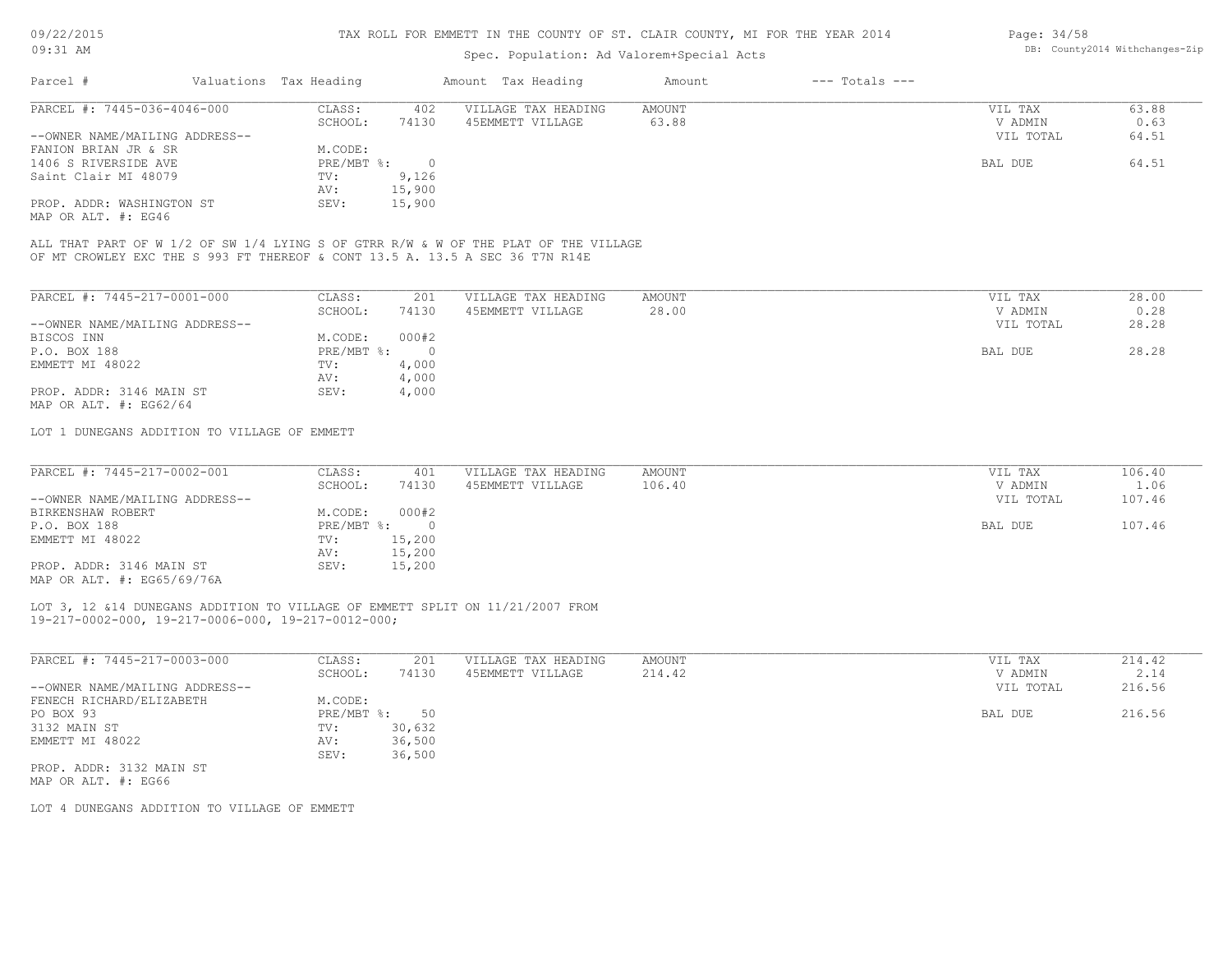# 09/22/2015

09:31 AM

## TAX ROLL FOR EMMETT IN THE COUNTY OF ST. CLAIR COUNTY, MI FOR THE YEAR 2014

## Spec. Population: Ad Valorem+Special Acts

#### Page: 35/58 DB: County2014 Withchanges-Zip

| Parcel #                       | Valuations Tax Heading |       | Amount Tax Heading  | Amount | $---$ Totals $---$ |           |      |
|--------------------------------|------------------------|-------|---------------------|--------|--------------------|-----------|------|
| PARCEL #: 7445-217-0004-000    | CLASS:                 | 705   | VILLAGE TAX HEADING | AMOUNT |                    | VIL TAX   | 0.00 |
|                                | SCHOOL:                | 74130 | 45EMMETT VILLAGE    | 0.00   |                    | V ADMIN   | 0.00 |
| --OWNER NAME/MAILING ADDRESS-- |                        |       |                     |        |                    | VIL TOTAL | 0.00 |
| GLEASON BUTLER MEM HALL        | M.CODE:                |       |                     |        |                    |           |      |
| 3128 MAIN ST                   | $PRE/MBT$ %:           |       |                     |        |                    | BAL DUE   | 0.00 |
| EMMETT MI 48022                | TV:                    |       |                     |        |                    |           |      |
|                                | AV:                    |       |                     |        |                    |           |      |
| PROP. ADDR: 3128 MAIN ST       | SEV:                   |       |                     |        |                    |           |      |
| MAP OR ALT. #: EG67            |                        |       |                     |        |                    |           |      |

LOT 5 DUNEGANS ADDITION TO VILLAGE OF EMMETT

| PARCEL #: 7445-217-0005-000    | CLASS:     | 201    | VILLAGE TAX HEADING | AMOUNT | VIL TAX   | 290.50 |
|--------------------------------|------------|--------|---------------------|--------|-----------|--------|
|                                | SCHOOL:    | 74130  | 45EMMETT VILLAGE    | 290.50 | V ADMIN   | 2.90   |
| --OWNER NAME/MAILING ADDRESS-- |            |        |                     |        | VIL TOTAL | 293.40 |
| BISCOS INC                     | M.CODE:    | 000#2  |                     |        |           |        |
| P.O. BOX 188                   | PRE/MBT %: |        |                     |        | BAL DUE   | 293.40 |
| EMMETT MI 48022                | TV:        | 41,501 |                     |        |           |        |
|                                | AV:        | 69,700 |                     |        |           |        |
| PROP. ADDR: 3146 MAIN ST       | SEV:       | 69,700 |                     |        |           |        |

MAP OR ALT. #: EG68

LOTS 2, 6 & 7 DUNEGANS ADDITION TO VILLAGE OF EMMETT

| PARCEL #: 7445-217-0007-000      | CLASS:  | 401            | VILLAGE TAX HEADING | AMOUNT | VIL TAX   | 82.60 |
|----------------------------------|---------|----------------|---------------------|--------|-----------|-------|
|                                  | SCHOOL: | 74130          | 45EMMETT VILLAGE    | 82.60  | V ADMIN   | 0.82  |
| --OWNER NAME/MAILING ADDRESS--   |         |                |                     |        | VIL TOTAL | 83.42 |
| GODD TODD HENRY/WILLETT MURIEL M | M.CODE: |                |                     |        |           |       |
| 10821 JOSEPH ST                  |         | PRE/MBT %: 100 |                     |        | BAL DUE   | 83.42 |
| EMMETT MI 48022                  | TV:     | 11,800         |                     |        |           |       |
|                                  | AV:     | 11,800         |                     |        |           |       |
| PROP. ADDR: 10821 JOSEPH ST      | SEV:    | 11,800         |                     |        |           |       |
| MAP OR ALT. #: EG70              |         |                |                     |        |           |       |

LOT 8 DUNEGANS ADDITION TO VILLAGE OF EMMETT

| PARCEL #: 7445-217-0008-000    | CLASS:     | 401    | VILLAGE TAX HEADING | AMOUNT | VIL TAX   | 93.80 |
|--------------------------------|------------|--------|---------------------|--------|-----------|-------|
|                                | SCHOOL:    | 74130  | 45EMMETT VILLAGE    | 93.80  | V ADMIN   | 0.93  |
| --OWNER NAME/MAILING ADDRESS-- |            |        |                     |        | VIL TOTAL | 94.73 |
| HOMETOWN RENTALS LLC           | M.CODE:    |        |                     |        |           |       |
| 3305 KNOLL RD                  | PRE/MBT %: |        |                     |        | BAL DUE   | 94.73 |
| CAPAC MI 48014                 | TV:        | 13,400 |                     |        |           |       |
|                                | AV:        | 13,400 |                     |        |           |       |
| PROP. ADDR: 10817 JOSEPH ST    | SEV:       | 13,400 |                     |        |           |       |
| MAP OR ALT. $\#$ : EG71/72     |            |        |                     |        |           |       |

LOT 9 DUNEGANS ADDITION TO VILLAGE OF EMMETT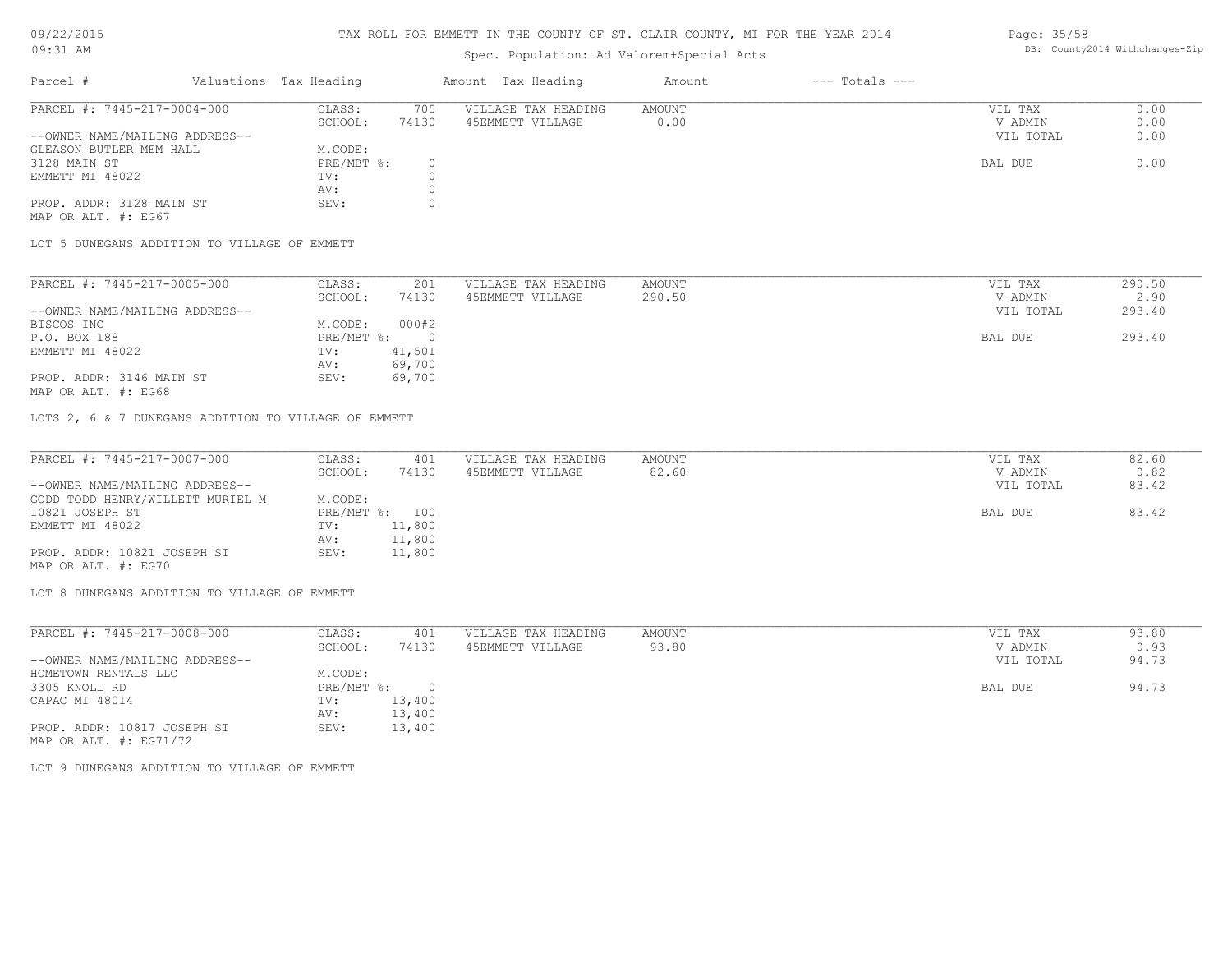## Spec. Population: Ad Valorem+Special Acts

| Parcel #                       | Valuations Tax Heading |       | Amount Tax Heading  | Amount | $---$ Totals $---$ |           |       |
|--------------------------------|------------------------|-------|---------------------|--------|--------------------|-----------|-------|
| PARCEL #: 7445-217-0010-000    | CLASS:                 | 201   | VILLAGE TAX HEADING | AMOUNT |                    | VIL TAX   | 60.90 |
|                                | SCHOOL:                | 74130 | 45EMMETT VILLAGE    | 60.90  |                    | V ADMIN   | 0.60  |
| --OWNER NAME/MAILING ADDRESS-- |                        |       |                     |        |                    | VIL TOTAL | 61.50 |
| GAUTHIER FREDERICK J/MARTHA E  | M.CODE:                |       |                     |        |                    |           |       |
| 6800 BIG HAND RD               | PRE/MBT %:             |       |                     |        |                    | BAL DUE   | 61.50 |
| ST. CLAIR MI 48079             | TV:                    | 8,700 |                     |        |                    |           |       |
|                                | AV:                    | 8,700 |                     |        |                    |           |       |
| PROP. ADDR: JOSEPH ST          | SEV:                   | 8,700 |                     |        |                    |           |       |

MAP OR ALT. #: EG73/74

LOT 11 DUNEGANS ADDITION TO VILLAGE OF EMMETT

| PARCEL #: 7445-217-0011-000    | CLASS:     | 705   | VILLAGE TAX HEADING | AMOUNT | VIL TAX   | 0.00 |
|--------------------------------|------------|-------|---------------------|--------|-----------|------|
|                                | SCHOOL:    | 74130 | 45EMMETT VILLAGE    | 0.00   | V ADMIN   | 0.00 |
| --OWNER NAME/MAILING ADDRESS-- |            |       |                     |        | VIL TOTAL | 0.00 |
| GLEASON BUTLER MEM HALL        | M.CODE:    |       |                     |        |           |      |
| 3128 MAIN ST                   | PRE/MBT %: |       |                     |        | BAL DUE   | 0.00 |
| EMMETT MI 48022                | TV:        |       |                     |        |           |      |
|                                | AV:        |       |                     |        |           |      |
| PROP. ADDR: MECHANIC ST        | SEV:       |       |                     |        |           |      |
| MAP OR ALT. #: EG75            |            |       |                     |        |           |      |

LOT 13 DUNEGANS ADDITION TO VILLAGE OF EMMETT

| PARCEL #: 7445-218-0002-000    | CLASS:       | 702   | VILLAGE TAX HEADING | AMOUNT | VIL TAX   | 0.00 |
|--------------------------------|--------------|-------|---------------------|--------|-----------|------|
|                                | SCHOOL:      | 74130 | 45EMMETT VILLAGE    | 0.00   | V ADMIN   | 0.00 |
| --OWNER NAME/MAILING ADDRESS-- |              |       |                     |        | VIL TOTAL | 0.00 |
| M-19 R/W 77023                 | M.CODE:      |       |                     |        |           |      |
| EMMETT MI 48022                | $PRE/MBT$ %: |       |                     |        | BAL DUE   | 0.00 |
|                                | TV:          |       |                     |        |           |      |
| PROP. ADDR: JOSEPH ST          | AV:          |       |                     |        |           |      |
| MAP OR ALT. #: EG59D           | SEV:         |       |                     |        |           |      |

ADDITION THAT PART OF M-19 R/W LYING WITHIN LOTS 15, 18, 19, 22, 23 & 26 DUNEGANS FIRST

| PARCEL #: 7445-538-0001-000    | CLASS:     | 201    | VILLAGE TAX HEADING | AMOUNT | VIL TAX   | 126.70 |
|--------------------------------|------------|--------|---------------------|--------|-----------|--------|
|                                | SCHOOL:    | 74130  | 45EMMETT VILLAGE    | 126.70 | V ADMIN   | 1.26   |
| --OWNER NAME/MAILING ADDRESS-- |            |        |                     |        | VIL TOTAL | 127.96 |
| WENDLING HELEN M TRUST         | M.CODE:    |        |                     |        |           |        |
| 2775 BRICKER RD                | PRE/MBT %: | $\Box$ |                     |        | BAL DUE   | 127.96 |
| GOODELLS MI 48027              | TV:        | 18,100 |                     |        |           |        |
|                                | AV:        | 18,100 |                     |        |           |        |
| PROP. ADDR: 3147 MAIN ST       | SEV:       | 18,100 |                     |        |           |        |
| MAP OR ALT. #: EG77            |            |        |                     |        |           |        |

 $\mathcal{L}_\mathcal{L} = \mathcal{L}_\mathcal{L} = \mathcal{L}_\mathcal{L} = \mathcal{L}_\mathcal{L} = \mathcal{L}_\mathcal{L} = \mathcal{L}_\mathcal{L} = \mathcal{L}_\mathcal{L} = \mathcal{L}_\mathcal{L} = \mathcal{L}_\mathcal{L} = \mathcal{L}_\mathcal{L} = \mathcal{L}_\mathcal{L} = \mathcal{L}_\mathcal{L} = \mathcal{L}_\mathcal{L} = \mathcal{L}_\mathcal{L} = \mathcal{L}_\mathcal{L} = \mathcal{L}_\mathcal{L} = \mathcal{L}_\mathcal{L}$ 

N1/2 OF LOT 1 VILLAGE OF MT CROWLEY ALTERATIONS & EXTENSION

Page: 36/58 DB: County2014 Withchanges-Zip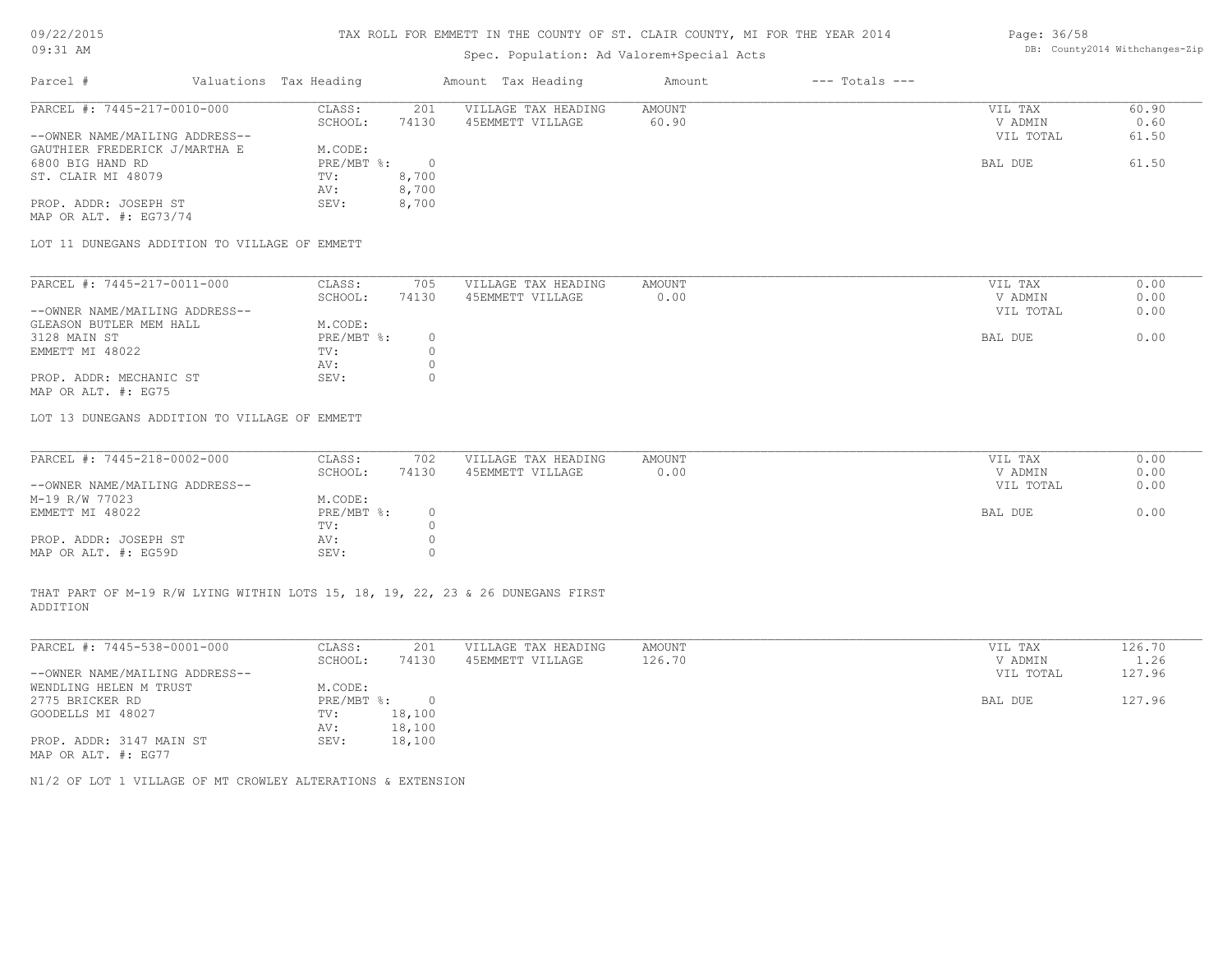| 09/22/2015 |  |
|------------|--|
|------------|--|

| Page: 37/58 |                               |
|-------------|-------------------------------|
|             | DB: County2014 Withchanges-Zi |

| Parcel #<br>Valuations Tax Heading<br>PARCEL #: 7445-538-0002-000<br>CLASS:<br>SCHOOL:<br>--OWNER NAME/MAILING ADDRESS--<br>GALAZKA ADRIAN/CHRISTINE<br>M.CODE:<br>PRE/MBT %:<br>220 S. MAIN ST<br>YALE MI 48097<br>TV:<br>AV:<br>PROP. ADDR: 3143 MAIN ST<br>SEV:<br>S1/2 OF LOT 1 VILLAGE OF MT CROWLEY ALTERATIONS & EXTENSION<br>PARCEL #: 7445-538-0004-001<br>CLASS:<br>SCHOOL:<br>--OWNER NAME/MAILING ADDRESS--<br>HESS RICHARD<br>M.CODE:<br>3137 MAIN ST<br>$PRE/MBT$ $\div$<br>PO BOX 312<br>TV:<br>Emmett MI 48022<br>AV:<br>SEV:<br>PROP. ADDR: MAIN ST<br>LOT 2 & N 1/2 OF LOT 3 VILLAGE OF MT CROWLEY ALTERATIONS & EXTENSION SPLIT ON<br>PARCEL #: 7445-538-0005-000<br>CLASS:<br>SCHOOL:<br>--OWNER NAME/MAILING ADDRESS--<br>HESS RICHARD C<br>M.CODE:<br>$PRE/MBT$ $\div$<br>P.O. BOX 312<br>EMMETT MI 48022<br>TV:<br>AV:<br>PROP. ADDR: MAIN ST<br>SEV:<br>MAP OR ALT. #: EG81 | 201<br>74130<br>TRICO<br>$\overline{0}$<br>26,600<br>26,600<br>26,600<br>201<br>74130<br>$\circ$<br>5,000<br>5,000<br>5,000<br>201<br>74130 | Amount Tax Heading<br>VILLAGE TAX HEADING<br>45EMMETT VILLAGE<br>VILLAGE TAX HEADING<br>45EMMETT VILLAGE<br>VILLAGE TAX HEADING<br>45EMMETT VILLAGE | Amount<br><b>AMOUNT</b><br>186.20<br>AMOUNT<br>35.00<br>AMOUNT<br>11.48 | $---$ Totals $---$ | VIL TAX<br>V ADMIN<br>VIL TOTAL<br>BAL DUE<br>VIL TAX<br>V ADMIN<br>VIL TOTAL<br>BAL DUE<br>VIL TAX<br>V ADMIN | 186.20<br>1.86<br>188.06<br>188.06<br>35.00<br>0.35<br>35.35<br>35.35<br>11.48 |
|-----------------------------------------------------------------------------------------------------------------------------------------------------------------------------------------------------------------------------------------------------------------------------------------------------------------------------------------------------------------------------------------------------------------------------------------------------------------------------------------------------------------------------------------------------------------------------------------------------------------------------------------------------------------------------------------------------------------------------------------------------------------------------------------------------------------------------------------------------------------------------------------------------|---------------------------------------------------------------------------------------------------------------------------------------------|-----------------------------------------------------------------------------------------------------------------------------------------------------|-------------------------------------------------------------------------|--------------------|----------------------------------------------------------------------------------------------------------------|--------------------------------------------------------------------------------|
| MAP OR ALT. #: EG78<br>MAP OR ALT. #: EG79/80<br>02/01/2008 FROM 19-538-004-000, 19-538-0003-000;                                                                                                                                                                                                                                                                                                                                                                                                                                                                                                                                                                                                                                                                                                                                                                                                   |                                                                                                                                             |                                                                                                                                                     |                                                                         |                    |                                                                                                                |                                                                                |
|                                                                                                                                                                                                                                                                                                                                                                                                                                                                                                                                                                                                                                                                                                                                                                                                                                                                                                     |                                                                                                                                             |                                                                                                                                                     |                                                                         |                    |                                                                                                                |                                                                                |
|                                                                                                                                                                                                                                                                                                                                                                                                                                                                                                                                                                                                                                                                                                                                                                                                                                                                                                     |                                                                                                                                             |                                                                                                                                                     |                                                                         |                    |                                                                                                                |                                                                                |
|                                                                                                                                                                                                                                                                                                                                                                                                                                                                                                                                                                                                                                                                                                                                                                                                                                                                                                     |                                                                                                                                             |                                                                                                                                                     |                                                                         |                    |                                                                                                                |                                                                                |
|                                                                                                                                                                                                                                                                                                                                                                                                                                                                                                                                                                                                                                                                                                                                                                                                                                                                                                     |                                                                                                                                             |                                                                                                                                                     |                                                                         |                    |                                                                                                                |                                                                                |
|                                                                                                                                                                                                                                                                                                                                                                                                                                                                                                                                                                                                                                                                                                                                                                                                                                                                                                     |                                                                                                                                             |                                                                                                                                                     |                                                                         |                    |                                                                                                                |                                                                                |
|                                                                                                                                                                                                                                                                                                                                                                                                                                                                                                                                                                                                                                                                                                                                                                                                                                                                                                     |                                                                                                                                             |                                                                                                                                                     |                                                                         |                    |                                                                                                                |                                                                                |
|                                                                                                                                                                                                                                                                                                                                                                                                                                                                                                                                                                                                                                                                                                                                                                                                                                                                                                     |                                                                                                                                             |                                                                                                                                                     |                                                                         |                    |                                                                                                                |                                                                                |
|                                                                                                                                                                                                                                                                                                                                                                                                                                                                                                                                                                                                                                                                                                                                                                                                                                                                                                     |                                                                                                                                             |                                                                                                                                                     |                                                                         |                    |                                                                                                                |                                                                                |
|                                                                                                                                                                                                                                                                                                                                                                                                                                                                                                                                                                                                                                                                                                                                                                                                                                                                                                     |                                                                                                                                             |                                                                                                                                                     |                                                                         |                    |                                                                                                                |                                                                                |
|                                                                                                                                                                                                                                                                                                                                                                                                                                                                                                                                                                                                                                                                                                                                                                                                                                                                                                     |                                                                                                                                             |                                                                                                                                                     |                                                                         |                    |                                                                                                                |                                                                                |
|                                                                                                                                                                                                                                                                                                                                                                                                                                                                                                                                                                                                                                                                                                                                                                                                                                                                                                     |                                                                                                                                             |                                                                                                                                                     |                                                                         |                    |                                                                                                                |                                                                                |
|                                                                                                                                                                                                                                                                                                                                                                                                                                                                                                                                                                                                                                                                                                                                                                                                                                                                                                     |                                                                                                                                             |                                                                                                                                                     |                                                                         |                    |                                                                                                                |                                                                                |
|                                                                                                                                                                                                                                                                                                                                                                                                                                                                                                                                                                                                                                                                                                                                                                                                                                                                                                     |                                                                                                                                             |                                                                                                                                                     |                                                                         |                    |                                                                                                                |                                                                                |
|                                                                                                                                                                                                                                                                                                                                                                                                                                                                                                                                                                                                                                                                                                                                                                                                                                                                                                     |                                                                                                                                             |                                                                                                                                                     |                                                                         |                    |                                                                                                                |                                                                                |
|                                                                                                                                                                                                                                                                                                                                                                                                                                                                                                                                                                                                                                                                                                                                                                                                                                                                                                     |                                                                                                                                             |                                                                                                                                                     |                                                                         |                    |                                                                                                                |                                                                                |
|                                                                                                                                                                                                                                                                                                                                                                                                                                                                                                                                                                                                                                                                                                                                                                                                                                                                                                     |                                                                                                                                             |                                                                                                                                                     |                                                                         |                    |                                                                                                                |                                                                                |
|                                                                                                                                                                                                                                                                                                                                                                                                                                                                                                                                                                                                                                                                                                                                                                                                                                                                                                     |                                                                                                                                             |                                                                                                                                                     |                                                                         |                    |                                                                                                                |                                                                                |
|                                                                                                                                                                                                                                                                                                                                                                                                                                                                                                                                                                                                                                                                                                                                                                                                                                                                                                     |                                                                                                                                             |                                                                                                                                                     |                                                                         |                    | VIL TOTAL                                                                                                      | 0.11<br>11.59                                                                  |
|                                                                                                                                                                                                                                                                                                                                                                                                                                                                                                                                                                                                                                                                                                                                                                                                                                                                                                     |                                                                                                                                             |                                                                                                                                                     |                                                                         |                    |                                                                                                                |                                                                                |
|                                                                                                                                                                                                                                                                                                                                                                                                                                                                                                                                                                                                                                                                                                                                                                                                                                                                                                     | $\overline{0}$                                                                                                                              |                                                                                                                                                     |                                                                         |                    | BAL DUE                                                                                                        | 11.59                                                                          |
|                                                                                                                                                                                                                                                                                                                                                                                                                                                                                                                                                                                                                                                                                                                                                                                                                                                                                                     | 1,640                                                                                                                                       |                                                                                                                                                     |                                                                         |                    |                                                                                                                |                                                                                |
|                                                                                                                                                                                                                                                                                                                                                                                                                                                                                                                                                                                                                                                                                                                                                                                                                                                                                                     | 2,500                                                                                                                                       |                                                                                                                                                     |                                                                         |                    |                                                                                                                |                                                                                |
|                                                                                                                                                                                                                                                                                                                                                                                                                                                                                                                                                                                                                                                                                                                                                                                                                                                                                                     | 2,500                                                                                                                                       |                                                                                                                                                     |                                                                         |                    |                                                                                                                |                                                                                |
| THE N 37 FT OF THE S 60 FT OF THE E 66 FT OF LOT 4 VILLAGE OF MT CROWLEY<br>ALTERATIONS & EXTENSION                                                                                                                                                                                                                                                                                                                                                                                                                                                                                                                                                                                                                                                                                                                                                                                                 |                                                                                                                                             |                                                                                                                                                     |                                                                         |                    |                                                                                                                |                                                                                |
| PARCEL #: 7445-538-0006-000<br>CLASS:                                                                                                                                                                                                                                                                                                                                                                                                                                                                                                                                                                                                                                                                                                                                                                                                                                                               | 201                                                                                                                                         | VILLAGE TAX HEADING                                                                                                                                 | AMOUNT                                                                  |                    | VIL TAX                                                                                                        | 127.83                                                                         |
| SCHOOL:                                                                                                                                                                                                                                                                                                                                                                                                                                                                                                                                                                                                                                                                                                                                                                                                                                                                                             | 74130                                                                                                                                       | 45EMMETT VILLAGE                                                                                                                                    | 127.83                                                                  |                    | V ADMIN                                                                                                        | 1.27                                                                           |
| --OWNER NAME/MAILING ADDRESS--                                                                                                                                                                                                                                                                                                                                                                                                                                                                                                                                                                                                                                                                                                                                                                                                                                                                      |                                                                                                                                             |                                                                                                                                                     |                                                                         |                    | VIL TOTAL                                                                                                      | 129.10                                                                         |
| M.CODE:<br>HESS RICHARD C                                                                                                                                                                                                                                                                                                                                                                                                                                                                                                                                                                                                                                                                                                                                                                                                                                                                           |                                                                                                                                             |                                                                                                                                                     |                                                                         |                    |                                                                                                                |                                                                                |
| PRE/MBT %:<br>P.O. BOX 312                                                                                                                                                                                                                                                                                                                                                                                                                                                                                                                                                                                                                                                                                                                                                                                                                                                                          | $\circ$                                                                                                                                     |                                                                                                                                                     |                                                                         |                    | BAL DUE                                                                                                        | 129.10                                                                         |
| EMMETT MI 48022<br>TV:                                                                                                                                                                                                                                                                                                                                                                                                                                                                                                                                                                                                                                                                                                                                                                                                                                                                              | 18,262                                                                                                                                      |                                                                                                                                                     |                                                                         |                    |                                                                                                                |                                                                                |
| AV:                                                                                                                                                                                                                                                                                                                                                                                                                                                                                                                                                                                                                                                                                                                                                                                                                                                                                                 | 22,900                                                                                                                                      |                                                                                                                                                     |                                                                         |                    |                                                                                                                |                                                                                |
| PROP. ADDR: 3137 MAIN ST<br>SEV:<br>MAP OR ALT. #: EG82                                                                                                                                                                                                                                                                                                                                                                                                                                                                                                                                                                                                                                                                                                                                                                                                                                             | 22,900                                                                                                                                      |                                                                                                                                                     |                                                                         |                    |                                                                                                                |                                                                                |
| S1/2 OF LOT 3 ALSO LOT 4 EXC THE S 60 FT OF THE E 86 FT THEREOF. VILLAGE OF MT<br>CROWLEY ALTERATIONS & EXTENSION                                                                                                                                                                                                                                                                                                                                                                                                                                                                                                                                                                                                                                                                                                                                                                                   |                                                                                                                                             |                                                                                                                                                     |                                                                         |                    |                                                                                                                |                                                                                |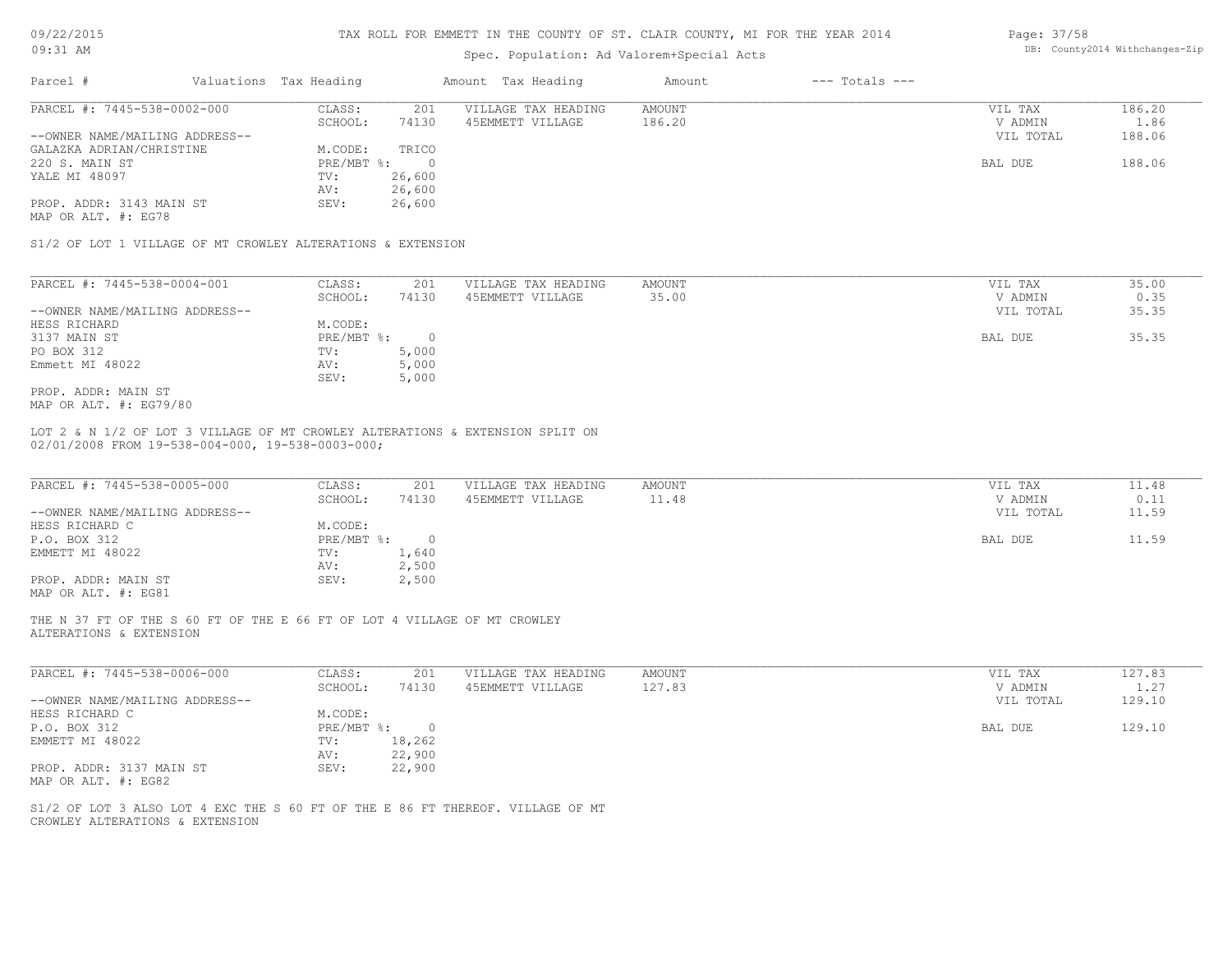| 09/22/2015 |  |
|------------|--|
|------------|--|

| Page: 38/58 |                               |
|-------------|-------------------------------|
|             | DB: County2014 Withchanges-Zi |

| 0.314414040                                                            |                                           |                | rvn ministr in ins voorte ve of, omien ovonte, he ron ins fenn sort |               |                    | Luye. Joy Jo   |                                |
|------------------------------------------------------------------------|-------------------------------------------|----------------|---------------------------------------------------------------------|---------------|--------------------|----------------|--------------------------------|
| 09:31 AM                                                               | Spec. Population: Ad Valorem+Special Acts |                |                                                                     |               |                    |                | DB: County2014 Withchanges-Zip |
| Parcel #                                                               | Valuations Tax Heading                    |                | Amount Tax Heading                                                  | Amount        | $---$ Totals $---$ |                |                                |
| PARCEL #: 7445-538-0007-000                                            | CLASS:                                    | 201            | VILLAGE TAX HEADING                                                 | AMOUNT        |                    | VIL TAX        | 11.90                          |
|                                                                        | SCHOOL:                                   | 74130          | 45EMMETT VILLAGE                                                    | 11.90         |                    | V ADMIN        | 0.11                           |
| --OWNER NAME/MAILING ADDRESS--                                         |                                           |                |                                                                     |               |                    | VIL TOTAL      | 12.01                          |
| HESS RICHARD C                                                         | M.CODE:                                   |                |                                                                     |               |                    |                |                                |
| P.O. BOX 312                                                           | PRE/MBT %:                                | $\overline{0}$ |                                                                     |               |                    | <b>BAL DUE</b> | 12.01                          |
| EMMETT MI 48022                                                        | TV:                                       | 1,700          |                                                                     |               |                    |                |                                |
|                                                                        | AV:                                       | 1,700          |                                                                     |               |                    |                |                                |
| PROP. ADDR: MAIN ST                                                    | SEV:                                      | 1,700          |                                                                     |               |                    |                |                                |
| MAP OR ALT. #: EG83                                                    |                                           |                |                                                                     |               |                    |                |                                |
| CROWLEY ALTERATIONS & EXTENSION                                        |                                           |                |                                                                     |               |                    |                |                                |
| PARCEL #: 7445-538-0008-000                                            | CLASS:                                    | 703            | VILLAGE TAX HEADING                                                 | <b>AMOUNT</b> |                    | VIL TAX        | 0.00                           |
|                                                                        | SCHOOL:                                   | 74130          | 45EMMETT VILLAGE                                                    | 0.00          |                    | V ADMIN        | 0.00                           |
| --OWNER NAME/MAILING ADDRESS--                                         |                                           |                |                                                                     |               |                    | VIL TOTAL      | 0.00                           |
| VILLAGE OF EMMETT                                                      | M.CODE:                                   |                |                                                                     |               |                    |                |                                |
| 3119 MAIN ST                                                           | PRE/MBT %:                                | $\circ$        |                                                                     |               |                    | <b>BAL DUE</b> | 0.00                           |
| EMMETT MI 48022-4518                                                   | TV:                                       | $\circ$        |                                                                     |               |                    |                |                                |
|                                                                        | AV:                                       | $\circ$        |                                                                     |               |                    |                |                                |
| PROP. ADDR: 3119 MAIN ST                                               | SEV:                                      | $\Omega$       |                                                                     |               |                    |                |                                |
| MAP OR ALT. #: EG84/85                                                 |                                           |                |                                                                     |               |                    |                |                                |
| LOT 5 & N 31 FT OF LOT 6 VILLAGE OF MT CROWLEY ALTERATIONS & EXTENSION |                                           |                |                                                                     |               |                    |                |                                |
| PARCEL #: 7445-538-0009-000                                            | CLASS:                                    | 703            | VILLAGE TAX HEADING                                                 | AMOUNT        |                    | VIL TAX        | 0.00                           |
|                                                                        | SCHOOL:                                   | 74130          | 45EMMETT VILLAGE                                                    | 0.00          |                    | V ADMIN        | 0.00                           |
| --OWNER NAME/MAILING ADDRESS--                                         |                                           |                |                                                                     |               |                    | VIL TOTAL      | 0.00                           |
| VILLAGE OF EMMETT                                                      | M.CODE:                                   |                |                                                                     |               |                    |                |                                |
| EMMETT MI 48022                                                        | PRE/MBT %:                                | 0              |                                                                     |               |                    | BAL DUE        | 0.00                           |
|                                                                        | TV:                                       | $\circ$        |                                                                     |               |                    |                |                                |
| PROP. ADDR: 3099 MAIN ST                                               | AV:                                       |                |                                                                     |               |                    |                |                                |
| MAP OR ALT. #: EG86                                                    | SEV:                                      | $\Omega$       |                                                                     |               |                    |                |                                |

EXTENSION LOT 6 EXC N 31 FT THEREOF & N 10 FT OF LOT 7 VILLAGE OF MT CROWLEY ALTERATIONS &

| PARCEL #: 7445-538-0010-000    | CLASS:     | 703   | VILLAGE TAX HEADING | AMOUNT | 0.00<br>VIL TAX   |
|--------------------------------|------------|-------|---------------------|--------|-------------------|
|                                | SCHOOL:    | 74130 | 45EMMETT VILLAGE    | 0.00   | 0.00<br>V ADMIN   |
| --OWNER NAME/MAILING ADDRESS-- |            |       |                     |        | 0.00<br>VIL TOTAL |
| VILLAGE OF EMMETT FIRE HALL    | M.CODE:    |       |                     |        |                   |
| 3109 MAIN ST                   | PRE/MBT %: |       |                     |        | 0.00<br>BAL DUE   |
| EMMETT MI 48022                | TV:        |       |                     |        |                   |
|                                | AV:        |       |                     |        |                   |
| PROP. ADDR: 3109 MAIN ST       | SEV:       |       |                     |        |                   |
| MAP OR ALT. #: EG87A           |            |       |                     |        |                   |

EXTENSION LOT 7 EXC N 10 FT & N 38.2 FT OF LOT 8 VILLAGE OF MT CROWLEY ALTERATIONS &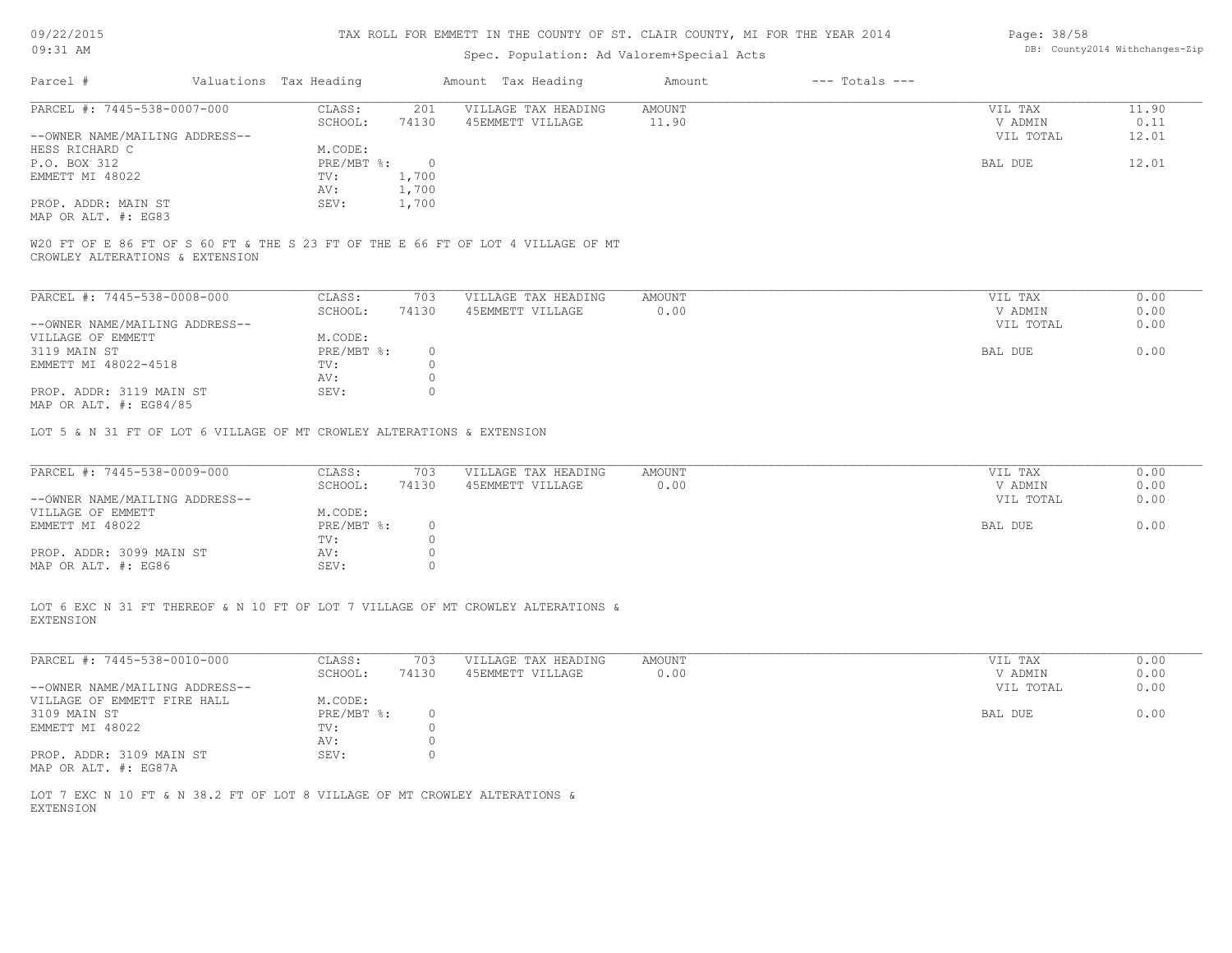#### Spec. Population: Ad Valorem+Special

|      |  | .                              |
|------|--|--------------------------------|
| Acts |  | DB: County2014 Withchanges-Zip |
|      |  |                                |

| Parcel #                       | Valuations Tax Heading |        | Amount Tax Heading  | Amount | $---$ Totals $---$ |           |        |
|--------------------------------|------------------------|--------|---------------------|--------|--------------------|-----------|--------|
| PARCEL #: 7445-538-0011-000    | CLASS:                 | 401    | VILLAGE TAX HEADING | AMOUNT |                    | VIL TAX   | 178.50 |
|                                | SCHOOL:                | 74130  | 45EMMETT VILLAGE    | 178.50 |                    | V ADMIN   | 1.78   |
| --OWNER NAME/MAILING ADDRESS-- |                        |        |                     |        |                    | VIL TOTAL | 180.28 |
| PATTERSON LISA REGINA          | M.CODE:                | WFRET  |                     |        |                    |           |        |
| 3093 MAIN ST                   | PRE/MBT %: 100         |        |                     |        |                    | BAL DUE   | 180.28 |
| EMMETT MI 48022                | TV:                    | 25,500 |                     |        |                    |           |        |
|                                | AV:                    | 25,500 |                     |        |                    |           |        |
| PROP. ADDR: 3093 MAIN ST       | SEV:                   | 25,500 |                     |        |                    |           |        |
| MAP OR ALT. #: EG87B           |                        |        |                     |        |                    |           |        |

CROWLEY ALTERATIONS & EXTENSION SEC 36 LYING W OF M-19 & S OF SAID PLAT, OWNED & OCC AS ONE LOT VILLAGE OF MT LOT 8 EXC N 38.2 FT ALSO N 72.2 FT OF E 165 FT OF THAT PART OF W 1/2 OF SW 1/2 OF

| PARCEL #: 7445-538-0012-000    | CLASS:       | 401          | VILLAGE TAX HEADING | AMOUNT | VIL TAX   | 14.70 |
|--------------------------------|--------------|--------------|---------------------|--------|-----------|-------|
|                                | SCHOOL:      | 74130        | 45EMMETT VILLAGE    | 14.70  | V ADMIN   | 0.14  |
| --OWNER NAME/MAILING ADDRESS-- |              |              |                     |        | VIL TOTAL | 14.84 |
| PROSCH TINA M                  | M.CODE:      | <b>OCLTS</b> |                     |        |           |       |
| 10877 MECHANIC ST              | $PRE/MBT$ %: |              |                     |        | BAL DUE   | 14.84 |
| EMMETT MI 48022                | TV:          | 2,100        |                     |        |           |       |
|                                | AV:          | 2,100        |                     |        |           |       |
| PROP. ADDR: WASHINGTON ST      | SEV:         | 2,100        |                     |        |           |       |
| MAP OR ALT. #: EG87C           |              |              |                     |        |           |       |

LOT 9 VILLAGE OF MT CROWLEY ALTERATIONS & EXTENSION

| PARCEL #: 7445-538-0013-000    | CLASS:  | 401            | VILLAGE TAX HEADING | AMOUNT | VIL TAX |           | 326.90 |
|--------------------------------|---------|----------------|---------------------|--------|---------|-----------|--------|
|                                | SCHOOL: | 74130          | 45EMMETT VILLAGE    | 326.90 |         | V ADMIN   | 3.26   |
| --OWNER NAME/MAILING ADDRESS-- |         |                |                     |        |         | VIL TOTAL | 330.16 |
| PROSCH TINA M                  | M.CODE: | OCLTS          |                     |        |         |           |        |
| 10877 MECHANIC ST              |         | PRE/MBT %: 100 |                     |        | BAL DUE |           | 330.16 |
| EMMETT MI 48022                | TV:     | 46,700         |                     |        |         |           |        |
|                                | AV:     | 46,700         |                     |        |         |           |        |
| PROP. ADDR: 10877 MECHANIC ST  | SEV:    | 46,700         |                     |        |         |           |        |
|                                |         |                |                     |        |         |           |        |

MAP OR ALT. #: EG88

LOTS 10, 11 & 12 VILLAGE OF MT CROWLEY ALTERATIONS & EXTENSION

| PARCEL #: 7445-538-0014-000    | CLASS:       | 401    | VILLAGE TAX HEADING | AMOUNT | VIL TAX   | 154.70 |
|--------------------------------|--------------|--------|---------------------|--------|-----------|--------|
|                                | SCHOOL:      | 74130  | 45EMMETT VILLAGE    | 154.70 | V ADMIN   | 1.54   |
| --OWNER NAME/MAILING ADDRESS-- |              |        |                     |        | VIL TOTAL | 156.24 |
| HORON RICHARD L/MONIQUE        | M.CODE:      | OCLTS  |                     |        |           |        |
| 10876 MECHANIC ST              | $PRE/MBT$ %: | 100    |                     |        | BAL DUE   | 156.24 |
| EMMETT MI 48022                | TV:          | 22,100 |                     |        |           |        |
|                                | AV:          | 22,100 |                     |        |           |        |
| PROP. ADDR: 10876 MECHANIC ST  | SEV:         | 22,100 |                     |        |           |        |
| MAP OR ALT. #: EG89            |              |        |                     |        |           |        |

LOTS 13, 14 & 15 VILLAGE OF MT CROWLEY ALTERATIONS & EXTENSION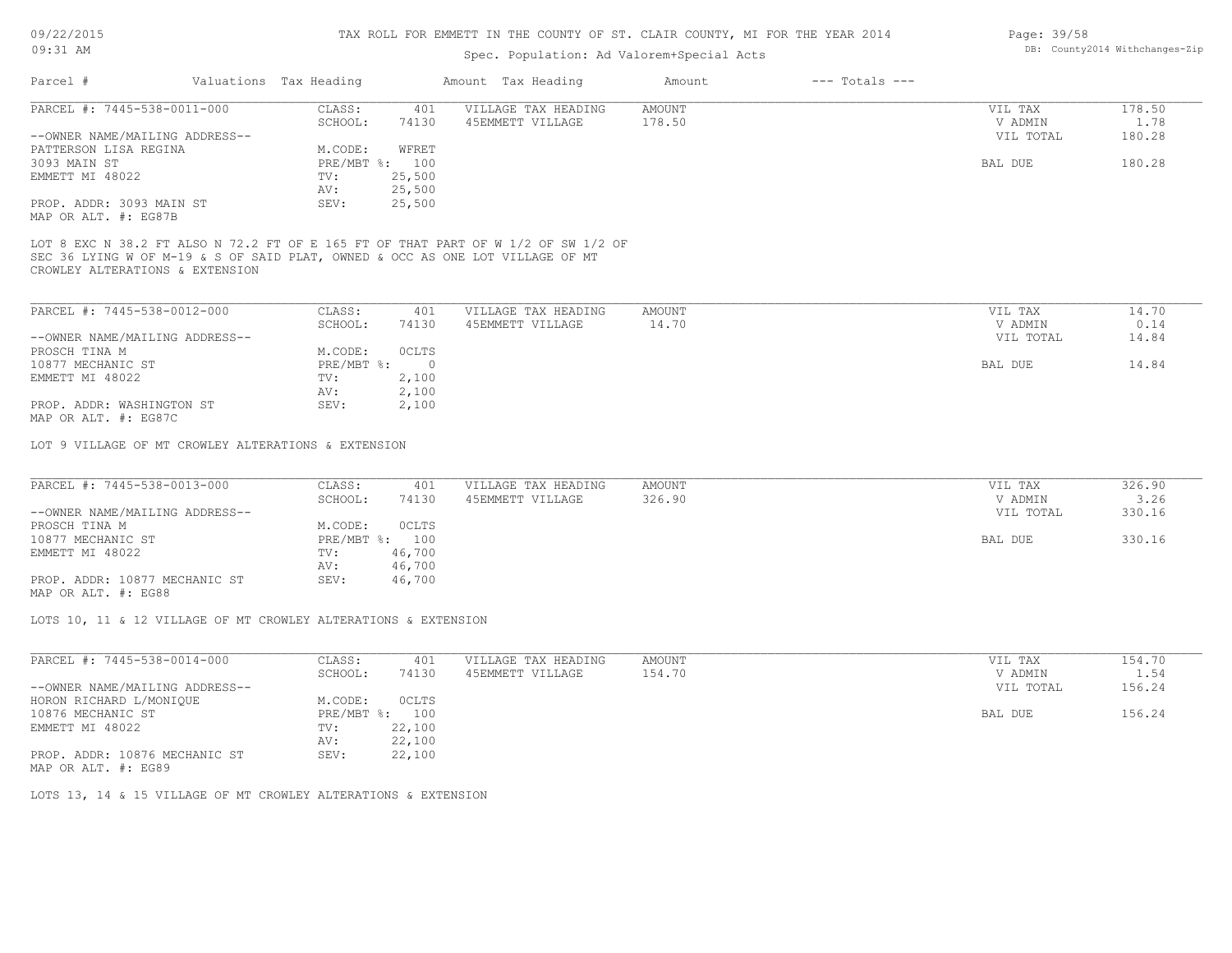#### 09/22/2015 09:31 AM

#### TAX ROLL FOR EMMETT IN THE COUNTY OF ST. CLAIR COUNTY, MI FOR THE YEAR 2014

### Spec. Population: Ad Valorem+Special Acts

#### Parcel # Valuations Tax Heading Amount Tax Heading Amount --- Totals ---PROP. ADDR: 3147 WASHINGTON ST SEV: 0 AV: 0 Stamford CT 06905 TV: 0<br>AV: 0 3 HIGH RIDGE PARK PRE/MBT %: 0 BAL DUE 0.00 FRONTIER COMMUNICATION M.CODE:<br>3 HIGH RIDGE PARK MET & PRE/MBT & : --OWNER NAME/MAILING ADDRESS-- VIL TOTAL 0.00 SCHOOL: 74130 45EMMETT VILLAGE 0.00 0.00 0.00 V ADMIN 0.00 PARCEL #: 7445-538-0015-000 CLASS: 705 VILLAGE TAX HEADING AMOUNT AMOUNT VIL TAX VIL TAX 0.00  $\mathcal{L}_\mathcal{L} = \mathcal{L}_\mathcal{L} = \mathcal{L}_\mathcal{L} = \mathcal{L}_\mathcal{L} = \mathcal{L}_\mathcal{L} = \mathcal{L}_\mathcal{L} = \mathcal{L}_\mathcal{L} = \mathcal{L}_\mathcal{L} = \mathcal{L}_\mathcal{L} = \mathcal{L}_\mathcal{L} = \mathcal{L}_\mathcal{L} = \mathcal{L}_\mathcal{L} = \mathcal{L}_\mathcal{L} = \mathcal{L}_\mathcal{L} = \mathcal{L}_\mathcal{L} = \mathcal{L}_\mathcal{L} = \mathcal{L}_\mathcal{L}$

MAP OR ALT. #: EG90

LOTS 16 & 17 VILLAGE OF MT CROWLEY ALTERATIONS & EXTENSION

| PARCEL #: 7445-538-0016-000    | CLASS:     | 401   | VILLAGE TAX HEADING | AMOUNT | VIL TAX   | 10.38 |
|--------------------------------|------------|-------|---------------------|--------|-----------|-------|
|                                | SCHOOL:    | 74130 | 45EMMETT VILLAGE    | 10.38  | V ADMIN   | 0.10  |
| --OWNER NAME/MAILING ADDRESS-- |            |       |                     |        | VIL TOTAL | 10.48 |
| WENDLING HELEN M TRUST         | M.CODE:    |       |                     |        |           |       |
| 2775 BRICKER                   | PRE/MBT %: |       |                     |        | BAL DUE   | 10.48 |
| GOODELLS MI 48027              | TV:        | 1,484 |                     |        |           |       |
|                                | AV:        | 4,900 |                     |        |           |       |
| PROP. ADDR: JOSEPH ST          | SEV:       | 4,900 |                     |        |           |       |
|                                |            |       |                     |        |           |       |

MAP OR ALT. #: EG91

LOT 18 VILLAGE OF MT CROWLEY ALTERATIONS & EXTENSION

| PARCEL #: 7445-538-0017-000    | CLASS:       | 401   | VILLAGE TAX HEADING | AMOUNT | VIL TAX   | 17.50 |
|--------------------------------|--------------|-------|---------------------|--------|-----------|-------|
|                                | SCHOOL:      | 74130 | 45EMMETT VILLAGE    | 17.50  | V ADMIN   | 0.17  |
| --OWNER NAME/MAILING ADDRESS-- |              |       |                     |        | VIL TOTAL | 17.67 |
| FANION, BRIAN                  | M.CODE:      |       |                     |        |           |       |
| 1406 S. RIVERSIDE AVE.         | $PRE/MBT$ %: |       |                     |        | BAL DUE   | 17.67 |
| Saint Clair MI 48079           | TV:          | 2,500 |                     |        |           |       |
|                                | AV:          | 2,500 |                     |        |           |       |
| PROP. ADDR: JOSEPH ST          | SEV:         | 2,500 |                     |        |           |       |
| MAP OR ALT. #: EG92            |              |       |                     |        |           |       |

LOT 19 VILLAGE OF MT CROWLEY ALTERATIONS & EXTENSION

| PARCEL #: 7445-538-0018-001      | CLASS:                    | 401    | VILLAGE TAX HEADING | AMOUNT | VIL TAX   | 104.30 |
|----------------------------------|---------------------------|--------|---------------------|--------|-----------|--------|
|                                  | SCHOOL:                   | 74130  | 45EMMETT VILLAGE    | 104.30 | V ADMIN   | 1.04   |
| --OWNER NAME/MAILING ADDRESS--   |                           |        |                     |        | VIL TOTAL | 105.34 |
| HADER, DAVID                     | M.CODE:                   |        |                     |        |           |        |
| PO BOX 86                        | $PRE/MBT$ $\frac{1}{6}$ : | 100    |                     |        | BAL DUE   | 105.34 |
| EMMETT MI 48022                  | TV:                       | 14,900 |                     |        |           |        |
|                                  | AV:                       | 14,900 |                     |        |           |        |
| PROP. ADDR: 3137 WASHINGTON ST   | SEV:                      | 14,900 |                     |        |           |        |
| MAP OR ALT. $\#$ : EG93A/B/C/D/E |                           |        |                     |        |           |        |

11/08/2007 FROM 19-538-0018-000, 19-538-0019-000, 19-538-0020-000; LOTS 20, 21, 22 & 23 VILLAGE OF MT CROWLEY ALTERATIONS & EXTENSION SPLIT ON Page: 40/58 DB: County2014 Withchanges-Zip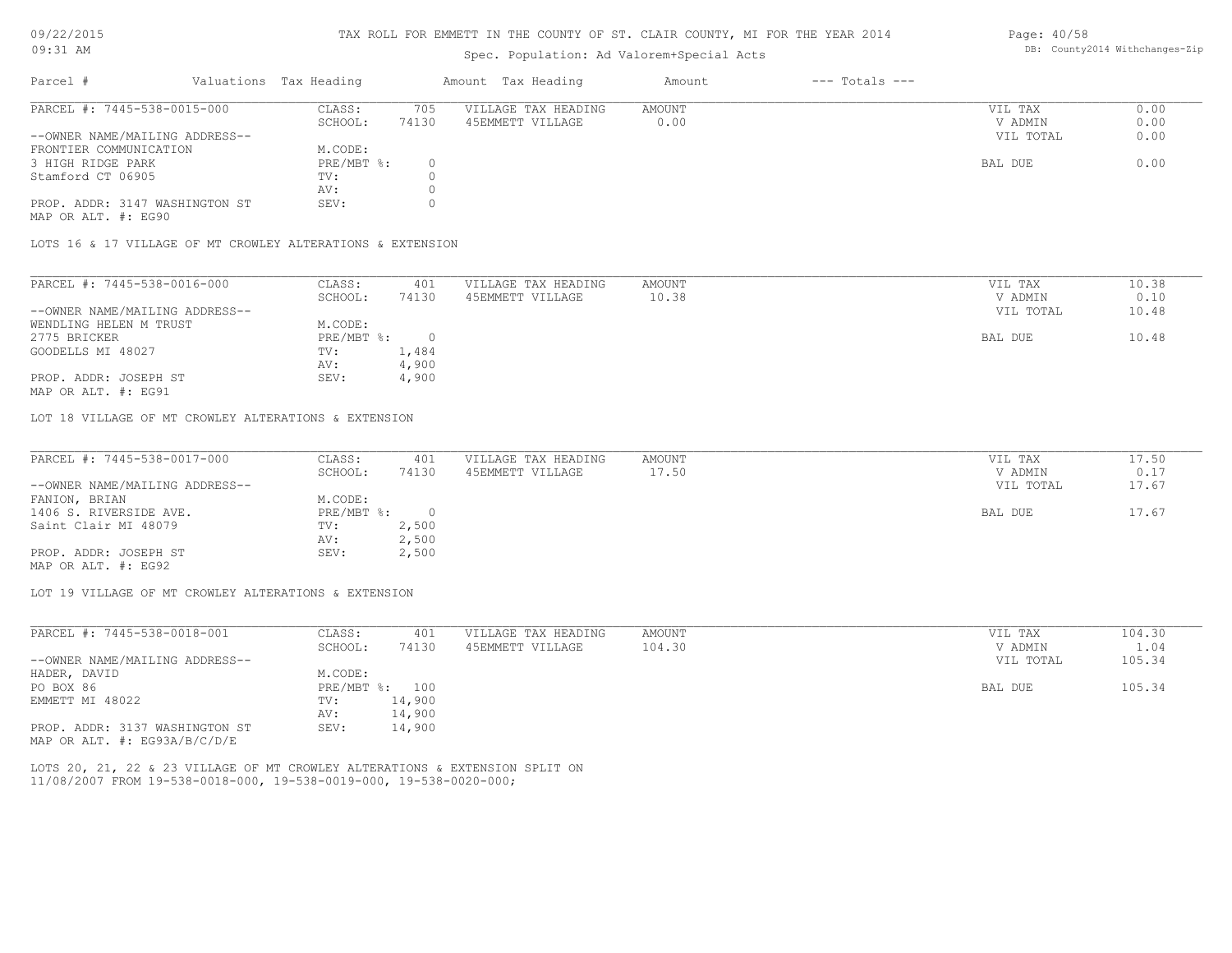# 09/22/2015

#### TAX ROLL FOR EMMETT IN THE COUNTY OF ST. CLAIR COUNTY, MI FOR THE YEAR 2014 Page: 41/58

| 09:31 AM                                                                                                                                                                                                                                                                        |  |                                                 | Spec. Population: Ad Valorem+Special Acts |                                         | DB: County2014 Withchanges-Zip |                    |                      |                   |
|---------------------------------------------------------------------------------------------------------------------------------------------------------------------------------------------------------------------------------------------------------------------------------|--|-------------------------------------------------|-------------------------------------------|-----------------------------------------|--------------------------------|--------------------|----------------------|-------------------|
| Parcel #                                                                                                                                                                                                                                                                        |  | Valuations Tax Heading                          |                                           | Amount Tax Heading                      | Amount                         | $---$ Totals $---$ |                      |                   |
| PARCEL #: 7445-538-0021-000                                                                                                                                                                                                                                                     |  | CLASS:                                          | 401                                       | VILLAGE TAX HEADING                     | AMOUNT                         |                    | VIL TAX              | 16.80             |
|                                                                                                                                                                                                                                                                                 |  | SCHOOL:                                         | 74130                                     | 45EMMETT VILLAGE                        | 16.80                          |                    | V ADMIN              | 0.16              |
| --OWNER NAME/MAILING ADDRESS--                                                                                                                                                                                                                                                  |  |                                                 |                                           |                                         |                                |                    | VIL TOTAL            | 16.96             |
| MILLER THOMAS A.                                                                                                                                                                                                                                                                |  | M.CODE:                                         |                                           |                                         |                                |                    |                      |                   |
| 11736 LAMBS RD                                                                                                                                                                                                                                                                  |  | PRE/MBT %:                                      | $\overline{0}$                            |                                         |                                |                    | BAL DUE              | 16.96             |
| Memphis MI 48041                                                                                                                                                                                                                                                                |  | TV:                                             | 2,400                                     |                                         |                                |                    |                      |                   |
|                                                                                                                                                                                                                                                                                 |  | AV:                                             | 2,400                                     |                                         |                                |                    |                      |                   |
| PROP. ADDR: WASHINGTON ST                                                                                                                                                                                                                                                       |  | SEV:                                            | 2,400                                     |                                         |                                |                    |                      |                   |
| MAP OR ALT. #: EG93F                                                                                                                                                                                                                                                            |  |                                                 |                                           |                                         |                                |                    |                      |                   |
| LOT 24 VILLAGE OF MT CROWLEY ALTERATIONS & EXTENSION                                                                                                                                                                                                                            |  |                                                 |                                           |                                         |                                |                    |                      |                   |
| PARCEL #: 7445-538-0022-001                                                                                                                                                                                                                                                     |  | CLASS:                                          | 401                                       | VILLAGE TAX HEADING                     | AMOUNT                         |                    | VIL TAX              | 224.35            |
|                                                                                                                                                                                                                                                                                 |  | SCHOOL:                                         | 74130                                     | 45EMMETT VILLAGE                        | 224.35                         |                    | V ADMIN              | 2.24              |
| --OWNER NAME/MAILING ADDRESS--                                                                                                                                                                                                                                                  |  |                                                 |                                           |                                         |                                |                    | VIL TOTAL            | 226.59            |
| PRATT ROBERT/KATHLEEN                                                                                                                                                                                                                                                           |  | M.CODE:                                         | OCLTS                                     |                                         |                                |                    |                      |                   |
|                                                                                                                                                                                                                                                                                 |  |                                                 |                                           |                                         |                                |                    |                      | 226.59            |
| 3119 WASHINGTON ST                                                                                                                                                                                                                                                              |  | PRE/MBT %: 100                                  |                                           |                                         |                                |                    | BAL DUE              |                   |
| EMMETT MI 48022                                                                                                                                                                                                                                                                 |  | TV:                                             | 32,050                                    |                                         |                                |                    |                      |                   |
|                                                                                                                                                                                                                                                                                 |  | AV:                                             | 36,400                                    |                                         |                                |                    |                      |                   |
| PROP. ADDR: 3119 WASHINGTON ST<br>MAP OR ALT. #: EG94/95                                                                                                                                                                                                                        |  | SEV:                                            | 36,400                                    |                                         |                                |                    |                      |                   |
| --OWNER NAME/MAILING ADDRESS--<br>KOROTKO MATTHEW/JOAN<br>3207 MAIN ST<br>EMMETT MI 48022<br>PROP. ADDR: 3207 MAIN ST<br>MAP OR ALT. #:<br>LOTS 1, 2, 11 & 12 WATTERS CHILLSONS ADDITION TO THE VILLAGE OF EMMETT SPLIT ON<br>02/01/2007 FROM 19-864-0001-000, 19-864-0005-000; |  | M.CODE:<br>PRE/MBT %: 100<br>TV:<br>AV:<br>SEV: | CAPAC<br>31,400<br>31,400<br>31,400       |                                         |                                |                    | VIL TOTAL<br>BAL DUE | 221.99<br>221.99  |
| PARCEL #: 7445-864-0003-000                                                                                                                                                                                                                                                     |  | CLASS:                                          |                                           |                                         |                                |                    |                      |                   |
|                                                                                                                                                                                                                                                                                 |  | SCHOOL:                                         | 201<br>74130                              | VILLAGE TAX HEADING<br>45EMMETT VILLAGE | AMOUNT<br>1,254.28             |                    | VIL TAX<br>V ADMIN   | 1,254.28<br>12.54 |
| --OWNER NAME/MAILING ADDRESS--                                                                                                                                                                                                                                                  |  |                                                 |                                           |                                         |                                |                    | VIL TOTAL            | 1,266.82          |
| CSB BANK                                                                                                                                                                                                                                                                        |  | M.CODE:                                         |                                           |                                         |                                |                    |                      |                   |
| 206 S MAIN ST                                                                                                                                                                                                                                                                   |  | PRE/MBT %:                                      | $\circ$                                   |                                         |                                |                    | BAL DUE              | 1,266.82          |
| CAPAC MI 48014                                                                                                                                                                                                                                                                  |  | TV:                                             | 179,184                                   |                                         |                                |                    |                      |                   |
|                                                                                                                                                                                                                                                                                 |  |                                                 |                                           |                                         |                                |                    |                      |                   |
|                                                                                                                                                                                                                                                                                 |  | AV: 186,000                                     |                                           |                                         |                                |                    |                      |                   |
| PROP. ADDR: 3177 MAIN ST<br>MAP OR ALT. #: EG99                                                                                                                                                                                                                                 |  | SEV:                                            | 186,000                                   |                                         |                                |                    |                      |                   |
| LOTS 3 TO 10 & LOTS 19 TO 24 WATTERS CHILLSONS ADDITION TO VILLAGE OF EMMETT                                                                                                                                                                                                    |  |                                                 |                                           |                                         |                                |                    |                      |                   |
|                                                                                                                                                                                                                                                                                 |  |                                                 |                                           |                                         |                                |                    |                      |                   |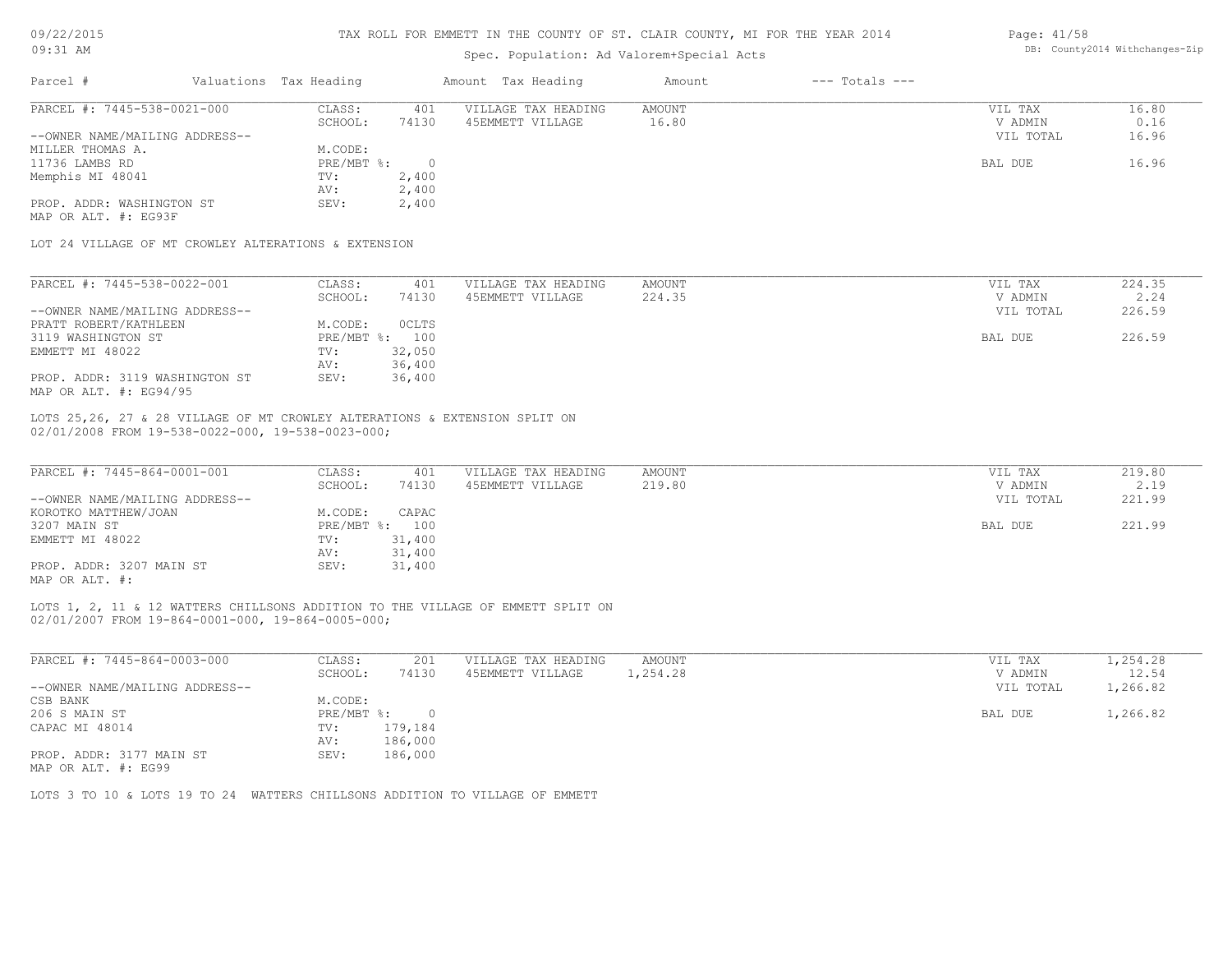09/22/2015 09:31 AM

#### TAX ROLL FOR EMMETT IN THE COUNTY OF ST. CLAIR COUNTY, MI FOR THE YEAR 2014

#### Spec. Population: Ad Valorem+Special

| 09/22/2015 |                         | TAX ROLL FOR EMMETT IN THE COUNTY OF ST. CLAIR COUNTY, MI FOR THE YEAR 2014 |         |                    | Page: $42/58$                  |
|------------|-------------------------|-----------------------------------------------------------------------------|---------|--------------------|--------------------------------|
| 09:31 AM   |                         | Spec. Population: Ad Valorem+Special Acts                                   |         |                    | DB: County2014 Withchanges-Zip |
| Parcel:    | Valuations, Tax Heading | Amount Tax Heading                                                          | Am∩11n† | $---$ Totals $---$ |                                |

| -------                        |                |        |                     |        |           |        |
|--------------------------------|----------------|--------|---------------------|--------|-----------|--------|
| PARCEL #: 7445-864-0006-000    | CLASS:         | 401    | VILLAGE TAX HEADING | AMOUNT | VIL TAX   | 239.40 |
|                                | SCHOOL:        | 74130  | 45EMMETT VILLAGE    | 239.40 | V ADMIN   | 2.39   |
| --OWNER NAME/MAILING ADDRESS-- |                |        |                     |        | VIL TOTAL | 241.79 |
| VERNIER PATRICK/DOROTHY        | M.CODE:        | WFRET  |                     |        |           |        |
| PO BOX 24                      | PRE/MBT %: 100 |        |                     |        | BAL DUE   | 241.79 |
| Emmett MI 48022                | TV:            | 34,200 |                     |        |           |        |
|                                | AV:            | 34,200 |                     |        |           |        |
| PROP. ADDR: 10880 PROSPECT ST  | SEV:           | 34,200 |                     |        |           |        |
| MAP OR ALT. #: EG102           |                |        |                     |        |           |        |

A OWNED AND OCC AS ONE PARCEL N230'E 124.02',TH S8953'23"E 198',TH S230'W 123.64' TO BEG SECTION 36 T7N R14E 0.56 LOTS 13,14 & 15 WATTERS CHILLSON'S ADDITION & BEG AT NE COR LOT 13, TH W 198', TH

| PARCEL #: 7445-864-0007-000         | CLASS:     | 401    | VILLAGE TAX HEADING | AMOUNT | VIL TAX   | 150.50 |
|-------------------------------------|------------|--------|---------------------|--------|-----------|--------|
|                                     | SCHOOL:    | 74130  | 45EMMETT VILLAGE    | 150.50 | V ADMIN   | 1.50   |
| --OWNER NAME/MAILING ADDRESS--      |            |        |                     |        | VIL TOTAL | 152.00 |
| PIERCE D.R/PATRICK R./CECILA M.WARD | M.CODE:    | 00#19  |                     |        |           |        |
| 10895 BRANDON RD                    | PRE/MBT %: |        |                     |        | BAL DUE   | 152.00 |
| EMMETT MI 48022                     | TV:        | 21,500 |                     |        |           |        |
|                                     | AV:        | 21,500 |                     |        |           |        |
| PROP. ADDR: 10890 PROSPECT ST       | SEV:       | 21,500 |                     |        |           |        |
| MAP OR ALT. #: EG103/104            |            |        |                     |        |           |        |

PARCEL T7NR14E WATTERS CHILLSONS ADDITION TO VILLAGE OF EMMETT OWNED & OCCUPIED AS ONE S0\*19'10"W 238.42', TH N89\*16'22"W 132', TH N0\*19'19"E 238.30' TO POB SEC 36 0\*4'13"E 50' & S89\*19'25"E 626.03' FROM W 1/4 COR, TH S89\*19'25"E 132', TH LOTS 16 & 17 & PRT SEC 36 DEXC AS BEG S0\*4'13"W 495', S89\*19'25"E 99', TH N

| PARCEL #: 7445-864-0007-200        | CLASS:     | 401   | VILLAGE TAX HEADING | AMOUNT | VIL TAX   | 30.35 |
|------------------------------------|------------|-------|---------------------|--------|-----------|-------|
|                                    | SCHOOL:    | 74130 | 45EMMETT VILLAGE    | 30.35  | V ADMIN   | 0.30  |
| --OWNER NAME/MAILING ADDRESS--     |            |       |                     |        | VIL TOTAL | 30.65 |
| PIERCE D.R./CECILIA WARD/PAT TRUST | M.CODE:    | 00#19 |                     |        |           |       |
| 10895 BRANDON RD                   | PRE/MBT %: |       |                     |        | BAL DUE   | 30.65 |
| EMMETT MI 48022                    | TV:        | 4,337 |                     |        |           |       |
|                                    | AV:        | 6,000 |                     |        |           |       |
| PROP. ADDR: PROSPECT ST            | SEV:       | 6,000 |                     |        |           |       |
| MAP OR ALT. #: EG104               |            |       |                     |        |           |       |

EMMETT OWNED & OCCUPIED AS ONE PARCEL. TH N0\*19'10"E 279.50' TO POB. SECT 36 T7N R14E WATTERS CILLSON'S ADD TO VILAGE OF S0\*19'10"W 238.3', TH N89\*16'22"W 66'; TH S0\*19'10"W 41.25', TH N89\*19'25"W 104', N0\*4'13"E 50', & S89\*19'25"E 456.03' FROM W 1/4 COR, TH S89\*19'25"E 170', TH PRT LOTS 18 & 30 & PRT SEC 36 DESC AS BEG S0\*4'13"W 495', S89\*19'25"E 99',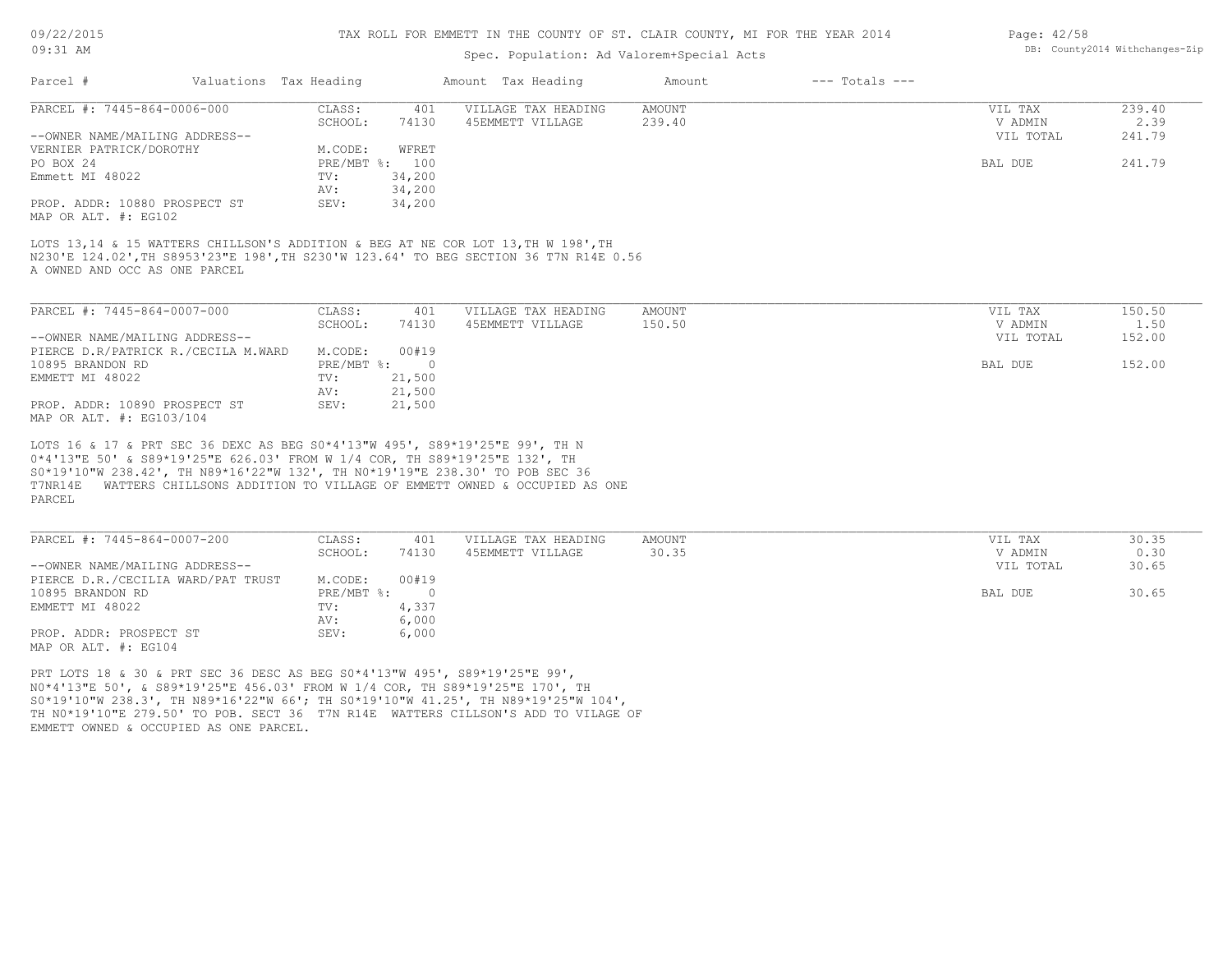### Spec. Population: Ad Valorem+Special Acts

| Parcel #<br>Valuations Tax Heading                                                                                                                                         |                            | Amount Tax Heading  | Amount          | $---$ Totals $---$ |           |       |
|----------------------------------------------------------------------------------------------------------------------------------------------------------------------------|----------------------------|---------------------|-----------------|--------------------|-----------|-------|
| PARCEL #: 7445-864-0008-000                                                                                                                                                | CLASS:<br>401              | VILLAGE TAX HEADING | <b>AMOUNT</b>   |                    | VIL TAX   | 30.32 |
|                                                                                                                                                                            | SCHOOL:<br>74130           | 45EMMETT VILLAGE    | 30.32           |                    | V ADMIN   | 0.30  |
| --OWNER NAME/MAILING ADDRESS--                                                                                                                                             |                            |                     |                 |                    | VIL TOTAL | 30.62 |
| PIERCE DENNIS/CECILIA/PATRICK TRUST                                                                                                                                        | M.CODE:<br>00#19           |                     |                 |                    |           |       |
| 10895 BRANDON RD                                                                                                                                                           | PRE/MBT %:<br>100          |                     |                 |                    | BAL DUE   | 30.62 |
| EMMETT MI 48022                                                                                                                                                            | 4,332<br>TV:               |                     |                 |                    |           |       |
|                                                                                                                                                                            | 6,300<br>AV:               |                     |                 |                    |           |       |
| PROP. ADDR: 10900 PROSPECT ST                                                                                                                                              | 6,300<br>SEV:              |                     |                 |                    |           |       |
| MAP OR ALT. #: EG116/120                                                                                                                                                   |                            |                     |                 |                    |           |       |
| 213.81', TH NO*4'13"E 229.5' TO POB WATTERS CHILLSON'S ADDITION TO VILLAGE OF<br>EMMETT ' SEC 36 T7N R14E OWNED & OCC AS 1 PARCEL                                          |                            |                     |                 |                    |           |       |
| PARCEL #: 7445-864-0008-200                                                                                                                                                | CLASS:<br>401              | VILLAGE TAX HEADING | <b>AMOUNT</b>   |                    | VIL TAX   | 30.32 |
|                                                                                                                                                                            | 74130<br>SCHOOL:           | 45EMMETT VILLAGE    | 30.32           |                    | V ADMIN   | 0.30  |
| --OWNER NAME/MAILING ADDRESS--                                                                                                                                             |                            |                     |                 |                    | VIL TOTAL | 30.62 |
| PIERCE DENNIS/CECILIA/PATRICK TRUST                                                                                                                                        | 00#19<br>M.CODE:           |                     |                 |                    |           |       |
| 10895 BRANDON RD                                                                                                                                                           | PRE/MBT %:<br>$\bigcirc$   |                     |                 |                    | BAL DUE   | 30.62 |
| EMMETT MI 48022                                                                                                                                                            | 4,332<br>TV:               |                     |                 |                    |           |       |
|                                                                                                                                                                            | 6,100<br>AV:               |                     |                 |                    |           |       |
| PROP. ADDR: PROSPECT ST                                                                                                                                                    | 6,100<br>SEV:              |                     |                 |                    |           |       |
| MAP OR ALT. #: EG117                                                                                                                                                       |                            |                     |                 |                    |           |       |
|                                                                                                                                                                            |                            |                     |                 |                    |           |       |
| PRT LOT 30 & PRT SEC 36 DESC AS BEG S0*4'13"W 495', S89*19'25"E 99', N0*4'13"E 50',<br>& S89*19'25"E 116.03' FROM W 1/4 COR, TH S89*19'25"E 170', TH S0*19'10"W 279.5', TH |                            |                     |                 |                    |           |       |
|                                                                                                                                                                            |                            |                     |                 |                    |           |       |
| N89*19'25"W 170'; TH N0*19'10"E 279.5' TO POB. SECT 36 T7N R14E WATTERS CHILLSON'S<br>ADD TO VILAGE OF EMMETT OWNED & OCCUPIED AS ONE PARCEL.                              |                            |                     |                 |                    |           |       |
|                                                                                                                                                                            |                            |                     |                 |                    |           |       |
| PARCEL #: 7445-864-0008-400                                                                                                                                                | 401                        | VILLAGE TAX HEADING |                 |                    | VIL TAX   | 30.32 |
|                                                                                                                                                                            | CLASS:<br>74130<br>SCHOOL: | 45EMMETT VILLAGE    | AMOUNT<br>30.32 |                    | V ADMIN   | 0.30  |
|                                                                                                                                                                            |                            |                     |                 |                    |           |       |

| --OWNER NAME/MAILING ADDRESS-- |              |        | VIL TOTAL | 30.62 |
|--------------------------------|--------------|--------|-----------|-------|
| PIERCE CECILIA M.WARD TRUST    | M.CODE:      | 00#19  |           |       |
| 10895 BRANDON RD               | $PRE/MBT$ %: | $\cap$ | BAL DUE   | 30.62 |
| EMMETT MI 48022                | TV:          | 4,332  |           |       |
|                                | AV:          | 6,100  |           |       |
| PROP. ADDR: PROSPECT ST        | SEV:         | 6,100  |           |       |
| MAP OR ALT. #: EG116           |              |        |           |       |

CHILLSON'S ADD TO VILAGE OF EMMETT OWNED & OCCUPIED AS ONE PARCEL. N89\*16'25"W 170'; TH N0\*19'10"E 279.50' TO POB. SECT 36 T7N R14E WATTERS & S89\*19'25"E 286.03' FROM W 1/4 COR, TH S89\*19'25"E 170', TH S0\*19'10"W 279.5', TH PRT LOT 30 & PRT SEC 36 DESC AS BEG S0\*4'13"W 495', S89\*19'25"E 99', N0\*4'13"E 50',

| PARCEL #: 7445-864-0013-000    | CLASS:     | 401   | VILLAGE TAX HEADING | AMOUNT | VIL TAX   | 16.60 |
|--------------------------------|------------|-------|---------------------|--------|-----------|-------|
|                                | SCHOOL:    | 74130 | 45EMMETT VILLAGE    | 16.60  | V ADMIN   | 0.16  |
| --OWNER NAME/MAILING ADDRESS-- |            |       |                     |        | VIL TOTAL | 16.76 |
| HOFMAN CARL A                  | M.CODE:    | REETS |                     |        |           |       |
| P.O. BOX 73                    | PRE/MBT %: |       |                     |        | BAL DUE   | 16.76 |
| EMMETT MI 48022                | TV:        | 2,372 |                     |        |           |       |
|                                | AV:        | 3,700 |                     |        |           |       |
| PROP. ADDR: MARY ST            | SEV:       | 3,700 |                     |        |           |       |
| MAP OR ALT. #: EG107/109       |            |       |                     |        |           |       |

LOT 25 WATTERS CHILLSONS ADDITION TO VILLAGE OF EMMETT

Page: 43/58 DB: County2014 Withchanges-Zip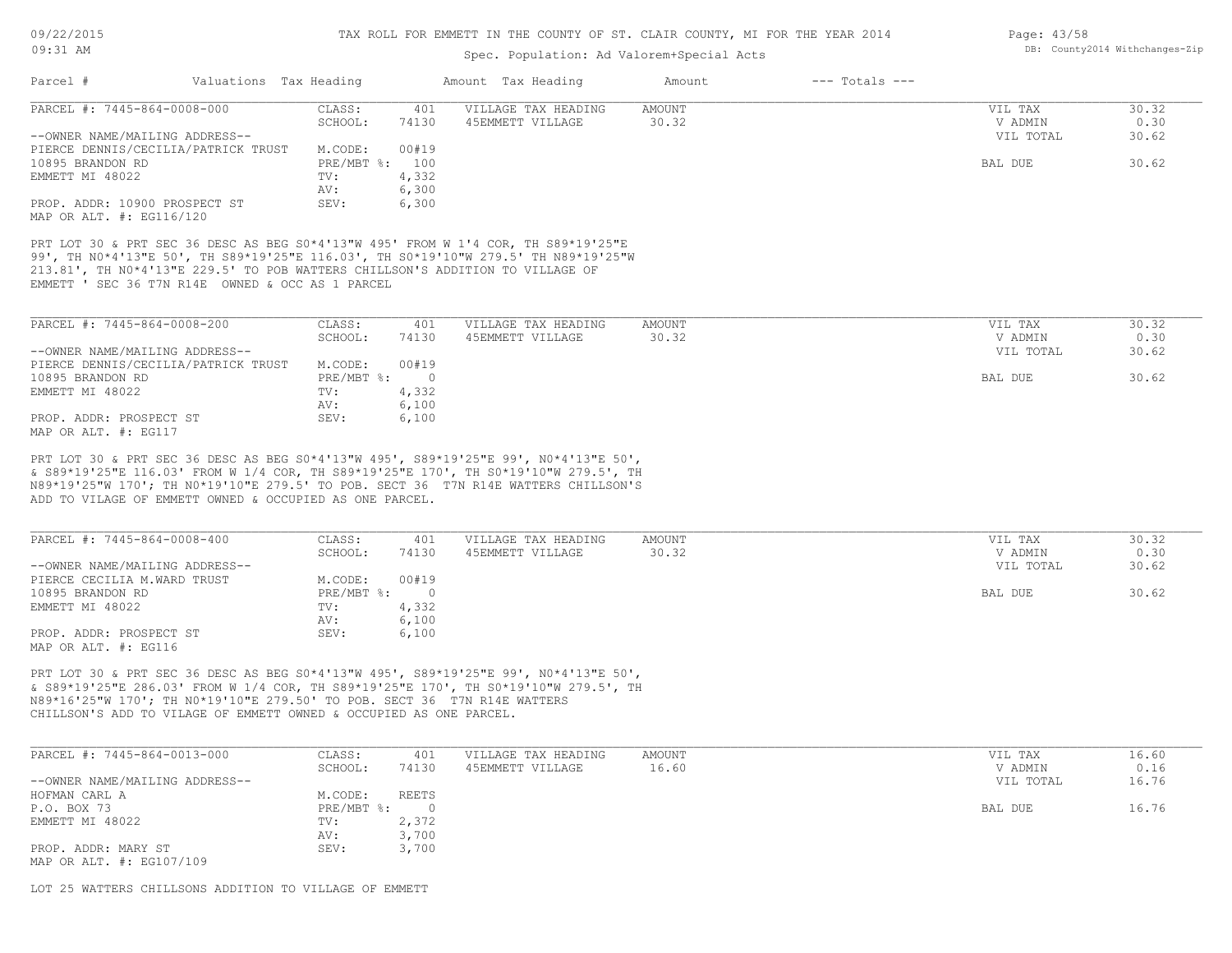| 09/22/2015 |  |
|------------|--|
|------------|--|

| $09:31$ AM                                                                    |                        |                | Spec. Population: Ad Valorem+Special Acts                                          |               |                    |           | DB: County2014 Withchanges-Zip |
|-------------------------------------------------------------------------------|------------------------|----------------|------------------------------------------------------------------------------------|---------------|--------------------|-----------|--------------------------------|
| Parcel #                                                                      | Valuations Tax Heading |                | Amount Tax Heading                                                                 | Amount        | $---$ Totals $---$ |           |                                |
| PARCEL #: 7445-864-0014-000                                                   | CLASS:                 | 401            | VILLAGE TAX HEADING                                                                | AMOUNT        |                    | VIL TAX   | 95.20                          |
|                                                                               | SCHOOL:                | 74130          | 45EMMETT VILLAGE                                                                   | 95.20         |                    | V ADMIN   | 0.95                           |
| --OWNER NAME/MAILING ADDRESS--                                                |                        |                |                                                                                    |               |                    | VIL TOTAL | 96.15                          |
| HOFMAN CARL A                                                                 | M.CODE:                | REETS          |                                                                                    |               |                    |           |                                |
| P.O. 73                                                                       | PRE/MBT %:             | $\circ$        |                                                                                    |               |                    | BAL DUE   | 96.15                          |
| EMMETT MI 48022                                                               | TV:                    | 13,600         |                                                                                    |               |                    |           |                                |
|                                                                               | AV:                    | 13,600         |                                                                                    |               |                    |           |                                |
| PROP. ADDR: 10888 MARY ST                                                     | SEV:                   | 13,600         |                                                                                    |               |                    |           |                                |
| MAP OR ALT. #: EG110                                                          |                        |                |                                                                                    |               |                    |           |                                |
| LOT 26 WATTERS CHILLSONS ADDITION TO VILLAGE OF EMMETT                        |                        |                |                                                                                    |               |                    |           |                                |
| PARCEL #: 7445-864-0015-001                                                   | CLASS:                 | 401            | VILLAGE TAX HEADING                                                                | <b>AMOUNT</b> |                    | VIL TAX   | 25.31                          |
|                                                                               |                        |                |                                                                                    |               |                    |           |                                |
|                                                                               | SCHOOL:                | 74130          | 45EMMETT VILLAGE                                                                   | 25.31         |                    | V ADMIN   | 0.25                           |
| --OWNER NAME/MAILING ADDRESS--                                                |                        |                |                                                                                    |               |                    | VIL TOTAL | 25.56                          |
| MCGUIRE JEAN M.TRUST                                                          | M.CODE:                |                |                                                                                    |               |                    |           |                                |
| P.O. BOX 56                                                                   | $PRE/MBT$ $\div$       | $\circ$        |                                                                                    |               |                    | BAL DUE   | 25.56                          |
| GOODELLS MI 48027                                                             | TV:                    | 3,616          |                                                                                    |               |                    |           |                                |
|                                                                               | AV:                    | 19,200         |                                                                                    |               |                    |           |                                |
| PROP. ADDR: 10894 MARY ST<br>MAP OR ALT. #: EG111/112                         | SEV:                   | 19,200         |                                                                                    |               |                    |           |                                |
| PARCEL #: 7445-864-0017-000                                                   | CLASS:                 | 401            | VILLAGE TAX HEADING                                                                | AMOUNT        |                    | VIL TAX   | 210.51                         |
|                                                                               | SCHOOL:                | 74130          | 45EMMETT VILLAGE                                                                   | 210.51        |                    | V ADMIN   | 2.10                           |
| --OWNER NAME/MAILING ADDRESS--                                                |                        |                |                                                                                    |               |                    | VIL TOTAL | 212.61                         |
| DOUTRY IRENE                                                                  | M.CODE:                | <b>DEBOR</b>   |                                                                                    |               |                    |           |                                |
| 240 DEER PARKS                                                                |                        | PRE/MBT %: 100 |                                                                                    |               |                    | BAL DUE   | 212.61                         |
| Capac MI 48014                                                                | TV:                    | 30,073         |                                                                                    |               |                    |           |                                |
|                                                                               | AV:                    | 32,000         |                                                                                    |               |                    |           |                                |
| PROP. ADDR: 3195 2ND ST                                                       | SEV:                   | 32,000         |                                                                                    |               |                    |           |                                |
| MAP OR ALT. #: EG113                                                          |                        |                |                                                                                    |               |                    |           |                                |
| ADDITION TO VILLAGE OF EMMETT 2.492 A                                         |                        |                | S8.25 FT OF LOT 30 & LOT 29 EXC THE E 11 RDS OF S 5 RDS THEREOF. WATTERS CHILLSONS |               |                    |           |                                |
|                                                                               |                        |                |                                                                                    |               |                    |           |                                |
| PARCEL #: 7445-864-0018-000                                                   | CLASS:                 | 401            | VILLAGE TAX HEADING                                                                | <b>AMOUNT</b> |                    | VIL TAX   | 193.20                         |
|                                                                               | SCHOOL:                | 74130          | 45EMMETT VILLAGE                                                                   | 193.20        |                    | V ADMIN   | 1.93                           |
| --OWNER NAME/MAILING ADDRESS--                                                |                        |                |                                                                                    |               |                    | VIL TOTAL | 195.13                         |
| BENDER, TIMOTHY/MARSIE                                                        | M.CODE:                |                |                                                                                    |               |                    |           |                                |
| 4137 MAPLE ST.                                                                | PRE/MBT %:             | $\circ$        |                                                                                    |               |                    | BAL DUE   | 195.13                         |
| Brown City MI 48416                                                           | TV:                    | 27,600         |                                                                                    |               |                    |           |                                |
|                                                                               | AV:                    | 27,600         |                                                                                    |               |                    |           |                                |
| PROP. ADDR: 3187 2ND ST<br>MAP OR ALT. #: EG114/115                           | SEV:                   | 27,600         |                                                                                    |               |                    |           |                                |
| THE E 11 RDS OF LOT 29 EXC THE N 5 RDS THEREOF. WATTERS CHILLSONS ADDITION TO |                        |                |                                                                                    |               |                    |           |                                |
| VILLAGE OF EMMETT                                                             |                        |                |                                                                                    |               |                    |           |                                |
|                                                                               |                        |                |                                                                                    |               |                    |           |                                |
|                                                                               |                        |                |                                                                                    |               |                    |           |                                |
|                                                                               |                        |                |                                                                                    |               |                    |           |                                |
|                                                                               |                        |                |                                                                                    |               |                    |           |                                |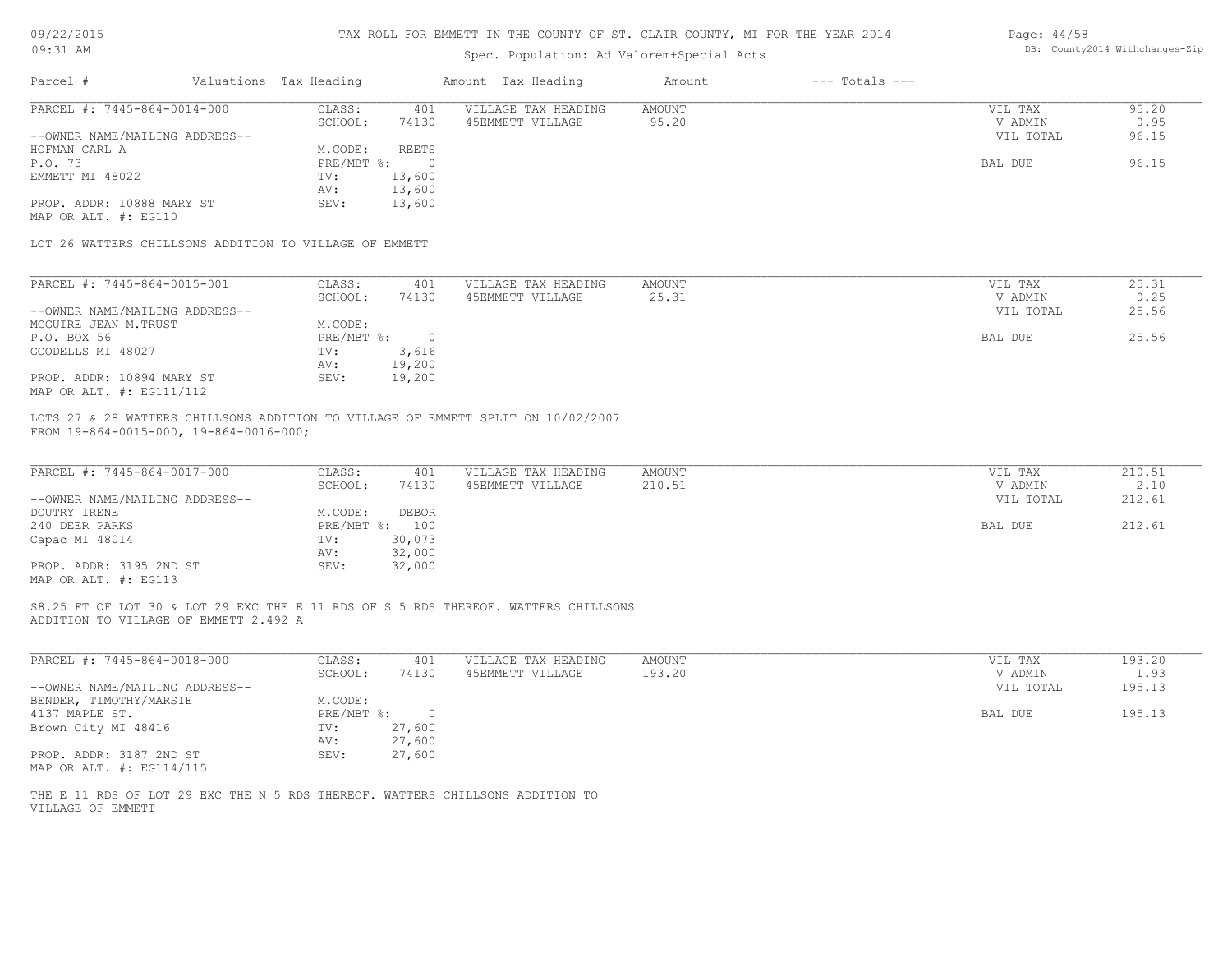# 09/22/2015

#### TAX ROLL FOR EMMETT IN THE COUNTY OF ST. CLAIR COUNTY, MI FOR THE YEAR 2014 Page: 45/58

| $09:31$ AM                                                                          |                                                             | Spec. Population: Ad Valorem+Special Acts |                         |                    |                                 | DB: County2014 Withchanges-Zip |
|-------------------------------------------------------------------------------------|-------------------------------------------------------------|-------------------------------------------|-------------------------|--------------------|---------------------------------|--------------------------------|
| Parcel #                                                                            | Valuations Tax Heading                                      | Amount Tax Heading                        | Amount                  | $---$ Totals $---$ |                                 |                                |
| PARCEL #: 7445-870-0001-000<br>--OWNER NAME/MAILING ADDRESS--<br>KEEGAN JAMES/NANCY | CLASS:<br>401<br>SCHOOL:<br>74130<br>000#9<br>M.CODE:       | VILLAGE TAX HEADING<br>45EMMETT VILLAGE   | AMOUNT<br>9.80          |                    | VIL TAX<br>V ADMIN<br>VIL TOTAL | 9.80<br>0.09<br>9.89           |
| 3516 EMMETT RD<br>EMMETT MI 48022<br>PROP. ADDR: EMMETT RD                          | PRE/MBT %:<br>1,400<br>TV:<br>1,400<br>AV:<br>SEV:<br>1,400 | $\circ$                                   |                         |                    | BAL DUE                         | 9.89                           |
| MAP OR ALT. #: EG121<br>LOT 1 MARTIN F WEIR SUBDIVISION                             |                                                             |                                           |                         |                    |                                 |                                |
| PARCEL #: 7445-870-0002-000                                                         | CLASS:<br>401<br>SCHOOL:<br>74130                           | VILLAGE TAX HEADING<br>45EMMETT VILLAGE   | AMOUNT<br>150.50        |                    | VIL TAX<br>V ADMIN              | 150.50<br>1.50                 |
| --OWNER NAME/MAILING ADDRESS--<br>WELSH WILLIAM L/LAURA K                           | M.CODE:<br>OLERC                                            |                                           |                         |                    | VIL TOTAL                       | 152.00                         |
| 3427 EMMETT RD<br>EMMETT MI 48022-4516                                              | PRE/MBT %: 100<br>21,500<br>TV:<br>21,500<br>AV:<br>SEV:    |                                           |                         |                    | BAL DUE                         | 152.00                         |
| PROP. ADDR: 3427 EMMETT RD<br>MAP OR ALT. #: EG122                                  | 21,500                                                      |                                           |                         |                    |                                 |                                |
| LOT 2 MARTIN F WEIR SUBDIVISION                                                     |                                                             |                                           |                         |                    |                                 |                                |
| PARCEL #: 7445-870-0003-000                                                         | CLASS:<br>401<br>SCHOOL:<br>74130                           | VILLAGE TAX HEADING<br>45EMMETT VILLAGE   | <b>AMOUNT</b><br>221.20 |                    | VIL TAX<br>V ADMIN              | 221.20<br>2.21                 |
| --OWNER NAME/MAILING ADDRESS--<br>BETHWAY IRENE ET-AL                               | M.CODE:                                                     |                                           |                         |                    | VIL TOTAL                       | 223.41                         |
| 3423 EMMETT RD<br>EMMETT MI 48022-4516                                              | PRE/MBT %: 100<br>31,600<br>TV:<br>31,600<br>AV:            |                                           |                         |                    | BAL DUE                         | 223.41                         |
| PROP. ADDR: 3423 EMMETT RD<br>MAP OR ALT. #: EG123                                  | SEV:<br>31,600                                              |                                           |                         |                    |                                 |                                |
| LOT 3 MARTIN F WEIR SUBDIVISION                                                     |                                                             |                                           |                         |                    |                                 |                                |
| PARCEL #: 7445-870-0004-000                                                         | CLASS:<br>401<br>SCHOOL:<br>74130                           | VILLAGE TAX HEADING<br>45EMMETT VILLAGE   | AMOUNT<br>247.10        |                    | VIL TAX<br>V ADMIN              | 247.10<br>2.47                 |
| --OWNER NAME/MAILING ADDRESS--<br>FOX BRIAN/MATHEWS JENNIFER                        | M.CODE:<br>OCLTS                                            |                                           |                         |                    | VIL TOTAL                       | 249.57                         |
| 4425 KILGORE RD<br>Avoca MI 48006-3820                                              | $PRE/MBT$ $\div$<br>35,300<br>TV:<br>35,300<br>AV:          | $\circ$                                   |                         |                    | BAL DUE                         | 249.57                         |
| PROP. ADDR: 3419 EMMETT RD<br>MAP OR ALT. #: EG124                                  | 35,300<br>SEV:                                              |                                           |                         |                    |                                 |                                |
| LOT 4 MARTIN F WEIR SUBDIVISION                                                     |                                                             |                                           |                         |                    |                                 |                                |
|                                                                                     |                                                             |                                           |                         |                    |                                 |                                |
|                                                                                     |                                                             |                                           |                         |                    |                                 |                                |
|                                                                                     |                                                             |                                           |                         |                    |                                 |                                |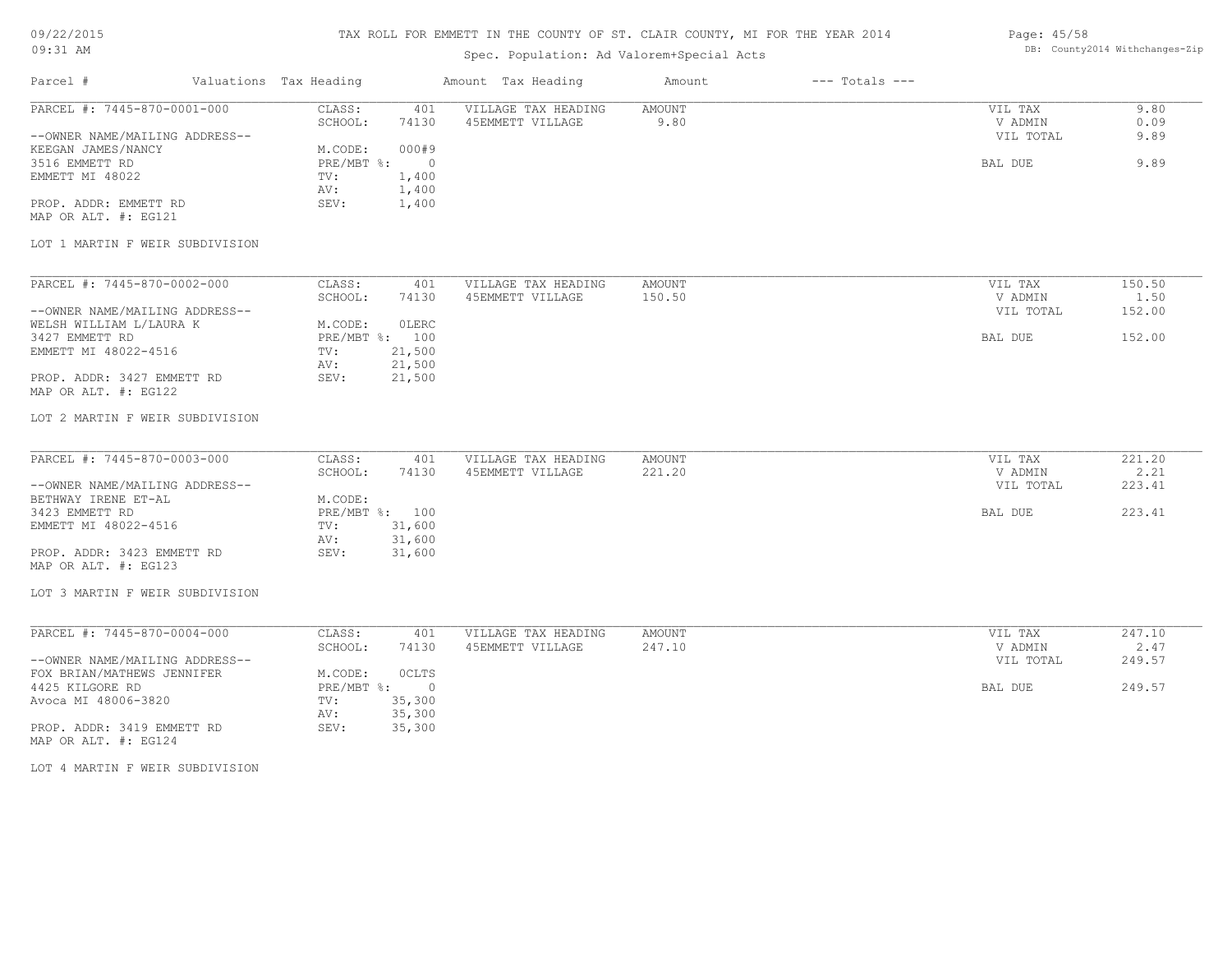### 09/22/2015 09:31 AM

### TAX ROLL FOR EMMETT IN THE COUNTY OF ST. CLAIR COUNTY, MI FOR THE YEAR 2014

## Spec. Population: Ad Valorem+Special Acts

#### Page: 46/58 DB: County2014 Withchanges-Zip

| Parcel #                       | Valuations Tax Heading |                | Amount Tax Heading  | Amount | $---$ Totals $---$ |           |        |
|--------------------------------|------------------------|----------------|---------------------|--------|--------------------|-----------|--------|
| PARCEL #: 7445-870-0005-000    | CLASS:                 | 401            | VILLAGE TAX HEADING | AMOUNT |                    | VIL TAX   | 198.10 |
|                                | SCHOOL:                | 74130          | 45EMMETT VILLAGE    | 198.10 |                    | V ADMIN   | 1.98   |
| --OWNER NAME/MAILING ADDRESS-- |                        |                |                     |        |                    | VIL TOTAL | 200.08 |
| MC CARTY PATRICK/EVELYN        | M.CODE:                | CAPAC          |                     |        |                    |           |        |
| 3415 EMMETT RD                 |                        | PRE/MBT %: 100 |                     |        |                    | BAL DUE   | 200.08 |
| EMMETT MI 48022-4516           | TV:                    | 28,300         |                     |        |                    |           |        |
|                                | AV:                    | 28,300         |                     |        |                    |           |        |
| PROP. ADDR: 3415 EMMETT RD     | SEV:                   | 28,300         |                     |        |                    |           |        |
| MAP OR ALT. #: EG125           |                        |                |                     |        |                    |           |        |

#### LOT 5 MARTIN F WEIR SUBDIVISION

| PARCEL #: 7445-870-0006-001    | CLASS:     | 401    | VILLAGE TAX HEADING | AMOUNT | VIL TAX   | 354.90 |
|--------------------------------|------------|--------|---------------------|--------|-----------|--------|
|                                | SCHOOL:    | 74130  | 45EMMETT VILLAGE    | 354.90 | V ADMIN   | 3.54   |
| --OWNER NAME/MAILING ADDRESS-- |            |        |                     |        | VIL TOTAL | 358.44 |
| SCHADE VIRGINIA                | M.CODE:    |        |                     |        |           |        |
| 3395 EMMETT RD                 | PRE/MBT %: | 100    |                     |        | BAL DUE   | 358.44 |
| EMMETT MI 48022                | TV:        | 50,700 |                     |        |           |        |
|                                | AV:        | 50,700 |                     |        |           |        |
| PROP. ADDR: 3395 EMMETT RD     | SEV:       | 50,700 |                     |        |           |        |
| MAP OR ALT. #: EG126/127       |            |        |                     |        |           |        |

19-870-0007-000; LOT 6 & LOT 7 MARTIN F WEIR SUBDIVISION SPLIT ON 07/24/2007 FROM 19-870-0006-000,

| PARCEL #: 7445-870-0009-001    | CLASS:  | 401            | VILLAGE TAX HEADING | AMOUNT | VIL TAX   | 256.90 |
|--------------------------------|---------|----------------|---------------------|--------|-----------|--------|
|                                | SCHOOL: | 74130          | 45EMMETT VILLAGE    | 256.90 | V ADMIN   | 2.56   |
| --OWNER NAME/MAILING ADDRESS-- |         |                |                     |        | VIL TOTAL | 259.46 |
| CHENCHICK DANIEL J.            | M.CODE: |                |                     |        |           |        |
| 3379 EMMETT RD                 |         | PRE/MBT %: 100 |                     |        | BAL DUE   | 259.46 |
| EMMETT MI 48022                | TV:     | 36,700         |                     |        |           |        |
|                                | AV:     | 36,700         |                     |        |           |        |
| PROP. ADDR: 3379 EMMETT RD     | SEV:    | 36,700         |                     |        |           |        |
| MAP OR ALT. #: EG128/129/130   |         |                |                     |        |           |        |

#### 19-870-0008-000, 19-870-0010-000; LOTS 8, 9 & 10 MARTIN F WEIR SUBDIVISION SPLIT ON 11/08/2007 FROM 19-870-0009-000,

| PARCEL #: 7445-870-0011-000    | CLASS:     | 401    | VILLAGE TAX HEADING | AMOUNT | VIL TAX   | 214.20 |
|--------------------------------|------------|--------|---------------------|--------|-----------|--------|
|                                | SCHOOL:    | 74130  | 45EMMETT VILLAGE    | 214.20 | V ADMIN   | 2.14   |
| --OWNER NAME/MAILING ADDRESS-- |            |        |                     |        | VIL TOTAL | 216.34 |
| HULL JAMES                     | M.CODE:    |        |                     |        |           |        |
| 11933 BRYCE RD                 | PRE/MBT %: |        |                     |        | BAL DUE   | 216.34 |
| EMMETT MI 48022                | TV:        | 30,600 |                     |        |           |        |
|                                | AV:        | 30,600 |                     |        |           |        |
| PROP. ADDR: 3365 EMMETT RD     | SEV:       | 30,600 |                     |        |           |        |
| MAP OR ALT. #: EG131           |            |        |                     |        |           |        |

LOT 11 MARTIN F WEIR SUBDIVISION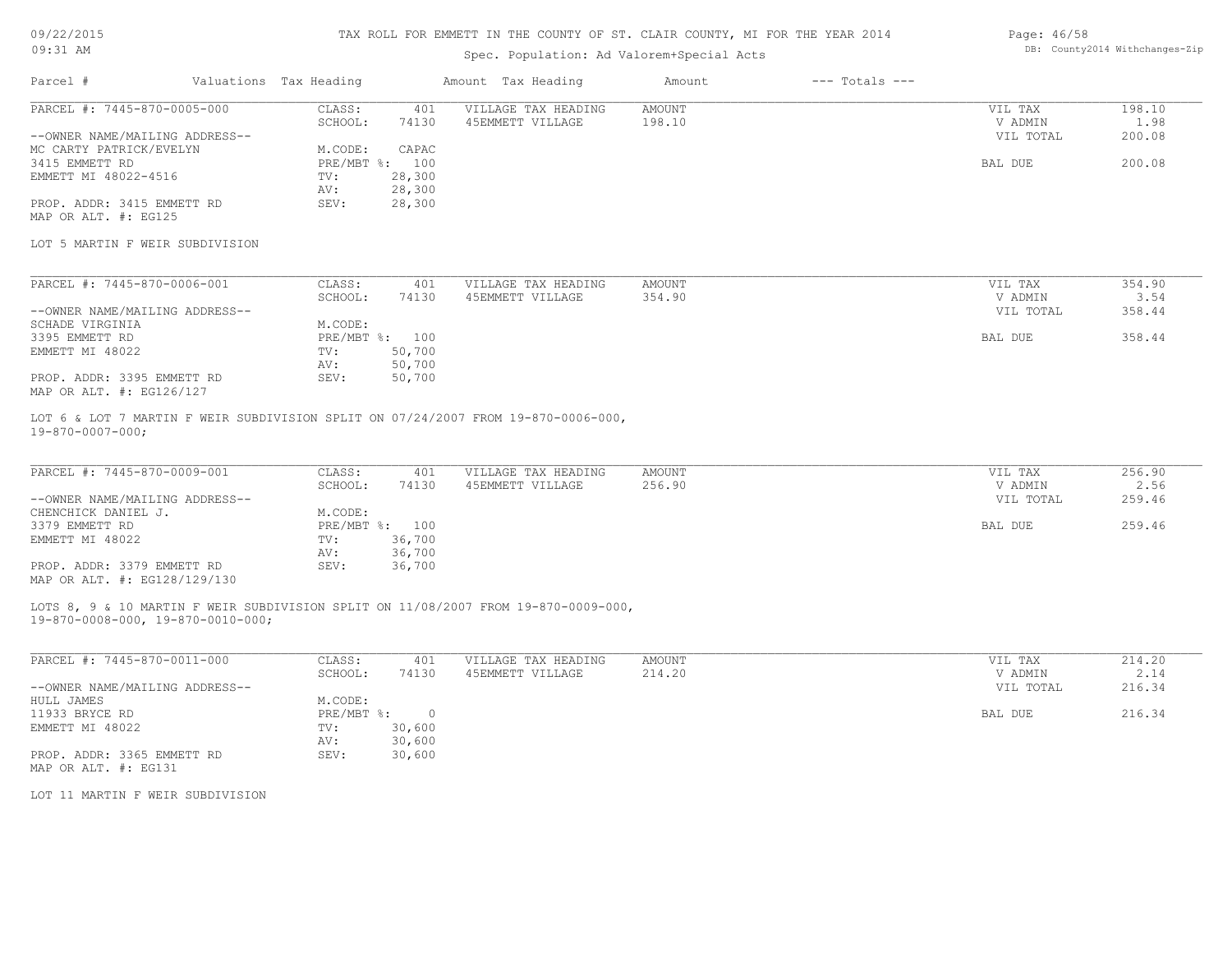# 09/22/2015

09:31 AM

## TAX ROLL FOR EMMETT IN THE COUNTY OF ST. CLAIR COUNTY, MI FOR THE YEAR 2014

## Spec. Population: Ad Valorem+Special Acts

| Page: 47/58 |                                |
|-------------|--------------------------------|
|             | DB: County2014 Withchanges-Zip |

| Parcel #                       |  | Valuations Tax Heading |        | Amount Tax Heading  | Amount | $---$ Totals $---$ |           |        |
|--------------------------------|--|------------------------|--------|---------------------|--------|--------------------|-----------|--------|
| PARCEL #: 7445-870-0012-000    |  | CLASS:                 | 401    | VILLAGE TAX HEADING | AMOUNT |                    | VIL TAX   | 147.70 |
|                                |  | SCHOOL:                | 74130  | 45EMMETT VILLAGE    | 147.70 |                    | V ADMIN   | 1.47   |
| --OWNER NAME/MAILING ADDRESS-- |  |                        |        |                     |        |                    | VIL TOTAL | 149.17 |
| SPIEGEL WILLIAM/JOANN          |  | M.CODE:                |        |                     |        |                    |           |        |
| PO BOX 7                       |  | PRE/MBT %: 100         |        |                     |        |                    | BAL DUE   | 149.17 |
| 3359 EMMETT RD                 |  | TV:                    | 21,100 |                     |        |                    |           |        |
| EMMETT MI 48022                |  | AV:                    | 21,100 |                     |        |                    |           |        |
|                                |  | SEV:                   | 21,100 |                     |        |                    |           |        |
| PROP. ADDR: 3359 EMMETT RD     |  |                        |        |                     |        |                    |           |        |

MAP OR ALT. #: EG132

## LOT 12 MARTIN F WEIR SUBDIVISION

| PARCEL #: 7445-870-0013-001      | CLASS:     | 401   | VILLAGE TAX HEADING | AMOUNT | VIL TAX   | 36.97 |
|----------------------------------|------------|-------|---------------------|--------|-----------|-------|
|                                  | SCHOOL:    | 74130 | 45EMMETT VILLAGE    | 36.97  | V ADMIN   | 0.36  |
| --OWNER NAME/MAILING ADDRESS--   |            |       |                     |        | VIL TOTAL | 37.33 |
| MCINTYRE DENNIS/WEBB MICHAEL     | M.CODE:    |       |                     |        |           |       |
| 1217 ALLEN RD                    | PRE/MBT %: |       |                     |        | BAL DUE   | 37.33 |
| SMITHS CREEK MI 48074            | TV:        | 5,282 |                     |        |           |       |
|                                  | AV:        | 6,200 |                     |        |           |       |
| PROP. ADDR: DUNNIGAN RD          | SEV:       | 6,200 |                     |        |           |       |
| MAP OR ALT. #: EG133/134/135/136 |            |       |                     |        |           |       |

LOT 13,14,15, & 16 MARTIN F WEIR SUBDIVISION

| PARCEL #: 7445-870-0017-000    | CLASS:       | 401   | VILLAGE TAX HEADING | AMOUNT | VIL TAX   | 8.40 |
|--------------------------------|--------------|-------|---------------------|--------|-----------|------|
|                                | SCHOOL:      | 74130 | 45EMMETT VILLAGE    | 8.40   | V ADMIN   | 0.08 |
| --OWNER NAME/MAILING ADDRESS-- |              |       |                     |        | VIL TOTAL | 8.48 |
| NEUMANN DONALD J./DONNA        | M.CODE:      | 00#34 |                     |        |           |      |
| 5575 GLEASON RD                | $PRE/MBT$ %: |       |                     |        | BAL DUE   | 8.48 |
| EMMETT MI 48022                | TV:          | 1,200 |                     |        |           |      |
|                                | AV:          | 1,200 |                     |        |           |      |
| PROP. ADDR: EMMETT RD          | SEV:         | 1,200 |                     |        |           |      |
| MAP OR ALT. #: EG137           |              |       |                     |        |           |      |

# LOT 17 MARTIN F WEIR SUBDIVISION

| PARCEL #: 7445-870-0017-500    | CLASS:     | 401   | VILLAGE TAX HEADING | AMOUNT |         | VIL TAX   | 28.70 |
|--------------------------------|------------|-------|---------------------|--------|---------|-----------|-------|
|                                | SCHOOL:    | 74130 | 45EMMETT VILLAGE    | 28.70  |         | V ADMIN   | 0.28  |
| --OWNER NAME/MAILING ADDRESS-- |            |       |                     |        |         | VIL TOTAL | 28.98 |
| NEUMANN DONALD/DONNA           | M.CODE:    | 00#34 |                     |        |         |           |       |
| 5575 GLEASON RD                | PRE/MBT %: |       |                     |        | BAL DUE |           | 28.98 |
| Emmett MI 48022                | TV:        | 4,100 |                     |        |         |           |       |
|                                | AV:        | 4,100 |                     |        |         |           |       |
| PROP. ADDR: DUNNIGAN RD        | SEV:       | 4,100 |                     |        |         |           |       |
|                                |            |       |                     |        |         |           |       |

MAP OR ALT. #: EG138

LOT 18 MARTIN F WEIR SUBDIVISION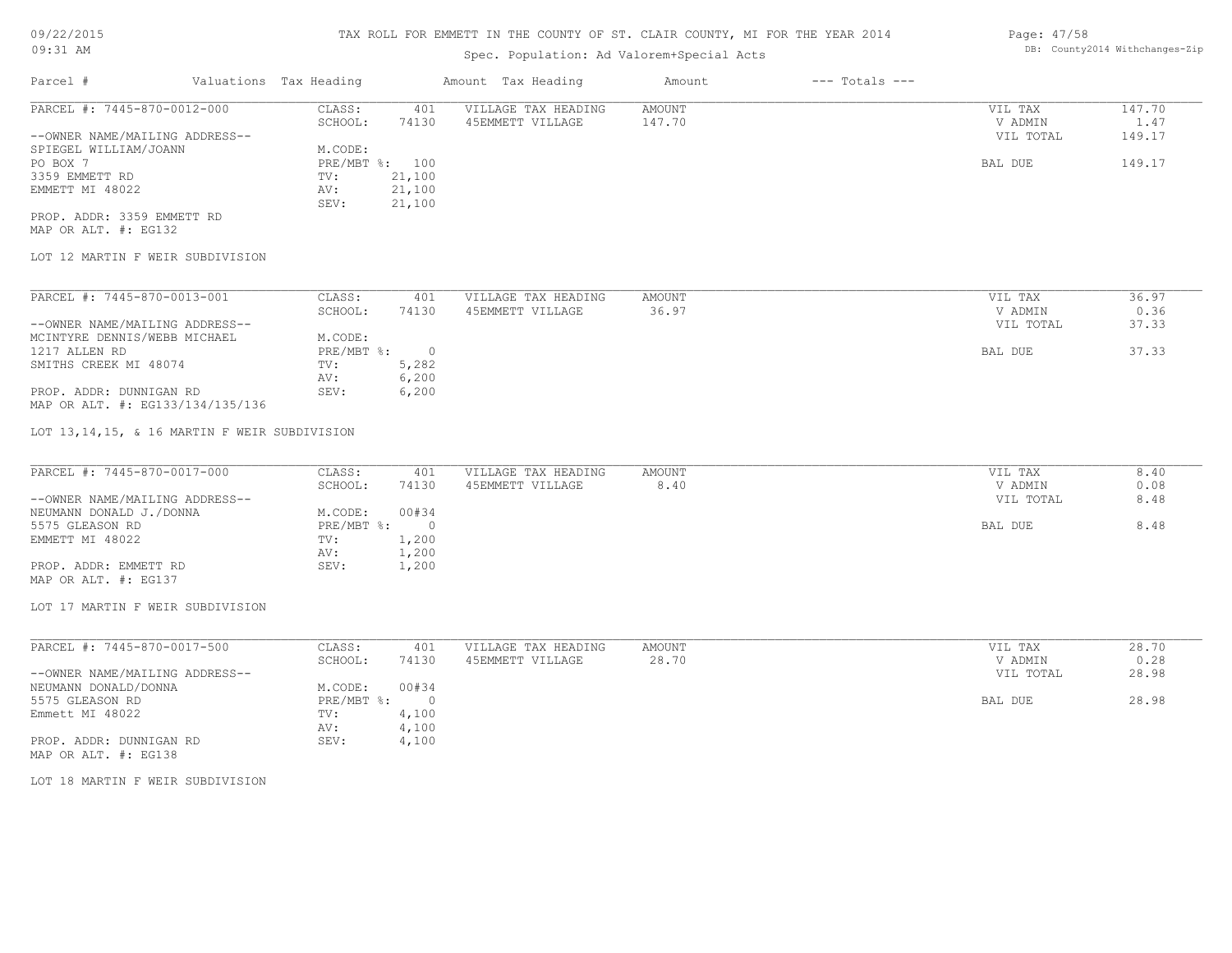#### 09/22/2015 09:31 AM

#### TAX ROLL FOR EMMETT IN THE COUNTY OF ST. CLAIR COUNTY, MI FOR THE YEAR 2014

## Spec. Population: Ad Valorem+Special Acts

#### Page: 48/58 DB: County2014 Withchanges-Zip

| Parcel #                       | Valuations Tax Heading |        | Amount Tax Heading  | Amount | $---$ Totals $---$ |           |       |
|--------------------------------|------------------------|--------|---------------------|--------|--------------------|-----------|-------|
| PARCEL #: 7445-870-0018-000    | CLASS:                 | 401    | VILLAGE TAX HEADING | AMOUNT |                    | VIL TAX   | 74.21 |
|                                | SCHOOL:                | 74130  | 45EMMETT VILLAGE    | 74.21  |                    | V ADMIN   | 0.74  |
| --OWNER NAME/MAILING ADDRESS-- |                        |        |                     |        |                    | VIL TOTAL | 74.95 |
| BTS INVESTMENTS LLC            | M.CODE:                |        |                     |        |                    |           |       |
| 8423 HEWITT RD                 | PRE/MBT %:             |        |                     |        |                    | BAL DUE   | 74.95 |
| AVOCA MI 48006                 | TV:                    | 10,602 |                     |        |                    |           |       |
|                                | AV:                    | 18,800 |                     |        |                    |           |       |
| PROP. ADDR: 3340 KINNEY RD     | SEV:                   | 18,800 |                     |        |                    |           |       |
| MAP OR ALT. #: EG139           |                        |        |                     |        |                    |           |       |

#### LOT 19 MARTIN F WEIR SUBDIVISION

| PARCEL #: 7445-870-0019-001      | CLASS:  | 401            | VILLAGE TAX HEADING | AMOUNT |         | VIL TAX   | 445.90 |
|----------------------------------|---------|----------------|---------------------|--------|---------|-----------|--------|
|                                  | SCHOOL: | 74130          | 45EMMETT VILLAGE    | 445.90 |         | V ADMIN   | 4.45   |
| --OWNER NAME/MAILING ADDRESS--   |         |                |                     |        |         | VIL TOTAL | 450.35 |
| SZYSKA JOSEPH/MARY               | M.CODE: |                |                     |        |         |           |        |
| 3418 KINNEY RD                   |         | PRE/MBT %: 100 |                     |        | BAL DUE |           | 450.35 |
| EMMETT MI 48022                  | TV:     | 63,700         |                     |        |         |           |        |
|                                  | AV:     | 63,700         |                     |        |         |           |        |
| PROP. ADDR: 3418 KINNEY RD       | SEV:    | 63,700         |                     |        |         |           |        |
| MAP OR ALT. #: EG140/141/142/143 |         |                |                     |        |         |           |        |

19-870-0019-000, 19-870-0020-000, 19-870-0021-000, 19-870-0022-000; LOTS 20, 21, 22 & 23 MARTIN F WEIR SUBDIVISION SPLIT ON 11/21/2007 FROM

| PARCEL #: 7445-900-1000-000    | CLASS:       | 305     | VILLAGE TAX HEADING | AMOUNT | VIL TAX   | 875.00 |
|--------------------------------|--------------|---------|---------------------|--------|-----------|--------|
|                                | SCHOOL:      | 74130   | 45EMMETT VILLAGE    | 875.00 | V ADMIN   | 0.00   |
| --OWNER NAME/MAILING ADDRESS-- |              |         |                     |        | VIL TOTAL | 875.00 |
| EASTERN MICHIGAN GRAIN         | M.CODE:      | 00#10   |                     |        |           |        |
| PO BOX 146                     | $PRE/MBT$ %: |         |                     |        | BAL DUE   | 875.00 |
| Frankenmuth MI 48734           | TV:          | 250,000 |                     |        |           |        |
|                                | AV:          | 250,000 |                     |        |           |        |
| PROP. ADDR: 10668 MARY ST      | SEV:         | 250,000 |                     |        |           |        |
| MAP OR ALT. #:                 |              |         |                     |        |           |        |

403.67 TO BEG.T7N R14E 11.41 A. 1017.71',TH S 3D 36M 50S W 243.45',TH S 77D 32M 40S E 1030.67'TH N 3D 30M 46S E 20SW 1307.26'&S 3D 30M 46S W 1059.99 FROM E 1/4 COR. FROM 1/4 COR.TH 86D 29M 14S 52M E 243.45', TH N 77D 30M 30S W 769.35', TH S7 18M 30S W200;TO BEG. N 87D 13M COR.TH S77D 30M 30S E 550;,TH S 10D 10M W 41.58',TH N 77 30M 30S E 235.88' TH N 3D BEG. S 87D 5M E 1321.57;,TH S 2D 30M W 974.91',&S 77D 30M 30S E 855.35',FROM W 1/4

| PARCEL #: 7445-901-1001-000      | CLASS:       | 352     | VILLAGE TAX HEADING | AMOUNT | VIL TAX   | 749.35 |
|----------------------------------|--------------|---------|---------------------|--------|-----------|--------|
|                                  | SCHOOL:      | 74130   | 45EMMETT VILLAGE    | 749.35 | V ADMIN   | 0.00   |
| --OWNER NAME/MAILING ADDRESS--   |              |         |                     |        | VIL TOTAL | 749.35 |
| EASTERN MICHIGAN GRAIN INC       | M.CODE:      | 00#10   |                     |        |           |        |
| THE STAR OF THE WEST MILLING CO. | $PRE/MBT$ %: | 100     |                     |        | BAL DUE   | 749.35 |
| 953-IFT                          | TV:          | 214,100 |                     |        |           |        |
| P.O. BOX 146                     | AV:          | 214,100 |                     |        |           |        |
| FRANKENMUTH MI 48734             | SEV:         | 214,100 |                     |        |           |        |
|                                  |              |         |                     |        |           |        |
| PROP. ADDR: 10668 MARY ST        |              |         |                     |        |           |        |
| MAP OR ALT. #:                   |              |         |                     |        |           |        |

PERSONAL PROPERTY IFT 953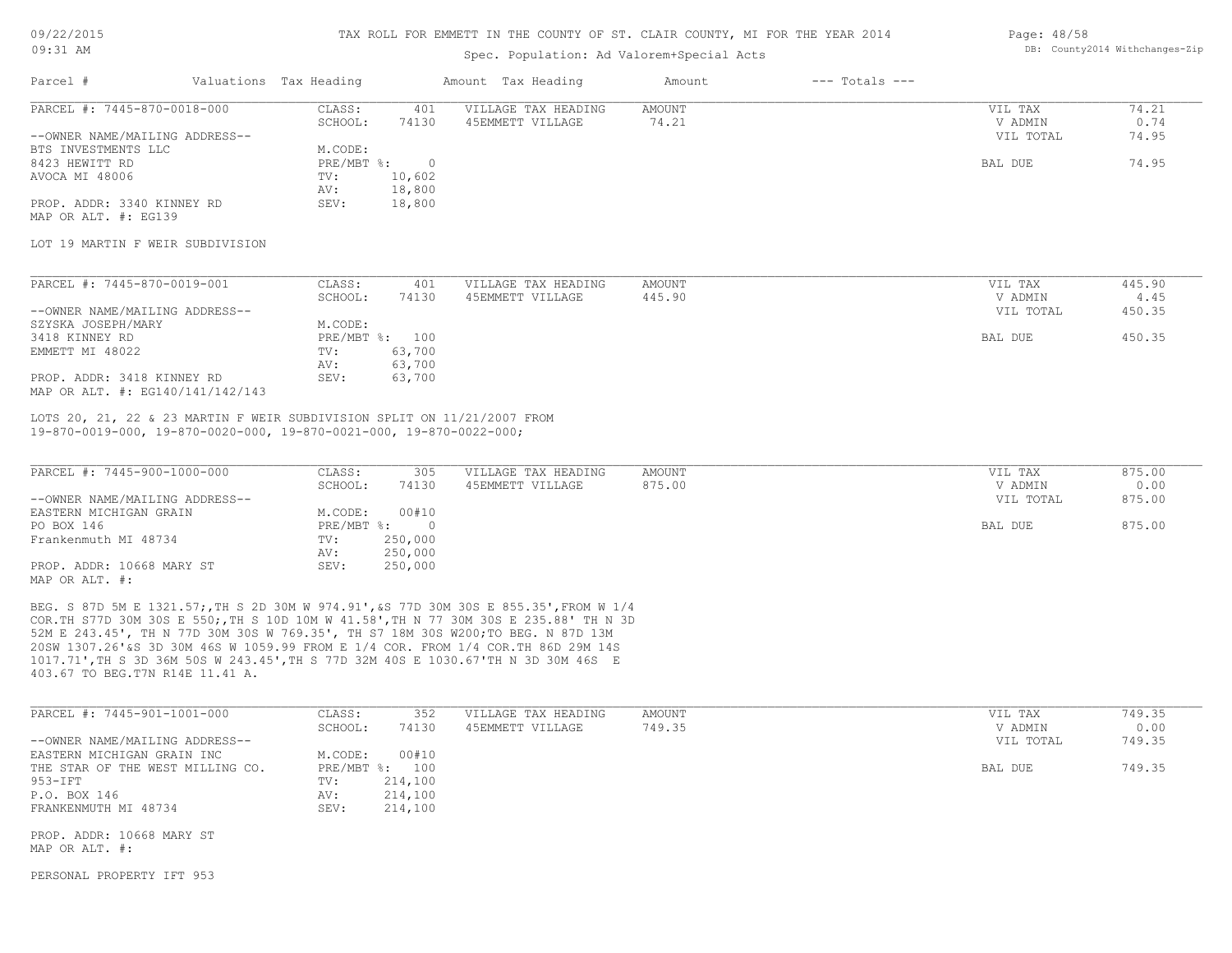## 09/22/2015

#### 09:31 AM

#### TAX ROLL FOR EMMETT IN THE COUNTY OF ST. CLAIR COUNTY, MI FOR THE YEAR 2014

## Spec. Population: Ad Valorem+Special Acts

# Parcel # Valuations Tax Heading Amount Tax Heading Amount --- Totals ---EMMETT MI 48022 AV: 0 <br/>
8EV: 0 <br/>
8EV: 0 <br/>
9 3146 MAIN ST TV: 0 PO BOX 188 PRE NBT %: 100 PRE/MBT %: 100 PO BAL DUE 6.00 BISCOS INN M.CODE: --OWNER NAME/MAILING ADDRESS-- VIL TOTAL 0.00 SCHOOL: 74130 45EMMETT VILLAGE 0.00 0.00 0.00 V ADMIN 0.00 PARCEL #: 7445-999-0002-000 CLASS: 251 VILLAGE TAX HEADING AMOUNT AMOUNT VIL TAX 0.00<br>SCHOOL: 74130 45EMMETT VILLAGE 0.00 0 VADMIN 0.00  $\mathcal{L}_\mathcal{L} = \mathcal{L}_\mathcal{L} = \mathcal{L}_\mathcal{L} = \mathcal{L}_\mathcal{L} = \mathcal{L}_\mathcal{L} = \mathcal{L}_\mathcal{L} = \mathcal{L}_\mathcal{L} = \mathcal{L}_\mathcal{L} = \mathcal{L}_\mathcal{L} = \mathcal{L}_\mathcal{L} = \mathcal{L}_\mathcal{L} = \mathcal{L}_\mathcal{L} = \mathcal{L}_\mathcal{L} = \mathcal{L}_\mathcal{L} = \mathcal{L}_\mathcal{L} = \mathcal{L}_\mathcal{L} = \mathcal{L}_\mathcal{L}$

MAP OR ALT. #: PROP. ADDR: 3146 MAIN ST

SEV: 0

#### PERSONAL PROPERTY

| PARCEL #: 7445-999-0003-075    | CLASS:     | 551      | VILLAGE TAX HEADING | AMOUNT   | VIL TAX   | 1,756.30 |
|--------------------------------|------------|----------|---------------------|----------|-----------|----------|
|                                | SCHOOL:    | 74130    | 45EMMETT VILLAGE    | 1,756.30 | V ADMIN   | 17.56    |
| --OWNER NAME/MAILING ADDRESS-- |            |          |                     |          | VIL TOTAL | 1,773.86 |
| DTE ELECTRIC COMPANY           | M.CODE:    | 00#15    |                     |          |           |          |
| P.O. BOX 33017                 | PRE/MBT %: | $\Omega$ |                     |          | BAL DUE   | 1,773.86 |
| DETROIT MI 48232               | TV:        | 250,900  |                     |          |           |          |
|                                | AV:        | 250,900  |                     |          |           |          |
| PROP. ADDR: VILLAGE OF EMMETT  | SEV:       | 250,900  |                     |          |           |          |
| MAP OR ALT. #:                 |            |          |                     |          |           |          |

#### PERSONAL PROPERTY

| PARCEL #: 7445-999-0005-000    | CLASS:  | 251            | VILLAGE TAX HEADING | AMOUNT | VIL TAX   | 91.00 |
|--------------------------------|---------|----------------|---------------------|--------|-----------|-------|
|                                | SCHOOL: | 74130          | 45EMMETT VILLAGE    | 91.00  | V ADMIN   | 0.91  |
| --OWNER NAME/MAILING ADDRESS-- |         |                |                     |        | VIL TOTAL | 91.91 |
| GREENIA SHELL SERVICE          | M.CODE: | 000#6          |                     |        |           |       |
| PO BOX 155                     |         | PRE/MBT %: 100 |                     |        | BAL DUE   | 91.91 |
| 10820 DUNNIGAN RD              | TV:     | 13,000         |                     |        |           |       |
| EMMETT MI 48022                | AV:     | 13,000         |                     |        |           |       |
|                                | SEV:    | 13,000         |                     |        |           |       |
| PROP. ADDR: 10820 DUNNIGAN RD  |         |                |                     |        |           |       |

# MAP OR ALT. #:

## PERSONAL PROPERTY

| PARCEL #: 7445-999-0007-000    | CLASS:     | 251   | VILLAGE TAX HEADING | AMOUNT | VIL TAX   | 0.00 |
|--------------------------------|------------|-------|---------------------|--------|-----------|------|
|                                | SCHOOL:    | 74130 | 45EMMETT VILLAGE    | 0.00   | V ADMIN   | 0.00 |
| --OWNER NAME/MAILING ADDRESS-- |            |       |                     |        | VIL TOTAL | 0.00 |
| CRAZY DANCE MOVES              | M.CODE:    |       |                     |        |           |      |
| 3035 MAIN ST                   | PRE/MBT %: | 100   |                     |        | BAL DUE   | 0.00 |
| EMMETT MI 48022                | TV:        |       |                     |        |           |      |
|                                | AV:        |       |                     |        |           |      |
| PROP. ADDR:                    | SEV:       |       |                     |        |           |      |
| MAP OR ALT. #:                 |            |       |                     |        |           |      |

PERSONAL PROPERTY

Page: 49/58 DB: County2014 Withchanges-Zip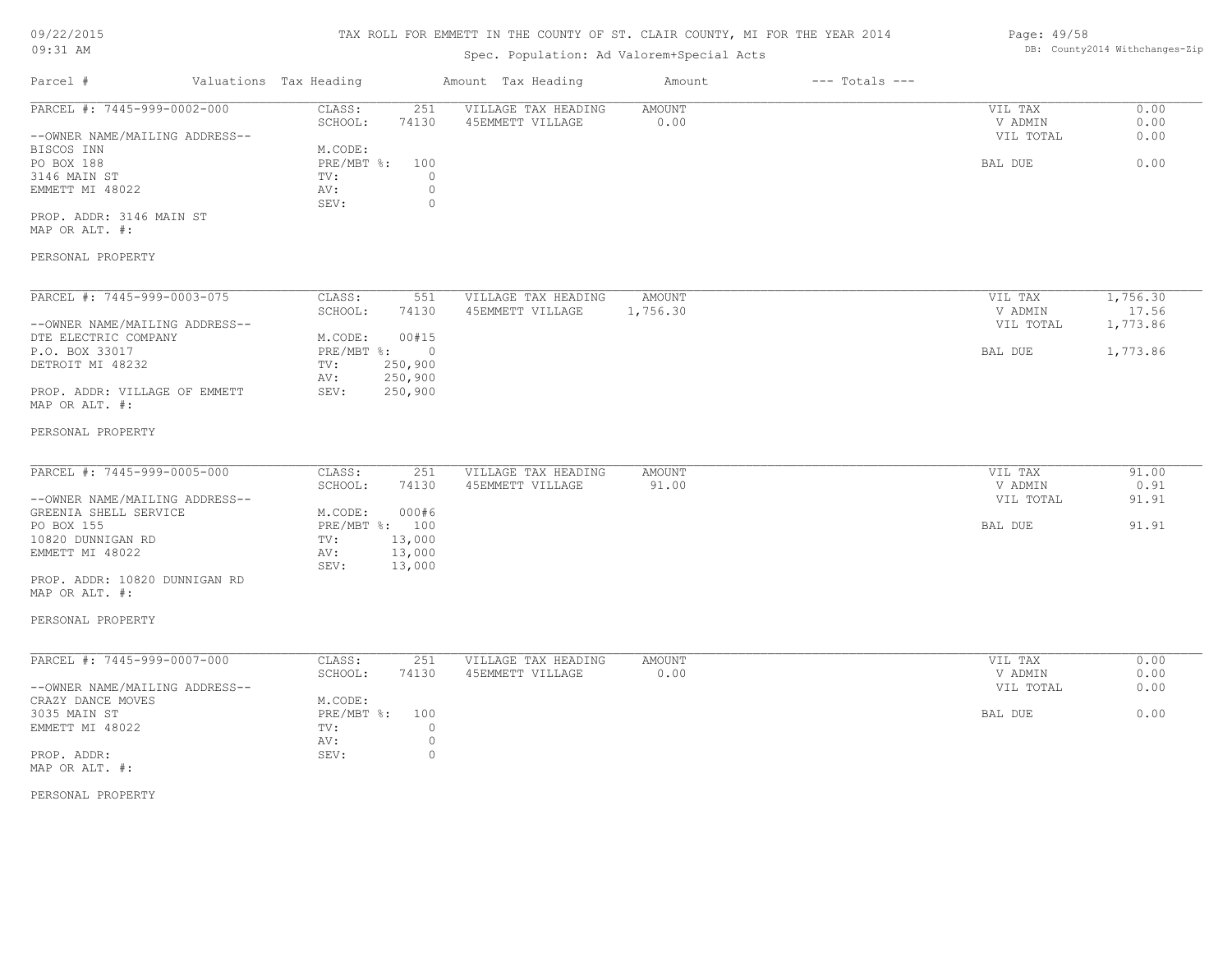## 09/22/2015 09:31 AM

# TAX ROLL FOR EMMETT IN THE COUNTY OF ST. CLAIR COUNTY, MI FOR THE YEAR 2014

## Spec. Population: Ad Valorem+Special Acts

#### Page: 50/58 DB: County2014 Withchanges-Zip

| Parcel #                                                                                                                                                                                                                                   | Valuations Tax Heading                                                                                                           | Amount Tax Heading                                                   | Amount                    | $---$ Totals $---$ |                                            |                                           |
|--------------------------------------------------------------------------------------------------------------------------------------------------------------------------------------------------------------------------------------------|----------------------------------------------------------------------------------------------------------------------------------|----------------------------------------------------------------------|---------------------------|--------------------|--------------------------------------------|-------------------------------------------|
| PARCEL #: 7445-999-0012-000<br>--OWNER NAME/MAILING ADDRESS--<br>SEMCO ENERGY, INC.<br>1411 3RD ST STE A<br>Port Huron MI 48061-5004<br>PROP. ADDR: VILLAGE OF EMMETT<br>MAP OR ALT. #:                                                    | CLASS:<br>551<br>74130<br>SCHOOL:<br>M.CODE:<br>PRE/MBT %:<br>$\overline{0}$<br>61,600<br>TV:<br>61,600<br>AV:<br>SEV:<br>61,600 | VILLAGE TAX HEADING<br>45EMMETT VILLAGE                              | <b>AMOUNT</b><br>431.20   |                    | VIL TAX<br>V ADMIN<br>VIL TOTAL<br>BAL DUE | 431.20<br>4.31<br>435.51<br>435.51        |
| PERSONAL PROPERTY                                                                                                                                                                                                                          |                                                                                                                                  |                                                                      |                           |                    |                                            |                                           |
| PARCEL #: 7445-999-0013-000<br>--OWNER NAME/MAILING ADDRESS--<br>EMMETT HARDWARE<br>2775 BRICKER<br>GOODELLS MI 48027                                                                                                                      | CLASS:<br>251<br>SCHOOL:<br>74130<br>M.CODE:<br>$PRE/MBT$ $\div$<br>100<br>TV:<br>AV:                                            | VILLAGE TAX HEADING<br>45EMMETT VILLAGE<br>$\circ$<br>$\circledcirc$ | AMOUNT<br>0.00            |                    | VIL TAX<br>V ADMIN<br>VIL TOTAL<br>BAL DUE | 0.00<br>0.00<br>0.00<br>0.00              |
| PROP. ADDR: 3147 MAIN ST<br>MAP OR ALT. #:                                                                                                                                                                                                 | SEV:                                                                                                                             | $\overline{0}$                                                       |                           |                    |                                            |                                           |
| PERSONAL PROPERTY                                                                                                                                                                                                                          |                                                                                                                                  |                                                                      |                           |                    |                                            |                                           |
| PARCEL #: 7445-999-0014-000<br>--OWNER NAME/MAILING ADDRESS--<br>EASTERN MICHIGAN GRAIN LLC<br>THE STAR OF THE WEST MILLING CO<br>P.O. BOX 146<br>FRANKENMUTH MI 48734<br>PROP. ADDR: 10730 MARY ST<br>MAP OR ALT. #:<br>PERSONAL PROPERTY | CLASS:<br>351<br>SCHOOL:<br>74130<br>00#10<br>M.CODE:<br>PRE/MBT %: 100<br>278,900<br>TV:<br>278,900<br>AV:<br>278,900<br>SEV:   | VILLAGE TAX HEADING<br>45EMMETT VILLAGE                              | <b>AMOUNT</b><br>1,952.30 |                    | VIL TAX<br>V ADMIN<br>VIL TOTAL<br>BAL DUE | 1,952.30<br>19.52<br>1,971.82<br>1,971.82 |
| PARCEL #: 7445-999-0015-000                                                                                                                                                                                                                |                                                                                                                                  |                                                                      |                           |                    |                                            |                                           |
| --OWNER NAME/MAILING ADDRESS--                                                                                                                                                                                                             | CLASS:<br>251<br>SCHOOL:<br>74130                                                                                                | VILLAGE TAX HEADING<br>45EMMETT VILLAGE                              | AMOUNT<br>21.00           |                    | VIL TAX<br>V ADMIN<br>VIL TOTAL            | 21.00<br>0.21<br>21.21                    |
| FREEDOM DISPOSAL<br>P.O. BOX 113<br>EMMETT MI 48022<br>PROP. ADDR:<br>MAP OR ALT. #:                                                                                                                                                       | M.CODE:<br>PRE/MBT %: 100<br>TV:<br>3,000<br>3,000<br>AV:<br>SEV:<br>3,000                                                       |                                                                      |                           |                    | BAL DUE                                    | 21.21                                     |
| PERSONAL PROPERTY                                                                                                                                                                                                                          |                                                                                                                                  |                                                                      |                           |                    |                                            |                                           |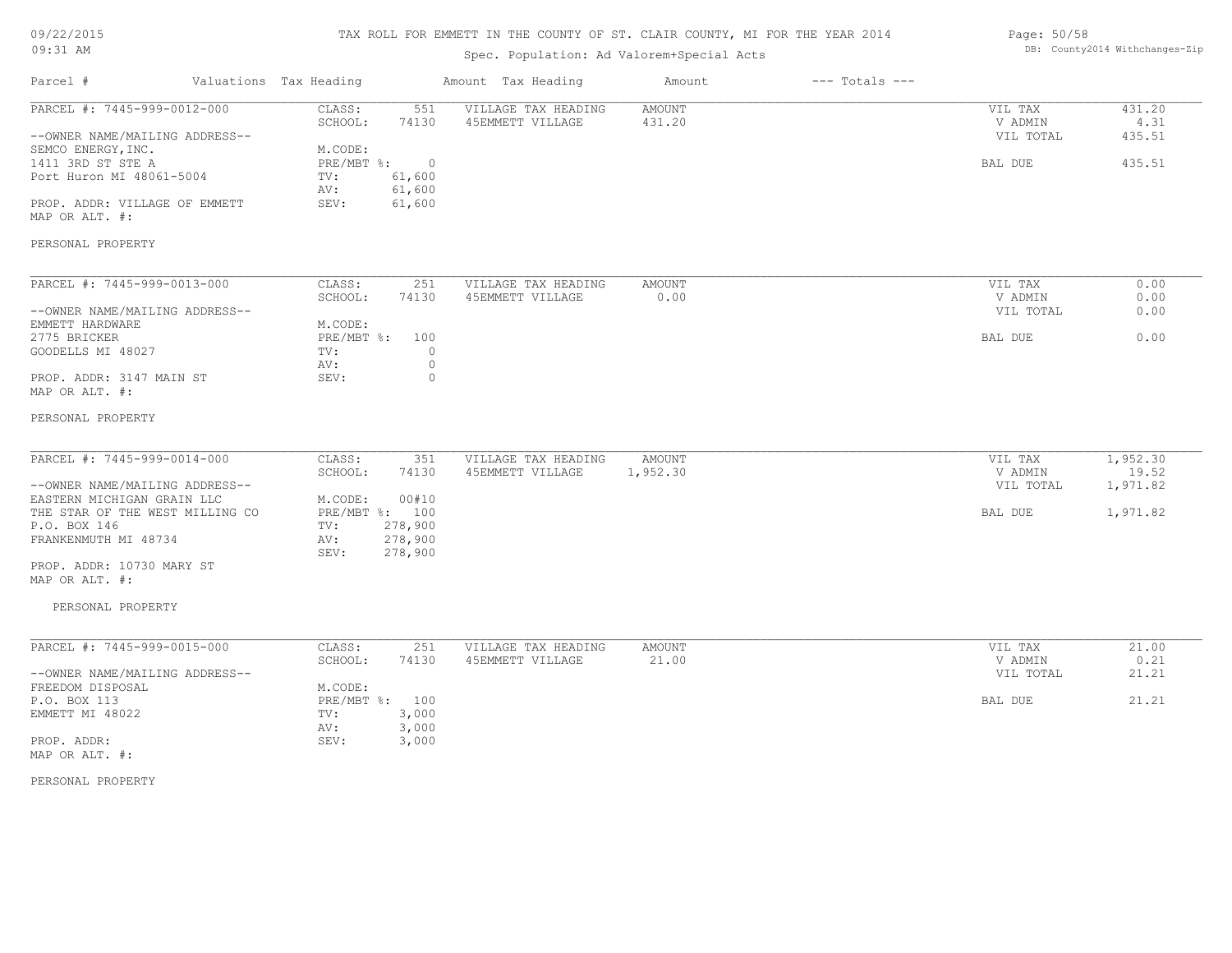| 09/22/2015 |  |
|------------|--|
| $09:31$ AM |  |

## Spec. Population: Ad Valorem+Special Acts

| Page: 51/58 |                                |
|-------------|--------------------------------|
|             | DB: County2014 Withchanges-Zip |

| Parcel #                                                                                                                                                       | Valuations Tax Heading                                                                                          | Amount Tax Heading                      | Amount                 | $---$ Totals $---$ |                                            |                                 |
|----------------------------------------------------------------------------------------------------------------------------------------------------------------|-----------------------------------------------------------------------------------------------------------------|-----------------------------------------|------------------------|--------------------|--------------------------------------------|---------------------------------|
| PARCEL #: 7445-999-0016-000<br>--OWNER NAME/MAILING ADDRESS--<br>JEFF'S RUBBISH DISPOSAL<br>10580 METCALF RD<br>YALE MI 48097<br>PROP. ADDR:<br>MAP OR ALT. #: | CLASS:<br>251<br>74130<br>SCHOOL:<br>M.CODE:<br>PRE/MBT %: 100<br>2,400<br>TV:<br>2,400<br>AV:<br>2,400<br>SEV: | VILLAGE TAX HEADING<br>45EMMETT VILLAGE | <b>AMOUNT</b><br>16.80 |                    | VIL TAX<br>V ADMIN<br>VIL TOTAL<br>BAL DUE | 16.80<br>0.16<br>16.96<br>16.96 |
| PERSONAL PROPERTY                                                                                                                                              |                                                                                                                 |                                         |                        |                    |                                            |                                 |
| PARCEL #: 7445-999-0017-000                                                                                                                                    | CLASS:<br>251                                                                                                   | VILLAGE TAX HEADING                     | AMOUNT                 |                    | VIL TAX                                    | 0.00                            |
| --OWNER NAME/MAILING ADDRESS--                                                                                                                                 | SCHOOL:<br>74130                                                                                                | 45EMMETT VILLAGE                        | 0.00                   |                    | V ADMIN<br>VIL TOTAL                       | 0.00<br>0.00                    |
| WASTE MANAGEMENT<br>Marvin F. Poer & Co.<br>P.O. BOX 802206<br>Dallas TX 75380-2206                                                                            | M.CODE:<br>PRE/MBT %:<br>100<br>$\circ$<br>TV:<br>$\circ$<br>AV:<br>SEV:<br>$\circ$                             |                                         |                        |                    | BAL DUE                                    | 0.00                            |
| PROP. ADDR:<br>MAP OR ALT. #:                                                                                                                                  |                                                                                                                 |                                         |                        |                    |                                            |                                 |
| PERSONAL PROPERTY                                                                                                                                              |                                                                                                                 |                                         |                        |                    |                                            |                                 |
| PARCEL #: 7445-999-0018-000<br>--OWNER NAME/MAILING ADDRESS--                                                                                                  | CLASS:<br>251<br>SCHOOL:<br>74130                                                                               | VILLAGE TAX HEADING<br>45EMMETT VILLAGE | AMOUNT<br>35.00        |                    | VIL TAX<br>V ADMIN<br>VIL TOTAL            | 35.00<br>0.35<br>35.35          |
| EMMETT'S MAINSTREET DINER<br>3134 MAIN ST<br>8080 BRYCE RD<br>Avoca MI 48006                                                                                   | M.CODE:<br>PRE/MBT %: 100<br>5,000<br>TV:<br>5,000<br>AV:                                                       |                                         |                        |                    | BAL DUE                                    | 35.35                           |
| PROP. ADDR: 3134 MAIN STREET<br>MAP OR ALT. #:                                                                                                                 | SEV:<br>5,000                                                                                                   |                                         |                        |                    |                                            |                                 |
| PERSONAL PROPERTY                                                                                                                                              |                                                                                                                 |                                         |                        |                    |                                            |                                 |
| PARCEL #: 7445-999-0020-000                                                                                                                                    | CLASS:<br>251                                                                                                   | VILLAGE TAX HEADING                     | <b>AMOUNT</b>          |                    | VIL TAX                                    | 16.80                           |
| --OWNER NAME/MAILING ADDRESS--<br>FENECH ELIZABETH M/RICHARD S                                                                                                 | SCHOOL:<br>74130<br>M.CODE:                                                                                     | 45EMMETT VILLAGE                        | 16.80                  |                    | V ADMIN<br>VIL TOTAL                       | 0.16<br>16.96                   |
| SCOOTERS PUB<br>PO BOX 93<br>3132 MAIN ST<br>EMMETT MI 48022                                                                                                   | PRE/MBT %: 100<br>2,400<br>TV:<br>2,400<br>AV:<br>SEV:<br>2,400                                                 |                                         |                        |                    | BAL DUE                                    | 16.96                           |
| PROP. ADDR: 3132 MAIN ST<br>MAP OR ALT. #:                                                                                                                     |                                                                                                                 |                                         |                        |                    |                                            |                                 |

PERSONAL PROPERTY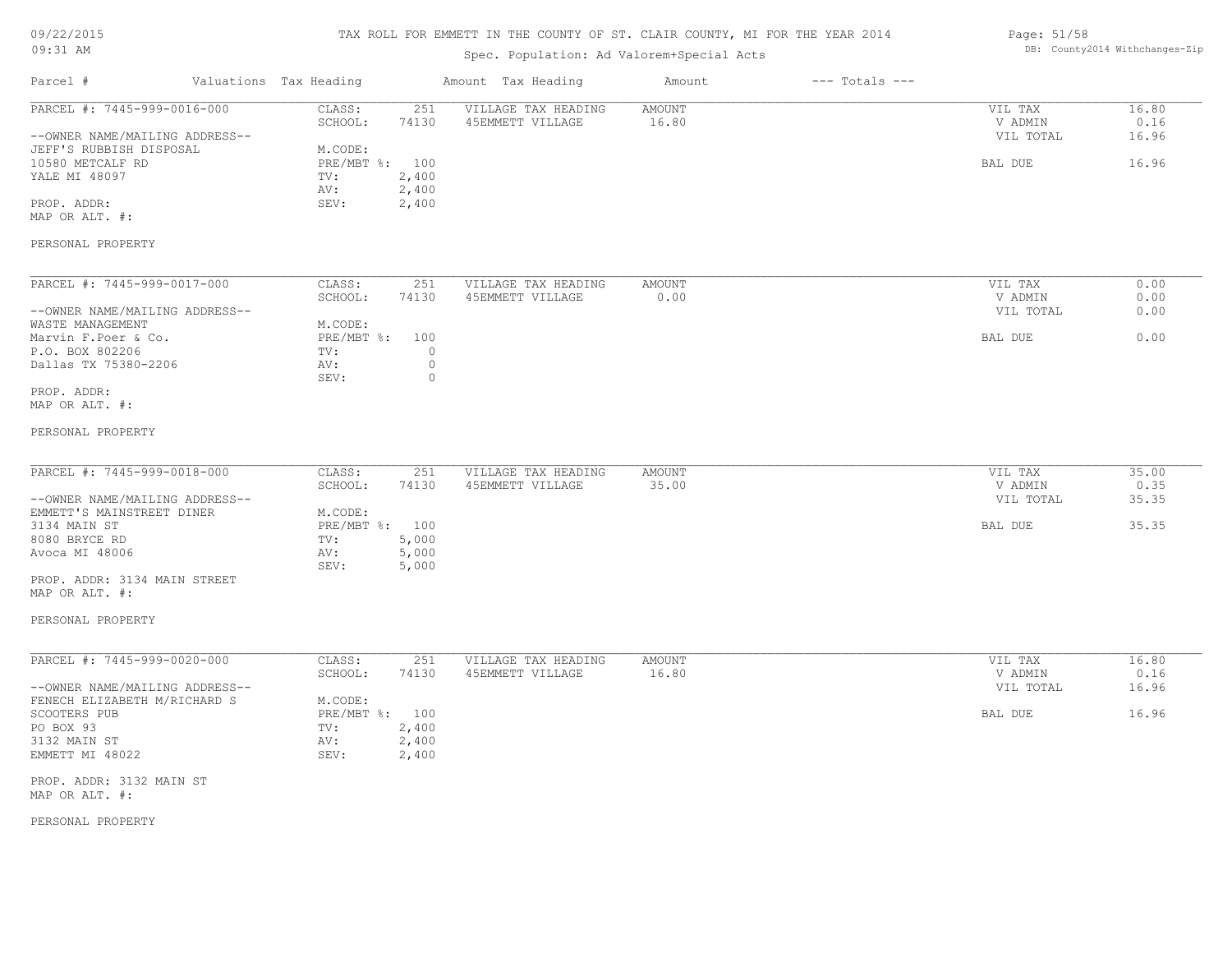| 09/22/2015 |  |
|------------|--|
| $09:31$ AM |  |

Spec. Population: Ad Valorem+Special Acts

| Page: 52/58 |                                |
|-------------|--------------------------------|
|             | DB: County2014 Withchanges-Zip |

| Parcel #                                   | Valuations Tax Heading            | Amount Tax Heading                      | Amount          | $---$ Totals $---$ |                    |               |
|--------------------------------------------|-----------------------------------|-----------------------------------------|-----------------|--------------------|--------------------|---------------|
| PARCEL #: 7445-999-0024-000                | CLASS:<br>251<br>SCHOOL:<br>74130 | VILLAGE TAX HEADING<br>45EMMETT VILLAGE | AMOUNT<br>21.00 |                    | VIL TAX<br>V ADMIN | 21.00<br>0.21 |
| --OWNER NAME/MAILING ADDRESS--             |                                   |                                         |                 |                    | VIL TOTAL          | 21.21         |
| MORAN WELDING                              | M.CODE:                           |                                         |                 |                    |                    |               |
| 3188 MAIN ST                               | PRE/MBT %: 100                    |                                         |                 |                    | BAL DUE            | 21.21         |
| EMMETT MI 48022                            | 3,000<br>TV:                      |                                         |                 |                    |                    |               |
|                                            | 3,000<br>AV:                      |                                         |                 |                    |                    |               |
| PROP. ADDR: 3188 MAIN ST<br>MAP OR ALT. #: | SEV:<br>3,000                     |                                         |                 |                    |                    |               |
| PARCEL #: 7445-999-0059-000                | CLASS:<br>251                     | VILLAGE TAX HEADING                     | <b>AMOUNT</b>   |                    | VIL TAX            | 0.00          |
|                                            | SCHOOL:<br>74040                  |                                         |                 |                    | V ADMIN            | 0.00          |
| --OWNER NAME/MAILING ADDRESS--             |                                   |                                         |                 |                    | VIL TOTAL          | 0.00          |
| EMMETT BLD & LANDSCAPE SUPPLIES LLC        | M.CODE:                           |                                         |                 |                    |                    |               |
| 11114 BURT RD                              | PRE/MBT %:<br>100                 |                                         |                 |                    | BAL DUE            | 0.00          |
| Emmett MI 48022                            | TV:                               | $\circ$                                 |                 |                    |                    |               |
|                                            | AV:                               | $\circ$                                 |                 |                    |                    |               |
| PROP. ADDR: 11114 BURT RD                  | SEV:                              | $\circ$                                 |                 |                    |                    |               |
| MAP OR ALT. #:                             |                                   |                                         |                 |                    |                    |               |
| PARCEL #: 7445-999-0060-000                | CLASS:<br>251                     | VILLAGE TAX HEADING                     | <b>AMOUNT</b>   |                    | VIL TAX            | 0.00          |
|                                            | SCHOOL:<br>74130                  | 45EMMETT VILLAGE                        | 0.00            |                    | V ADMIN            | 0.00          |
| --OWNER NAME/MAILING ADDRESS--             |                                   |                                         |                 |                    | VIL TOTAL          | 0.00          |
| LOEHNIS TRUCKING                           | M.CODE:                           |                                         |                 |                    |                    |               |
| 11114 BURT RD                              | PRE/MBT %:<br>100                 |                                         |                 |                    | BAL DUE            | 0.00          |
| EMMETT MI 48022                            | TV:                               | $\circ$                                 |                 |                    |                    |               |
|                                            | AV:                               | $\circ$                                 |                 |                    |                    |               |
| PROP. ADDR: 11114 BURT RD                  | SEV:                              | $\circ$                                 |                 |                    |                    |               |
| MAP OR ALT. #:                             |                                   |                                         |                 |                    |                    |               |
| PERSONAL PROPERTY                          |                                   |                                         |                 |                    |                    |               |
| PARCEL #: 7445-999-0061-000                | CLASS:<br>251                     | VILLAGE TAX HEADING                     | <b>AMOUNT</b>   |                    | VIL TAX            | 0.00          |
|                                            | SCHOOL:<br>74130                  | 45EMMETT VILLAGE                        | 0.00            |                    | V ADMIN            | 0.00          |
| --OWNER NAME/MAILING ADDRESS--             |                                   |                                         |                 |                    | VIL TOTAL          | 0.00          |
| LOEHNIS INC                                | M.CODE:                           |                                         |                 |                    |                    |               |
| 11114 BURT RD                              | PRE/MBT %:<br>100                 |                                         |                 |                    | BAL DUE            | 0.00          |
| EMMETT MI 48022                            | TV:                               | $\circ$                                 |                 |                    |                    |               |
|                                            | AV:                               | $\circ$                                 |                 |                    |                    |               |
| PROP. ADDR: 11114 BURT RD                  | SEV:                              | $\circ$                                 |                 |                    |                    |               |
| MAP OR ALT. #:                             |                                   |                                         |                 |                    |                    |               |
| PERSONAL PROPERTY                          |                                   |                                         |                 |                    |                    |               |
| PARCEL #: 7445-999-0062-000                | CLASS:<br>251                     | VILLAGE TAX HEADING                     | <b>AMOUNT</b>   |                    | VIL TAX            | 0.00          |
|                                            | SCHOOL:<br>74130                  | 45EMMETT VILLAGE                        | 0.00            |                    | V ADMIN            | 0.00          |
| --OWNER NAME/MAILING ADDRESS--             |                                   |                                         |                 |                    | VIL TOTAL          | 0.00          |
| TODD MELDRUM                               | M.CODE:                           |                                         |                 |                    |                    |               |
| 332 STINSON RD                             | 100<br>$PRE/MBT$ $\div$ :         |                                         |                 |                    |                    | 0.00          |
| Memphis MI 48041                           | TV:                               | $\circ$                                 |                 |                    | BAL DUE            |               |
|                                            | AV:                               | $\circ$                                 |                 |                    |                    |               |
| PROP. ADDR: 11112 BURT RD                  | SEV:                              | $\circ$                                 |                 |                    |                    |               |
| MAP OR ALT. #:                             |                                   |                                         |                 |                    |                    |               |
|                                            |                                   |                                         |                 |                    |                    |               |

PERSONAL PROPERTY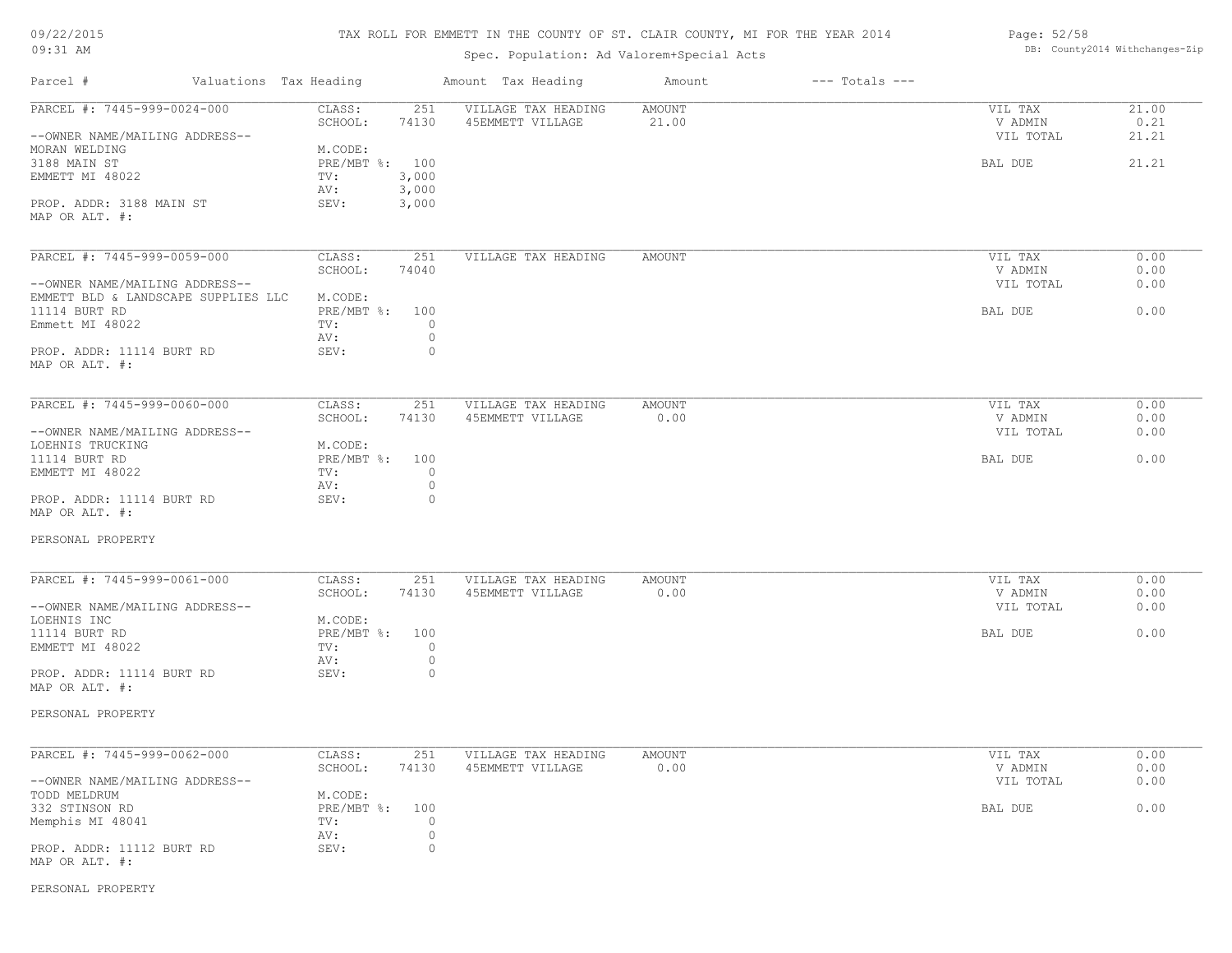## 09/22/2015 09:31 AM

## TAX ROLL FOR EMMETT IN THE COUNTY OF ST. CLAIR COUNTY, MI FOR THE YEAR 2014

## Spec. Population: Ad Valorem+Special Acts

| Parcel #                        | Valuations Tax Heading |       | Amount Tax Heading  | Amount | $---$ Totals $---$ |           |      |
|---------------------------------|------------------------|-------|---------------------|--------|--------------------|-----------|------|
| PARCEL #: 7445-999-0066-000     | CLASS:                 | 251   | VILLAGE TAX HEADING | AMOUNT |                    | VIL TAX   | 0.00 |
|                                 | SCHOOL:                | 74130 | 45EMMETT VILLAGE    | 0.00   |                    | V ADMIN   | 0.00 |
| --OWNER NAME/MAILING ADDRESS--  |                        |       |                     |        |                    | VIL TOTAL | 0.00 |
| PBG MICHIGAN LLC PEPSI BOTTLING | M.CODE:                |       |                     |        |                    |           |      |
| ATTN=TAX DEPT,3A-300            | $PRE/MBT$ %:           | 100   |                     |        |                    | BAL DUE   | 0.00 |
| P.O. BOX 660634                 | TV:                    |       |                     |        |                    |           |      |
| DALLAS TX 75266--063            | AV:                    |       |                     |        |                    |           |      |
|                                 | SEV:                   |       |                     |        |                    |           |      |
|                                 |                        |       |                     |        |                    |           |      |

MAP OR ALT. #: PROP. ADDR:

PERSONAL PROPERTY VILLAGE OF EMMETT

| PARCEL #: 7445-999-0070-000         | CLASS:       | 251   | VILLAGE TAX HEADING | AMOUNT | VIL TAX   | 0.00 |
|-------------------------------------|--------------|-------|---------------------|--------|-----------|------|
|                                     | SCHOOL:      | 74130 | 45EMMETT VILLAGE    | 0.00   | V ADMIN   | 0.00 |
| --OWNER NAME/MAILING ADDRESS--      |              |       |                     |        | VIL TOTAL | 0.00 |
| PITNEY BOWES GLOBAL FIN.SVES L.L.C. | M.CODE:      |       |                     |        |           |      |
| 5310 CYPRESS CENTER DR-STE 110      | $PRE/MBT$ %: | 100   |                     |        | BAL DUE   | 0.00 |
| Tampa FL 33609                      | TV:          |       |                     |        |           |      |
|                                     | AV:          |       |                     |        |           |      |
| PROP. ADDR: 10730                   | SEV:         |       |                     |        |           |      |
| MAP OR ALT. #:                      |              |       |                     |        |           |      |
|                                     |              |       |                     |        |           |      |
|                                     |              |       |                     |        |           |      |
| PARCEL #: 7445-999-0072-000         | CLASS:       | 251   | VILLAGE TAX HEADING | AMOUNT | VIL TAX   | 0.00 |
|                                     | SCHOOL:      | 74040 |                     |        | V ADMIN   | 0.00 |
| --OWNER NAME/MAILING ADDRESS--      |              |       |                     |        | VIL TOTAL | 0.00 |
| NAVITAS LEASE CORP.                 | M.CODE:      |       |                     |        |           |      |
| 303 FELLOWSHIP RD STE 310           | PRE/MBT %:   | 100   |                     |        | BAL DUE   | 0.00 |
| Mount Laurel NJ 08054-1212          | TV:          | 2,500 |                     |        |           |      |
|                                     | AV:          | 2,500 |                     |        |           |      |
| PROP. ADDR: 3996 KEEGAN RD          | SEV:         | 2,500 |                     |        |           |      |
| MAP OR ALT. #:                      |              |       |                     |        |           |      |

Page: 53/58 DB: County2014 Withchanges-Zip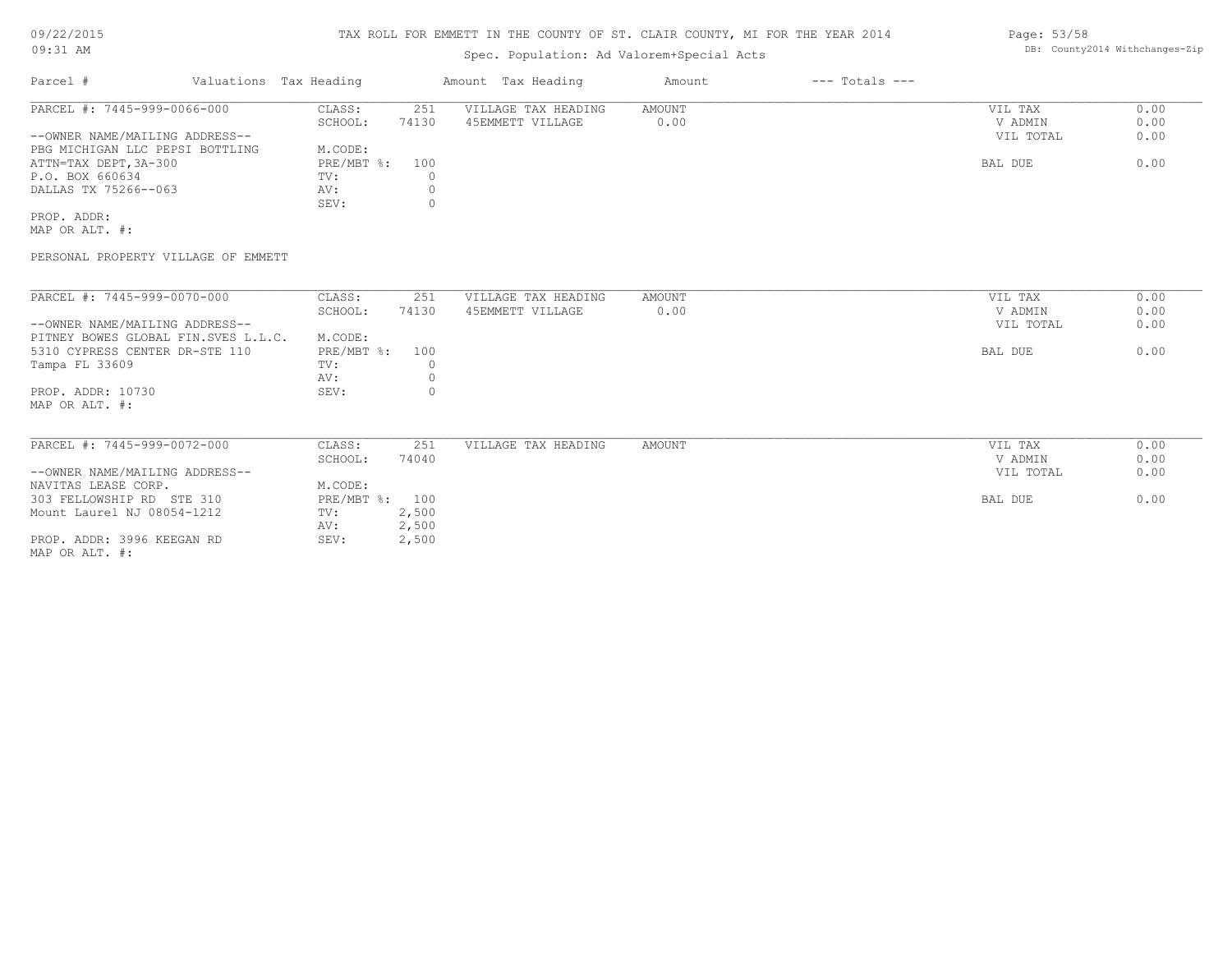Spec. Population: Ad Valorem+Special Acts

Page: 54/58 DB: County2014 Withchanges-Zip

| TOTAL ALL DISTRICTS | REAL        | (BAL DUE) | PERSONAL   | (BAL DUE)  | <b>EXEMPT</b> | (BAL DUE) |
|---------------------|-------------|-----------|------------|------------|---------------|-----------|
| PARCEL COUNT        | 167         |           | 21         |            | 14            |           |
| TAXABLE VALUE       | 5,104,674   |           | 836,800    |            | 0             |           |
| ASSESSED VALUE      | 5,933,800   |           | 836,800    |            | 0             |           |
| SEV VALUE           | 5,933,800   |           | 836,800    |            | 0             |           |
| PRE/MBT TAXABLE     | 3, 334, 321 |           | 524,300    |            | $\circ$       |           |
| N PRE/MBT TAXABLE   | 1,770,353   |           | 312,500    |            | 0             |           |
| V 45EMMETT VILLAG   | 34,857.49   | 34,857.49 | 5,090.75   | 5,090.75   | 0.00          | 0.00      |
| * SP. ASSESSMENTS   | 0.00        | 0.00      | 0.00       | 0.00       | 0.00          | 0.00      |
| V ADMIN FEE         | 339.00      | 339.00    | 43.39      | 43.39      | 0.00          | 0.00      |
| V TOTALS            | 35,196.49   | 35,196.49 | 5, 134. 14 | 5, 134. 14 | 0.00          | 0.00      |
| <b>GRAND TOTALS</b> | 35,196.49   | 35,196.49 | 5, 134. 14 | 5, 134. 14 | 0.00          | 0.00      |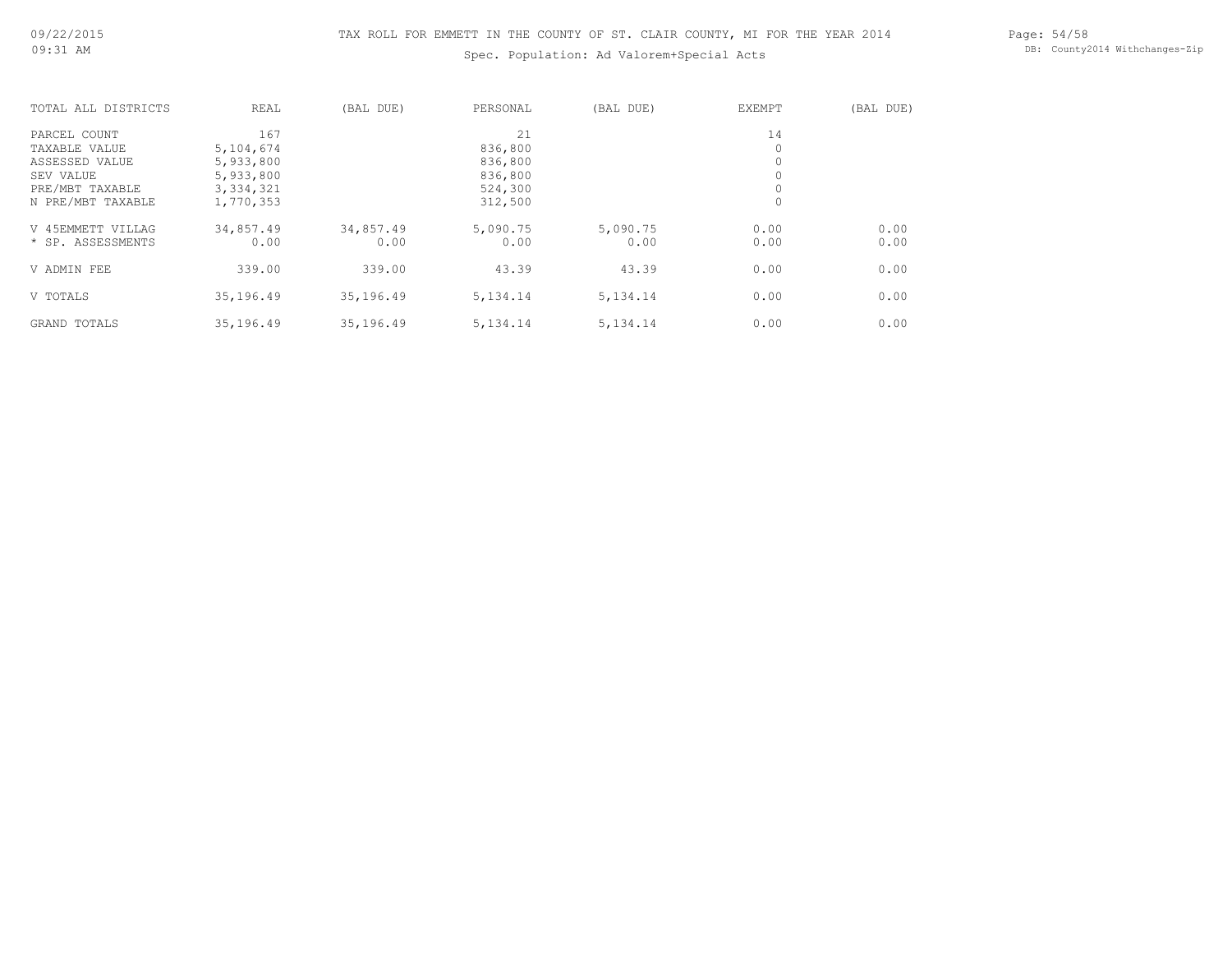## Spec. Population: Ad Valorem+Special Acts

Page: 55/58 DB: County2014 Withchanges-Zip

| TOTAL ALL DISTRICTS | LEASED LAND | (BAL DUE) | TOTAL     | (BAL DUE) |
|---------------------|-------------|-----------|-----------|-----------|
| PARCEL COUNT        | 0           |           | 202       |           |
| TAXABLE VALUE       |             |           | 5,941,474 |           |
| ASSESSED VALUE      |             |           | 6,770,600 |           |
| SEV VALUE           |             |           | 6,770,600 |           |
| PRE/MBT TAXABLE     |             |           | 3,858,621 |           |
| NON PRE/MBT TAXABLE |             |           | 2,082,853 |           |
| V 45EMMETT VILLAGE  | 0.00        | 0.00      | 39,948.24 | 39,948.24 |
| * SP. ASSESSMENTS   | 0.00        | 0.00      | 0.00      | 0.00      |
| V ADMIN FEE         | 0.00        | 0.00      | 382.39    | 382.39    |
| V TOTALS            | 0.00        | 0.00      | 40,330.63 | 40,330.63 |
| GRAND TOTALS        | 0.00        | 0.00      | 40,330.63 | 40,330.63 |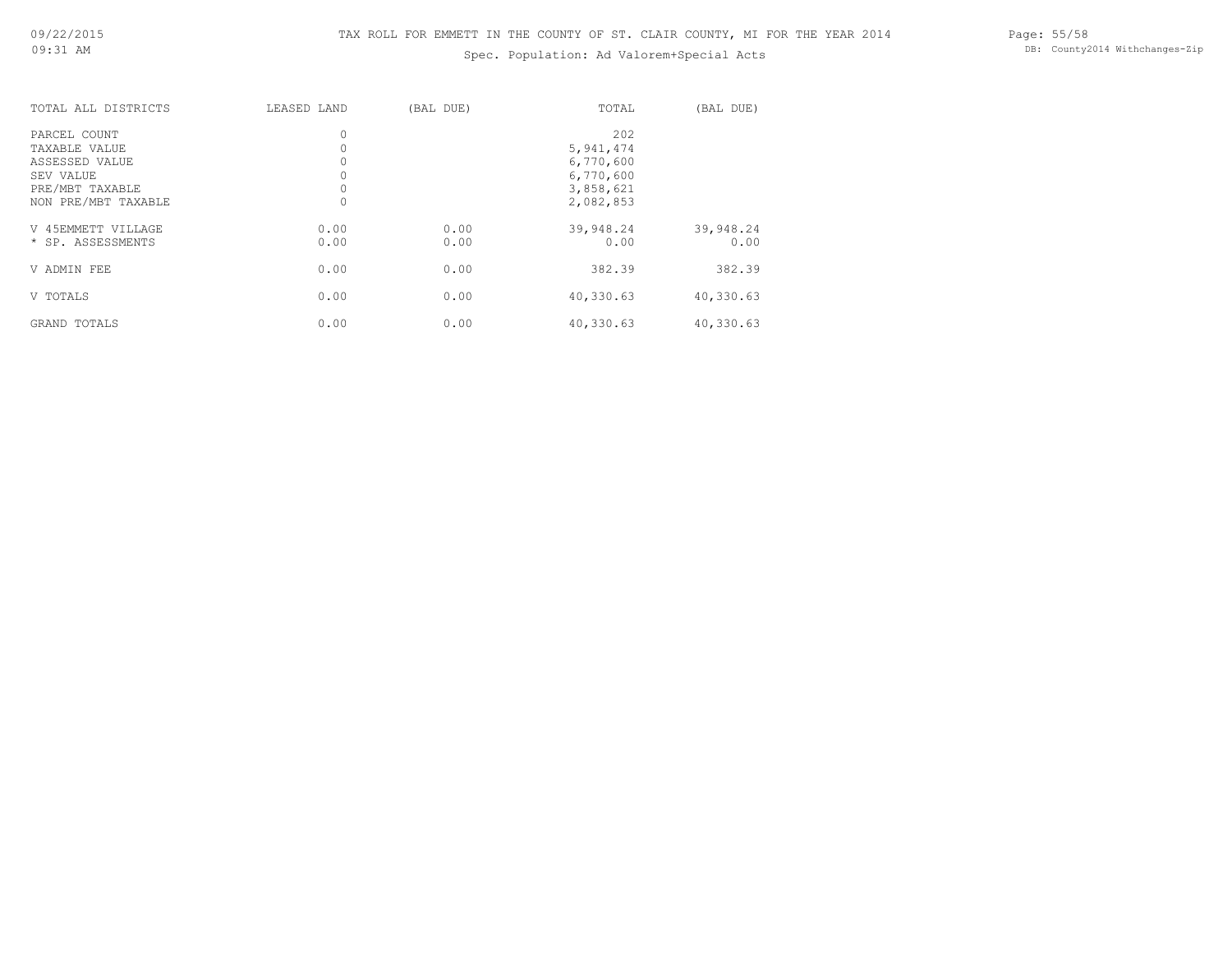Spec. Population: Ad Valorem+Special Acts

Page: 56/58 DB: County2014 Withchanges-Zip

| SCHOOL DISTRICT 74040<br>UNIT 45 | <b>REAL</b> | PERSONAL       | <b>EXEMPT</b> | LEASED LAND | TOTAL          |
|----------------------------------|-------------|----------------|---------------|-------------|----------------|
| PARCEL COUNT                     |             |                |               |             |                |
| TAXABLE VALUE<br>ASSESSED VALUE  |             | 2,500<br>2,500 |               |             | 2,500<br>2,500 |
| SEV VALUE<br>PRE/MBT TAXABLE     |             | 2,500<br>2,500 |               |             | 2,500<br>2,500 |
| NON PRE/MBT TAXABLE              |             |                |               |             |                |
| SP. ASSESSMENTS<br>$(*)$         | 0.00        | 0.00           | 0.00          | 0.00        | 0.00           |
| GRAND TOTALS                     | 0.00        | 0.00           | 0.00          | 0.00        | 0.00           |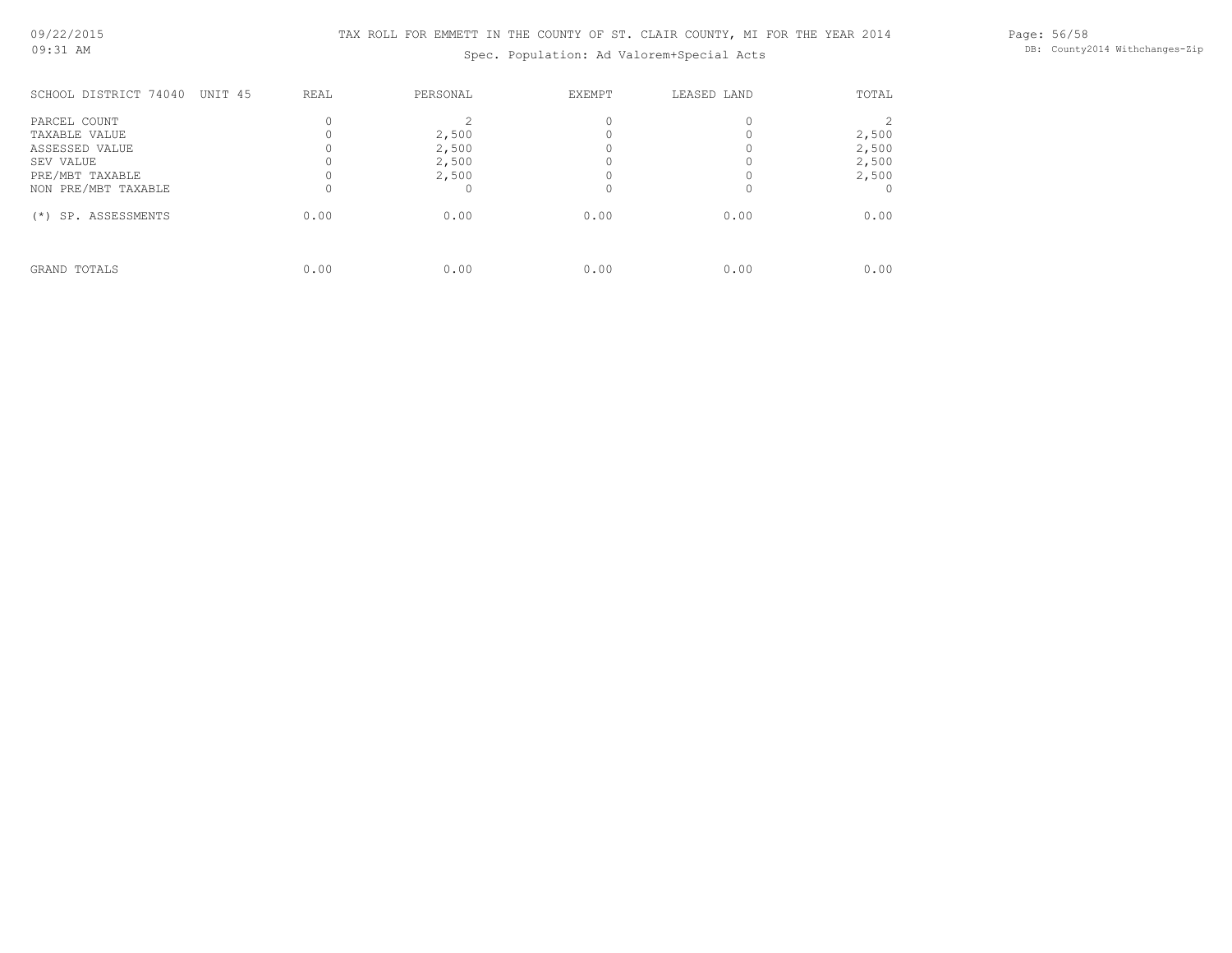Spec. Population: Ad Valorem+Special Acts

Page: 57/58 DB: County2014 Withchanges-Zip

| SCHOOL DISTRICT 74130    | UNIT 45 | REAL        | PERSONAL   | EXEMPT | LEASED LAND | TOTAL     |
|--------------------------|---------|-------------|------------|--------|-------------|-----------|
| PARCEL COUNT             |         | 167         | 19         | 14     | 0           | 200       |
| TAXABLE VALUE            |         | 5, 104, 674 | 834,300    |        |             | 5,938,974 |
| ASSESSED VALUE           |         | 5,933,800   | 834,300    |        |             | 6,768,100 |
| SEV VALUE                |         | 5,933,800   | 834,300    |        |             | 6,768,100 |
| PRE/MBT TAXABLE          |         | 3, 334, 321 | 521,800    |        |             | 3,856,121 |
| NON PRE/MBT TAXABLE      |         | 1,770,353   | 312,500    |        | $\Omega$    | 2,082,853 |
| 45EMMETT VILLAGE<br>(V)  |         | 34,857.49   | 5,090.75   | 0.00   | 0.00        | 39,948.24 |
| SP. ASSESSMENTS<br>$(*)$ |         | 0.00        | 0.00       | 0.00   | 0.00        | 0.00      |
| ADMIN FEE<br>(V)         |         | 339.00      | 43.39      | 0.00   | 0.00        | 382.39    |
| TOTALS<br>(V)            |         | 35,196.49   | 5, 134. 14 | 0.00   | 0.00        | 40,330.63 |
| <b>GRAND TOTALS</b>      |         | 35,196.49   | 5, 134. 14 | 0.00   | 0.00        | 40,330.63 |